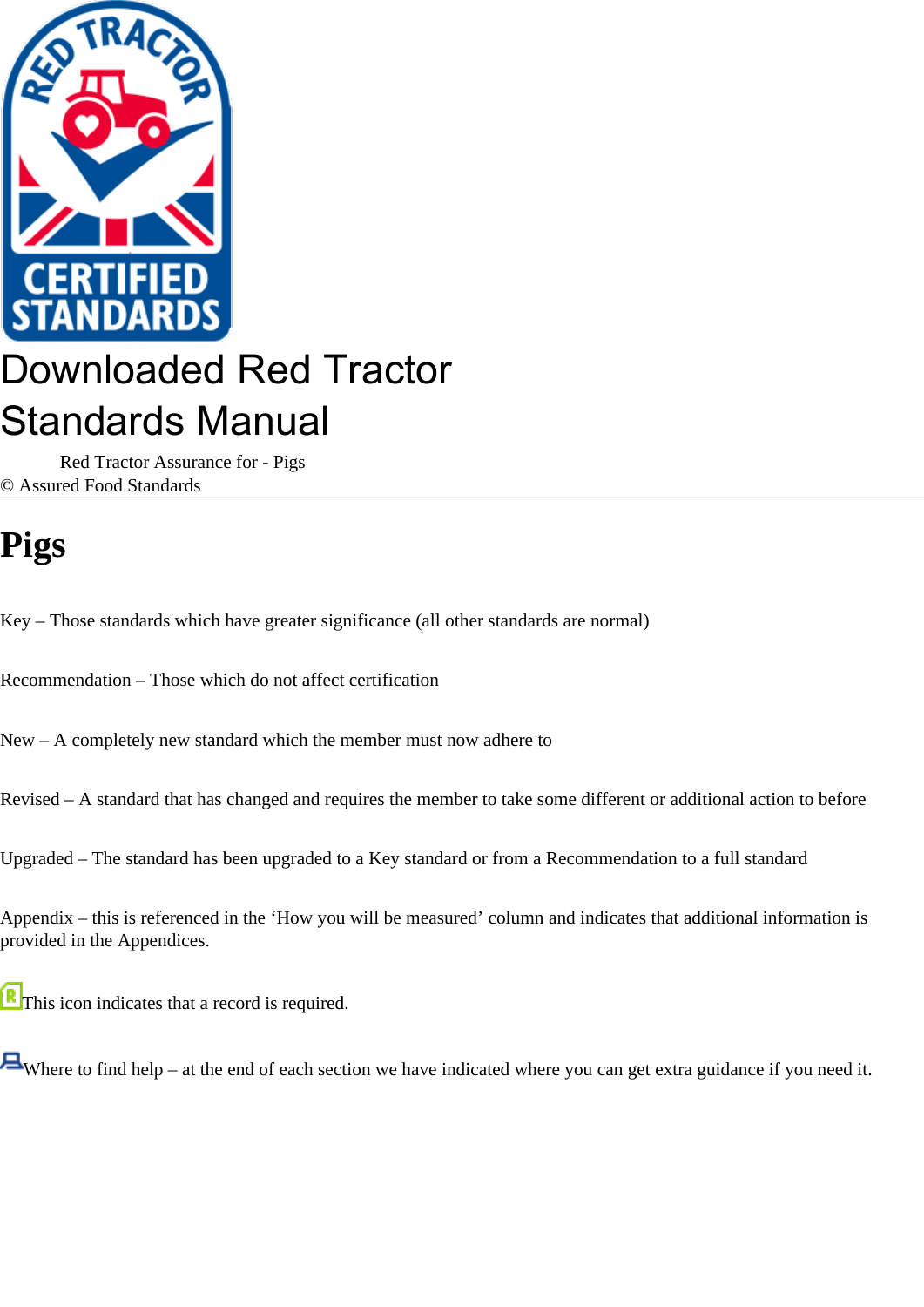## **Table Of Contents**

| FALLEN STOCK (PG) $\cdots$ $\cdots$ $\cdots$ $\cdots$ $\cdots$ $\cdots$ $\cdots$ $\cdots$ $\cdots$ $\cdots$ $\cdots$ $\cdots$ $\cdots$ $\cdots$ $\cdots$ $\cdots$ $\cdots$ $\cdots$ $\cdots$ $\cdots$ $\cdots$ $\cdots$ $\cdots$ $\cdots$ $\cdots$ $\cdots$ |  |
|-------------------------------------------------------------------------------------------------------------------------------------------------------------------------------------------------------------------------------------------------------------|--|
|                                                                                                                                                                                                                                                             |  |
| OUTDOOR PIGS (PG) $\cdots$ $\cdots$ $\cdots$ $\cdots$ $\cdots$ $\cdots$ $\cdots$ $\cdots$ $\cdots$ $\cdots$ $\cdots$ $\cdots$ $\cdots$ $\cdots$ $\cdots$ $\cdots$ $\cdots$ $\cdots$ $\cdots$ $\cdots$ $\cdots$ $\cdots$ $\cdots$                            |  |
|                                                                                                                                                                                                                                                             |  |
|                                                                                                                                                                                                                                                             |  |
| ENVIRONMENT (PG) $\cdots$ $\cdots$ $\cdots$ $\cdots$ $\cdots$ $\cdots$ $\cdots$ $\cdots$ $\cdots$ $\cdots$ $\cdots$ $\cdots$ $\cdots$ $\cdots$ $\cdots$ $\cdots$ $\cdots$ $\cdots$ $\cdots$ $\cdots$ $\cdots$ $\cdots$ $\cdots$ $\cdots$ $\cdots$           |  |
|                                                                                                                                                                                                                                                             |  |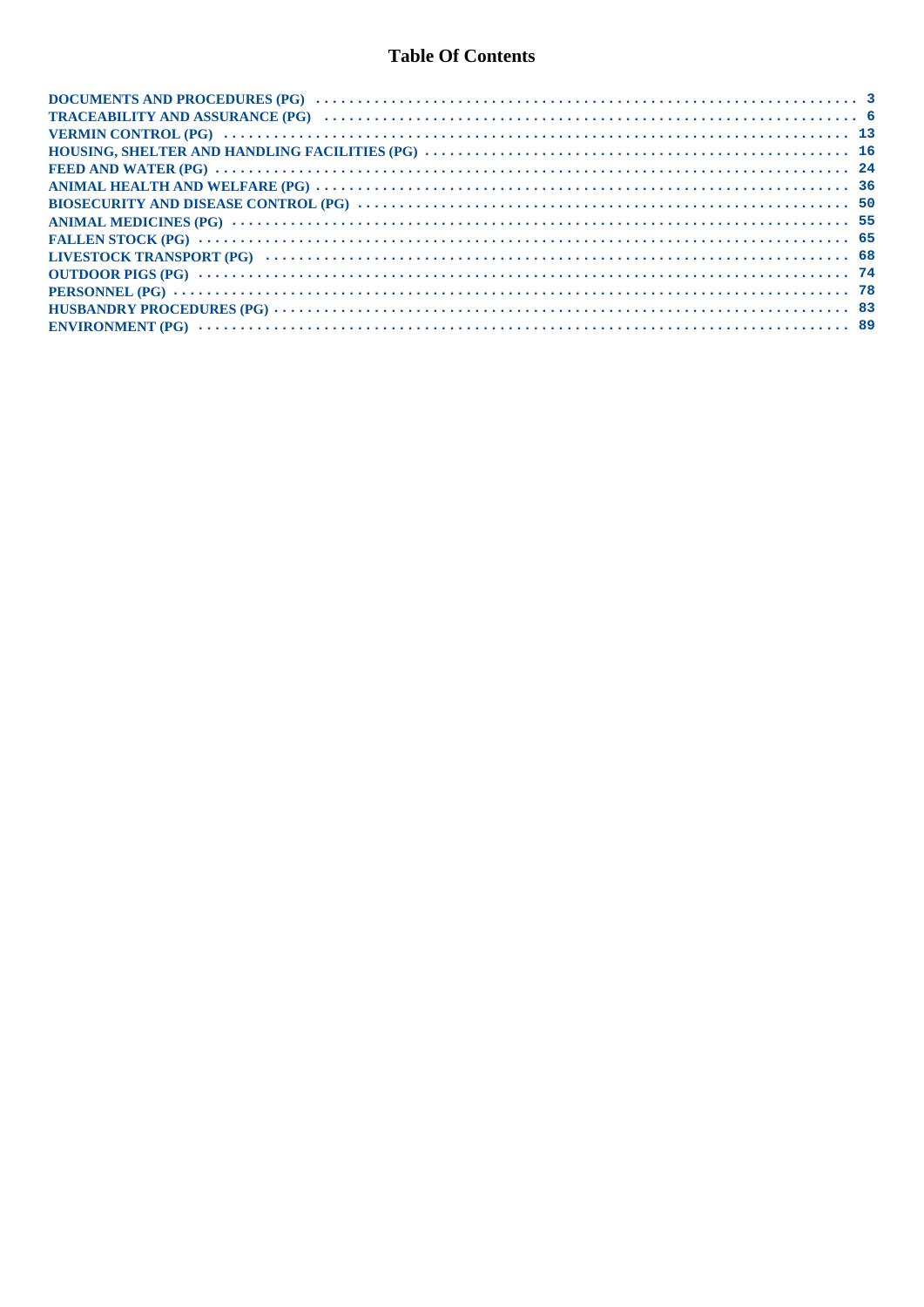<span id="page-2-0"></span>

The farm, as a whole, must present an acceptable and tidy appearance to the general public. The site management must not present a food safety, animal welfare or environmental risk. (Upgraded)

#### **How you will be measured PG.DP.1.a**

The external areas around buildings and farm entrances are kept clear of rubbish, non-essential equipment and other debris.

## **PG.DP.1.b**

Loose wire, net and silage wrap, scrap machinery, scrap metal and disused tyres are managed.

Public register of waste carriers, brokers and dealers (Wales): https://naturalresources.wales/permits-and-permissions/waste-carriers-brokers-and-dealers-publicregister-the-amazingtruthanouttesting/?lang=en Protecting our water, soil and air – GOV.UK: (www.gov.uk)



## **Standards**

A farm map must be present and areas of specific risk are identified.

#### **How you will be measured PG.DP.1.1.a**

Farm map shows where applicable: – all buildings – all fields, including area (hectares/acres) – watercourses including ditches and ponds – boreholes, springs and wells, including any on neighbouring land, within 50m of the boundary – any areas of high pollution risk

Public register of waste carriers, brokers and dealers (Wales):

https://naturalresources.wales/permits-and-permissions/waste-carriers-brokers-and-dealers-publicregister-the-amazingtruthanouttesting/?lang=en Protecting our water, soil and air – GOV.UK: (www.gov.uk)

Farm map

ſR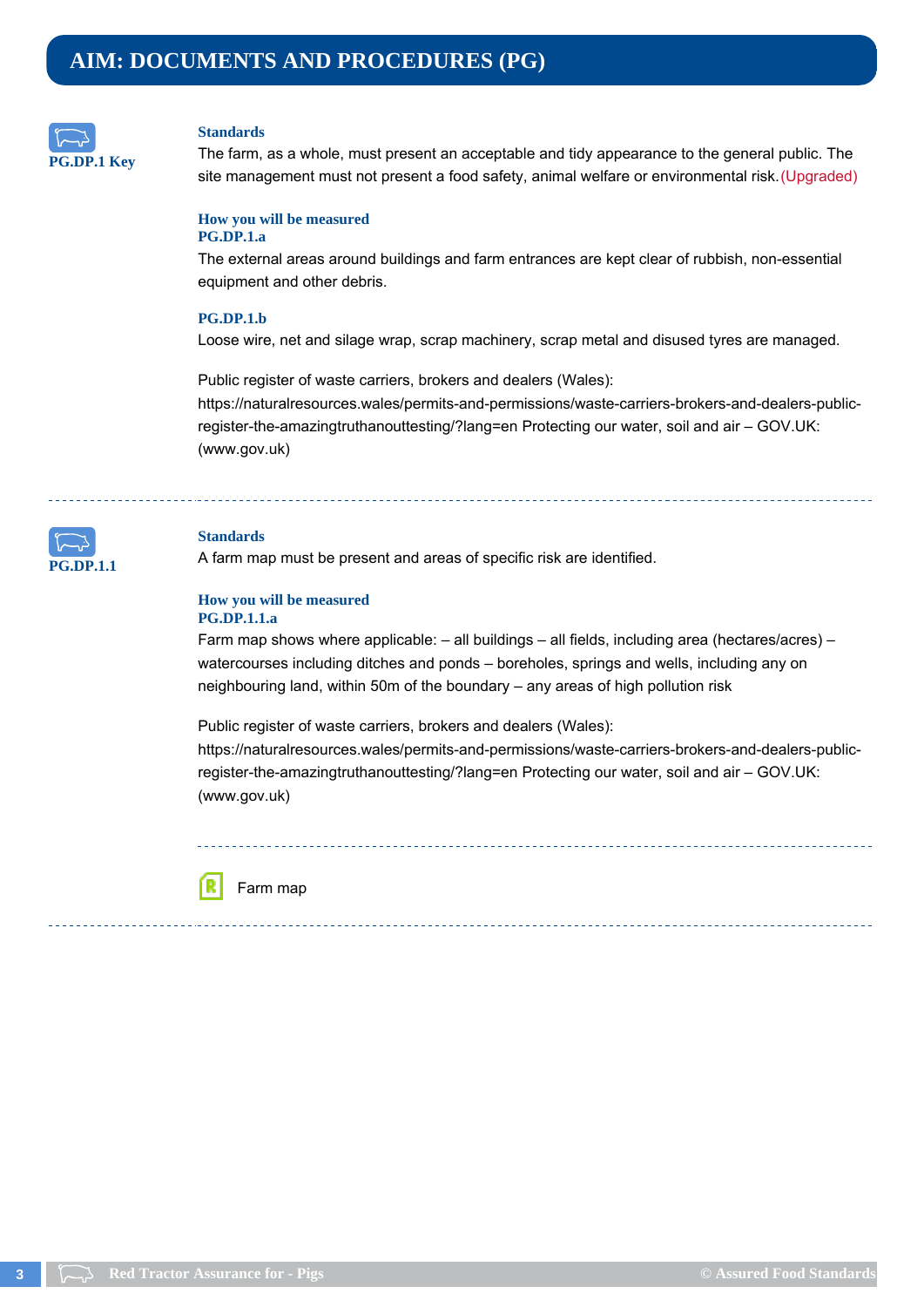

A documented plan for the effective management of serious incidents and potential emergency situations that threaten the welfare of livestock, food safety or the environment must be in place and known to those involved in farm tasks. (Revised)

## **How you will be measured PG.DP.2.a**

You have considered the risks to your farm and documented the actions to be taken in the event of: interruptions to pig movements, e.g. suspension or withdrawal from the scheme - feed and/or water supply or equipment failing - fire - power cuts - disease outbreaks which have the potential to affect other farms/ the general public - activist activity - pollution incident, e.g. slurry spillages or leaks other site-specific risks (where applicable)

## **PG.DP.2.b**

Up-to-date relevant contact details are displayed (including out of hours phone numbers) e.g. vet, electricity supplier, Environment Agency hotline, feed and water supplier.

## **PG.DP.2.c**

Plan is accessible and known to those involved with tasks on the farm.

Public register of waste carriers, brokers and dealers (Wales):

https://naturalresources.wales/permits-and-permissions/waste-carriers-brokers-and-dealers-publicregister-the-amazingtruthanouttesting/?lang=en Protecting our water, soil and air – GOV.UK: (www.gov.uk)

ſR Contingency/Emergency Plan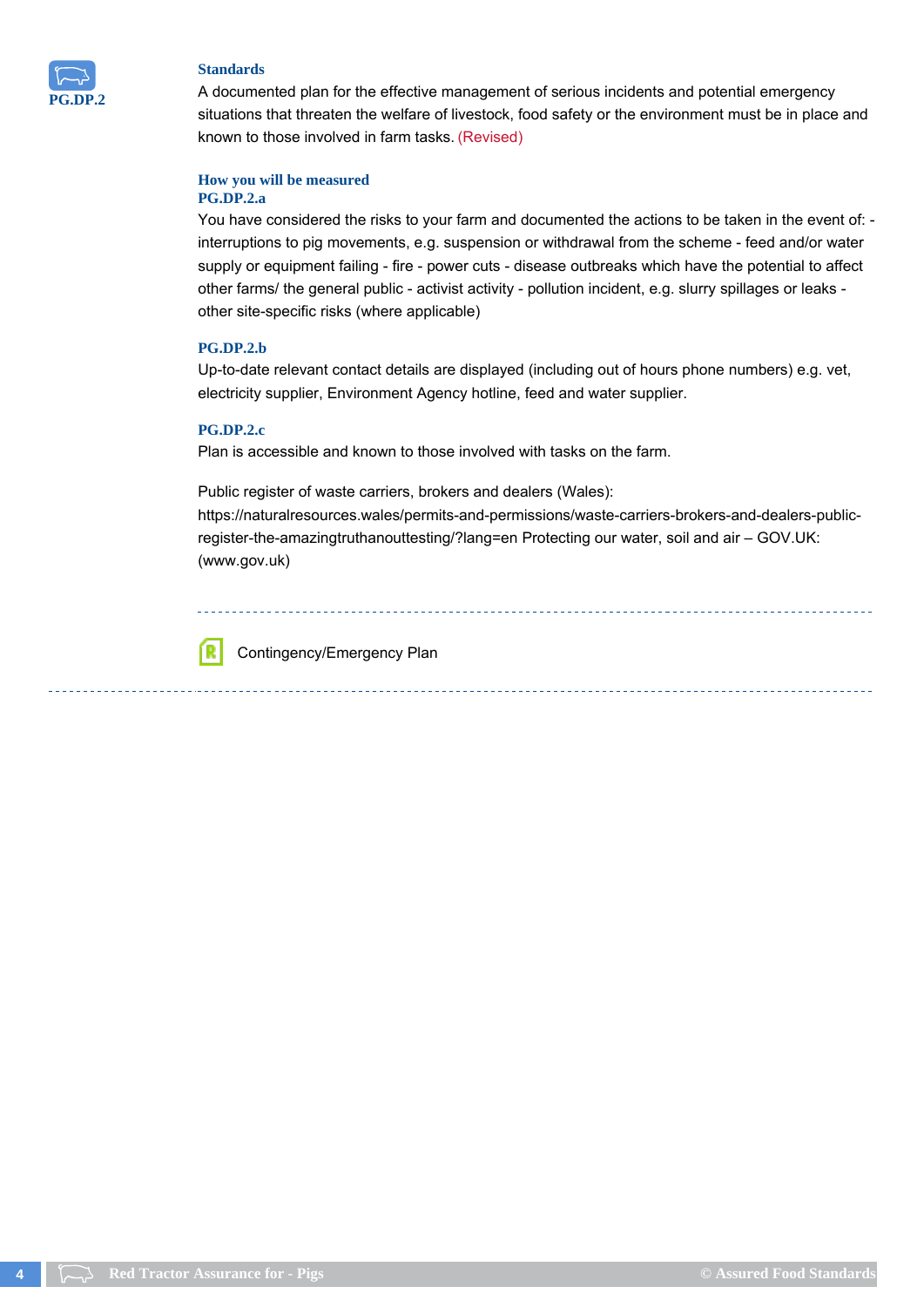

Systems must be in place for recording, investigating and resolution of any complaints that are relevant to the requirements of the Red Tractor Standards.

## **How you will be measured**

## **PG.DP.3.a**

System includes recording the: - complaint - investigation result - action taken to prevent the issue happening again

Public register of waste carriers, brokers and dealers (Wales) https://naturalresources.wales/permitsand-permissions/waste-carriers-brokers-and-dealers-public-register-theamazingtruthanouttesting/?lang=en Protecting our water, soil and air - GOV.UK(www.gov.uk)



Complaints Records

д

- Where to find help <br>AHDB contingency planning for pig keepers: https://ahdb.org.uk/knowledgelibrary/contingency-planning-for-pig-keepers
	- Government guidance on farm fires and protecting farm animal welfare: https://www.gov.uk/government/publications/farm-fires-protecting-farm-animal-welfare
	- NPA advice on notifiable disease movement controls, culling and cleaning: http://www.npa-uk.org.uk/hres/Notifiable%20disease%20outbreak%20plan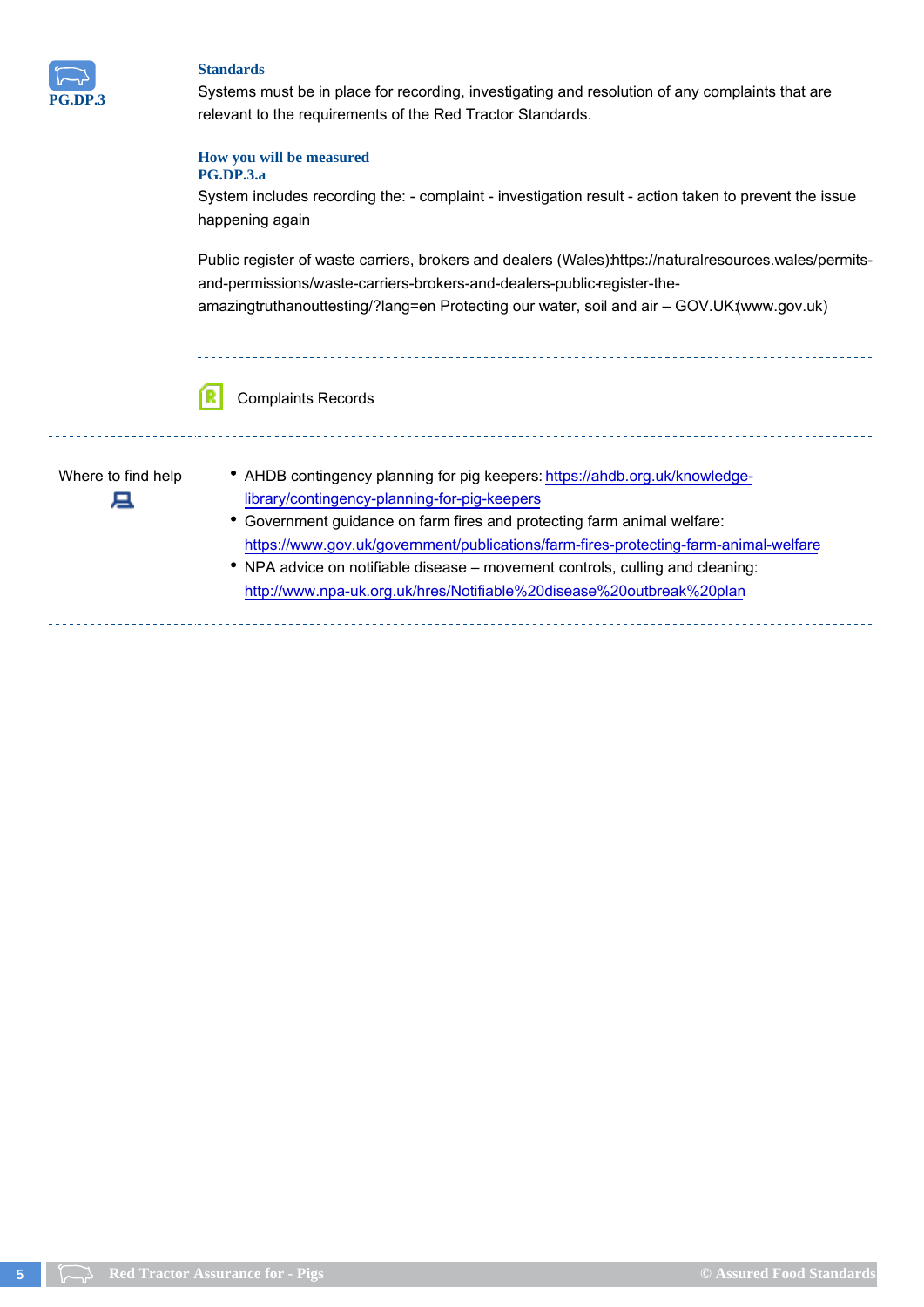<span id="page-5-0"></span>

Pigs must be identified appropriately. (Revised)

## **How you will be measured**

## **PG.TI.1.a**

Pigs of any age moving off a holding to a market, a slaughterhouse, a show, for breeding purposes¥ or for export are identified with at least one of the following: - legible slapmark(s)\* - metal and/or plastic heat- and tamper-resistant eartag, printed or stamped with the herdmark and prefixed with the letters 'UK' - tattoo of the herdmark on one ear

## **PG.TI.1.b**

Means of identification includes a unique identification number for the individual pig if moving: - to a show - for breeding purposes¥ - for export

#### **PG.TI.1.c**

Means of identification includes 'UK-GB' when exporting pigs from a holding in GB; 'UK' for export from a holding in Northern Ireland.

## **PG.TI.1.d**

Pigs imported from outside the EU are identified with the destination farm's herdmark and relevant statutory letters (UK and F), within 30 days of arrival.

Public register of waste carriers, brokers and dealers (Wales): https://naturalresources.wales/permits-and-permissions/waste-carriers-brokers-and-dealers-publicregister-the-amazingtruthanouttesting/?lang=en Protecting our water, soil and air – GOV.UK: (www.gov.uk)



#### **Standards**

Slapmarkers/tattoo equipment must be kept clean and in serviceable condition.

#### **How you will be measured**

#### **PG.TI.1.1.a**

Tattoo equipment is clean with all needles present and straight and characters in the correct order and orientation.

Public register of waste carriers, brokers and dealers (Wales): https://naturalresources.wales/permits-and-permissions/waste-carriers-brokers-and-dealers-publicregister-the-amazingtruthanouttesting/?lang=en Protecting our water, soil and air – GOV.UK: (www.gov.uk)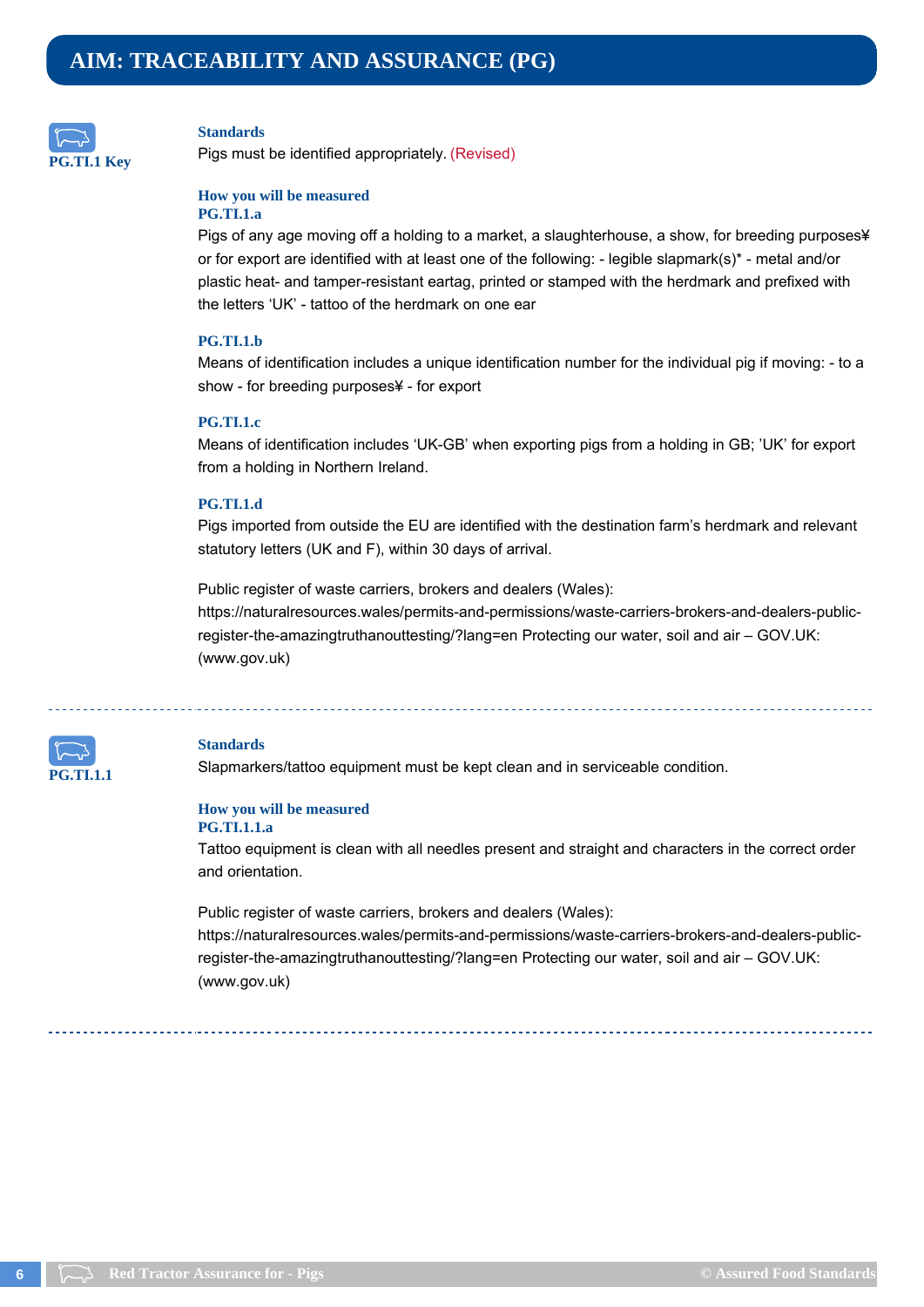

Records of pig movements must be accurately kept to maintain traceability. (Revised)

#### **How you will be measured PG.TI.2.a**

Movements of pigs are notified to the relevant authority, where applicable.

## **PG.TI.2.b**

A record is kept of every movement of pigs to or from the premises, detailing: - date of the movement - herdmark(s) of the pigs moved (including unique individual identification number if applicable) - number of pigs moved - details of the origin premises - details of the destination premises

## **PG.TI.2.c**

Movement records are kept for at least 3 years.

Public register of waste carriers, brokers and dealers (Wales): https://naturalresources.wales/permits-and-permissions/waste-carriers-brokers-and-dealers-publicregister-the-amazingtruthanouttesting/?lang=en Protecting our water, soil and air – GOV.UK: (www.gov.uk)



Movement records (e.g. on eAML2 or ScotEID, copies of movement documents/haulier summary, or other records).



#### **Standards**

Livestock must be accompanied by the required movement and delivery information.

#### **How you will be measured PG.TI.3.a**

Pigs in transit are accompanied by a haulier summary/movement document where required.

#### **PG.TI.3.b**

Food Chain Information (FCI) is sent to the receiving abattoir with each consignment of pigs to slaughter.

Public register of waste carriers, brokers and dealers (Wales): https://naturalresources.wales/permits-and-permissions/waste-carriers-brokers-and-dealers-publicregister-the-amazingtruthanouttesting/?lang=en Protecting our water, soil and air – GOV.UK: (www.gov.uk)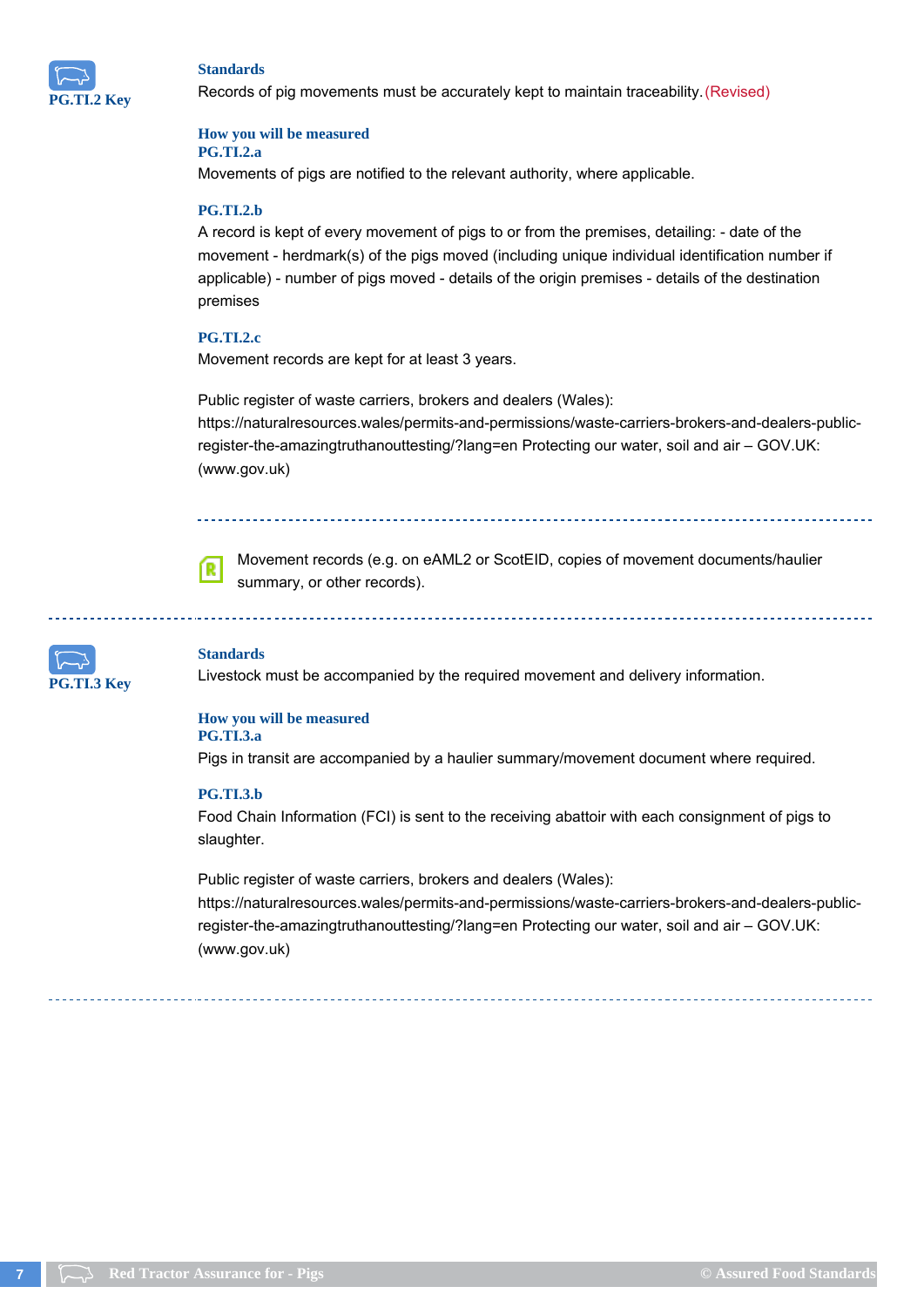

ſR

Movement restrictions are strictly observed. (Revised)

## **How you will be measured PG.TI.4.a**

Pigs trigger a 20-day standstill on other pigs when they move onto a premises. Cattle, sheep and goats trigger a 6-day standstill on pigs when they move onto a premises. The exceptions to standstill requirements are: - pigs moving directly to an abattoir, or via a market or collection centre for immediate slaughter - pigs intended for breeding or growing moving among Defra-approved holdings within a supply chain 'pyramid' - pigs moving directly to export or, via a quarantine or Assembly Centre prior to export (must comply with residency requirements) - all pig movements in Northern Ireland

Public register of waste carriers, brokers and dealers (Wales):

https://naturalresources.wales/permits-and-permissions/waste-carriers-brokers-and-dealers-publicregister-the-amazingtruthanouttesting/?lang=en Protecting our water, soil and air – GOV.UK: (www.gov.uk)

APHA standstill exemption approval document/licence (for pyramid movements)

**8 Red Tractor Assurance for - Pigs COM COMPANIES COMPANIES COMPANIES © Assured Food Standards**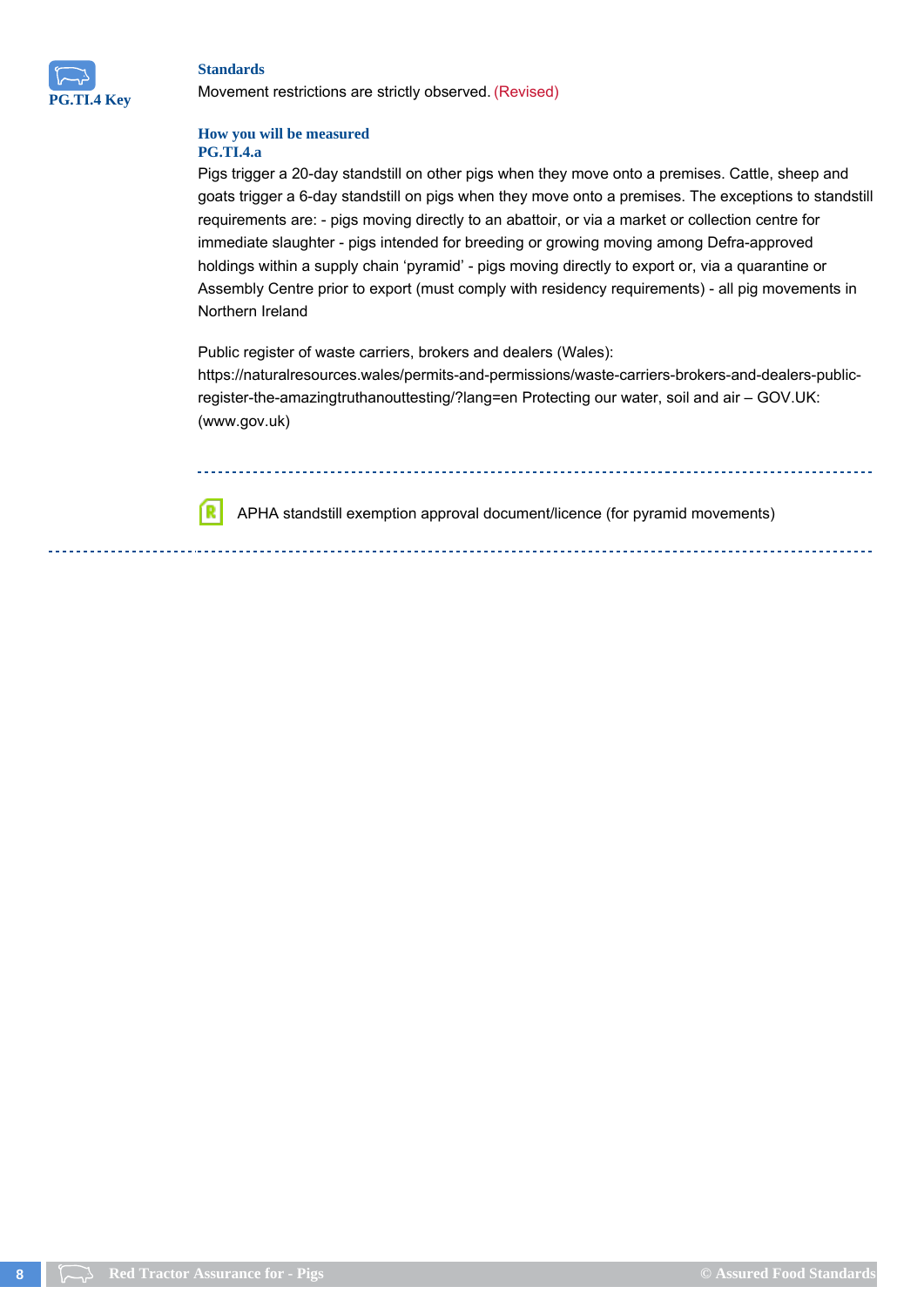

Controls must be in place to ensure assurance status of livestock and semen being sold as assured. (Revised)

#### **How you will be measured**

## **PG.TI.5.a**

Pigs and semen are only sourced from sites assured under the Red Tractor or QMS Pigs Schemepr any other scheme as may be approved from time to time.

## **PG.TI.5.b**

No pigs are purchased from live auction markets.

## **PG.TI.5.c**

A written derogation from Red Tractor must be sought in advance of intake of any consignment of non-assured breeding stock or semen.

#### **PG.TI.5.d**

In order to retain their assured status, stock are transported by members of a recognised livestock transport assurance scheme.

#### **PG.TI.5.e**

Pigs can only move through a market or collection centre that is Red Tractor Assured for Pigs and only when moving directly to slaughter after.

## **PG.TI.5.f**

Pigs may only move to a show if they are moving directly to slaughter after.

## **PG.TI.5.g**

There are no non-assured pigs on the unit.

## **PG.TI.5.h**

Assured sites supplying semen or breeding stock include the source site's RT number on delivery information.

## **PG.TI.5.i**

Assured sites supplying semen or breeding stock to Red Tractor assured farms notify their customers within two working days in the event of their certificate being suspended or withdrawn.

Public register of waste carriers, brokers and dealers (Wales):

https://naturalresources.wales/permits-and-permissions/waste-carriers-brokers-and-dealers-publicregister-the-amazingtruthanouttesting/?lang=en Protecting our water, soil and air – GOV.UK: (www.gov.uk)

- Written derogation(s) from Red Tractor for non-assured stock/semen
- Semen delivery notes
- Evidence of notification to customers of suspension/withdrawal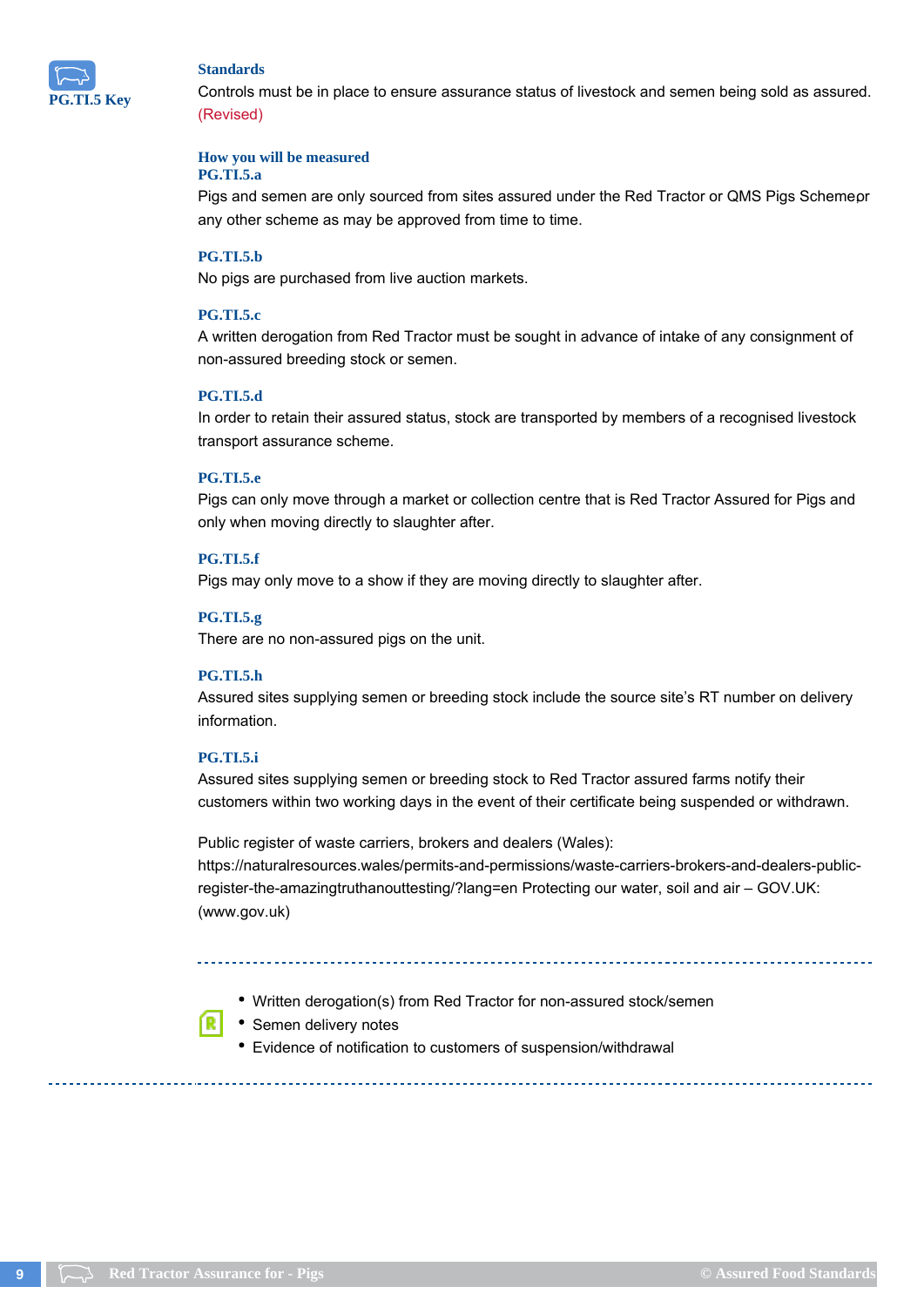

It is recommended that the assurance status of source farms is verified using Red Tractor Checkers and Services no more than 72 hours before intake of any pigs. (New)

ſR

Evidence of assurance status checks



## **Standards**

ſR

Importation of breeding stock and/or semen from outside the UK must be done in accordance with the NPA Imports Protocol.

#### **How you will be measured PG.TI.6.a**

There is a signed veterinary statement, from the vet responsible for the unit importing the stock/semen, confirming that the NPA Imports Protocol (or other similar protocol deemed equivalent by Red Tractor) has been complied with.

Public register of waste carriers, brokers and dealers (Wales):

https://naturalresources.wales/permits-and-permissions/waste-carriers-brokers-and-dealers-publicregister-the-amazingtruthanouttesting/?lang=en Protecting our water, soil and air – GOV.UK: (www.gov.uk)

Signed veterinary statement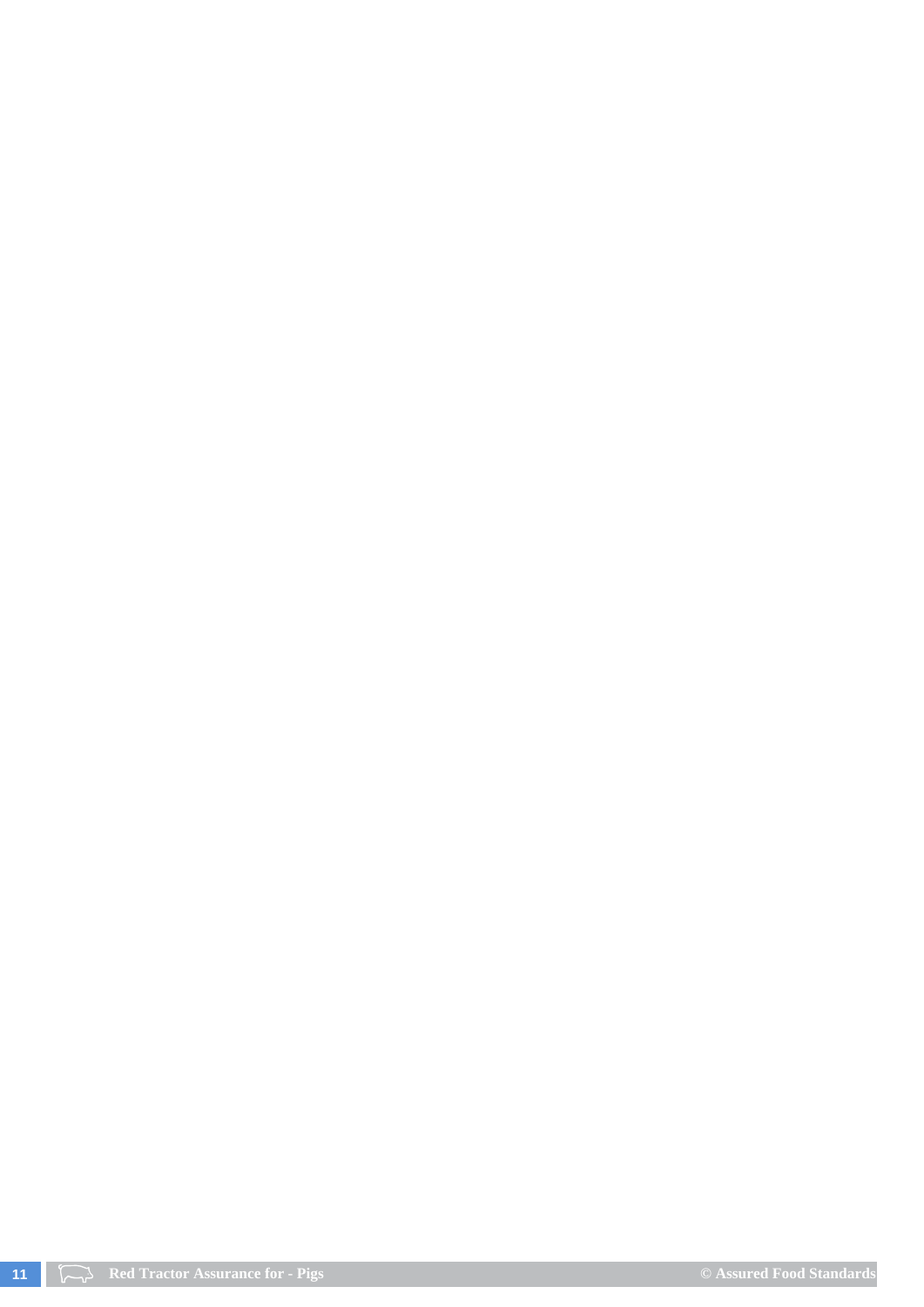

Records must be kept of all breeding stock and semen suppliers.

#### **How you will be measured PG.TI.7.a**

Records include details of supplying farm: - name - address - postcode - assurance number (unless non-assured)

## **PG.TI.7.b**

Breeding stock records are kept for 6 years.

Public register of waste carriers, brokers and dealers (Wales)https://naturalresources.wales/permitsand-permissions/waste-carriers-brokers-and-dealers-public-register-theamazingtruthanouttesting/?lang=en Protecting our water, soil and air – GOV.UK:(www.gov.uk)

Breeding stock/semen records

# д

- Where to find help eAML2 electronic pig movement reporting: https://www.eaml2.org.uk/ami/about.eb
	- ScotEID electronic pig movement reporting: https://www.scoteid.com/user/register
	- Government guidance on pig identification and movements:
		- https://www.gov.uk/topic/keeping-farmed-animals/pig-identity-registration-movements (England)

– https://gov.wales/sites/default/files/publications/2021-01/pig-identification-and-movementguidance.pdf (Wales)

- https://www.gov.scot/publications/livestock-identification-and-traceabilityguidance/pages/pigs/ (Scotland)
- https://www.daera-ni.gov.uk/publications/registration-pig-holdings-and-identification-andmovement-pigsguidance-keepers (Northern Ireland)
- Red Tractor Checker service to complete assurance checks on other farms, hauliers and markets: https://checkers.redtractor.org.uk/rtassurance/services.eb
- NPA Imports Protocol: http://www.npa-uk.org.uk/Briefings.html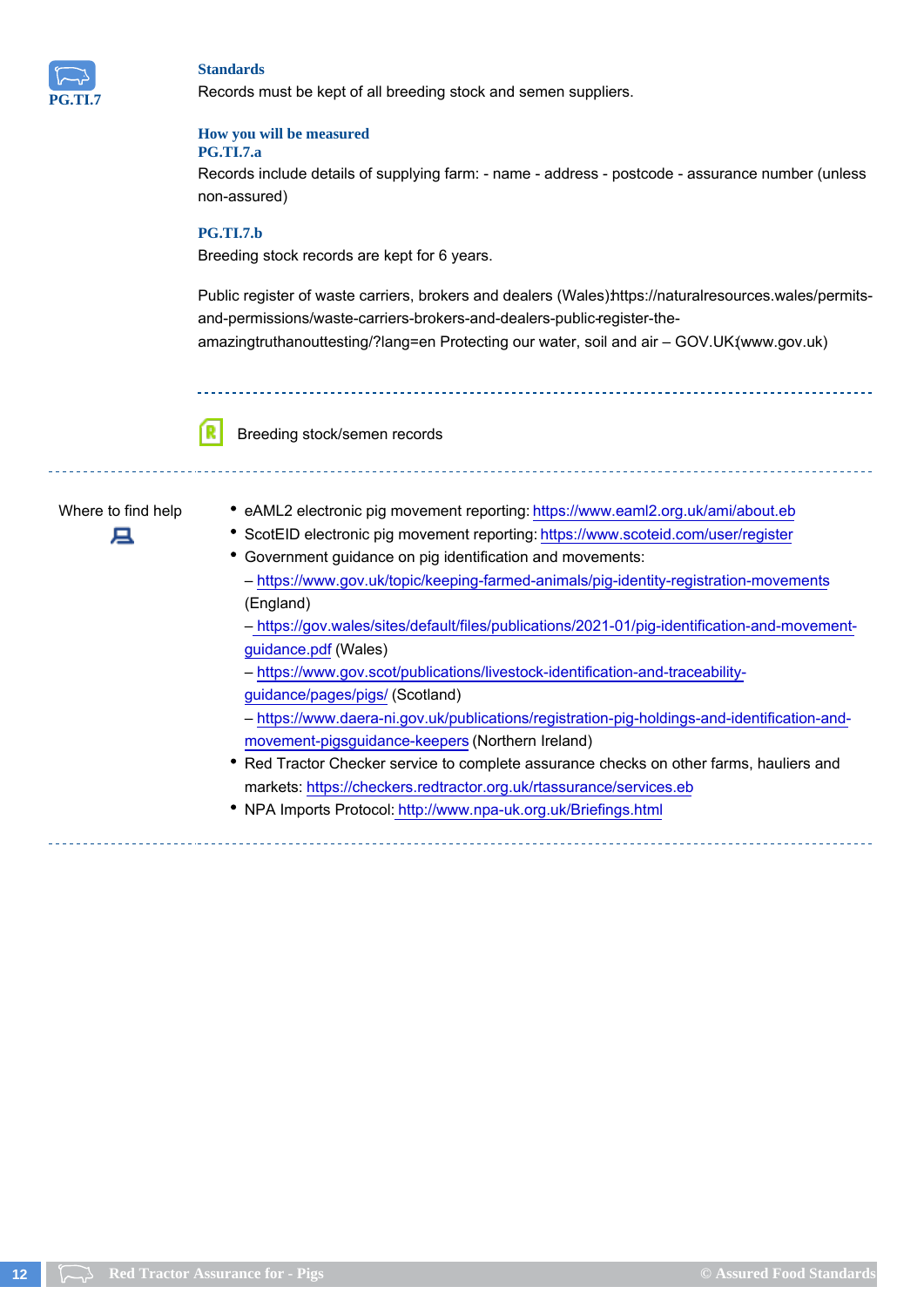# <span id="page-12-0"></span>**AIM: VERMIN CONTROL (PG)**



## **Standards**

There must be effective control of vermin. (Revised)

#### **How you will be measured PG.VC.1.a**

No build-up of vegetation close to farm structures that could harbour vermin.

## **PG.VC.1.b**

A site survey is completed at least quarterly, detailing: - date of inspection - locations inspected findings - actions required - date actions completed

## **PG.VC.1.c**

Dead/trapped vermin are searched for and disposed of when bait points are checked.

Public register of waste carriers, brokers and dealers (Wales): https://naturalresources.wales/permits-and-permissions/waste-carriers-brokers-and-dealers-publicregister-the-amazingtruthanouttesting/?lang=en Protecting our water, soil and air – GOV.UK: (www.gov.uk)

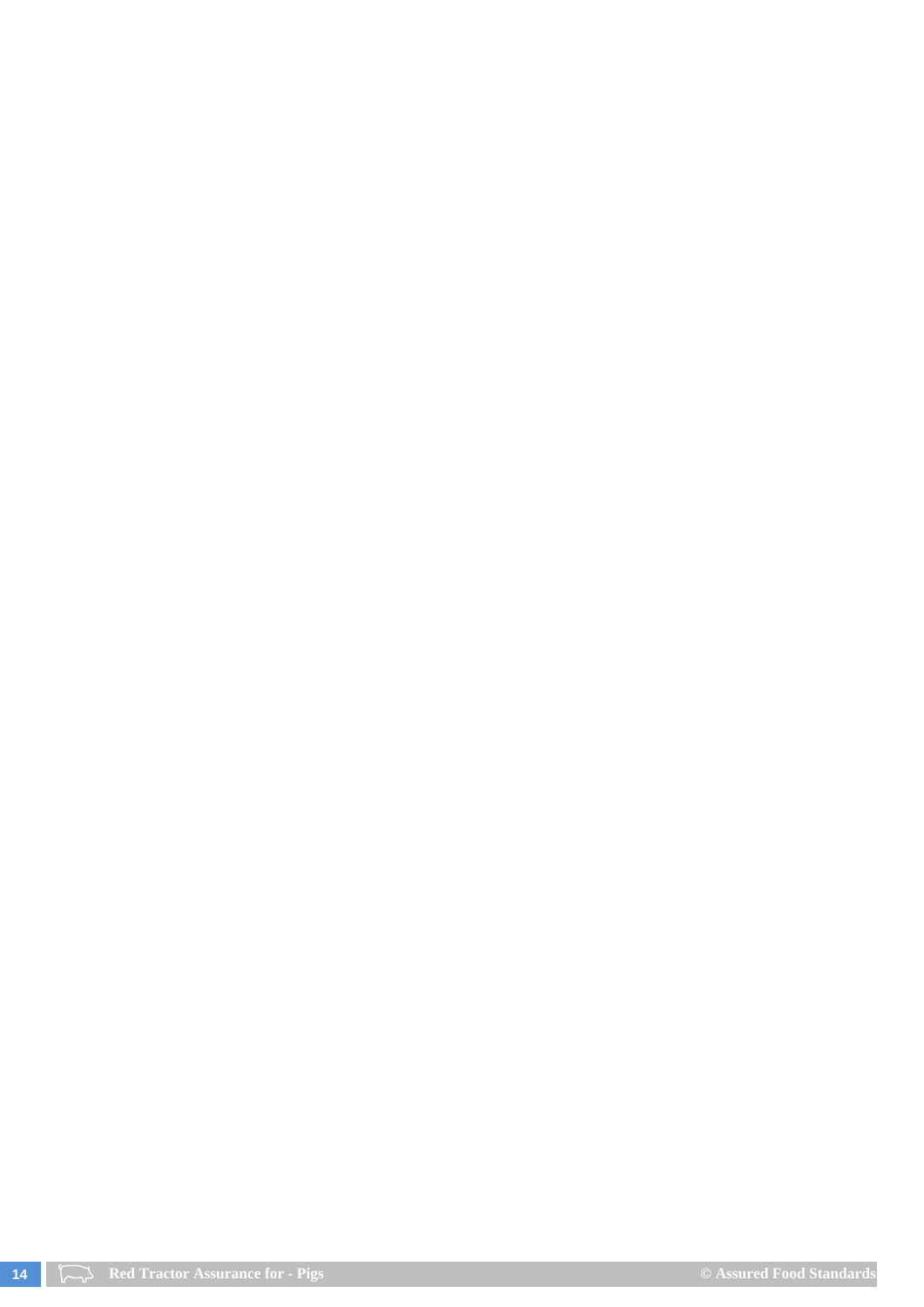

Toxic bait must be used responsibly. (Revised)

#### **How you will be measured PG.VC.2.a**

Prior to treatment with baits the use of non-chemical control methods is considered first followed by the least toxic alternatives (see Appendix – risk hierarchy).

## **PG.VC.2.b**

An Environmental Risk Assessment is undertaken in accordance with the Appendix before bait islaid.

## **PG.VC.2.c**

Where baits are used a Bait Plan identifies: - location of bait points - bait used - bait point inspection replenishment dates

## **PG.VC.2.d**

Non-target animals do not have access to baits.

## **PG.VC.2.e**

Bait is prevented from contaminating animal feed.

## **PG.VC.2.f**

Permanent baiting is not routinely undertaken and toxic bait is removed when treatment is finished.

## **PG.VC.2.g**

Product label directions are followed.

## **PG.VC.2.h**

A documented COSHH assessment is carried out where there are 5 or more employees.

Public register of waste carriers, brokers and dealers (Wales) https://naturalresources.wales/permitsand-permissions/waste-carriers-brokers-and-dealers-public-register-theamazingtruthanouttesting/?lang=en Protecting our water, soil and air – GOV.UK:(www.gov.uk)

- Environmental Risk Assessment
- Bait Plan
	- COSHH assessment (where applicable)

д

- Where to find help The Campaign for Responsible Rodenticide Use code of best practice: https://www.thinkwildlife.org/code-of-best-practice/
	- HSE step-by-step guide to COSHH assessment: https://www.hse.gov.uk/pubns/books/hsg97.htm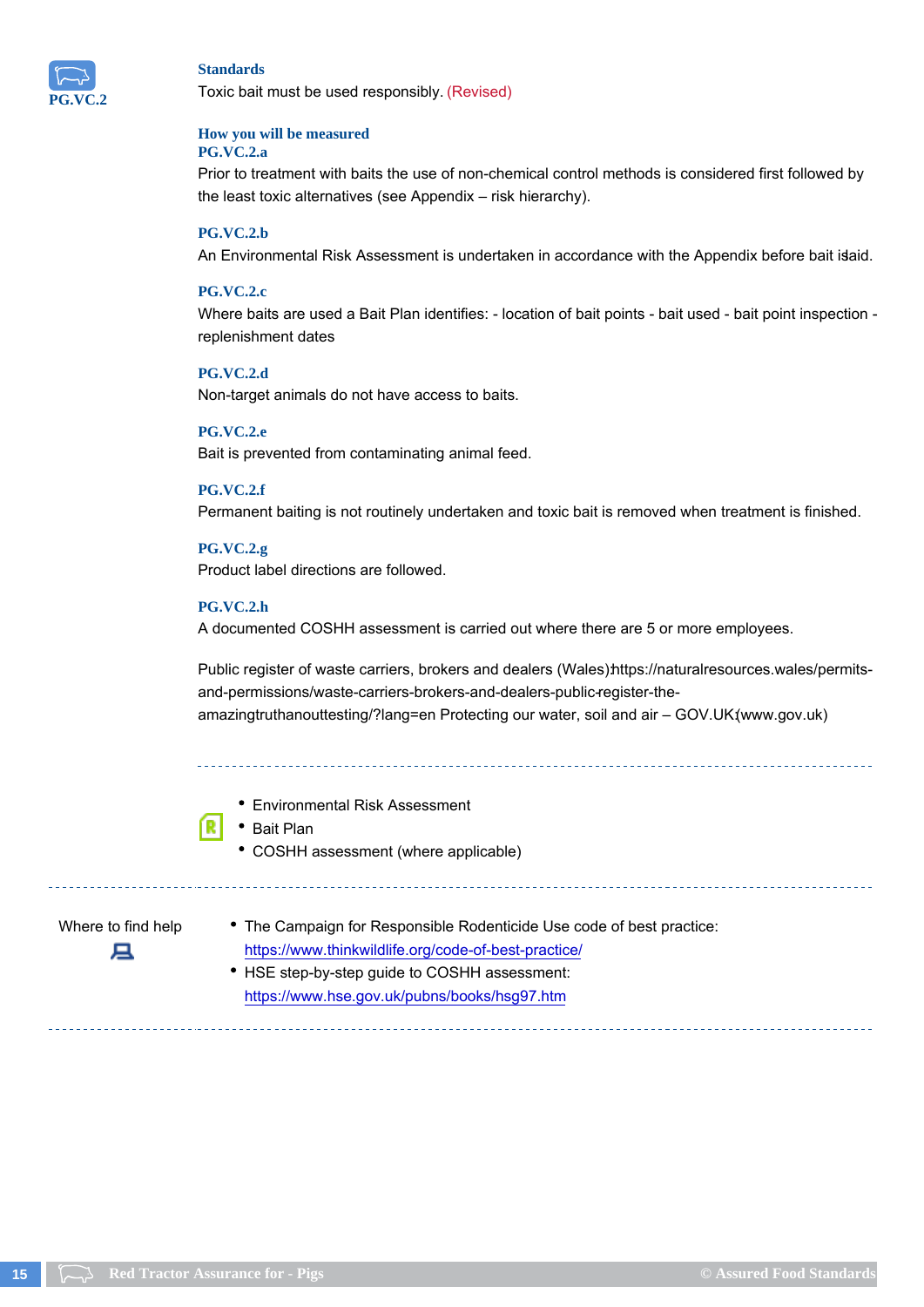# <span id="page-15-0"></span>**AIM: HOUSING, SHELTER AND HANDLING FACILITIES (PG)**



#### **Standards**

Housing must be constructed and maintained to provide a safe and secure environment for livestock. (Upgraded)

**How you will be measured PG.HF.1.a** Housing securely contains livestock.

#### **PG.HF.1.b**

There are no sharp edges, projections or other features presenting a hazard to pigs.

## **PG.HF.1.c**

Electrical installations are inaccessible to livestock.

Public register of waste carriers, brokers and dealers (Wales): https://naturalresources.wales/permits-and-permis and-dealers-public-register-the-amazingtruthanouttesting/?lang=en Protecting our water, soil and air – GOV.UK:



## **Standards**

Housing must be appropriately and effectively ventilated.

#### **How you will be measured PG.HF.2.a**

Ventilation minimises high humidity, build-up of odours and maintains a comfortable temperature.

Public register of waste carriers, brokers and dealers (Wales): https://naturalresources.wales/permits-and-permis and-dealers-public-register-the-amazingtruthanouttesting/?lang=en Protecting our water, soil and air – GOV.UK:



#### **Standards**

Contingency measures must be put in place during extreme weather\* to minimise impact on pig welfare. (NEW) \*unusually hot or cold weather, wide fluctuations in external temperature, snow, severe wet weather, ventilation f

**How you will be measured PG.HF.2.1.a**

There is a documented Extreme Weather Contingency Plan in place, outlining measures to be taken in relevant situations.

#### **PG.HF.2.1.b**

The Plan is implemented when necessary to minimise heat and cold stress as far as reasonably possible.

Public register of waste carriers, brokers and dealers (Wales): https://naturalresources.wales/permits-and-permis and-dealers-public-register-the-amazingtruthanouttesting/?lang=en Protecting our water, soil and air – GOV.UK:

Extreme Weather Contingency Plan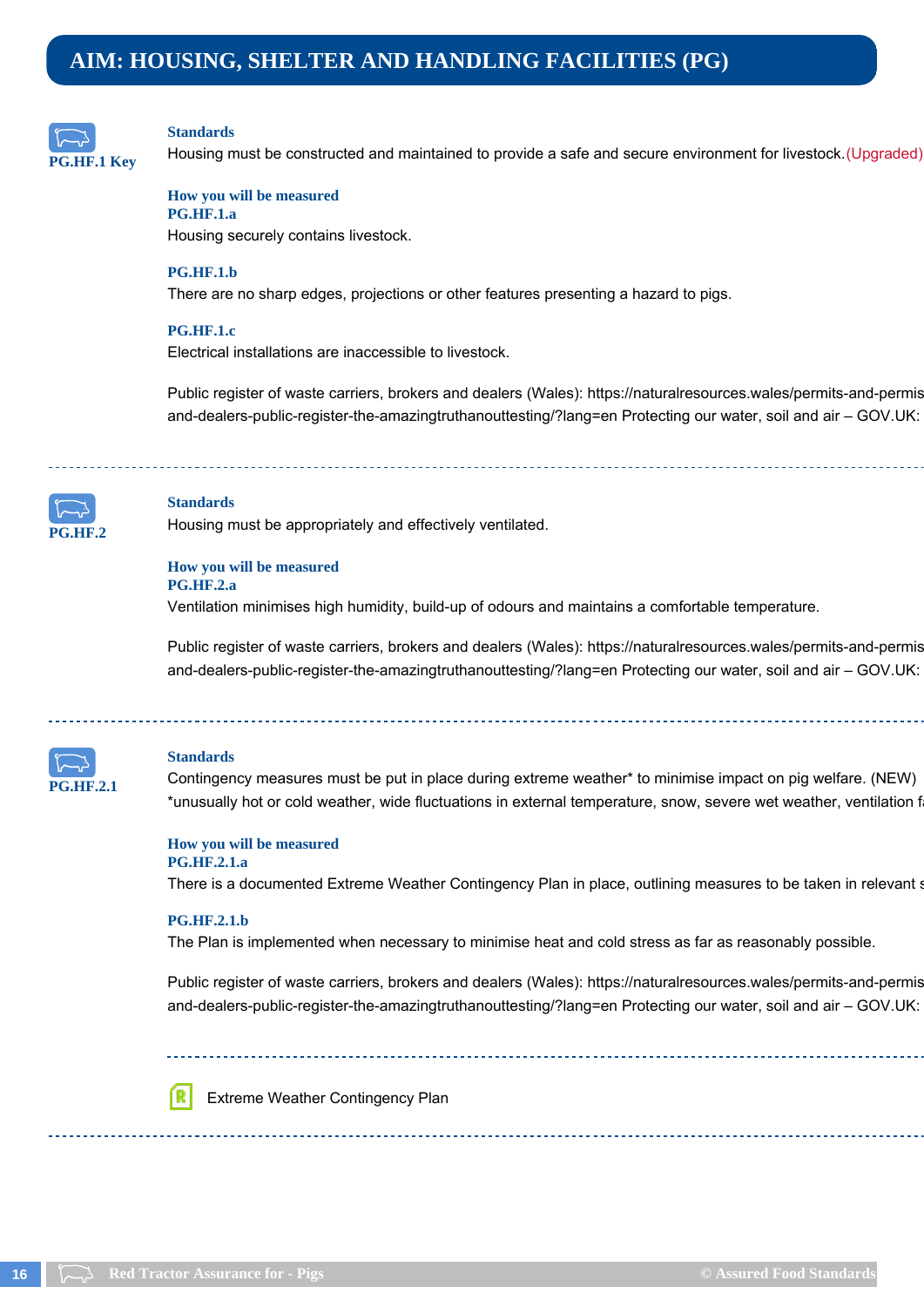

Where there is insufficient self-ventilation and forced or automatic ventilation is used, there must be an alarm sys failure. (Revised)

#### **How you will be measured PG.HF.2.3.a**

Alarm system is tested weekly.

## **PG.HF.2.3.b**

A record is kept of alarm system checks.

Public register of waste carriers, brokers and dealers (Wales): https://naturalresources.wales/permits-and-permis and-dealers-public-register-the-amazingtruthanouttesting/?lang=en Protecting our water, soil and air – GOV.UK:



#### Alarm check record



## **Standards**

Back-up provision must be available in case of ventilation failure.



## **Standards**

Floors must be constructed and maintained in a manner that minimises risk of injury to pigs. (Revised)

#### **How you will be measured PG.HF.3.a**

Flooring is designed and maintained in such a way that pigs do not slip.

#### **PG.HF.3.b**

There is evidence of ongoing maintenance of flooring and repairs where needed.

Public register of waste carriers, brokers and dealers (Wales): https://naturalresources.wales/permits-and-permis and-dealers-public-register-the-amazingtruthanouttesting/?lang=en Protecting our water, soil and air – GOV.UK:



#### **Standards**

Where concrete slatted floors are in use current UK legislation on slot and beam widths must be adhered to. (Upg

## **How you will be measured**

## **PG.HF.3.1.a**

Class of pig = Piglets Max. permitted tolerance (mm) = 0 Max. width of slots (mm) = 11 Min. beam width (mm) = Max. permitted tolerance (mm) = +2 Max. width of slots (mm) = 14 Min. beam width (mm) = 50 Class of pig = Re permitted tolerance (mm) = +3 Max. width of slots (mm) = 18 Min. beam width (mm) = 80 Class of pig = Gilts after permitted tolerance (mm) = +3 Max. width of slots (mm) = 20 Min. beam width (mm) = 80 Class of pig = Boars M  $= +3$  Max. width of slots (mm) = 20 Min. beam width (mm) = 80

Public register of waste carriers, brokers and dealers (Wales): https://naturalresources.wales/permits-and-permis and-dealers-public-register-the-amazingtruthanouttesting/?lang=en Protecting our water, soil and air – GOV.UK: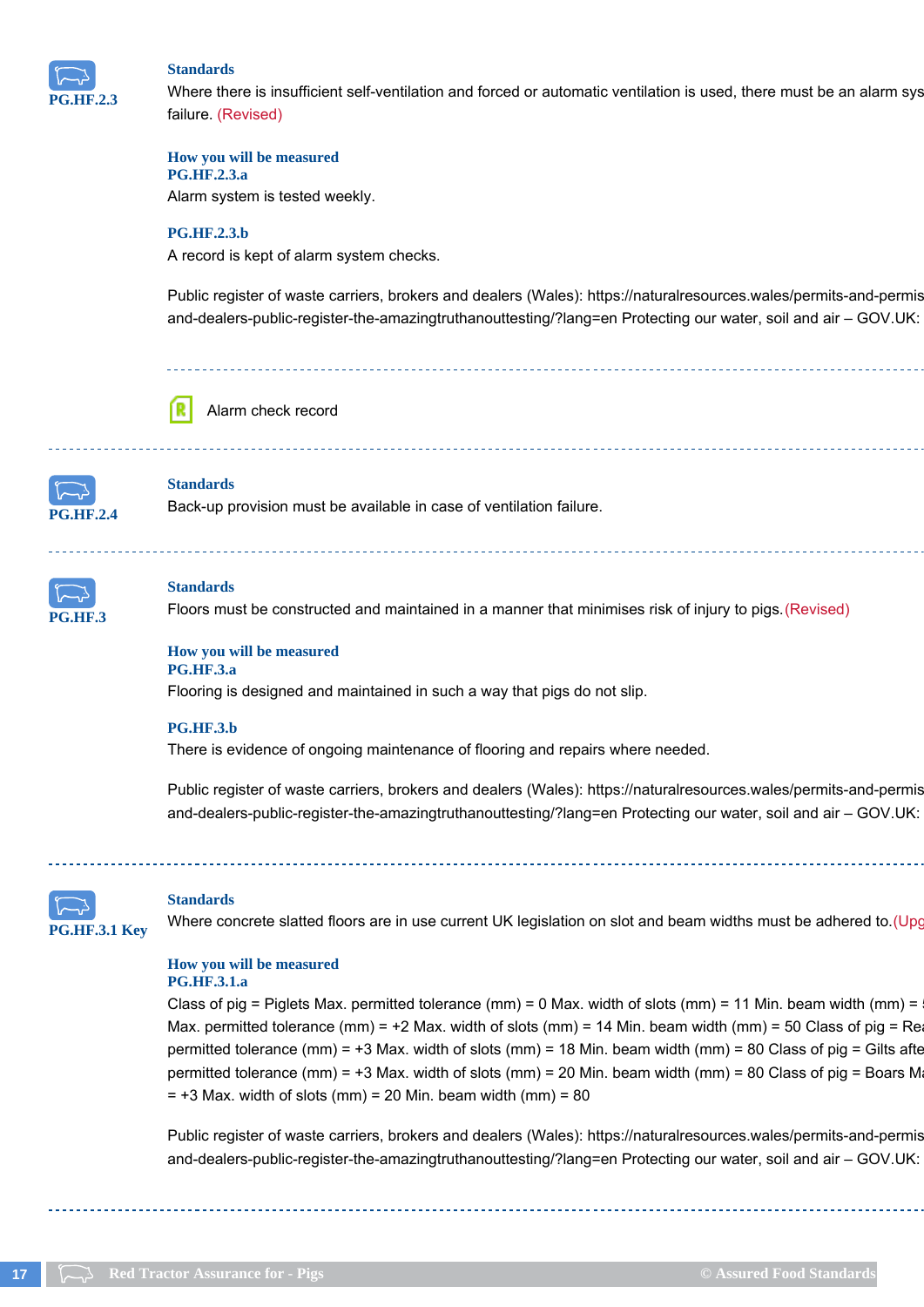

Conditions in housing must be maintained in a manner that ensures livestock are able to keep clean. (Revised &

#### **How you will be measured PG.HF.4.a**

Floors are well-drained or maintained with dry bedding.

## **PG.HF.4.b**

Pigs have access to a dry lying area.

## **PG.HF.4.c**

Where there is evidence pigs are persistently lying dirty, corrective and preventative measures are being implem

## **PG.HF.4.d**

Surfaces within housing are maintained in a good condition and can be cleaned and disinfected.

Public register of waste carriers, brokers and dealers (Wales): https://naturalresources.wales/permits-and-permis and-dealers-public-register-the-amazingtruthanouttesting/?lang=en Protecting our water, soil and air – GOV.UK:



## **Standards**

Lighting in housing must allow normal behaviours, rest and effective inspection of livestock. (Revised)

## **How you will be measured**

## **PG.HF.5.a**

Adequate lighting (whether fixed or portable) is available to enable inspection of stock at any time.

#### **PG.HF.5.b**

During light periods, pigs have access to an area that is lit to an intensity of at least 40 lux at pig head height.

#### **PG.HF.5.c**

There is a period of at least 8 hours of continuous light per 24 hour period, except where natural daylight period i lights are used in farrowing pens.

#### **PG.HF.5.d**

There is a period of at least 6 hours of continuous darkness per 24 hour period (except where natural daylight pe shorter natural period of darkness).

#### **PG.HF.5.e**

Lighting, lighting fixtures and windows are kept clean and well-maintained.

Public register of waste carriers, brokers and dealers (Wales): https://naturalresources.wales/permits-and-permis and-dealers-public-register-the-amazingtruthanouttesting/?lang=en Protecting our water, soil and air – GOV.UK: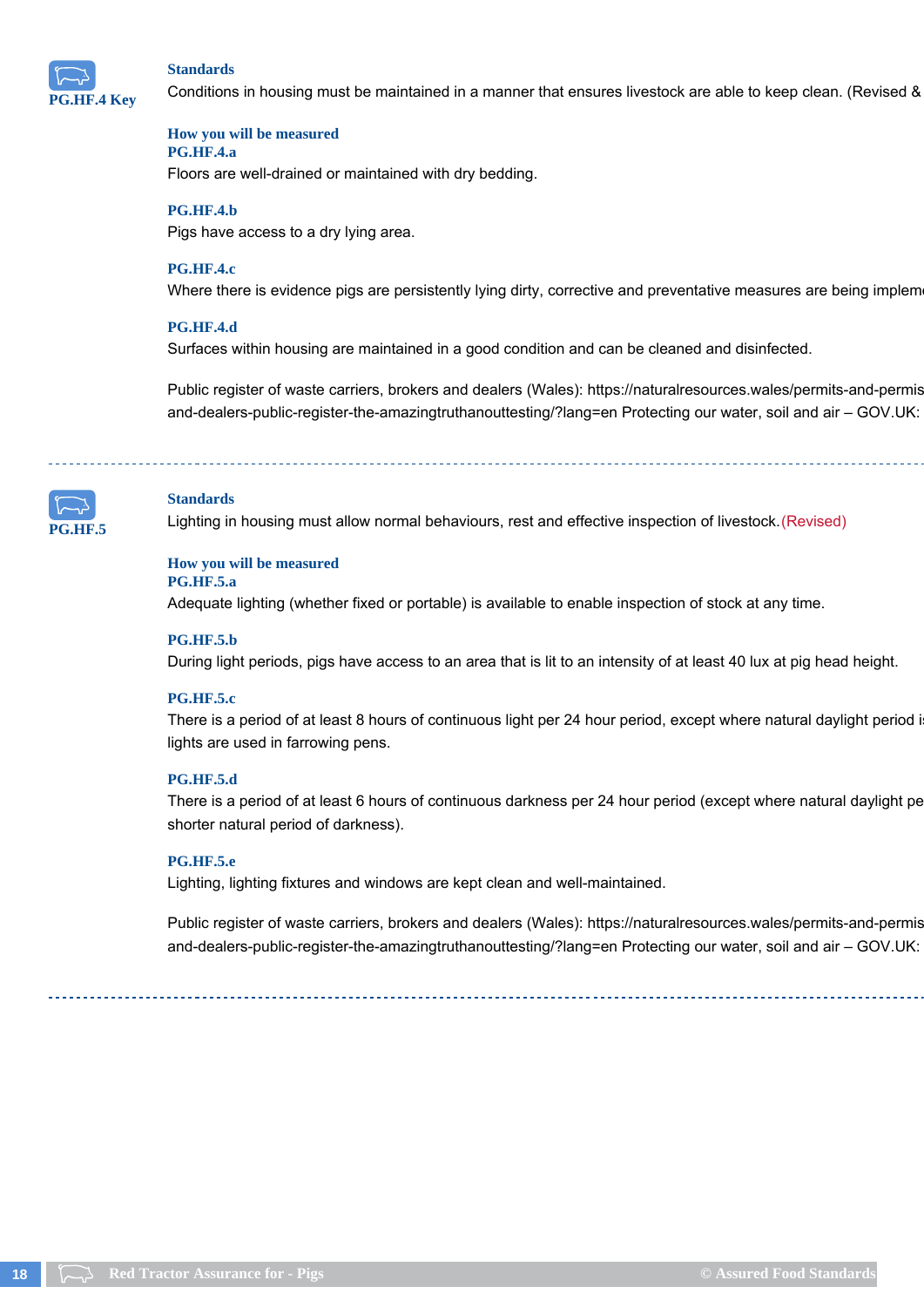

Feeding herd housing must be of sufficient size (Revised & Upgraded)

#### **How you will be measured PG.HF.6.a**

The unobstructed floor area available to each growing pig is at least: Average liveweight (kg) = 110, Minimum tot 1.00

## **PG.HF.6.b**

Pigs have enough space to allow all the animals to lie down at the same time.

Public register of waste carriers, brokers and dealers (Wales): https://naturalresources.wales/permits-and-permis and-dealers-public-register-the-amazingtruthanouttesting/?lang=en Protecting our water, soil and air – GOV.UK:



## **Standards**

Breeding herd housing must be of sufficient size. (Upgraded)



## **PG.HF.6.1.a**

Pens used to house a group of sows/gilts have sides longer than 2.8m, except where there are 6 or fewer sows/ are no less than 2.4m in length (see Appendix for further guidance).

## **PG.HF.6.1.b**

The total unobstructed floor area available to each gilt after service and to each sow when gilts and/or sows are I 1.64m2 and 2.25m2 respectively.

#### **PG.HF.6.1.c**

For gilts after service and pregnant sows, a part of the total unobstructed floor area required (at least 0.952 per g sow) is of continuous solid floor of which a maximum of 15% is reserved for drainage openings.

#### **PG.HF.6.1.d**

Adult and working boars are provided with a minimum unobstructed floor area of 6m2 for their own use.

#### **PG.HF.6.1.e**

Where boar pens are used for natural service, a minimum of 10m2 floor area is provided and pen design allows a

Public register of waste carriers, brokers and dealers (Wales): https://naturalresources.wales/permits-and-permis and-dealers-public-register-the-amazingtruthanouttesting/?lang=en Protecting our water, soil and air – GOV.UK:



#### **Standards**

Tiered cages are not permitted.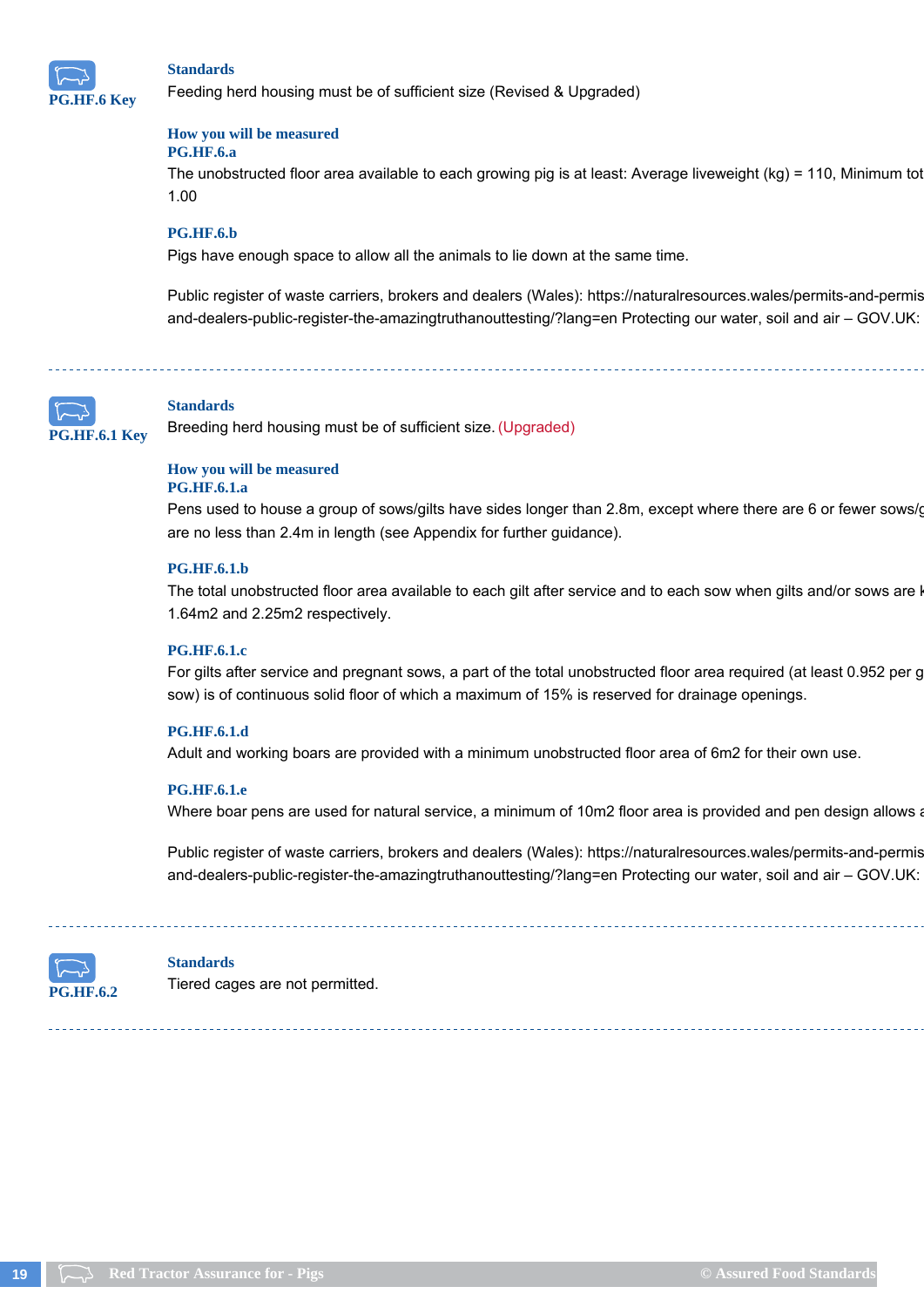

Where self-locking individual feeding stalls are used, certain conditions must be met. (NEW)

#### **How you will be measured PG.HF.6.3.a**

They can only be included in usable floor area if they are freely accessible (other than in circumstances outlined

## **PG.HF.6.3.b**

There is a separate place where the pigs can lie together as a group.

Public register of waste carriers, brokers and dealers (Wales): https://naturalresources.wales/permits-and-permis and-dealers-public-register-the-amazingtruthanouttesting/?lang=en Protecting our water, soil and air – GOV.UK:



## **Standards**

Pigs must always be able to see other pigs, except where the pig is isolated for veterinary reasons, or whilst sow (NEW)



## **Standards**

Where a balcony system is installed, it must meet scheme requirements.

## **How you will be measured PG.HF.6.5.a**

The specification in the relevant Appendix is adhered to.

Public register of waste carriers, brokers and dealers (Wales): https://naturalresources.wales/permits-and-permis and-dealers-public-register-the-amazingtruthanouttesting/?lang=en Protecting our water, soil and air – GOV.UK:



## **Standards**

Livestock must be kept in appropriate groups.

## **How you will be measured**

#### **PG.HF.7.a**

Grouped appropriately by size, age, production status.

#### **PG.HF.7.b**

Sows and gilts are kept in groups, except during the period between 7 days before farrowing and the day on which

#### **PG.HF.7.c**

Weaners and rearing pigs are kept in stable groups with as little mixing as possible.

Public register of waste carriers, brokers and dealers (Wales): https://naturalresources.wales/permits-and-permis and-dealers-public-register-the-amazingtruthanouttesting/?lang=en Protecting our water, soil and air – GOV.UK: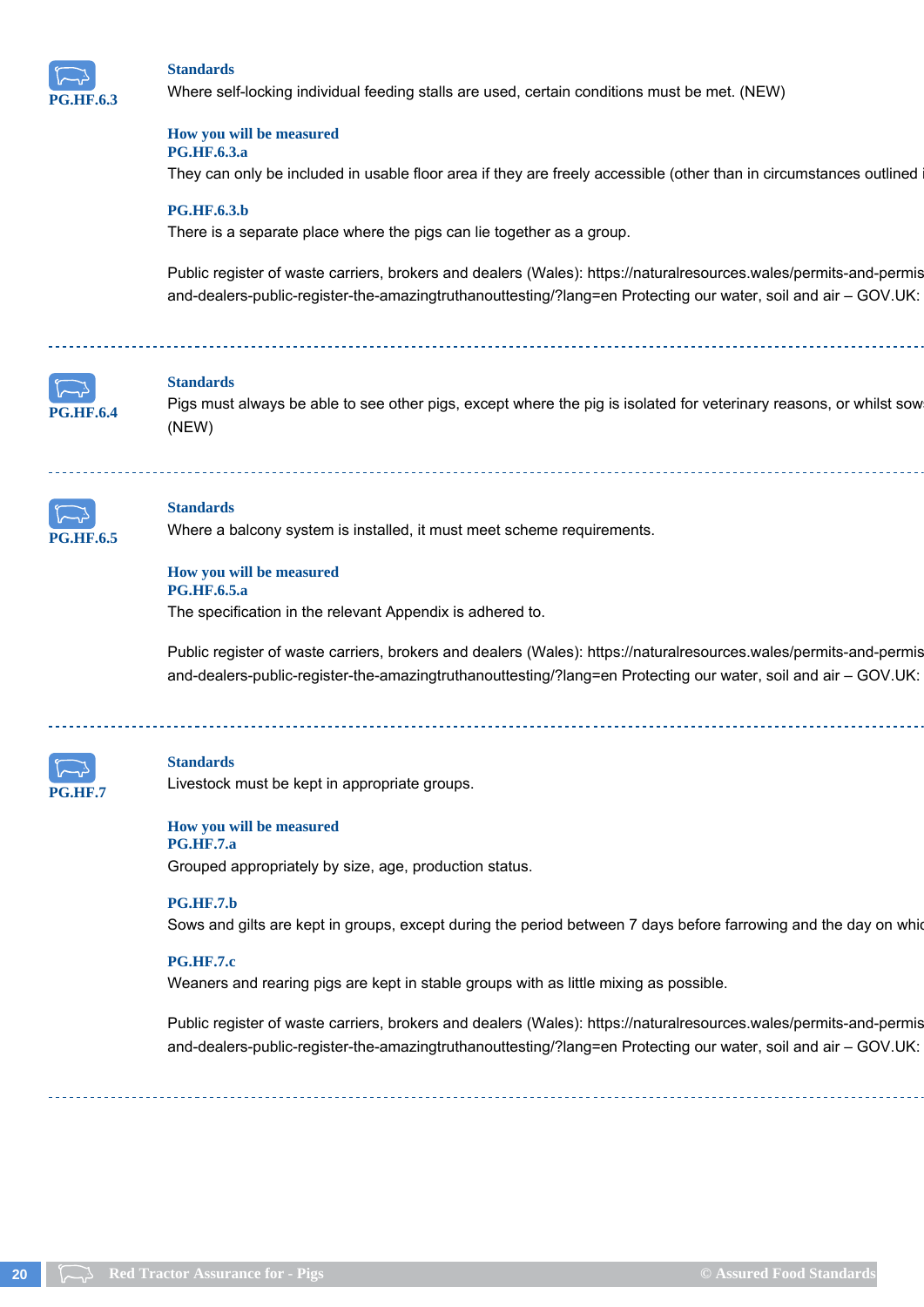

Dry sows and gilts must not be held in tethers or routinely kept in stalls. (Upgraded)

## **How you will be measured PG.HF.7.1.a**

Sows and gilts are not kept in stalls, except in the following circumstances and for no longer than 4 hours: - wher tests, treatments or operations for veterinary purposes - during service or artificial insemination - while being fed weighing or washing - whilst cleaning accommodation - while waiting to be loaded for transportation

Public register of waste carriers, brokers and dealers (Wales): https://naturalresources.wales/permits-and-permis and-dealers-public-register-the-amazingtruthanouttesting/?lang=en Protecting our water, soil and air – GOV.UK:



#### **Standards**

There must be appropriate facilities for livestock to give birth.

#### **How you will be measured PG.HF.9.a**

Farrowing environment is designed such that the sow and her piglets stay clean and dry throughout lactation.

Public register of waste carriers, brokers and dealers (Wales): https://naturalresources.wales/permits-and-permis and-dealers-public-register-the-amazingtruthanouttesting/?lang=en Protecting our water, soil and air – GOV.UK:



#### **Standards**

Farrowing pens and crates must be of a sufficient length. (Revised)

#### **How you will be measured PG.HF.9.1.a**

Where a crate is used the sow can stand up and lie down at full length, but excessive movement is prevented.

#### **PG.HF.9.1.b**

An unobstructed area behind the sow or gilt is available for farrowing.

Public register of waste carriers, brokers and dealers (Wales): https://naturalresources.wales/permits-and-permis and-dealers-public-register-the-amazingtruthanouttesting/?lang=en Protecting our water, soil and air – GOV.UK:



#### **Standards**

Sows must not enter farrowing crates more than 7 days prior to their expected farrowing date.



## **Standards**

It is recommended that where a temporary crating system is used the farrowing crate is opened-up to allow the s practicable after farrowing. (NEW)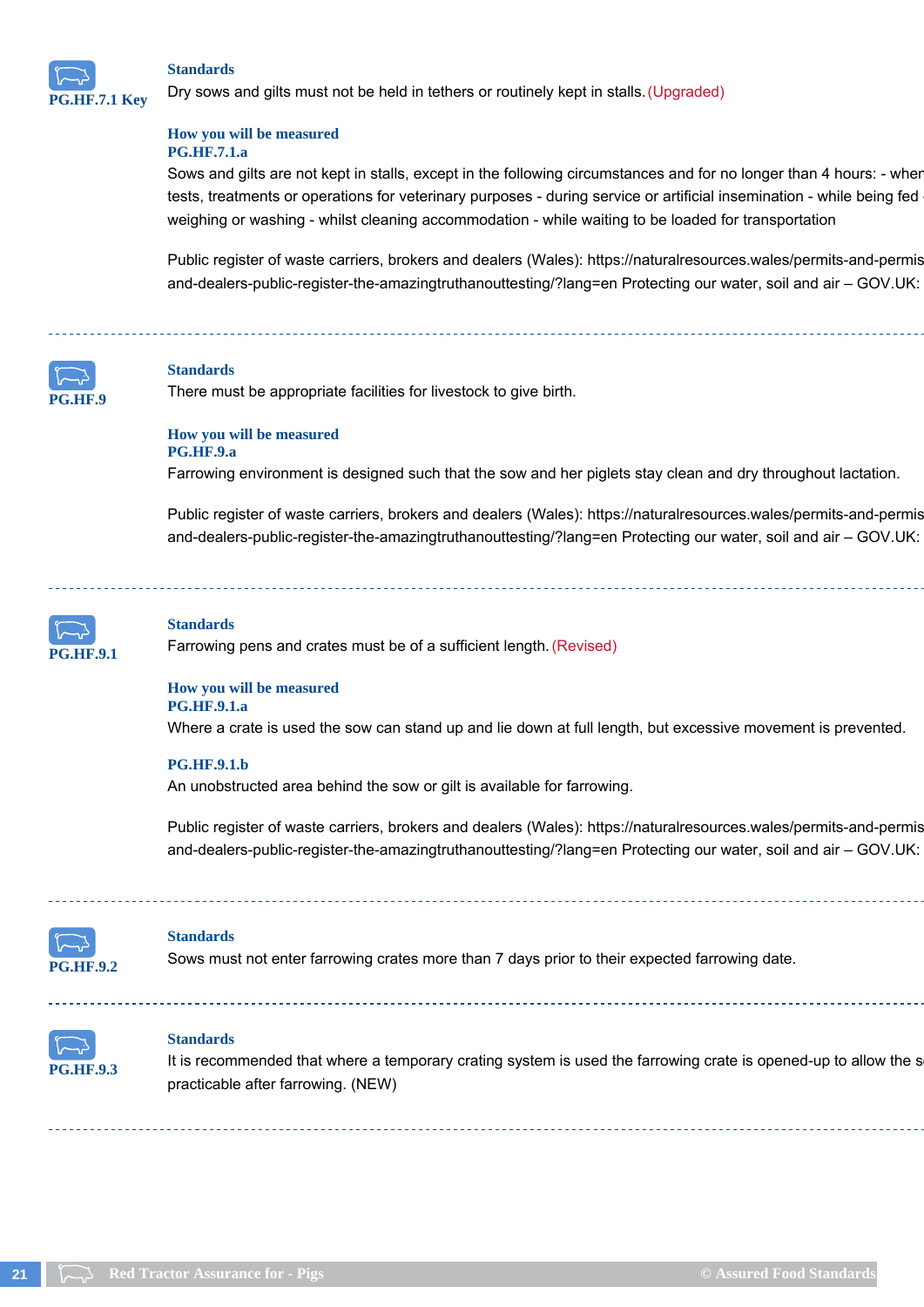

Sows must not be kept in farrowing crates once they have finished suckling piglets. (Revised)

#### **How you will be measured PG.HF.9.4.a**

Sows may only remain confined in a farrowing crate for a maximum of 5 weeks post-farrowing, except where ind required to suckle additional piglets.

## **PG.HF.9.4.b**

Nurse sows may only be kept in a farrowing crate for a maximum of 8 weeks post-farrowing and only where she: - has no shoulder sores - is showing no evidence of lameness

Public register of waste carriers, brokers and dealers (Wales): https://naturalresources.wales/permits-and-permis and-dealers-public-register-the-amazingtruthanouttesting/?lang=en Protecting our water, soil and air – GOV.UK:



## **Standards**

Sows and gilts must be given suitable material to satisfy nest-building behaviour in at least the 24 hour period be (Revised)

**How you will be measured PG.HF.9.5.a** Nesting material is provided regardless of the slurry system.

#### **PG.HF.9.5.b**

Nesting material is placed where the sow can easily access it.

Public register of waste carriers, brokers and dealers (Wales): https://naturalresources.wales/permits-and-permis and-dealers-public-register-the-amazingtruthanouttesting/?lang=en Protecting our water, soil and air – GOV.UK:



#### **Standards**

Indoor loose farrowing pens must be designed appropriately. (New)

#### **How you will be measured**

**PG.HF.9.6.a** There is sufficient space for the sow to turn around, rise, lie down, nest-build and access feeding and dunging are

#### **PG.HF.9.6.b**

Farrowing rails or other means to protect piglets from crushing are in place.

Public register of waste carriers, brokers and dealers (Wales): https://naturalresources.wales/permits-and-permis and-dealers-public-register-the-amazingtruthanouttesting/?lang=en Protecting our water, soil and air – GOV.UK: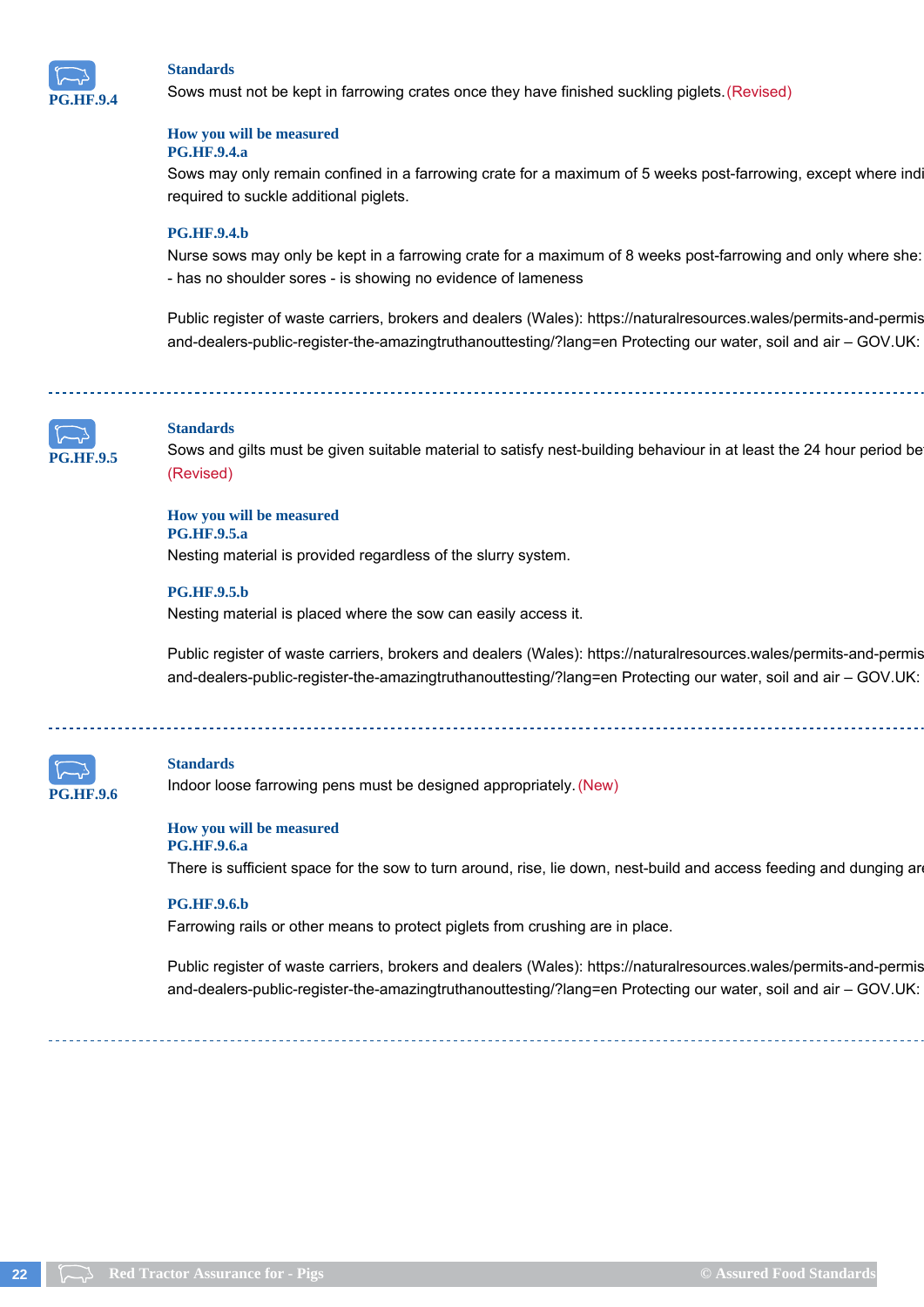

Facilities must be available on-farm that enable the loading and unloading of livestock with minimal stress and ris

#### **How you will be measured PG.HF.10.a**

Adequate lighting to inspect stock at point of loading.

## **PG.HF.10.b**

Structurally sound and stable gates/barriers to prevent livestock escaping.

## **PG.HF.10.c**

Facilities are free from sharp edges or other projections which may cause injury to livestock.

## **PG.HF.10.d**

If loading ramps are used the angle is not steeper than 20 degrees and risk of slipping is minimised.

Public register of waste carriers, brokers and dealers (Wales): https://naturalresources.wales/permits-and-permis and-dealers-public-register-the-amazingtruthanouttesting/?lang=en Protecting our water, soil and air – GOV.UK:

Where to find

- help
- 旦
- Government guidance on keeping farm animals in extreme weather: https://www.gov.uk/guidance/keeping extreme-weather
- AHDB factsheets on heat stress: – https://ahdb.org.uk/knowledge-library/heat-stress-indoor-pig-herds (indoor herds)
	- https://ahdb.org.uk/knowledge-library/heat-stress-outdoor-herds (outdoor herds)
- AHDB advice and useful guidance booklet on ventilating pig buildings: https://ahdb.org.uk/knowledge-libra
- AHDB guidance on lighting for pig buildings: https://ahdb.org.uk/knowledge-library/lighting-for-pig-buildings
- AHDB guidance booklet controlled environment for livestock: https://projectblue.blob.core.windows.net/media/Default/Pork/Documents/Controlled%20Environment%20
- European Reference Centre for Animal Welfare factsheet on nest building material: https://edepot.wur.nl/516953
- AHDB guidance on farrowing environment: https://ahdb.org.uk/knowledge-library/indoor-farrowing-environ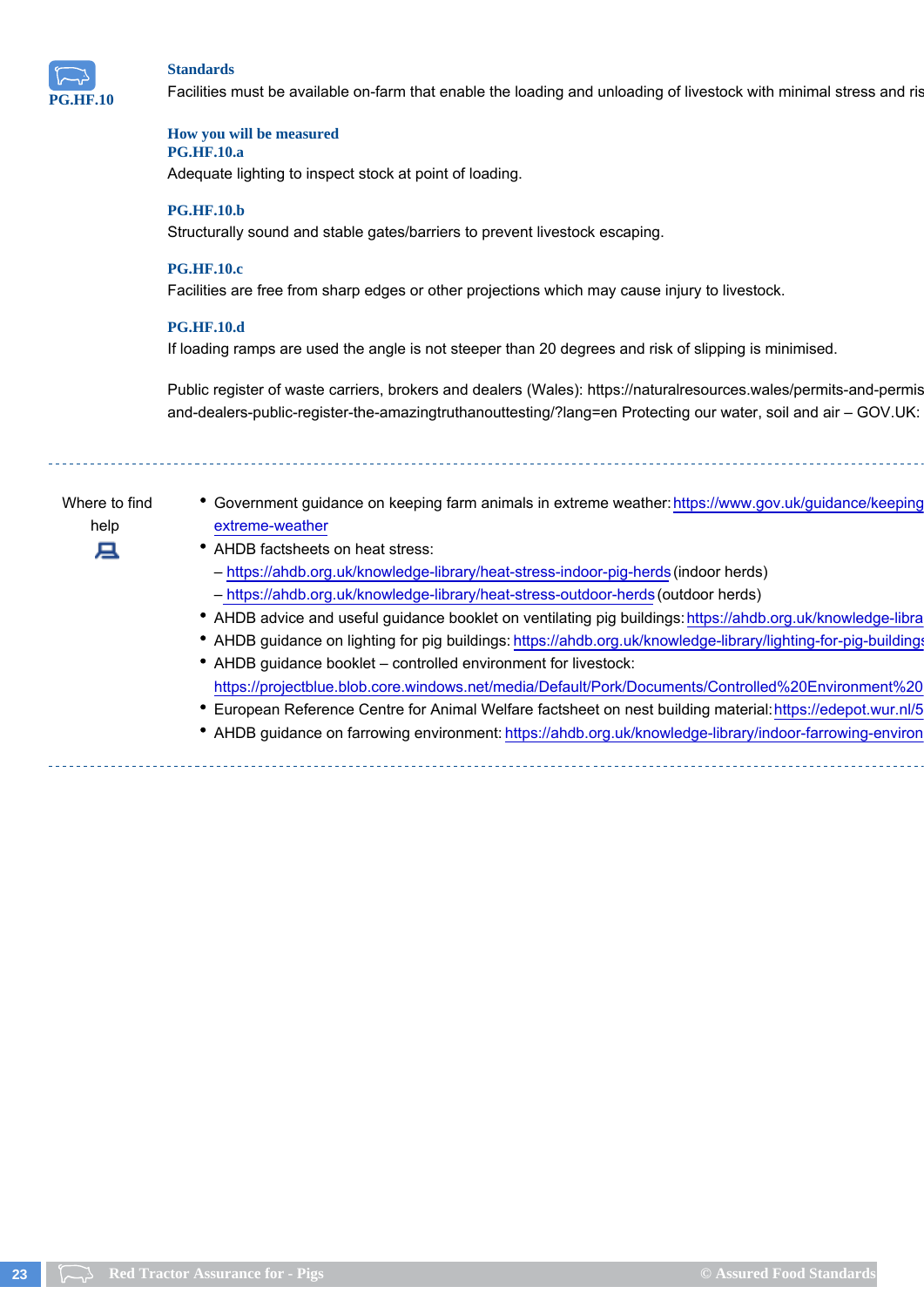<span id="page-23-0"></span>

Livestock must be provided with sufficient feed. (Revised)

## **How you will be measured**

## **PG.FW.1.a**

The diet is adequate and suitable for the production status and body condition of the animal, especially pregnant animals which need a high fibre diet to satisfy their appetite.

## **PG.FW.1.b**

Any sows of very poor body condition (e.g. BCS of 2 or less, see Appendix) have been identified and are receiving additional attention.

Public register of waste carriers, brokers and dealers (Wales): https://naturalresources.wales/permits-and-permissions/waste-carriers-brokers-and-dealers-publicregister-the-amazingtruthanouttesting/?lang=en Protecting our water, soil and air – GOV.UK: (www.gov.uk)



## **Standards**

Feed must be presented in a way that minimises stress and aggression. (Revised)

#### **How you will be measured PG.FW.2.a**

Where pigs are not fed ad-lib (food delivery is intermittent or rationed) and they are fed as a group, at least 30 cm trough space is provided per pig for pigs over 40kg liveweight so that all pigs can feed at the same time without interference from others.

## **PG.FW.2.b**

Where pigs are fed ad-lib sufficient feeder space is provided such that there is no evidence of competition at the feeder, e.g. injurious behaviour.

Public register of waste carriers, brokers and dealers (Wales): https://naturalresources.wales/permits-and-permissions/waste-carriers-brokers-and-dealers-publicregister-the-amazingtruthanouttesting/?lang=en Protecting our water, soil and air – GOV.UK: (www.gov.uk)



#### **Standards**

Feeders and drinkers must be checked daily to ensure they are working and clean. (Revised)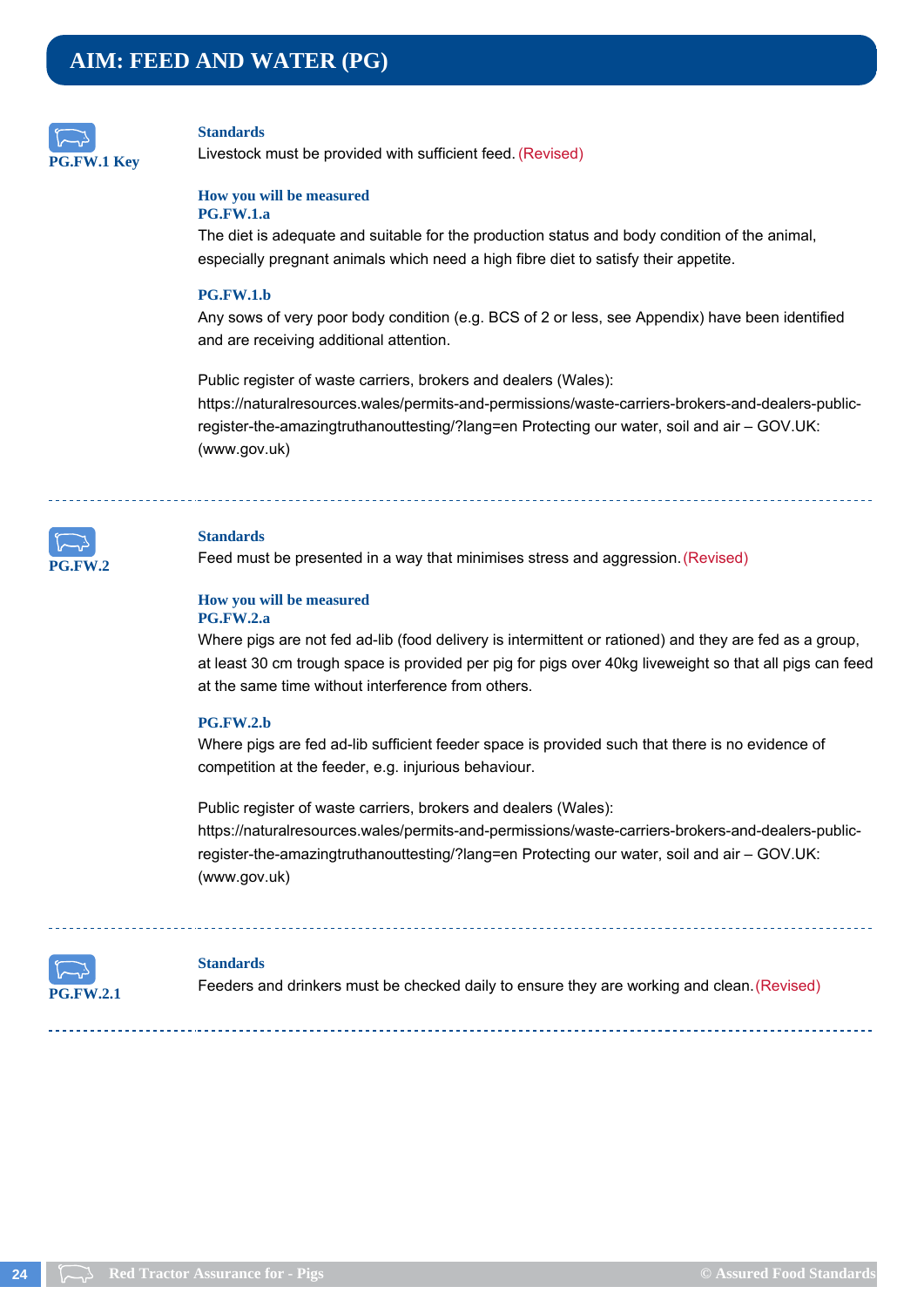

All livestock must be provided with adequate access to a supply of fresh, clean drinking water.

#### **How you will be measured PG.FW.3.a**

The following access to drinkers is provided: - For dry feeding systems − nipples/mini bowls: 1 per 15 pigs (ad lib) or 1 per 10 pigs (restrict fed) − bowls\*: 1 per 30 pigs (ad lib) or 1 per 20 pigs (restrict fed) - For wet and dry feeding systems − a total of at least 1 drinker point per 15 pigs − of which at least 1 drinker point per 30 pigs is provided as a separate water source from the wet and dry feeder - For wet feeding systems − in addition to the water provided in the wet feed, at least 1 drinker point per 30 pigs is provided as a separate water source from the wet feeder - For water troughs, the length of the trough exceeds the following − pigs 35kg: 1.2cm per pig

## **PG.FW.3.b**

Flow rate is adequate and water pressure is appropriate for the class of pig.

## **PG.FW.3.c**

Troughs/drinkers are suitably located and at an appropriate height for the class of pig.

## **PG.FW.3.d**

Provision is made to ensure an emergency supply of suitable drinking water can be supplied if normal supplies were to fail.

Public register of waste carriers, brokers and dealers (Wales): https://naturalresources.wales/permits-and-permissions/waste-carriers-brokers-and-dealers-publicregister-the-amazingtruthanouttesting/?lang=en Protecting our water, soil and air – GOV.UK: (www.gov.uk)



## **Standards**

All pigs over 2 weeks of age must have permanent access to water.

## **How you will be measured PG.FW.3.1.a**

On outdoor units where water is not provided in the farrowing arc, a documented plan is in place detailing how water will be provided on occasions when the sow's milk may not satisfy unweaned piglets' water requirements, e.g. hot weather or sow/piglet illness.

Public register of waste carriers, brokers and dealers (Wales):

https://naturalresources.wales/permits-and-permissions/waste-carriers-brokers-and-dealers-publicregister-the-amazingtruthanouttesting/?lang=en Protecting our water, soil and air – GOV.UK: (www.gov.uk)

Documented Water Provision Plan for outdoor piglets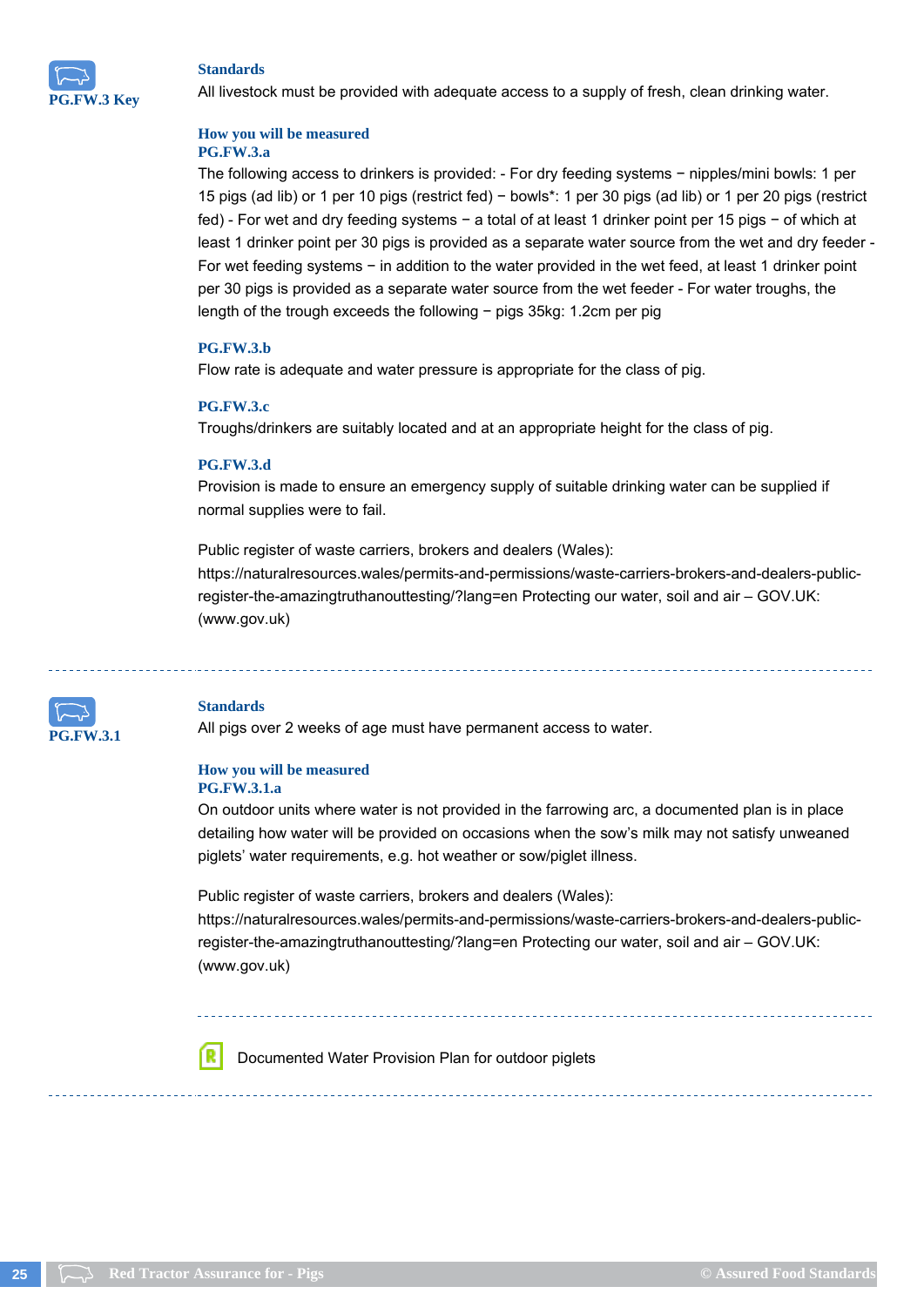

Water quality must be appropriate. (Revised)

#### **How you will be measured PG.FW.3.2.a**

If using non-mains water, the water is independently tested annually as close to the source as possible for total viable count (TVC) and coliform levels.

## **PG.FW.3.2.b**

Where a water test indicates: - coliform levels are >100 colony-forming units (CFU) per 100ml - TVC levels are >1000 CFU per ml there is evidence of action taken to investigate and address bacterial contamination

Public register of waste carriers, brokers and dealers (Wales): https://naturalresources.wales/permits-and-permissions/waste-carriers-brokers-and-dealers-publicregister-the-amazingtruthanouttesting/?lang=en Protecting our water, soil and air – GOV.UK: (www.gov.uk)



Non-mains water test results



## **Standards** Feed must be suitable.

**How you will be measured PG.FW.4.a** Feed is not stale or contaminated.

## **PG.FW.4.b**

Only feed materials and additives permitted by the Scheme and UK law are used.

**PG.FW.4.c**

The composition of all purchased and home mixed feed is known.

## **PG.FW.4.d**

Antibiotic or hormonal growth promoters are not used.

Public register of waste carriers, brokers and dealers (Wales): https://naturalresources.wales/permits-and-permissions/waste-carriers-brokers-and-dealers-publicregister-the-amazingtruthanouttesting/?lang=en Protecting our water, soil and air – GOV.UK: (www.gov.uk)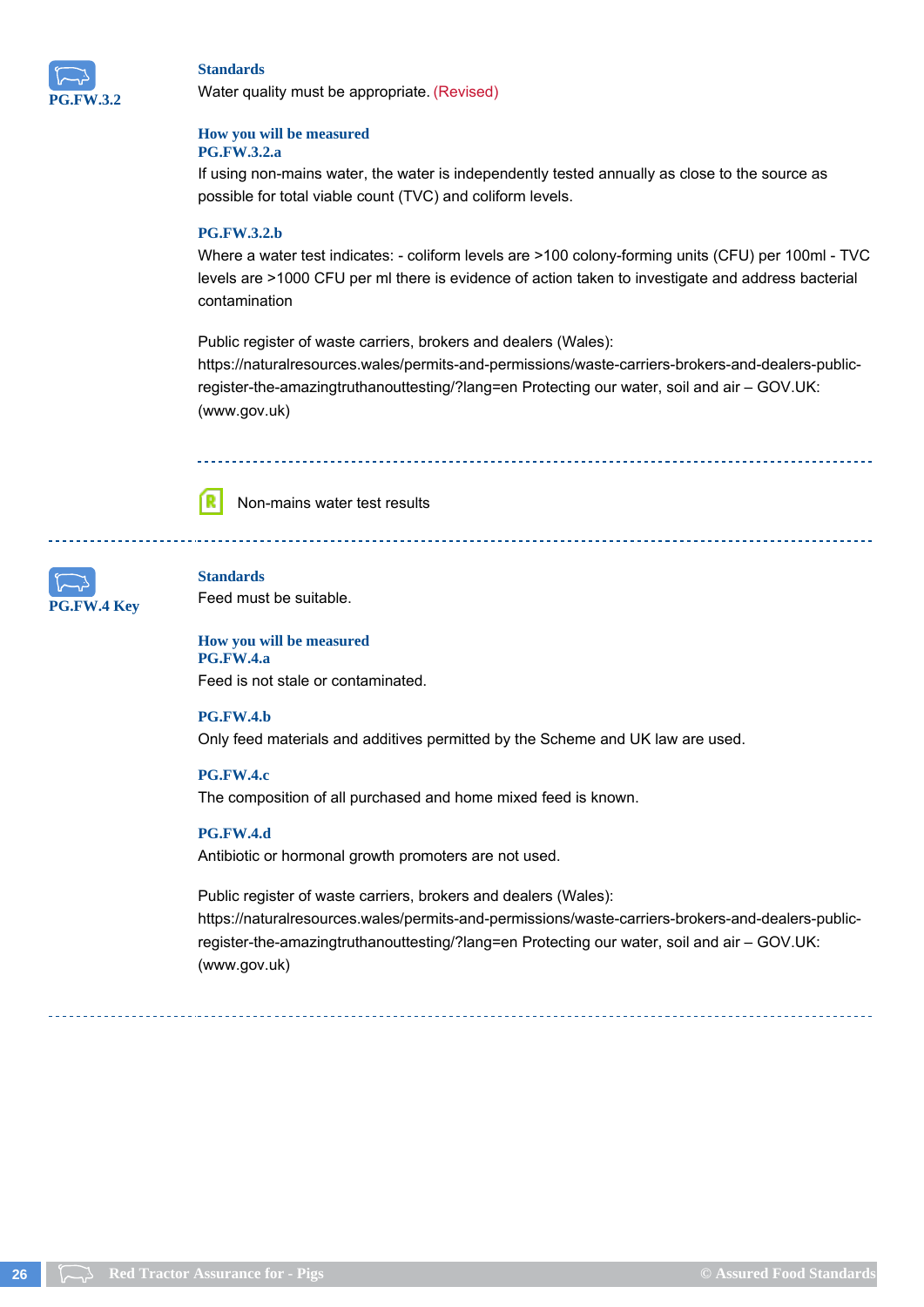

Only animal products permitted by the Scheme are fed to pigs. (Revised)

#### **How you will be measured PG.FW.4.1.a**

If feeding fishmeal on a farm where ruminants are also present, or you are making feed with fishmeal, you are authorised/registered with Defra/DAERA.

## **PG.FW.4.1.b**

Blood products and pig-derived nutritional products are not used.

Public register of waste carriers, brokers and dealers (Wales): https://naturalresources.wales/permits-and-permissions/waste-carriers-brokers-and-dealers-publicregister-the-amazingtruthanouttesting/?lang=en Protecting our water, soil and air – GOV.UK: (www.gov.uk)



Defra/DAERA registration for fishmeal



## **Standards**

Only permitted former foodstuffs may be fed to pigs. Catering waste must not be used for pig feed. (Revised)

#### **How you will be measured PG.FW.4.2.a**

Farms feeding unprocessed milk or milk products (unless produced from animals on the same farm) are registered on the national milk register (England and Wales only). Farms feeding unprocessed milk sourced from another farm have authorisation from DAERA (Northern Ireland only).

Public register of waste carriers, brokers and dealers (Wales): https://naturalresources.wales/permits-and-permissions/waste-carriers-brokers-and-dealers-publicregister-the-amazingtruthanouttesting/?lang=en Protecting our water, soil and air – GOV.UK: (www.gov.uk)



Milk registration.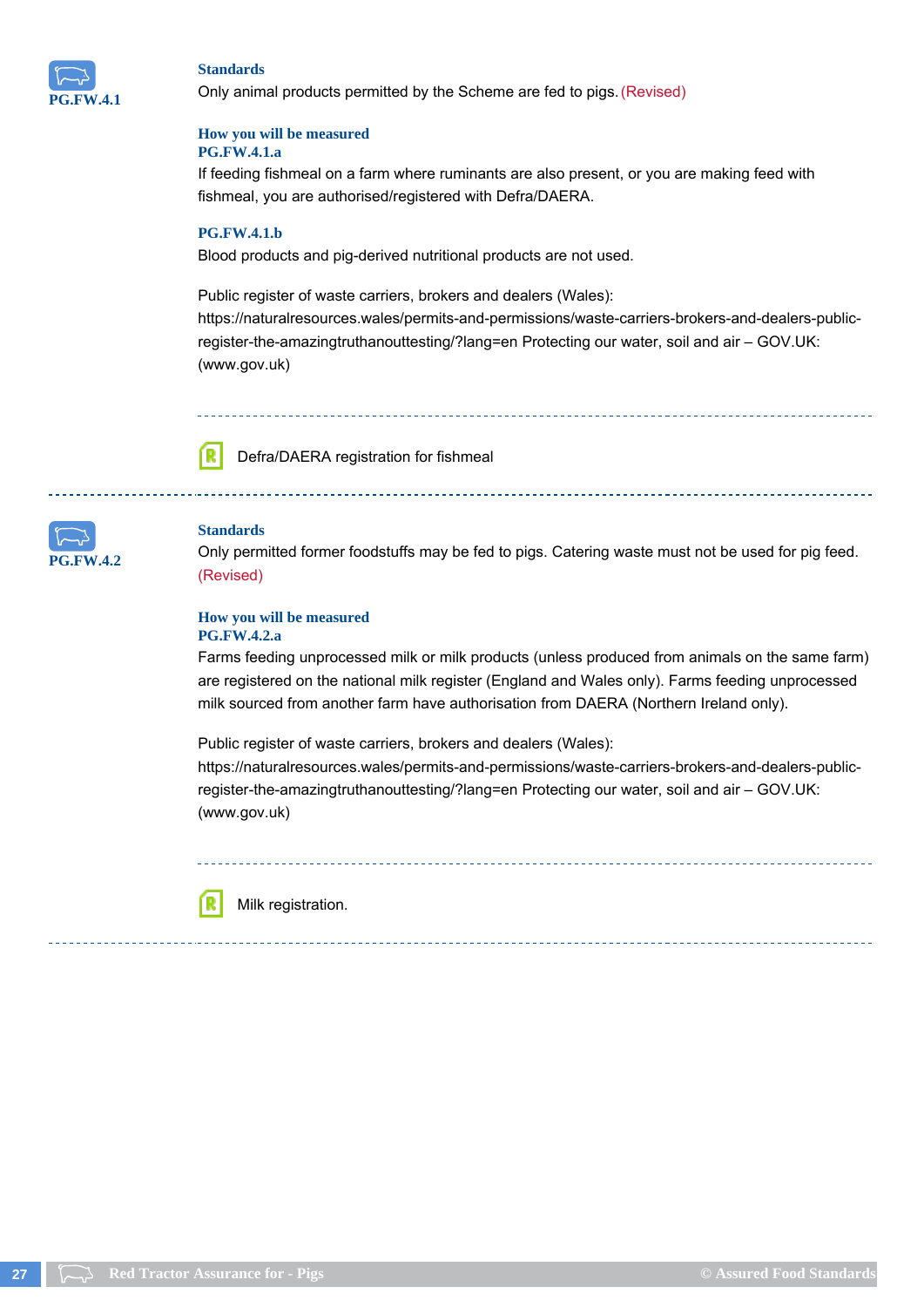

Diets must not exceed maximum permitted levels of copper.

## **How you will be measured PG.FW.4.3.a**

Maximum permitted levels of total copper per kg feed is as follows: - for piglets up to 4 weeks postweaning: 150 mg − for pigs between 5 and 8 weeks post-weaning: 100 mg − for all other pigs: 25 mg

Public register of waste carriers, brokers and dealers (Wales)https://naturalresources.wales/permitsand-permissions/waste-carriers-brokers-and-dealers-public-register-theamazingtruthanouttesting/?lang=en Protecting our water, soil and air – GOV.UK: (www.gov.uk)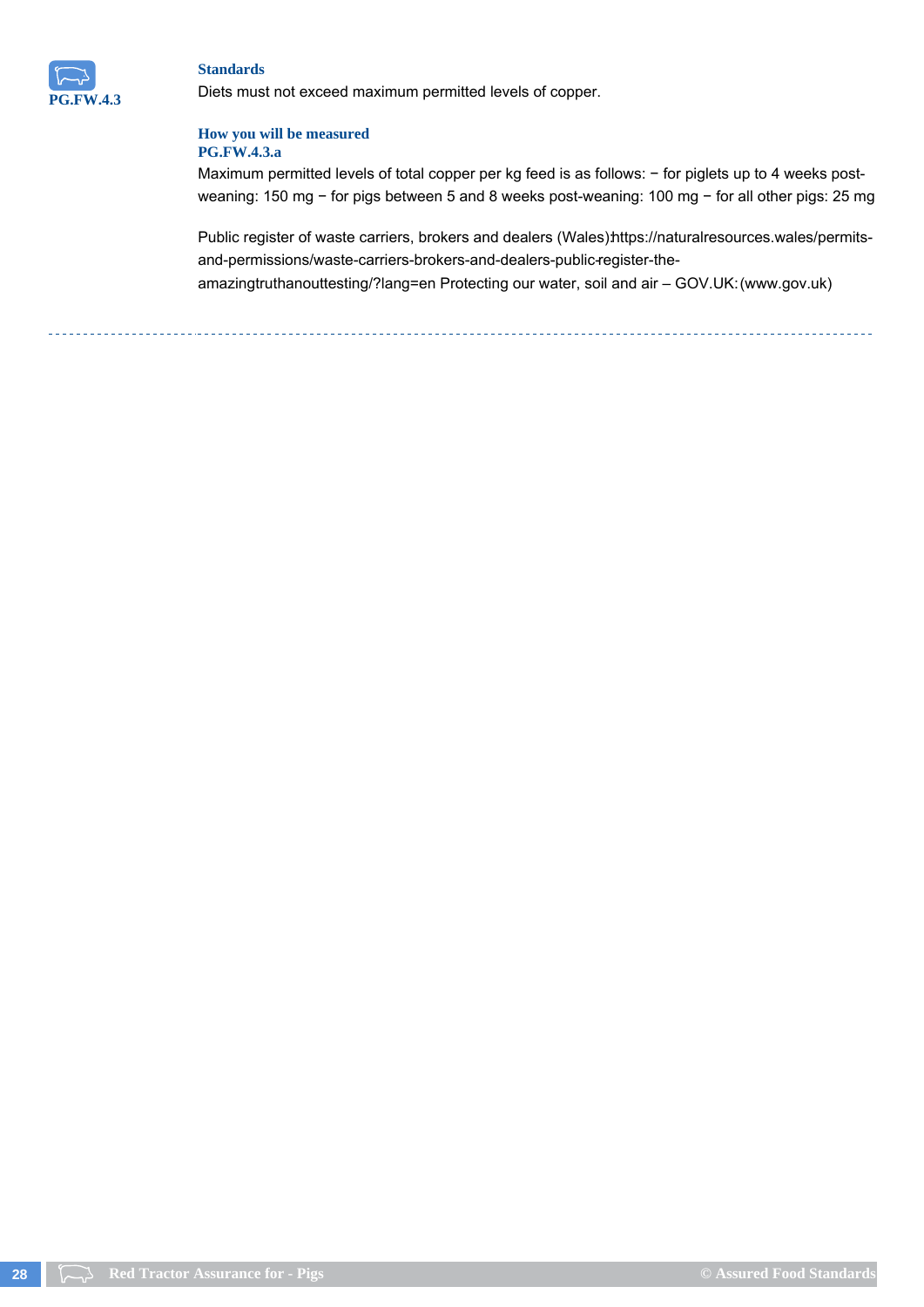

Bought-in feed must be from an assured source or in specific circumstances with a warranty declaration.

#### **How you will be measured**

## **PG.FW.5.a**

Compounds and blended feed are UFAS, or equivalent.

## **PG.FW.5.b**

Bagged or sealed compounded or blended feed, minerals, mineral blocks/licks (except for rock salt), supplements and milk replacers are from a UFAS merchant or from a non-UFAS merchant by a UFAS, or equivalent, compounder.

## **PG.FW.5.c**

Straights are assured under UFAS, FEMAS or equivalent; or sourced from a farm that is a member of a combinable crops assurance scheme accompanied by a completed grain passport.

## **PG.FW.5.d**

Vegetables and fruit which have not been processed beyond basic grading and washing aresourced from a farm that is a member of a fresh produce assurance scheme (including whensourced via a third party).

## **PG.FW.5.e**

Processed food by-products are assured under UFAS, FEMAS or equivalent.

## **PG.FW.5.f**

The following feed materials are sourced with a completed warranty declaration: - farm-to-farm supplies of any feeds unexpectedly in surplus - hay and/or straw supplied by forage merchants vegetables and fruit not covered by an assurance scheme (e.g. fodder beets) and have not been processed beyond basic grading and washing

Public register of waste carriers, brokers and dealers (Wales) https://naturalresources.wales/permitsand-permissions/waste-carriers-brokers-and-dealers-public-register-theamazingtruthanouttesting/?lang=en Protecting our water, soil and air - GOV.UK(www.gov.uk)

ſR

Warranty declaration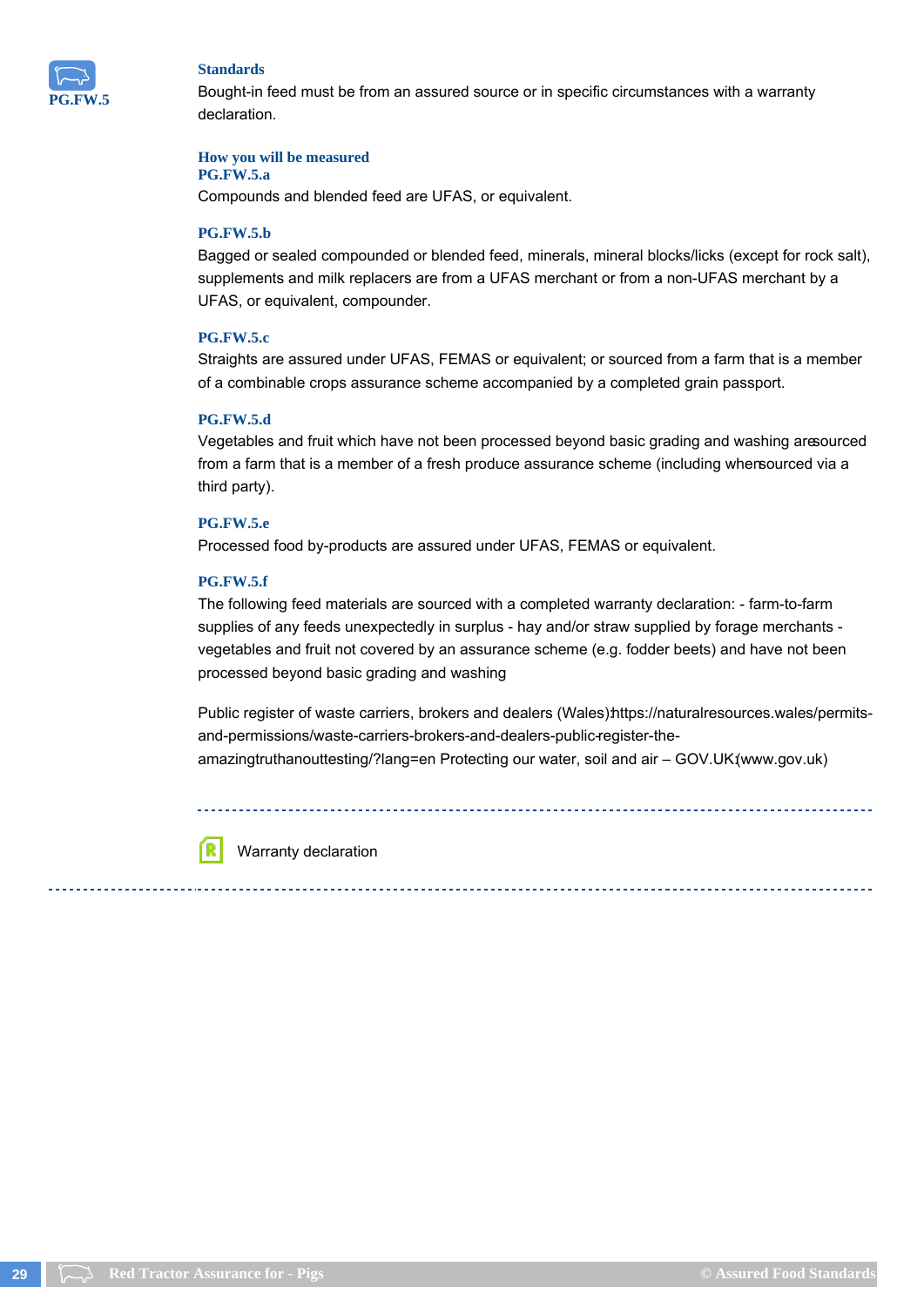

Records of all feedstuffs purchased must be kept.

#### **How you will be measured PG.FW.6.a**

Feed records detail: - supplier name - feed type including ingredient composition - date of delivery quantity - load or batch number

## **PG.FW.6.b**

Records are kept for 2 years.

Public register of waste carriers, brokers and dealers (Wales)https://naturalresources.wales/permitsand-permissions/waste-carriers-brokers-and-dealers-public-register-theamazingtruthanouttesting/?lang=en Protecting our water, soil and air – GOV.UK: (www.gov.uk)

Feed delivery documents/invoices/warranty declarations/grain passports/own records ſR



## **Standards**

When mixing two or more feed materials together records must be kept.

#### **How you will be measured PG.FW.7.a**

For total mixed rations (TMR) that incorporate forages or moist feeds produced on a daily basis, produce a record of the ingredients and quantities and update it when the mix changes.

#### **PG.FW.7.b**

For home mixed compounds, meals or blends based on dry feed ingredients records of every batch mixed are kept detailing ingredients, quantities, mixing dates.

Public register of waste carriers, brokers and dealers (Wales):

https://naturalresources.wales/permits-and-permissions/waste-carriers-brokers-and-dealers-publicregister-the-amazingtruthanouttesting/?lang=en Protecting our water, soil and air – GOV.UK: (www.gov.uk)



Home-mixing records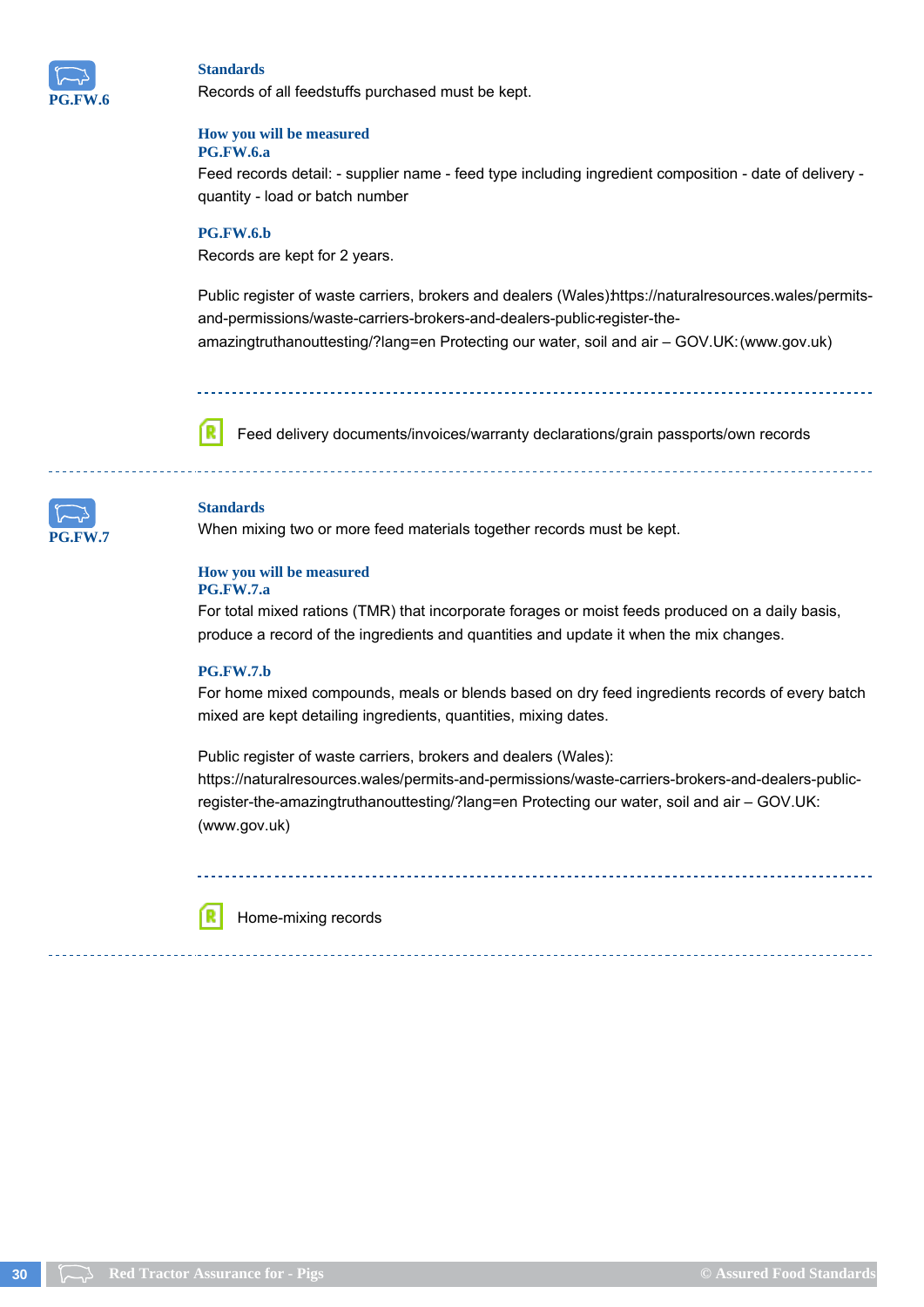

When the mix formulation changes samples must be kept.

#### **How you will be measured PG.FW.8.a**

For dry-feed mixes, samples of dry feed ingredients (over 3% inclusion) or samples of finished feed mix are kept.

## **PG.FW.8.b**

For wet feed mixes, samples of dry feed ingredients (over 3% inclusion) are kept.

## **PG.FW.8.c**

Samples are kept for a minimum of 6 months after last use.

## **PG.FW.8.d**

Samples are: - representative (small samples from several different points) - of adequate quantity (approx. 0.5 kg) - free from contamination - identifiable (labelled with feed details and date) - stored in a cool, dry area

Public register of waste carriers, brokers and dealers (Wales):

https://naturalresources.wales/permits-and-permissions/waste-carriers-brokers-and-dealers-publicregister-the-amazingtruthanouttesting/?lang=en Protecting our water, soil and air – GOV.UK: (www.gov.uk)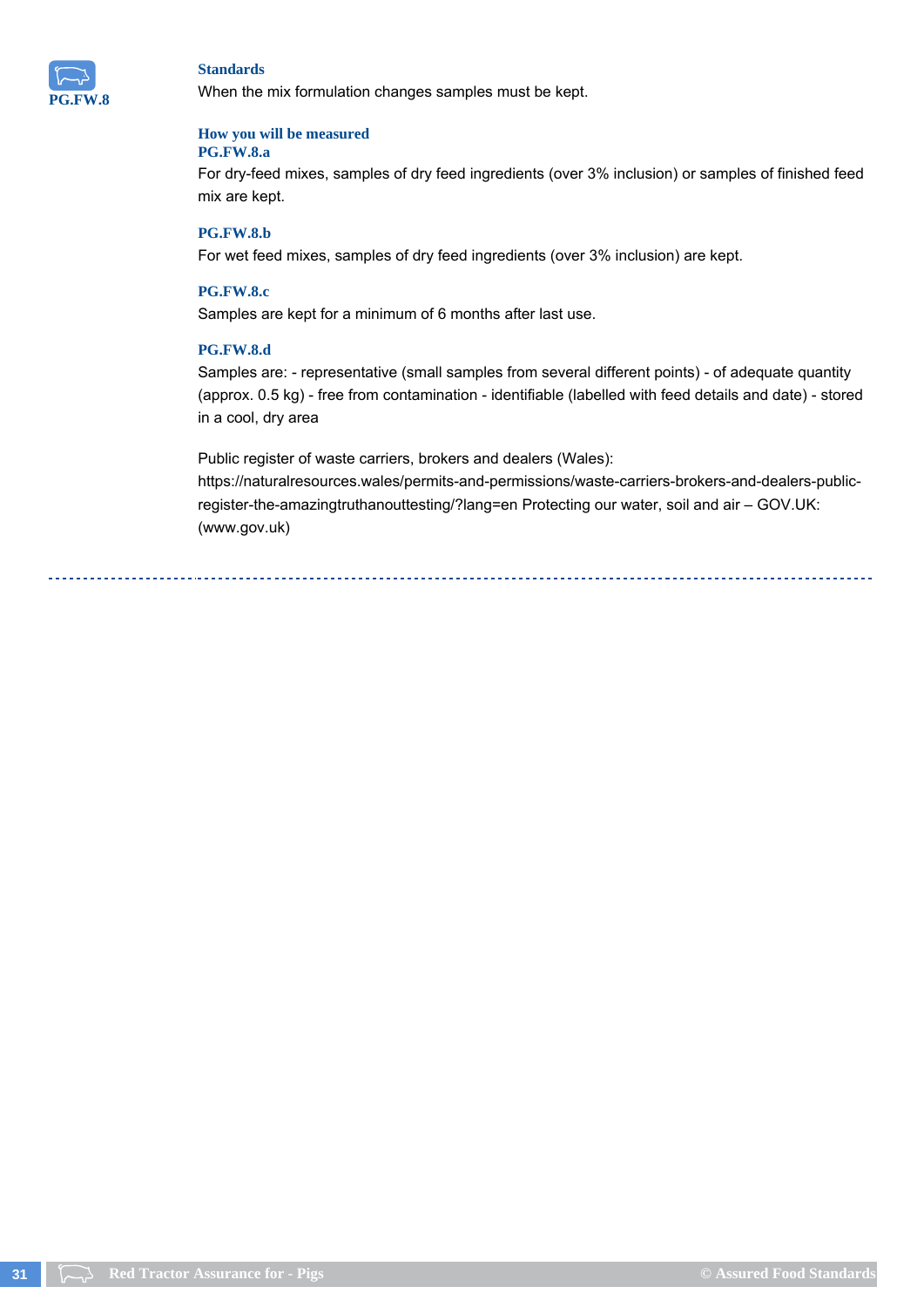

If mixing using 'pre-mixtures', 'additives' or medicated feeds you must have Local Authority approval and meet any associated obligations.

**How you will be measured PG.FW.9.a**

The site has Local Authority Approval.

**PG.FW.9.b** There is a HACCP system in place.

**PG.FW.9.c** There is a Quality Control Plan in place.

## **PG.FW.9.d**

Additional approval from the Veterinary Medicines Directorate (VMD) is in place if medicated feeds are being incorporated.

Public register of waste carriers, brokers and dealers (Wales) https://naturalresources.wales/permitsand-permissions/waste-carriers-brokers-and-dealers-public-register-theamazingtruthanouttesting/?lang=en Protecting our water, soil and air – GOV.UK:(www.gov.uk)

- Local authority approval
- HACCP
- Quality Control Plan
- VMD approval



#### **Standards**

ſR.

Mobile feed mixing contractors must be suitably certified.

## **How you will be measured PG.FW.10.a**

Contractors certified to the NAAC Assured Land Based Contractor Mobile Feed Mixing and Processing scheme, or scheme deemed equivalent by Red Tractor.

Public register of waste carriers, brokers and dealers (Wales): https://naturalresources.wales/permits-and-permissions/waste-carriers-brokers-and-dealers-publicregister-the-amazingtruthanouttesting/?lang=en Protecting our water, soil and air – GOV.UK: (www.gov.uk)

Contractors' NAAC registration number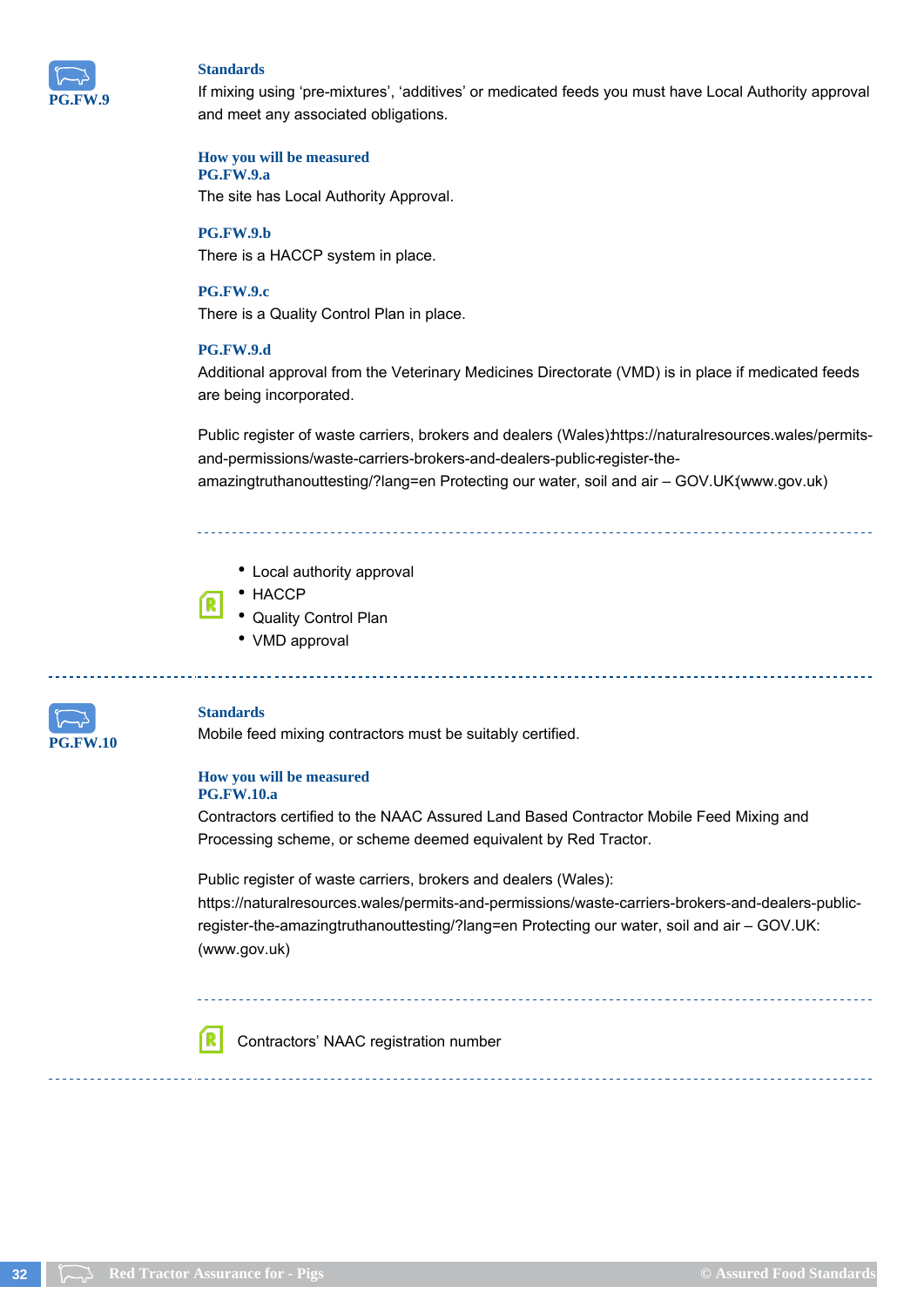

Controls must be in place to minimise the risk of contamination of feeds by machinery andequipment.

## **How you will be measured PG.FW.11.a**

All feeding and mixing equipment and lorries/trailers/feed boxes/buckets used for transporting feed are maintained in a clean condition and are suitable for purpose.

Public register of waste carriers, brokers and dealers (Wales):

https://naturalresources.wales/permits-and-permissions/waste-carriers-brokers-and-dealers-publicregister-the-amazingtruthanouttesting/?lang=en Protecting our water, soil and air – GOV.UK: (www.gov.uk)

**33 Red Tractor Assurance for - Pigs COM COMPANY COMPANY COMPANY COMPANY COMPANY COMPANY COMPANY COMPANY COMPANY COMPANY COMPANY COMPANY COMPANY COMPANY COMPANY COMPANY COMPANY COMPA**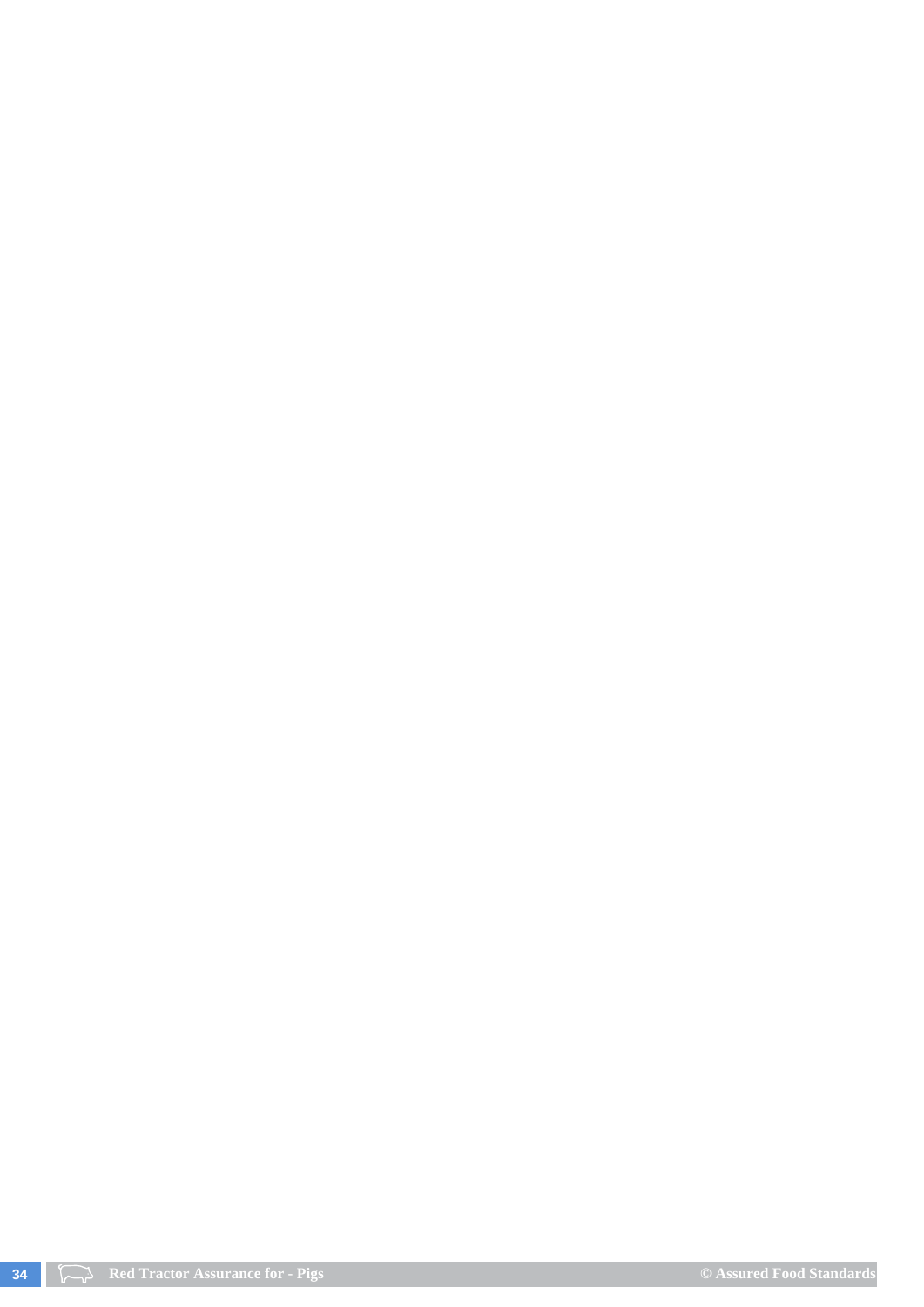

Feed must be stored in a manner which minimises the risk of contamination. (Revised)

#### **How you will be measured PG.FW.12.a**

Storage facilities protect against feed contamination by domestic animals, wildlife and vermin.

## **PG.FW.12.b**

If feed hoppers are accessible to birds (indoor and outdoor) measures are in place to minimise contamination of feed stored in the hopper (not the trough/pan itself), e.g. hopper covers.

#### **PG.FW.12.c**

Storage facilities for dry feed are weatherproof.

#### **PG.FW.12.d**

In loose feed storage areas lighting is covered, unless shatterproof bulbs are used.

#### **PG.FW.12.e**

Risk of cross-contamination is minimised by ensuring feed is readily identifiable and keepingdifferent feeds separate.

Public register of waste carriers, brokers and dealers (Wales) https://naturalresources.wales/permitsand-permissions/waste-carriers-brokers-and-dealers-public-register-theamazingtruthanouttesting/?lang=en Protecting our water, soil and air – GOV.UK:(www.gov.uk)



- Where to find help AHDB guidance on body condition scoring sows: https://ahdb.org.uk/knowledge-library/bodycondition-scoring-sows
	- AHDB water guidance for pig farmers: https://ahdb.org.uk/knowledge-library/water-guidancefor-pig-farmers
	- Animal Feed legislation (FSA): https://www.food.gov.uk/business-guidance/animal-feedlegislation
	- Government guidance on supplying and using animal by-products as farm animal feed: https://www.gov.uk/guidance/supplying-and-using-animal-by-products-as-farm-animal-feed
	- AIC Checker to check the assurance status of your feed supplier: https://www.aictradeassurance.org.uk/home/
	- FSA guidance for farmers producing animal feed or mixing with additives and pre-mixtures: https://www.food.gov.uk/business-guidance/farmers-producing-animal-feed
	- NAAC list of Assured Land-Based Contractors (Mobile Feed Mixing and Processing): https://www.naac.co.uk/listofalbc/
	- To find a registered feed adviser and check the Feed Adviser Register registration of your adviser using their membership number visit https://www.agindustries.org.uk/feed-adviserregister.html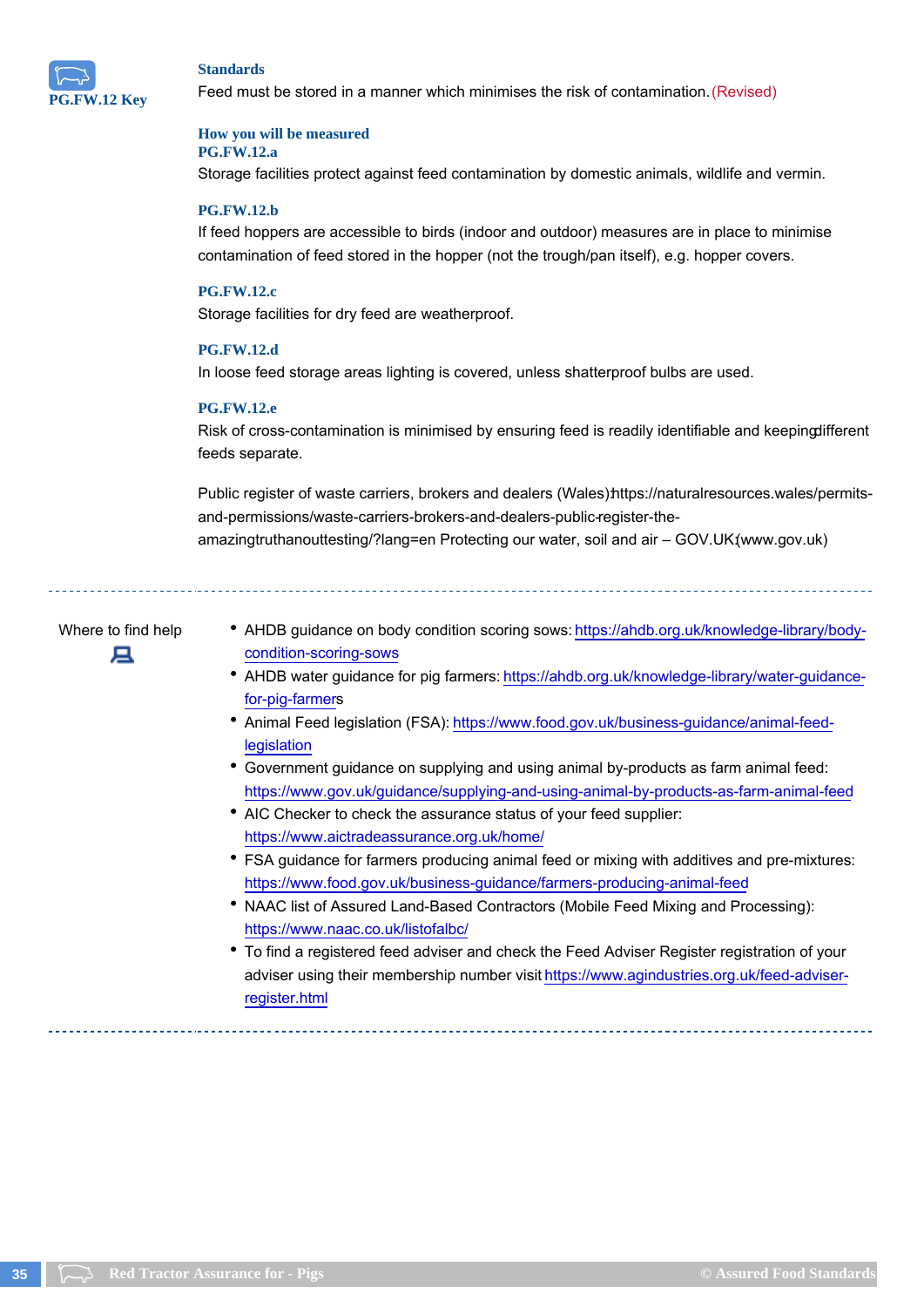<span id="page-35-0"></span>

A Veterinary Health Plan (VHP) to proactively manage and improve health and welfare of livestock must be established and implemented. (Revised)

#### **How you will be measured PG.AH.1.a**

The plan is unit specific.

## **PG.AH.1.b**

Plan is easily accessible to all persons involved in the care and management of the pigs.

## **PG.AH.1.c**

Reviewed at least quarterly by the designated vet (or another vet from the same practice) to ensure it is up to date.

**PG.AH.1.d** Contains a Salmonella control plan.

#### **PG.AH.1.e**

Details the husbandry procedures performed on the unit.

## **PG.AH.1.f**

Contains an action plan for dealing with vice (tail biting, ear biting, flank biting), which details: treatment and management of injured pigs - short-term measures to be taken to limit further injurious behaviour

## **PG.AH.1.g**

Contains a policy for treating and managing shoulder sores (indoor breeding units only).

## **PG.AH.1.h**

Details recommendations arising from Real Welfare assessments (where carried out).

## **PG.AH.1.i**

The VHP is being followed.

Public register of waste carriers, brokers and dealers (Wales): https://naturalresources.wales/permits-and-permissions/waste-carriers-brokers-and-dealers-publicregister-the-amazingtruthanouttesting/?lang=en Protecting our water, soil and air – GOV.UK: (www.gov.uk)



Veterinary Health Plan (review date signed by vet)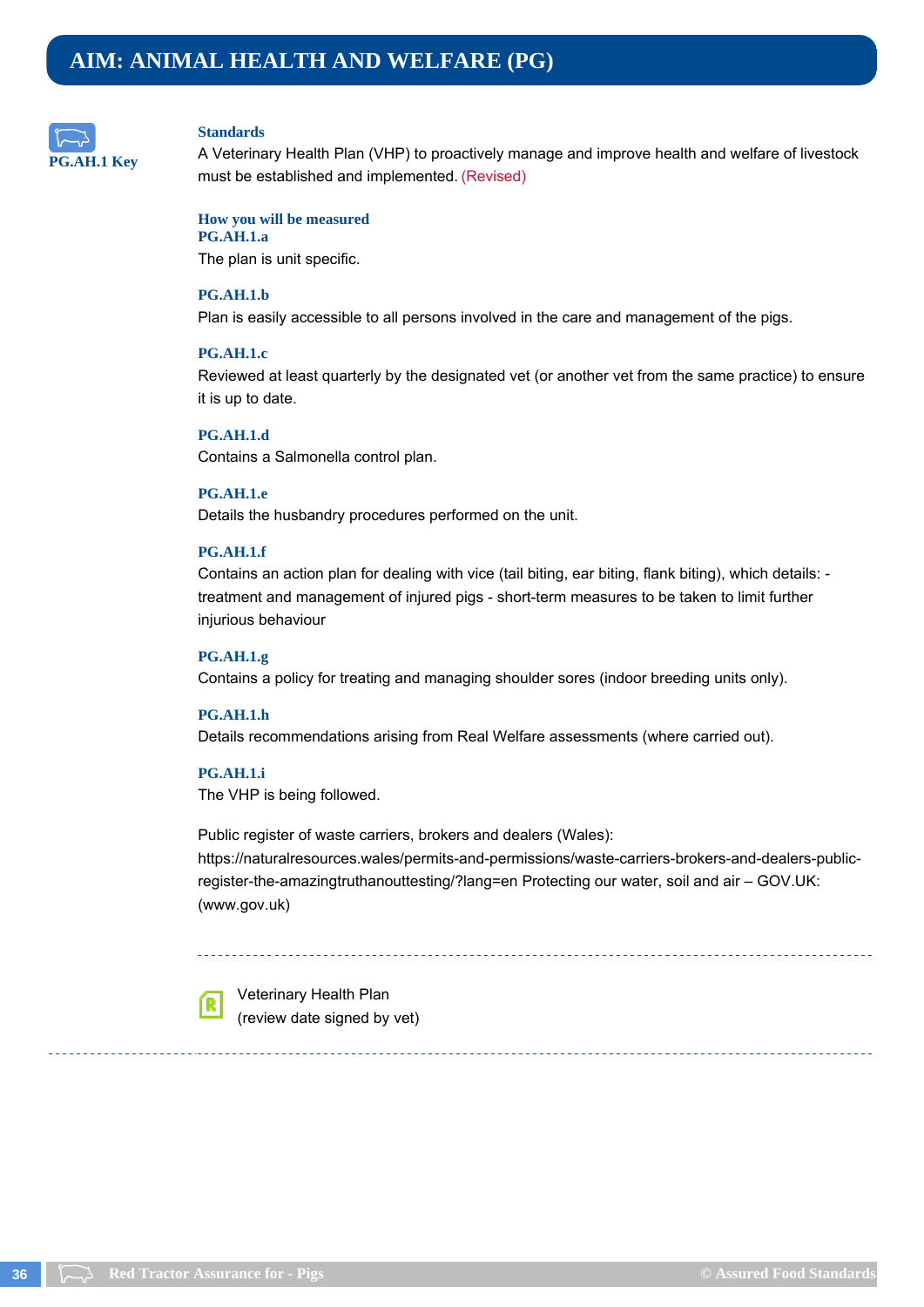

Records of the health and performance of livestock must be maintained. (Revised)

#### **How you will be measured PG.AH.2.a**

Records of breeding and/or rearing herd performance are kept.

#### **PG.AH.2.b**

Incidents of tail biting and possible causes are recorded.

#### **PG.AH.2.c**

Incidents of facial scarring/udder damage are recorded.

### **PG.AH.2.d**

Mortality records for breeding and post-weaning growing stock are kept, detailing: - date - pig type identity/location (e.g. sow number; e.g. house A pen 5) - dead or euthanased - suspected reason

#### **PG.AH.2.e**

Mortality records for suckling pigs include summary of daily deaths only.

### **PG.AH.2.f**

Overall mortality figures are recorded including (where relevant): - pre-weaning mortality - sow and gilt mortality - rearing/finishing mortality

### **PG.AH.2.g**

Records include slaughterhouse data regarding: - dead-on-arrivals - condemnations - tail damage (where reported)

#### **PG.AH.2.h**

[R]

Health and performance records are kept for at least 2 years.

Public register of waste carriers, brokers and dealers (Wales): https://naturalresources.wales/permits-and-permissions/waste-carriers-brokers-and-dealers-publicregister-the-amazingtruthanouttesting/?lang=en Protecting our water, soil and air – GOV.UK: (www.gov.uk)

• Performance records

- Tail bite records
- Facial scarring/udder damage records
- Mortality records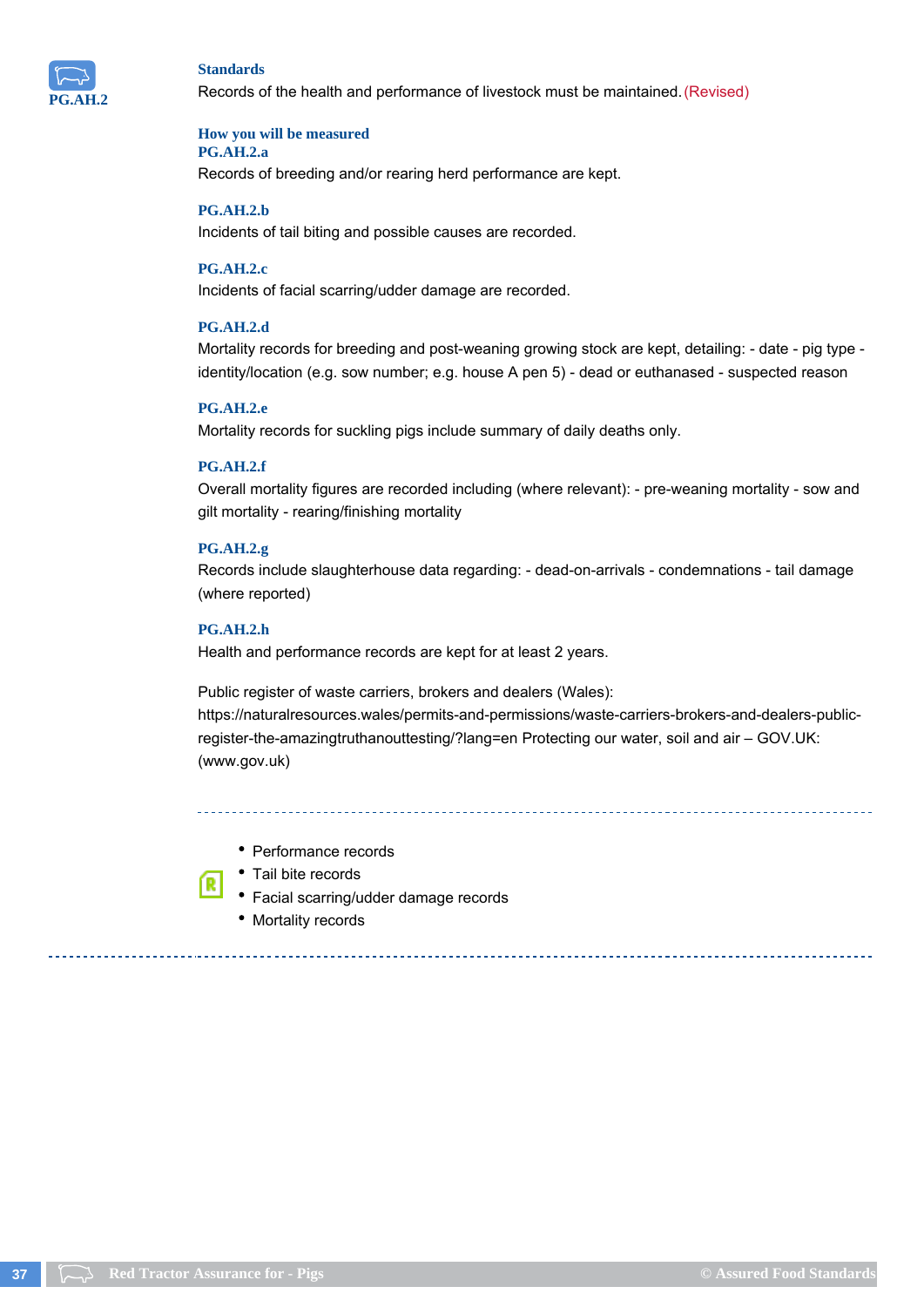

Health and performance records must be regularly reviewed. (Revised)

#### **How you will be measured PG.AH.3.a**

Records are reviewed by the producer at least quarterly.

Public register of waste carriers, brokers and dealers (Wales) https://naturalresources.wales/permitsand-permissions/waste-carriers-brokers-and-dealers-public-register-theamazingtruthanouttesting/?lang=en Protecting our water, soil and air – GOV.UK:(www.gov.uk)



### **Standards**

It is recommended to participate in a scheme that monitors and reports carcase conditions, e.g. AHDB Pig Health Scheme. (New)



#### **Standards**

The health and welfare of livestock must be checked regularly.

#### **How you will be measured PG.AH.5.a**

All stock is inspected at least once a day.

Public register of waste carriers, brokers and dealers (Wales): https://naturalresources.wales/permits-and-permissions/waste-carriers-brokers-and-dealers-publicregister-the-amazingtruthanouttesting/?lang=en Protecting our water, soil and air – GOV.UK: (www.gov.uk)



### **Standards**

Actions must be taken to rectify all issues raised by vets in Quarterly Veterinary Reports (QVR).

#### **How you will be measured PG.AH.5.1.a**

Evidence that action has been taken to address any issues identified or recommendations made.

Public register of waste carriers, brokers and dealers (Wales): https://naturalresources.wales/permits-and-permissions/waste-carriers-brokers-and-dealers-publicregister-the-amazingtruthanouttesting/?lang=en Protecting our water, soil and air – GOV.UK: (www.gov.uk)

QVRs for previous 4 quarters

ſR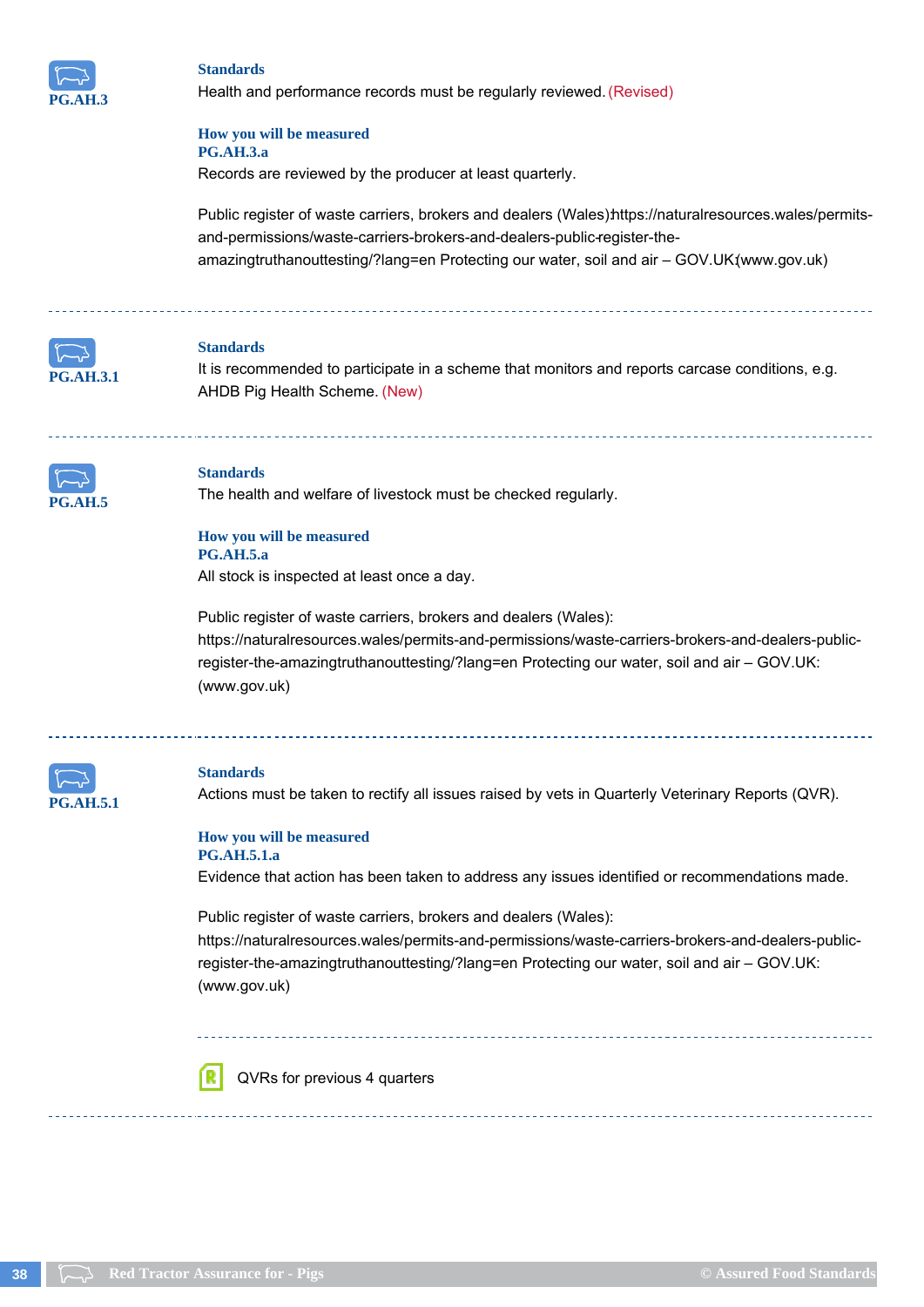

Livestock must be handled in a way that avoids injury and minimises stress. (Revised)

#### **How you will be measured PG.AH.6.a**

Pigs are handled and moved calmly without excessive force.

**PG.AH.6.b**

No goads in use or present on farm.

### **PG.AH.6.c**

Movement boards are only used to encourage pigs in the right direction and for blocking gaps.

### **PG.AH.6.d**

Attempts to move pigs should only be made when there is a clear area for them to move into.

Public register of waste carriers, brokers and dealers (Wales): https://naturalresources.wales/permits-and-permissions/waste-carriers-brokers-and-dealers-publicregister-the-amazingtruthanouttesting/?lang=en Protecting our water, soil and air – GOV.UK: (www.gov.uk)



#### **Standards**

There must be a designated person who has oversight of animal welfare on the unit. (Revised)

#### **How you will be measured PG.AH.7.a**

Person is named in the VHP.

#### **PG.AH.7.b**

Person oversees compliance with Scheme requirements and best practice in relation to: - husbandry procedures - handling and moving of pigs - identification and management of sick and injured pigs euthanasia

Public register of waste carriers, brokers and dealers (Wales): https://naturalresources.wales/permits-and-permissions/waste-carriers-brokers-and-dealers-publicregister-the-amazingtruthanouttesting/?lang=en Protecting our water, soil and air – GOV.UK: (www.gov.uk)

## VHP



### **Standards**

A copy of the relevant government Code of Practice for the Welfare of Pigs must be available to all persons involved in the care and management of the pigs.

Hard or electronic copy of relevant Code of Practice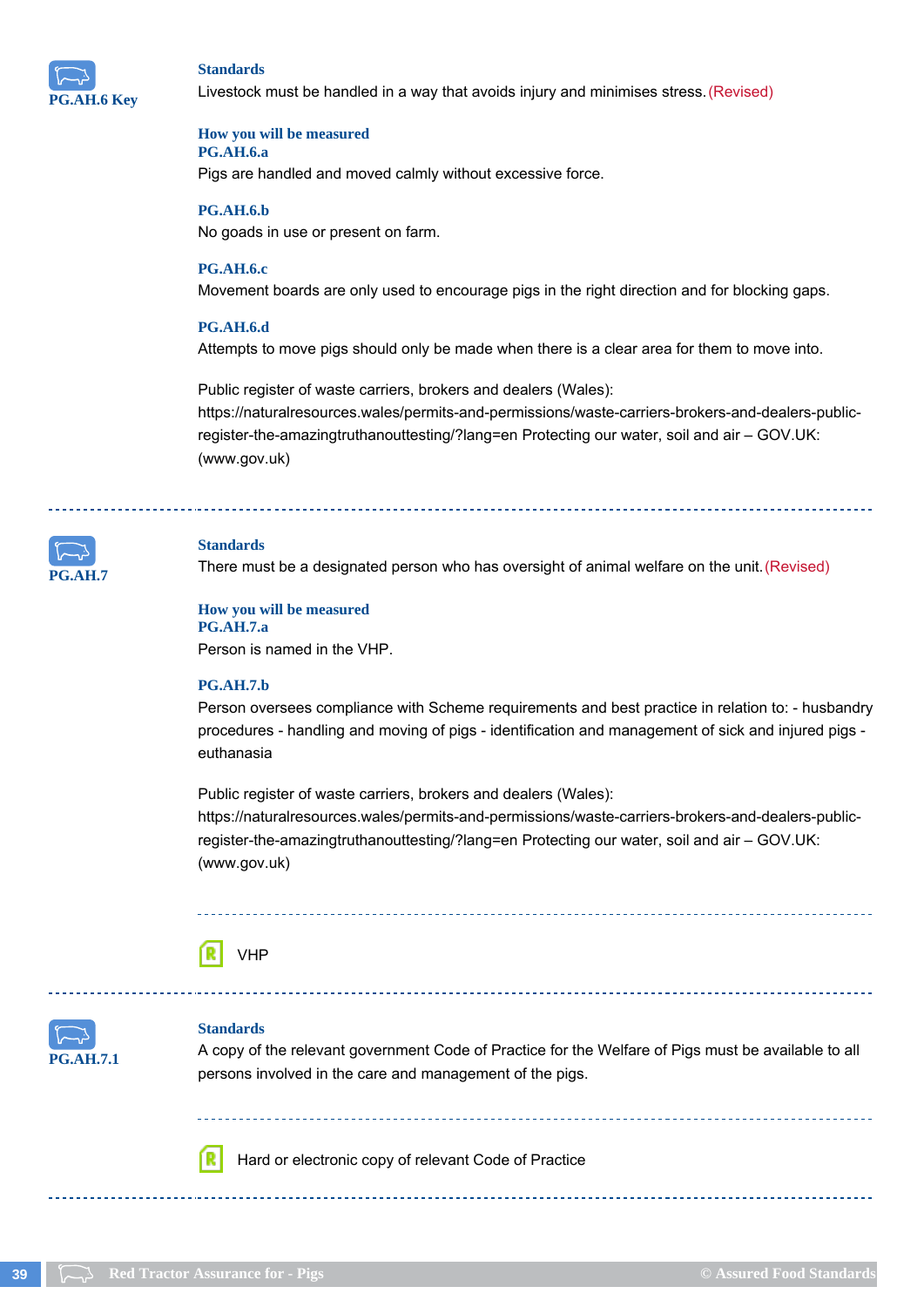

Sick or injured livestock must receive prompt attention in order that suffering is not prolonged. (Revised)

#### **How you will be measured PG.AH.8.a**

There is evidence of systems in place to ensure sick and injured livestock are identified and managed appropriately. Where required they are promptly treated and/or moved to segregation facilities or humanely euthanased.

Public register of waste carriers, brokers and dealers (Wales):

https://naturalresources.wales/permits-and-permissions/waste-carriers-brokers-and-dealers-publicregister-the-amazingtruthanouttesting/?lang=en Protecting our water, soil and air – GOV.UK: (www.gov.uk)

**PG.AH.8.1**

### **Standards**

Appropriate facilities must be provided for the segregation or isolation of sick or injured livestock. (Revised)

### **How you will be measured**

### **PG.AH.8.1.a**

Facilities are managed and maintained in accordance with the Scheme standards for housing and facilities, feed and water.

#### **PG.AH.8.1.b**

Unless passageways are adapted to become a non-thoroughfare and to meet Scheme standards, they may only ever be used as a short-term isolation facility for up to 1 hour.

### **PG.AH.8.1.c**

Lame pigs that have been segregated from the main pen and pigs with a traumatic injury have bedding or some other form of cushioning to prevent slipping and pressure sores.

Public register of waste carriers, brokers and dealers (Wales): https://naturalresources.wales/permits-and-permissions/waste-carriers-brokers-and-dealers-publicregister-the-amazingtruthanouttesting/?lang=en Protecting our water, soil and air – GOV.UK: (www.gov.uk)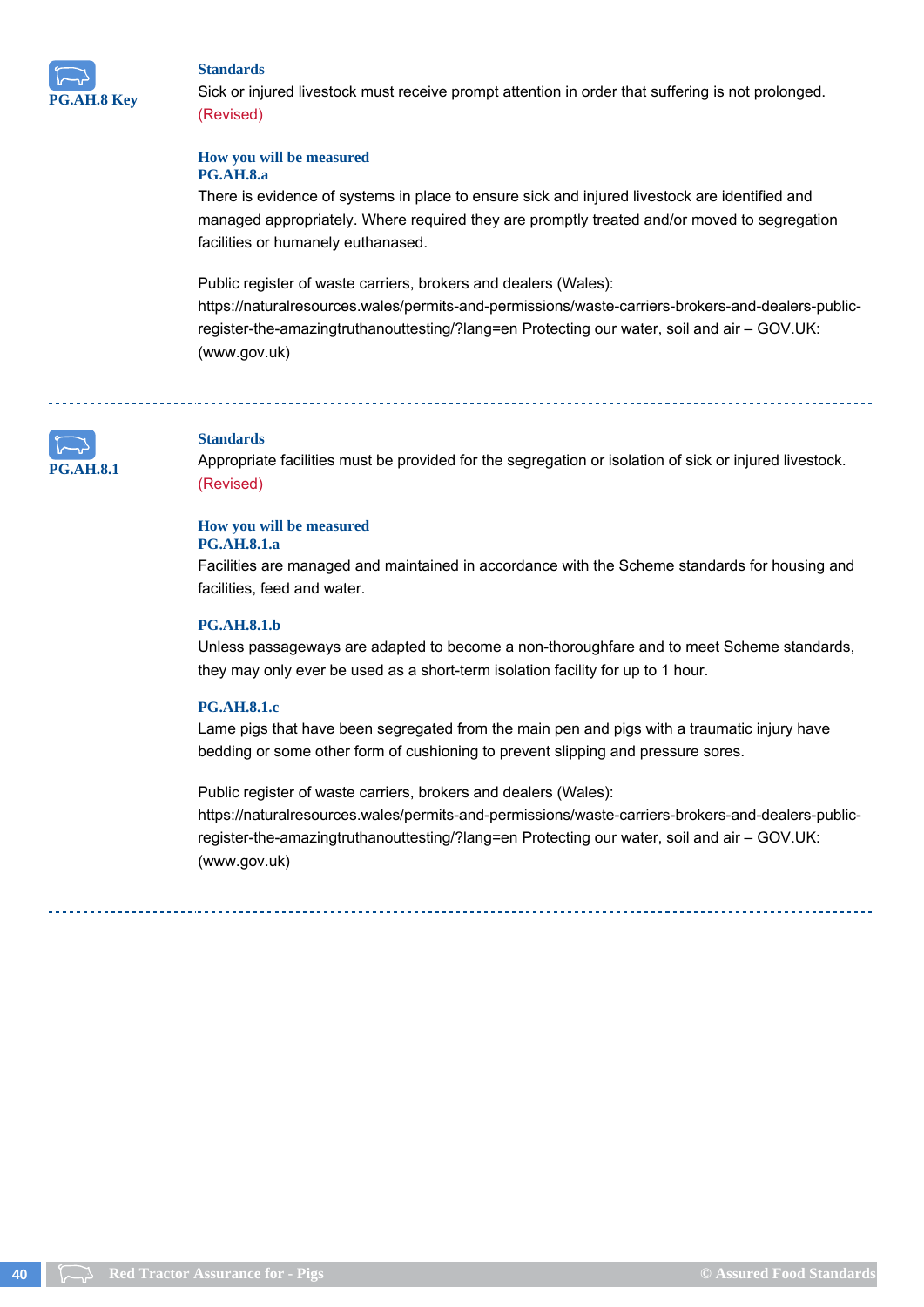

Pigs with shoulder sores must be identified and managed.

#### **How you will be measured PG.AH.8.2.a**

Managed in accordance with the shoulder sore policy in the VHP.

Public register of waste carriers, brokers and dealers (Wales)https://naturalresources.wales/permitsand-permissions/waste-carriers-brokers-and-dealers-public-register-theamazingtruthanouttesting/?lang=en Protecting our water, soil and air - GOV.UK(www.gov.uk)



#### **Standards**

Issues with vice (tail biting, ear biting, flank biting) must be identified and managed.

**How you will be measured PG.AH.8.3.a** Managed in accordance with the vice action plan in the VHP.

Public register of waste carriers, brokers and dealers (Wales):

https://naturalresources.wales/permits-and-permissions/waste-carriers-brokers-and-dealers-publicregister-the-amazingtruthanouttesting/?lang=en Protecting our water, soil and air – GOV.UK: (www.gov.uk)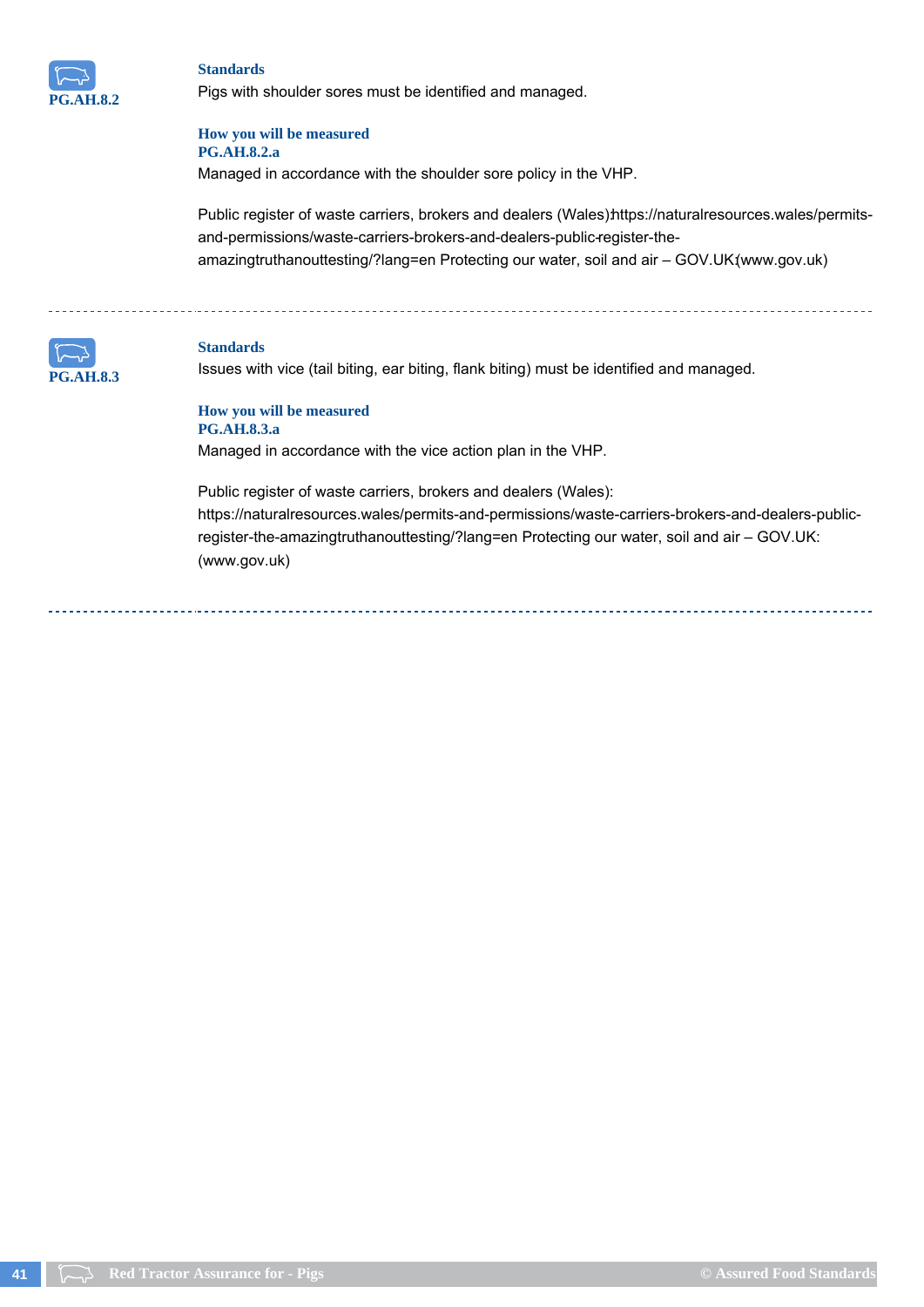

Persons conducting euthanasia of livestock must be trained and deemed competent. (Revised)

#### **How you will be measured PG.AH.9.a**

Training covers the following learning outcomes: - the recommendations of the latest version of the PVS Casualty Pig - the handling and restraint of pigs before they are euthanised - the acceptable methods of emergency euthanasia of pigs of different sizes - the parameters for the different methods (e.g. position of shot) - the signs of an effective stun/kill and what to do if the method is ineffective - maintenance of equipment - emergency procedures

### **PG.AH.9.b**

Training in euthanasia includes theory and practical elements and can be delivered by: experienced vet registered with the RT Scheme - Humane Slaughter Association On-Farm Killing orSlaughter of Red Meat Animals – Theory course (supplemented with supervised practical training)

### **PG.AH.9.c**

Whilst persons are being trained they are always under direct supervision when undertaking euthanasia, of either a vet or a suitable trained and competent person as signed off by a vet.

### **PG.AH.9.d**

Competence is assessed and signed off by an experienced vet registered with the RT Scheme.

### **PG.AH.9.e**

Competence of all persons that carry out euthanasia is reassessed by the vet at least every 2 years and documented in training records.

Public register of waste carriers, brokers and dealers (Wales): https://naturalresources.wales/permits-and-permissions/waste-carriers-brokers-and-dealers-publicregister-the-amazingtruthanouttesting/?lang=en Protecting our water, soil and air – GOV.UK: (www.gov.uk)

• Record of training documented in training records

- List of those deemed competent in VHP/Euthanasia Policy
- Record of reassessment of competency in training records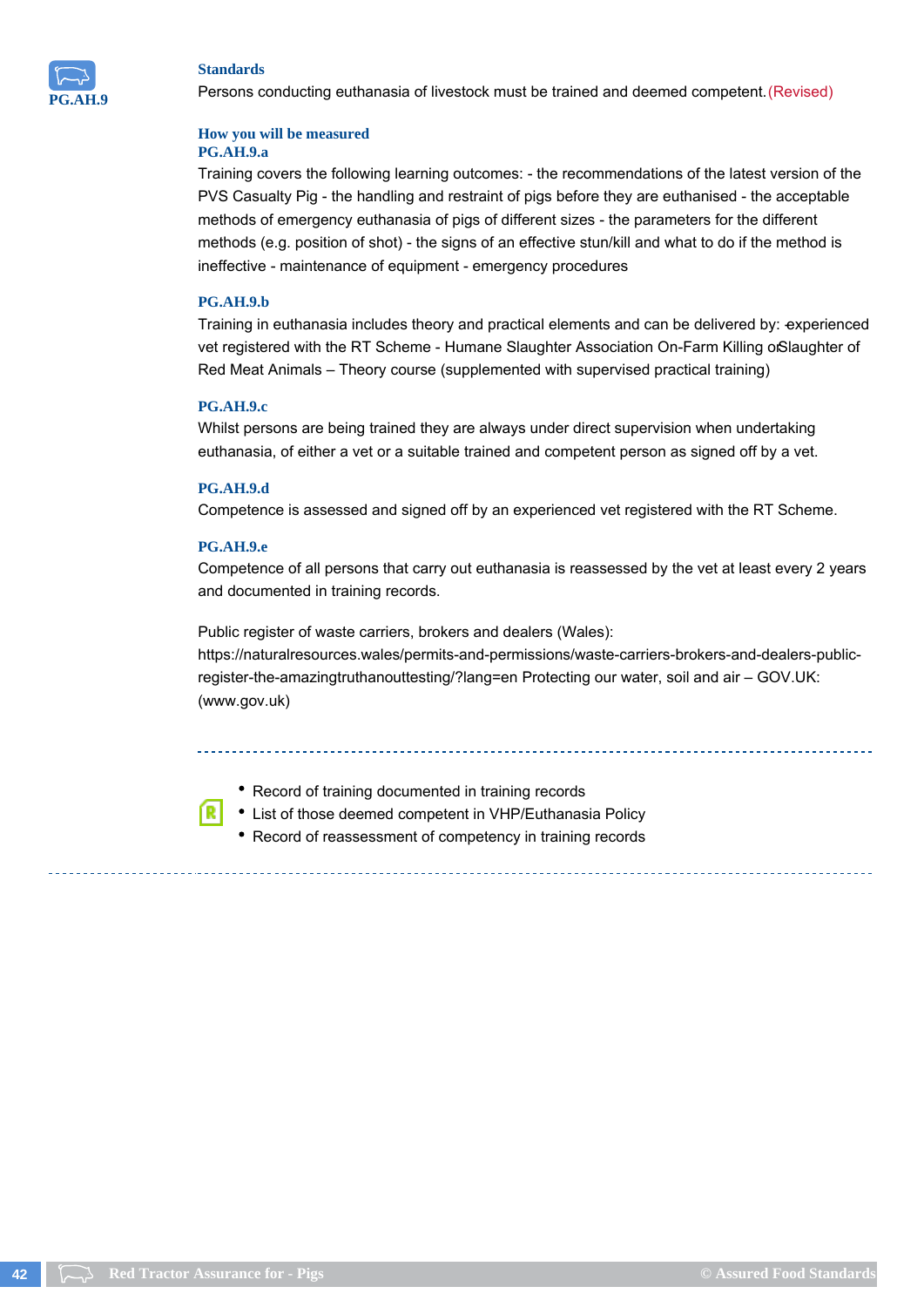

A documented Euthanasia Policy must be in place. (Revised)

#### **How you will be measured PG.AH.9.1.a**

Policy includes: - methods used for all classes of pigs - names of persons signed off as competent in each method (may be listed separately in VHP) - details of checks for effectiveness of euthanasia actions to be taken in the event of an ineffective kill - contingency procedures in the event of equipment failure or unavailability of a trained and competent person

### **PG.AH.9.1.b**

Only legally permitted methods are used.

#### **PG.AH.9.1.c**

Policy is signed by: - the designated person responsible for animal welfare to confirm understanding - the farm's designated vet to confirm it is appropriate

### **PG.AH.9.1.d**

Policy is followed.

Public register of waste carriers, brokers and dealers (Wales):

https://naturalresources.wales/permits-and-permissions/waste-carriers-brokers-and-dealers-publicregister-the-amazingtruthanouttesting/?lang=en Protecting our water, soil and air – GOV.UK: (www.gov.uk)



Euthanasia Policy



### **Standards**

All persons that euthanase pigs must be familiar with the content of the latest version of the Pig Veterinary Society Casualty Pig document. (Revised)

### **How you will be measured PG.AH.9.2.a**

Document is signed by all to confirm understanding.

Public register of waste carriers, brokers and dealers (Wales): https://naturalresources.wales/permits-and-permissions/waste-carriers-brokers-and-dealers-publicregister-the-amazingtruthanouttesting/?lang=en Protecting our water, soil and air – GOV.UK: (www.gov.uk)

#### ſR PVS Casualty Pig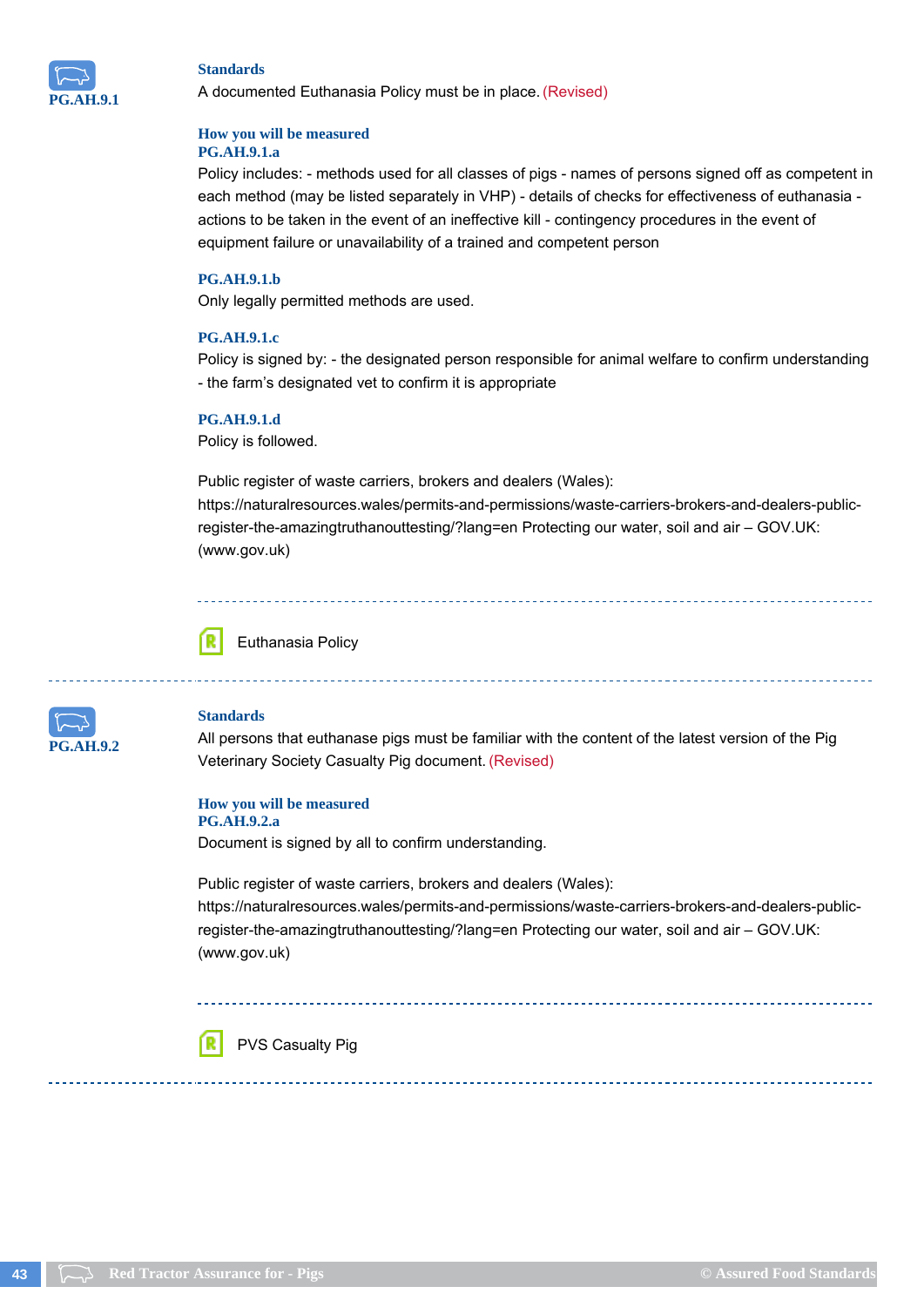

Where a mechanical device is used for piglet euthanasia it must be appropriate and used humanely. (New)

#### **How you will be measured**

### **PG.AH.9.3.a**

Only devices delivering a minimum of 27.7 joules (J) energy (as described in manufacturer's specification) are used.

### **PG.AH.9.3.b**

Piglets are restrained appropriately, as described by the manufacturer, to ensure maximum energy transfer.

Public register of waste carriers, brokers and dealers (Wales):

https://naturalresources.wales/permits-and-permissions/waste-carriers-brokers-and-dealers-publicregister-the-amazingtruthanouttesting/?lang=en Protecting our water, soil and air – GOV.UK: (www.gov.uk)



Steps must be taken to carry out euthanasia of pigs in a location that avoids unnecessary suffering of the animal and distress to potential onlookers. (New)



#### **Standards**

Checks must be made to ensure method of euthanasia is effective. (New)

#### **How you will be measured PG.AH.9.5.a**

Checks are carried out immediately after euthanasia to ensure no signs of life.

Public register of waste carriers, brokers and dealers (Wales): https://naturalresources.wales/permits-and-permissions/waste-carriers-brokers-and-dealers-publicregister-the-amazingtruthanouttesting/?lang=en Protecting our water, soil and air – GOV.UK: (www.gov.uk)



#### **Standards**

A person with training and competence in relevant methods of euthanasia must be present on the unit or able to attend within 60 minutes.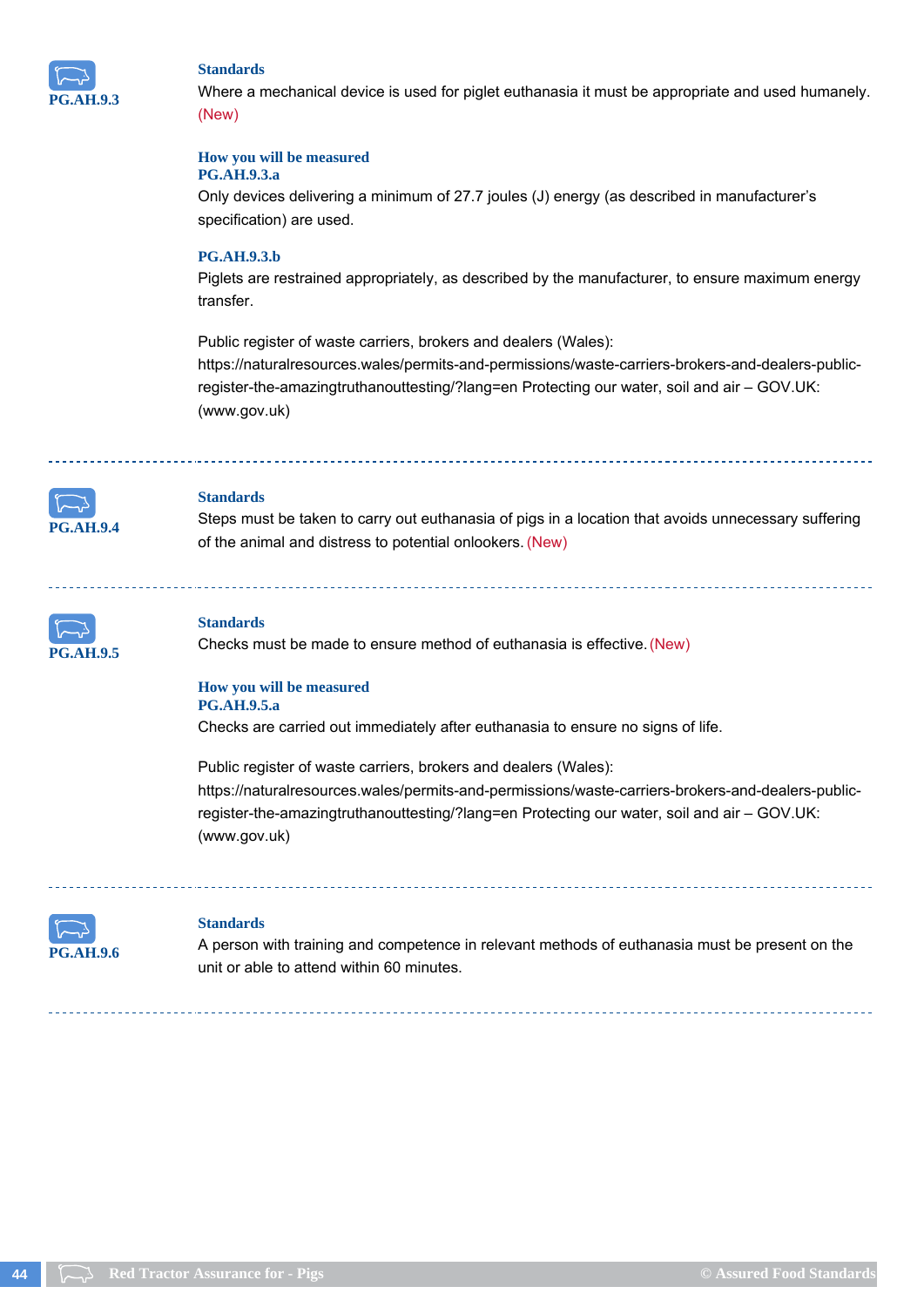

A Welfare at the Time of Killing (WATOK) licence must be held where required.

#### **How you will be measured PG.AH.9.7.a**

Outside contractors who carry out euthanasia on the unit (excluding vets) hold a WATOK licence.

Public register of waste carriers, brokers and dealers (Wales): https://naturalresources.wales/permits-and-permissions/waste-carriers-brokers-and-dealers-publicregister-the-amazingtruthanouttesting/?lang=en Protecting our water, soil and air – GOV.UK: (www.gov.uk)

ſR WATOK licence or written confirmation that a licence is held



### **Standards**

The unit must retain the services of a designated veterinary surgeon that has overall responsibility for the veterinary care of the pigs. (Revised)

## **How you will be measured**

### **PG.AH.10.a**

Only vets registered with Red Tractor Assurance and with current Pig Veterinary Society membership can assess farms against relevant aspects of these Standards.

Public register of waste carriers, brokers and dealers (Wales):

https://naturalresources.wales/permits-and-permissions/waste-carriers-brokers-and-dealers-publicregister-the-amazingtruthanouttesting/?lang=en Protecting our water, soil and air – GOV.UK: (www.gov.uk)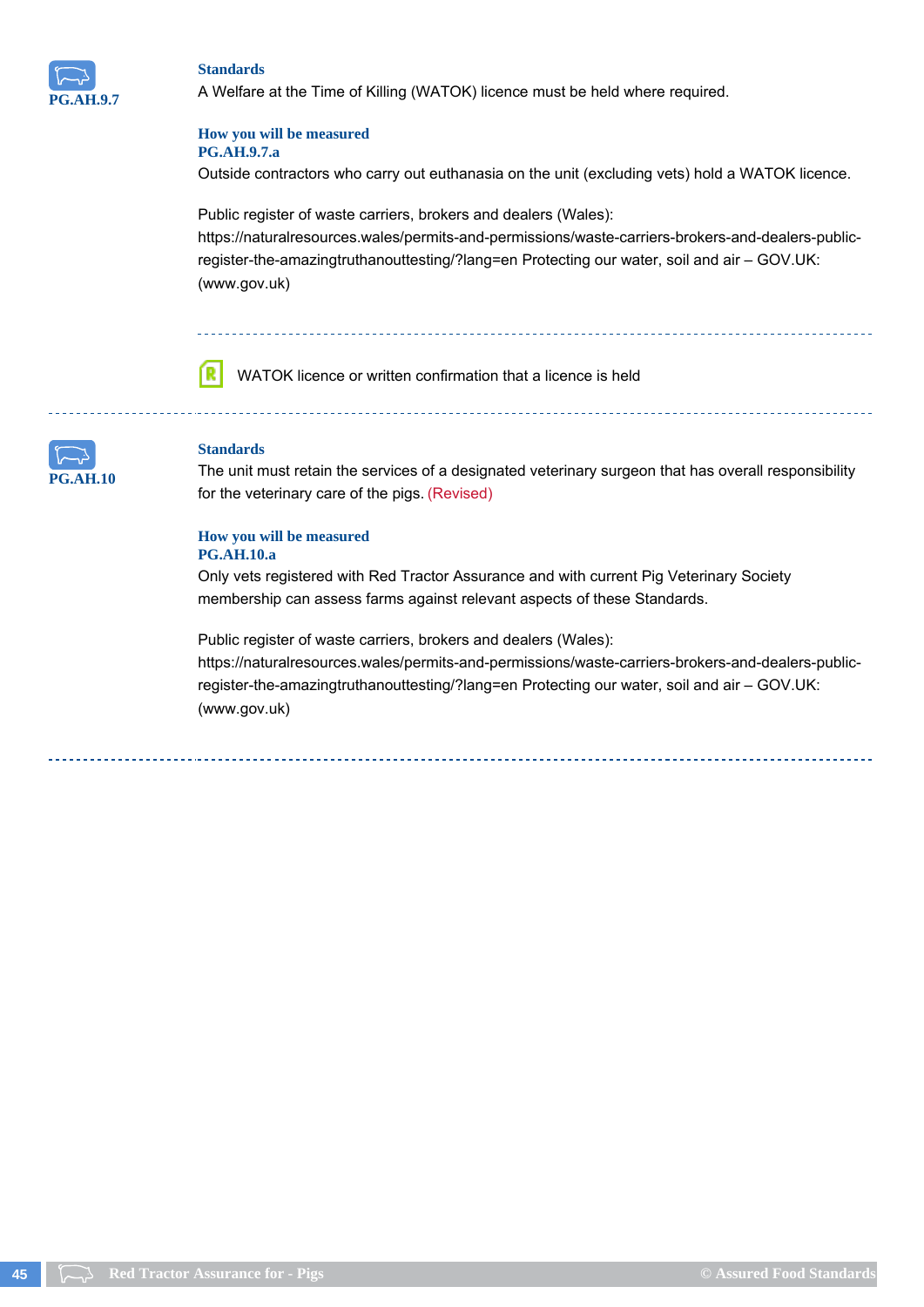

The designated vet (or nominated vet from the same practice) undertakes quarterly visits to the unit. (Revised)

### **How you will be measured**

### **PG.AH.10.1.a**

A Quarterly Veterinary Report (QVR) is completed by the vet for each visit and submitted to the farm's Certification Body.

### **PG.AH.10.1.b**

Quarterly vet visits are never more than 20 weeks apart.

Public register of waste carriers, brokers and dealers (Wales) https://naturalresources.wales/permitsand-permissions/waste-carriers-brokers-and-dealers-public-register-theamazingtruthanouttesting/?lang=en Protecting our water, soil and air – GOV.UK:(www.gov.uk)

ſR

QVRs for previous four quarters available at audit



#### **Standards**

Real Welfare assessments are carried out on all units rearing pigs greater than 50kg. (Revised)

#### **How you will be measured**

#### **PG.AH.11.a**

Assessments are carried out in line with the AHDB Pork protocol, including the appropriate sample size.

### **PG.AH.11.b**

ſR

Only vets that have undertaken AHDB Pork Real Welfare training, including refresher training when required, can carry out Real Welfare assessments.

Public register of waste carriers, brokers and dealers (Wales):

https://naturalresources.wales/permits-and-permissions/waste-carriers-brokers-and-dealers-publicregister-the-amazingtruthanouttesting/?lang=en Protecting our water, soil and air – GOV.UK: (www.gov.uk)

QVRs for previous four quarters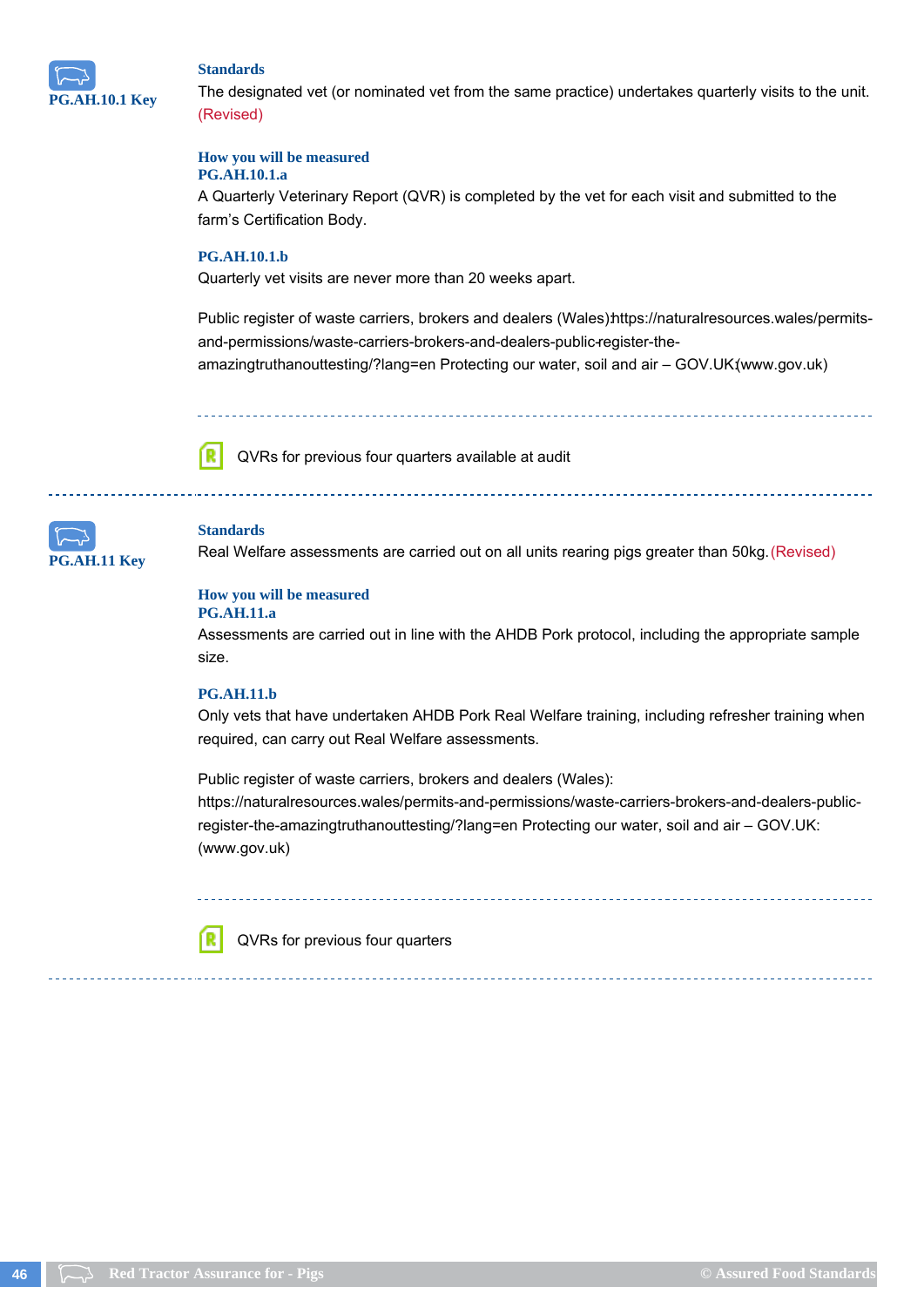

Pigs must have permanent access to environmental enrichment in order to satisfy their investigation and manipulation behavioural requirements. (Revised)

### **How you will be measured**

### **PG.AH.12.a**

All pigs, including sows and piglets in farrowing pens, dry sows and boars, have access to enrichment.

### **PG.AH.12.b**

Enrichment is permanently available.

### **PG.AH.12.c**

Enrichment classed as 'optimal' may be used alone, while 'suboptimal' enrichment is used in combination with additional different enrichment from any category.

#### **PG.AH.12.d**

The following 'marginal interest' objects are only permissible when 'optimal' or 'suboptimal' enrichment objects/materials are also provided: - chains - ball/footballs - hard plastic - soft plastic piping - rubber

### **PG.AH.12.e**

Pig interaction with environmental enrichment is not compromised by the amount provided, positioning, or size.

### **PG.AH.12.f**

Enrichment is not hazardous to pigs and root vegetables and other feed materials provided as enrichment are sourced in accordance with Scheme feed standards. Mushroom compost, peat and recycled manure solids ("green bedding") are not permitted.

### **PG.AH.12.g**

Enrichment is not heavily soiled.

Public register of waste carriers, brokers and dealers (Wales):

https://naturalresources.wales/permits-and-permissions/waste-carriers-brokers-and-dealers-publicregister-the-amazingtruthanouttesting/?lang=en Protecting our water, soil and air – GOV.UK: (www.gov.uk)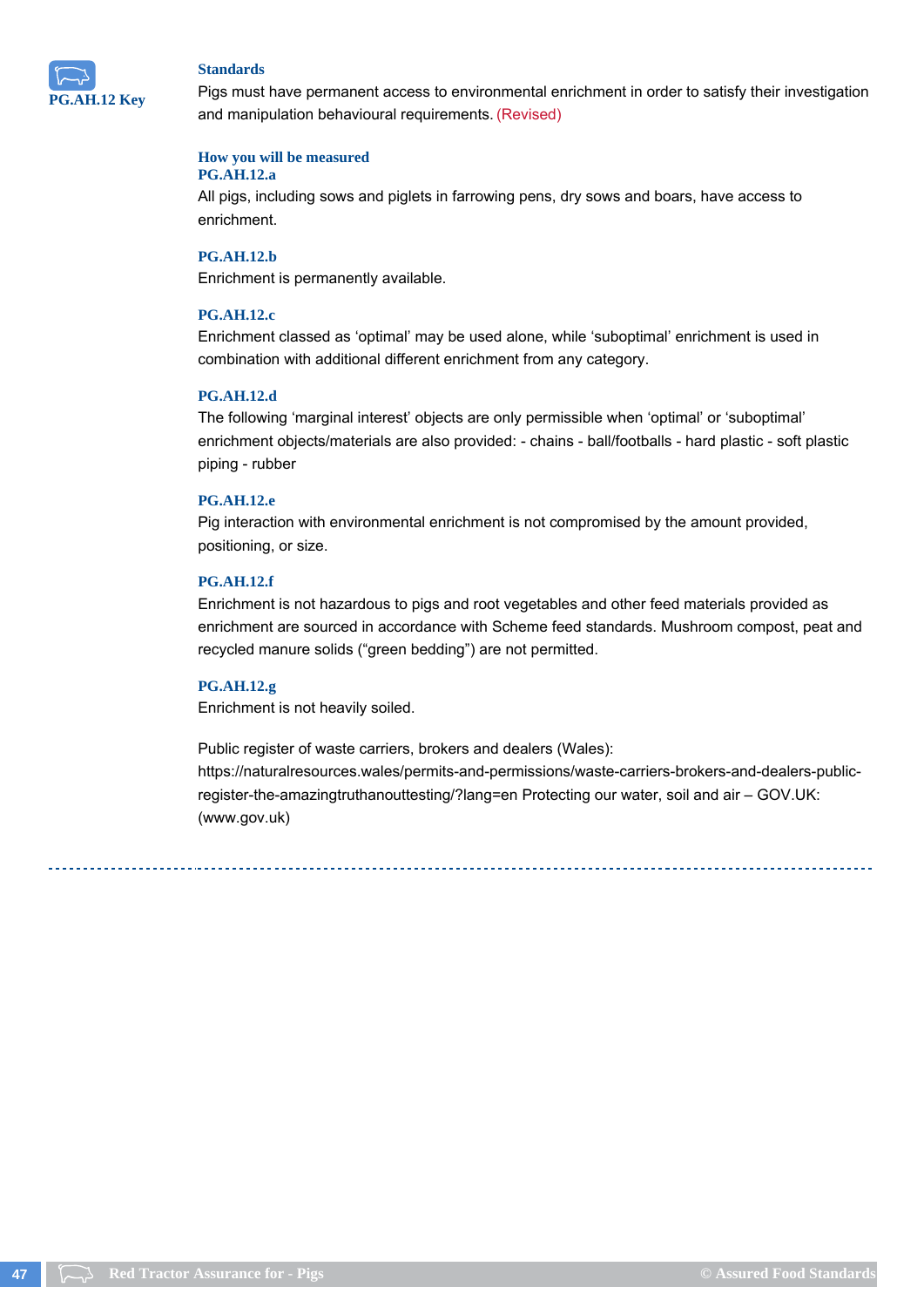

Piglets may only be weaned from the sow at an age less than 28 days under certain circumstances.

### **How you will be measured PG.AH.13.a**

Piglets may be weaned up to 7 days earlier if moved into specialised housing which: - has been emptied and thoroughly cleaned and disinfected - is separate from housing where sows are kept

### **PG.AH.13.b**

Removal of piglets from a sow at an age earlier than 21 days is only permitted if the health and welfare of the piglets or dam would otherwise be adversely affected.

Public register of waste carriers, brokers and dealers (Wales) https://naturalresources.wales/permitsand-permissions/waste-carriers-brokers-and-dealers-public-register-theamazingtruthanouttesting/?lang=en Protecting our water, soil and air – GOV.UK: (www.gov.uk)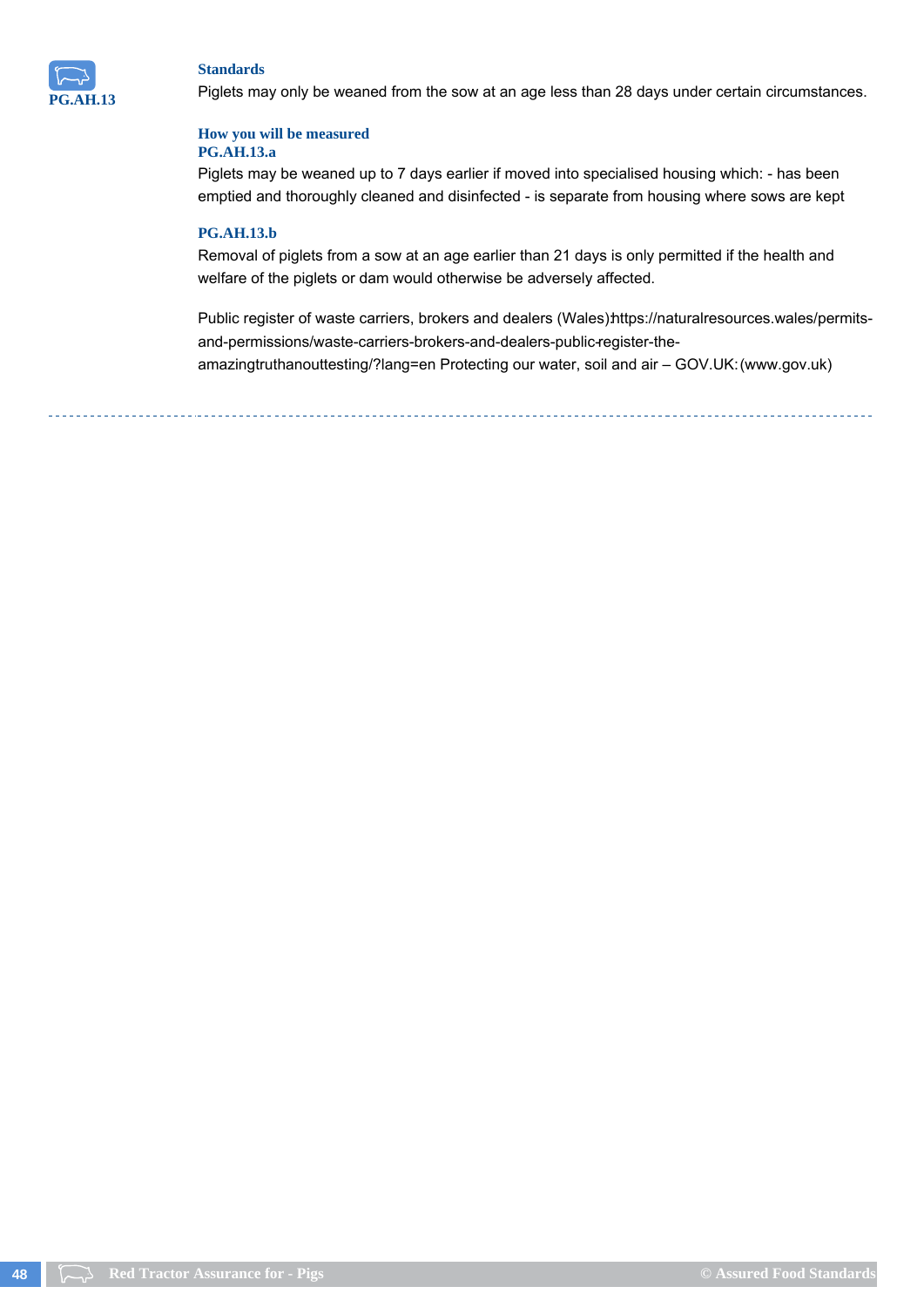

Supplementary rearing accommodation ("rescue decks") must be managed appropriately.

#### **How you will be measured PG.AH.14.a**

Declaration to this effect signed by the vet on the QVRs.

Public register of waste carriers, brokers and dealers (Wales) https://naturalresources.wales/permitsand-permissions/waste-carriers-brokers-and-dealers-public-register-theamazingtruthanouttesting/?lang=en Protecting our water, soil and air – GOV.UK:(www.gov.uk)

QVRs for previous four quarters



- Where to find help DEFRA Code of Practice for the welfare of pigs: https://www.gov.uk/government/publications/pigs-on-farm-welfare
	- AHDB Pig Health Scheme: https://ahdb.org.uk/pig-health-scheme
	- AHDB guidance on moving and handling pigs: https://ahdb.org.uk/moving-and-handling-pigs
	- Pig Veterinary Society resources including PVS Casualty Pig: https://www.pigvetsoc.org.uk/media\_categories/view/13/page:2
	- Humane Slaughter Association guidance and services
		- https://www.hsa.org.uk/training-education/training-education (training)
		- https://www.hsa.org.uk/downloads/on-farm-killing-of-new-born-livestock-november-2020.pdf (on-farm human killing of neonate pigs)
	- https://www.hsa.org.uk/downloads/publications/emergencyslaughterdownload-updated-2020.pdf (emergency killing)
	- To check PVS membership status of vets visit: https://www.pigvetsoc.org.uk//membershipchecker
	- AHDB Real Welfare scheme for monitoring welfare outcomes: https://ahdb.org.uk/real-welfare
	- AHDB guidance on environmental enrichment for pigs: https://ahdb.org.uk/knowledgelibrary/environmental-enrichment-for-pigs
	- AHDB guidance on weaning and small pig management: https://ahdb.org.uk/knowledgelibrary/weaning-and-small-pig-management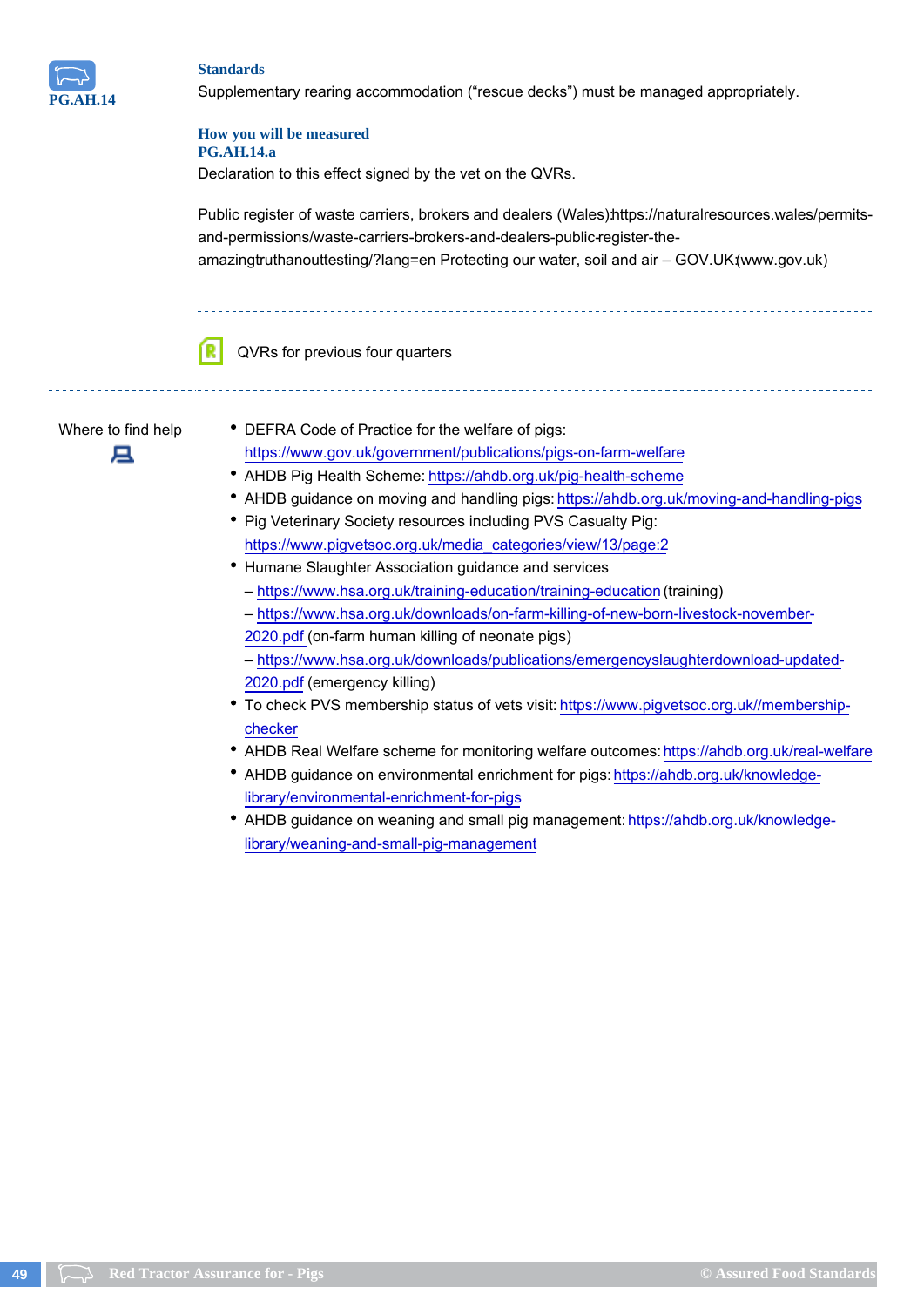## **AIM: BIOSECURITY AND DISEASE CONTROL (PG)**



#### **Standards**

A documented Biosecurity Policy must be in place. (Revised)

### **How you will be measured**

**PG.BI.1.a** Policy is specific to the farm.

#### **PG.BI.1.b**

Policy details control measures to minimise the spread of disease on farm and between farms, including risks from: - incoming stock - equipment - vehicles - visitors

### **PG.BI.1.c**

The policy is being implemented.

Public register of waste carriers, brokers and dealers (Wales): https://naturalresources.wales/permits-and-permissions/waste-carriers-brokers-and-dealers-publicregister-the-amazingtruthanouttesting/?lang=en Protecting our water, soil and air – GOV.UK: (www.gov.uk)



Biosecurity Policy



#### **Standards**

Access to pig areas must be controlled as much as reasonably possible and visitor records must be kept. (Revised)

#### **How you will be measured PG.BI.2.a**

A record is kept of all visitors (including vets and fieldstaff), detailing: - date - name - organisation purpose of visit - date of last contact with pigs - confirmation of no vomiting, diarrhoea or flu-like symptoms in the last 24 hours

#### **PG.BI.2.b**

ſR

Any person that poses a significant risk to the health and welfare of the pigs is refused entry.

Public register of waste carriers, brokers and dealers (Wales):

https://naturalresources.wales/permits-and-permissions/waste-carriers-brokers-and-dealers-publicregister-the-amazingtruthanouttesting/?lang=en Protecting our water, soil and air – GOV.UK: (www.gov.uk)

### Visitor record

**50 Red Tractor Assurance for - Pigs COM COMPOSED Assurance for a standard Standard Standard Standards COMPOSED Assurance for a standard Standard Standard Standards**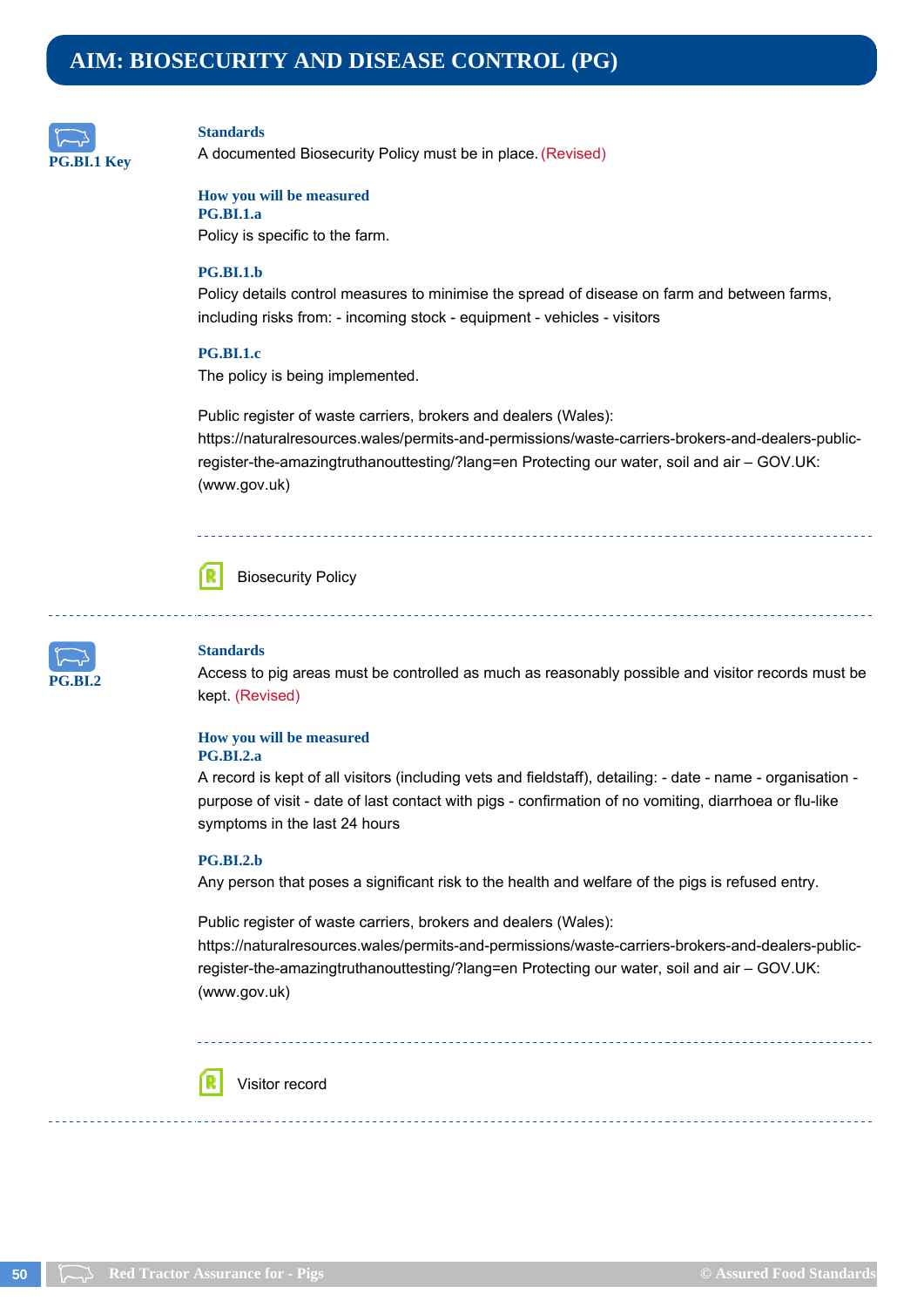

The biosecure areas on the farm must be defined. (Revised)

#### **How you will be measured PG.BI.3.a**

Biosecure areas indicated on farm map(s).

#### **PG.BI.3.b**

There is an overall site biosecure area and within that there are specific biosecure areas including, but not limited to, each pig area, feed stores.

#### **PG.BI.3.c**

There are visible markers at vehicle entry points into biosecure areas.

Public register of waste carriers, brokers and dealers (Wales): https://naturalresources.wales/permits-and-permissions/waste-carriers-brokers-and-dealers-publicregister-the-amazingtruthanouttesting/?lang=en Protecting our water, soil and air – GOV.UK: (www.gov.uk)



Farm map(s) indicating biosecure areas

| $3$ RL4<br>P |  |
|--------------|--|

### **Standards**

It is recommended that vehicles collecting and delivering livestock do not enter the site biosecure area. (New)

#### **How you will be measured PG.BI.4.a**

It is recommended that livestock collection/delivery is done at the perimeter of the site biosecure area, on sites where breeding stock are present and/or finishers are not collected on an All-In-All-Out basis.

Public register of waste carriers, brokers and dealers (Wales): https://naturalresources.wales/permits-and-permissions/waste-carriers-brokers-and-dealers-publicregister-the-amazingtruthanouttesting/?lang=en Protecting our water, soil and air – GOV.UK: (www.gov.uk)



#### **Standards**

Fallen stock collection vehicles must not enter the site biosecure area. (New)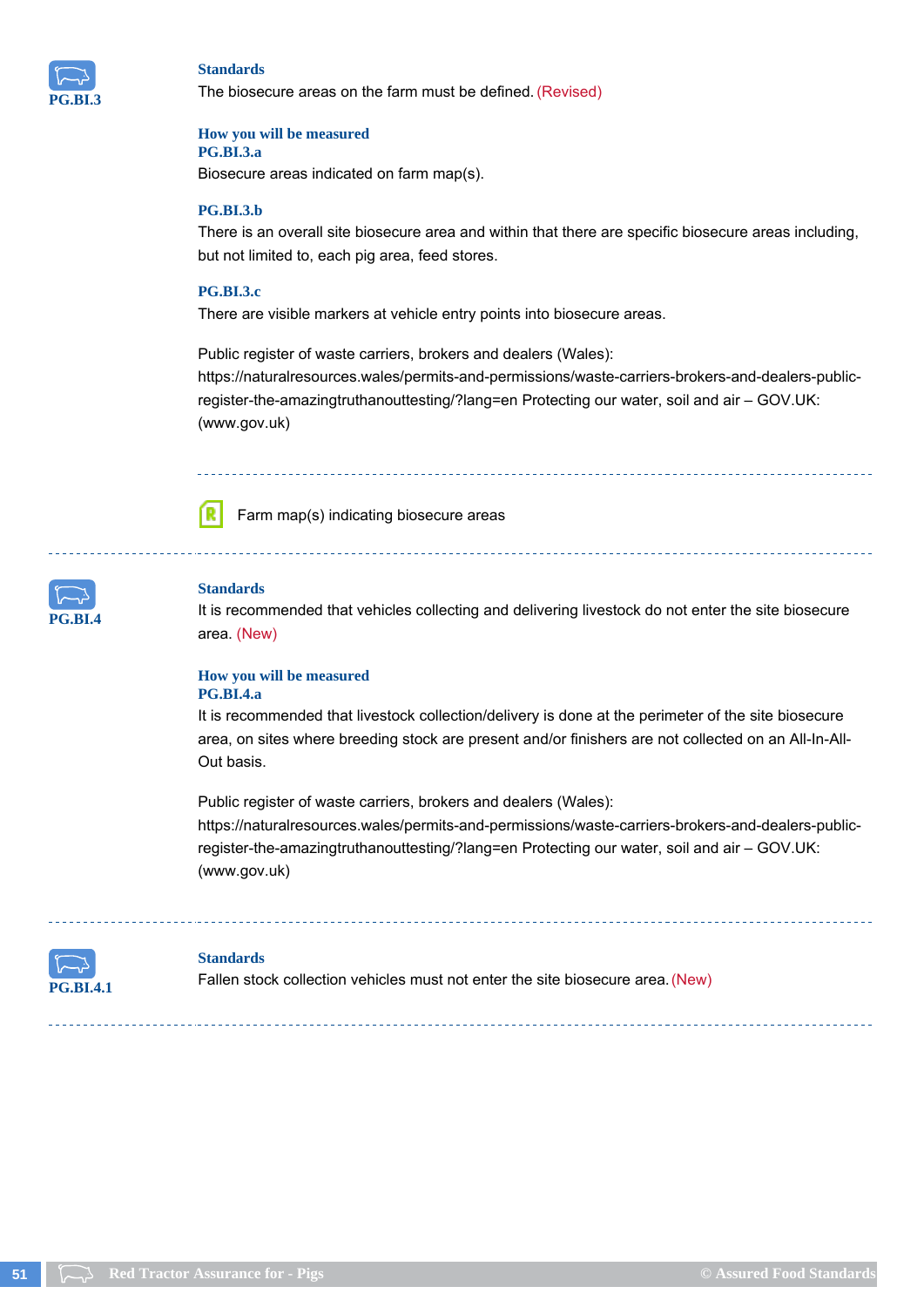

On entry to a biosecure area all staff and visitors must be wearing clean footwear and clean clothing.

#### **How you will be measured PG.BI.5.a**

Staff clothing and/or overalls are not excessively soiled.

### **PG.BI.5.b**

Visitors are provided with farm-dedicated clothing/overalls, or new disposable overalls, and footwear or new robust overshoes.

Public register of waste carriers, brokers and dealers (Wales): https://naturalresources.wales/permits-and-permissions/waste-carriers-brokers-and-dealers-publicregister-the-amazingtruthanouttesting/?lang=en Protecting our water, soil and air – GOV.UK: (www.gov.uk)



### **Standards**

Hand cleanliness is maintained. (Upgraded)

#### **How you will be measured PG.BI.7.a**

Means to clean and disinfect hands are available.

### **PG.BI.7.b**

Hands are washed or sanitised prior to starting work, after handling deadstock, before and after meals and after visits to the toilet.

Public register of waste carriers, brokers and dealers (Wales):

https://naturalresources.wales/permits-and-permissions/waste-carriers-brokers-and-dealers-publicregister-the-amazingtruthanouttesting/?lang=en Protecting our water, soil and air – GOV.UK: (www.gov.uk)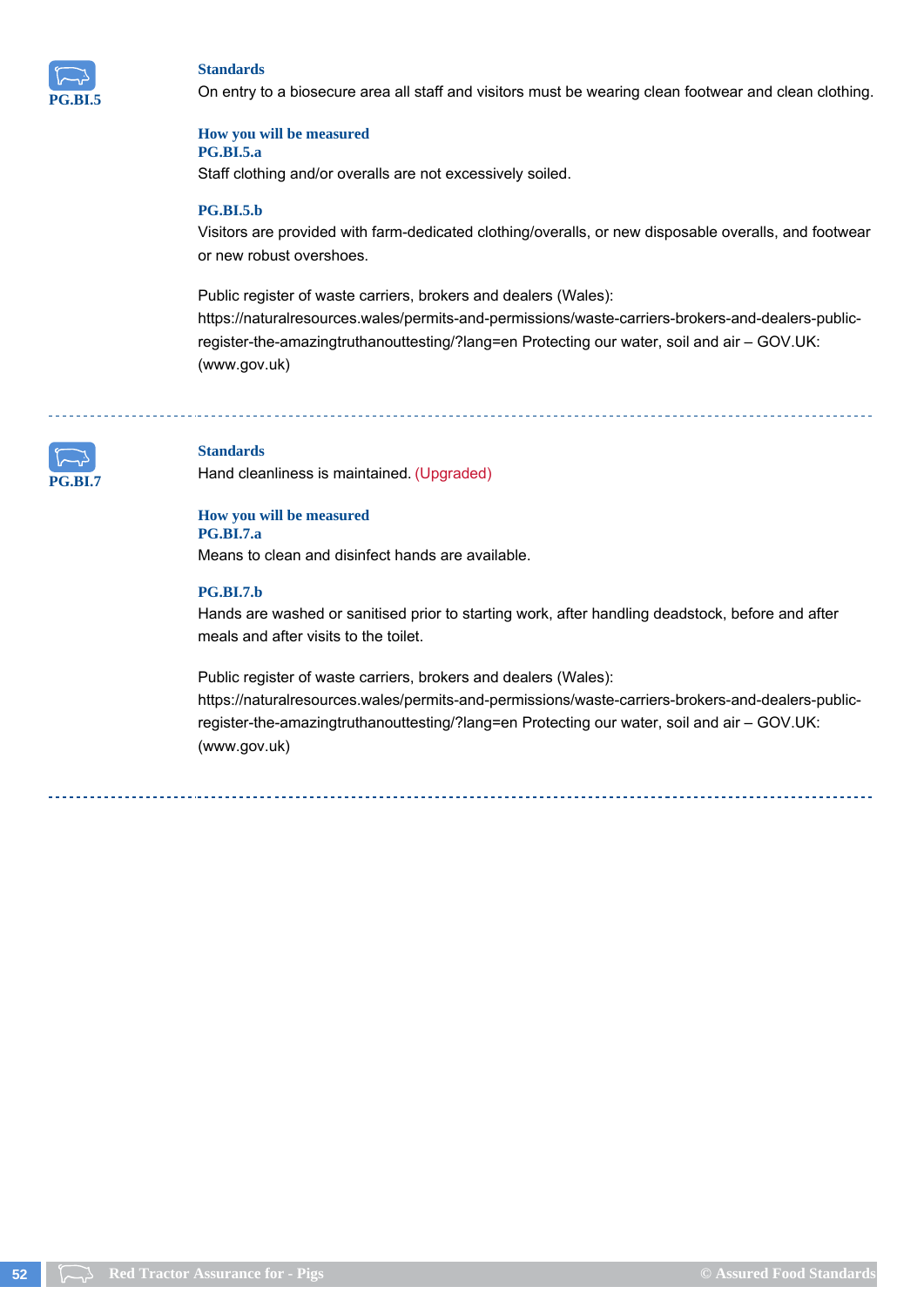

General site biosecurity measures are in place.

#### **How you will be measured PG.BI.9.a**

Toilets, offices, stores and break rooms are kept clean and tidy.

### **PG.BI.9.b**

There is no smoking or consumption of food within pig areas.

### **PG.BI.9.c**

Pigmeat products are not brought into the overall site biosecure area.

Public register of waste carriers, brokers and dealers (Wales)https://naturalresources.wales/permitsand-permissions/waste-carriers-brokers-and-dealers-public-register-theamazingtruthanouttesting/?lang=en Protecting our water, soil and air - GOV.UK(www.gov.uk)

**53 Red Tractor Assurance for - Pigs CASS CASSURED Assured Food Standards CASSURED Assured Food Standards**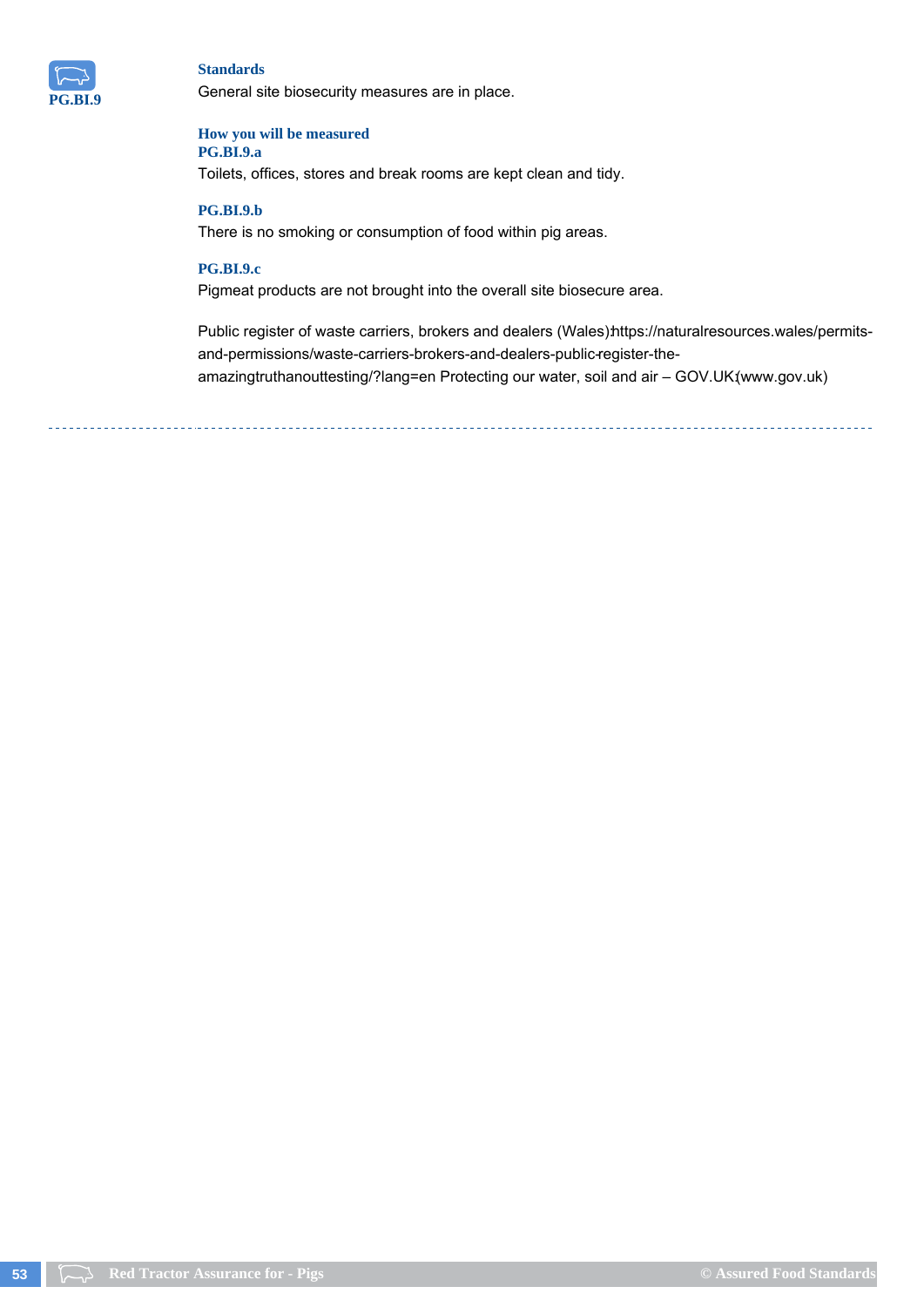

All units must be a member of the AHDB Significant Diseases Charter or Scottish Pig Health Charter and report in line with the Terms and Conditions. (New)

#### **How you will be measured**

### **PG.BI.11.a**

Evidence that the site is signed up to the Charter.

### **PG.BI.11.b**

Vet declaration on QVRs confirms diseases have been reported in line with the T&Cs of the Charter.

Public register of waste carriers, brokers and dealers (Wales)https://naturalresources.wales/permitsand-permissions/waste-carriers-brokers-and-dealers-public-register-theamazingtruthanouttesting/?lang=en Protecting our water, soil and air - GOV.UK(www.gov.uk)



• Site status on PigHub

QVRs for previous four quarters

д

- Where to find help AHDB guidance on biosecurity on pig farms: https://ahdb.org.uk/knowledgelibrary/biosecurity-on-pig-farms
	- AHDB Significant Diseases Charter: https://ahdb.org.uk/knowledge-library/significantdiseases-charter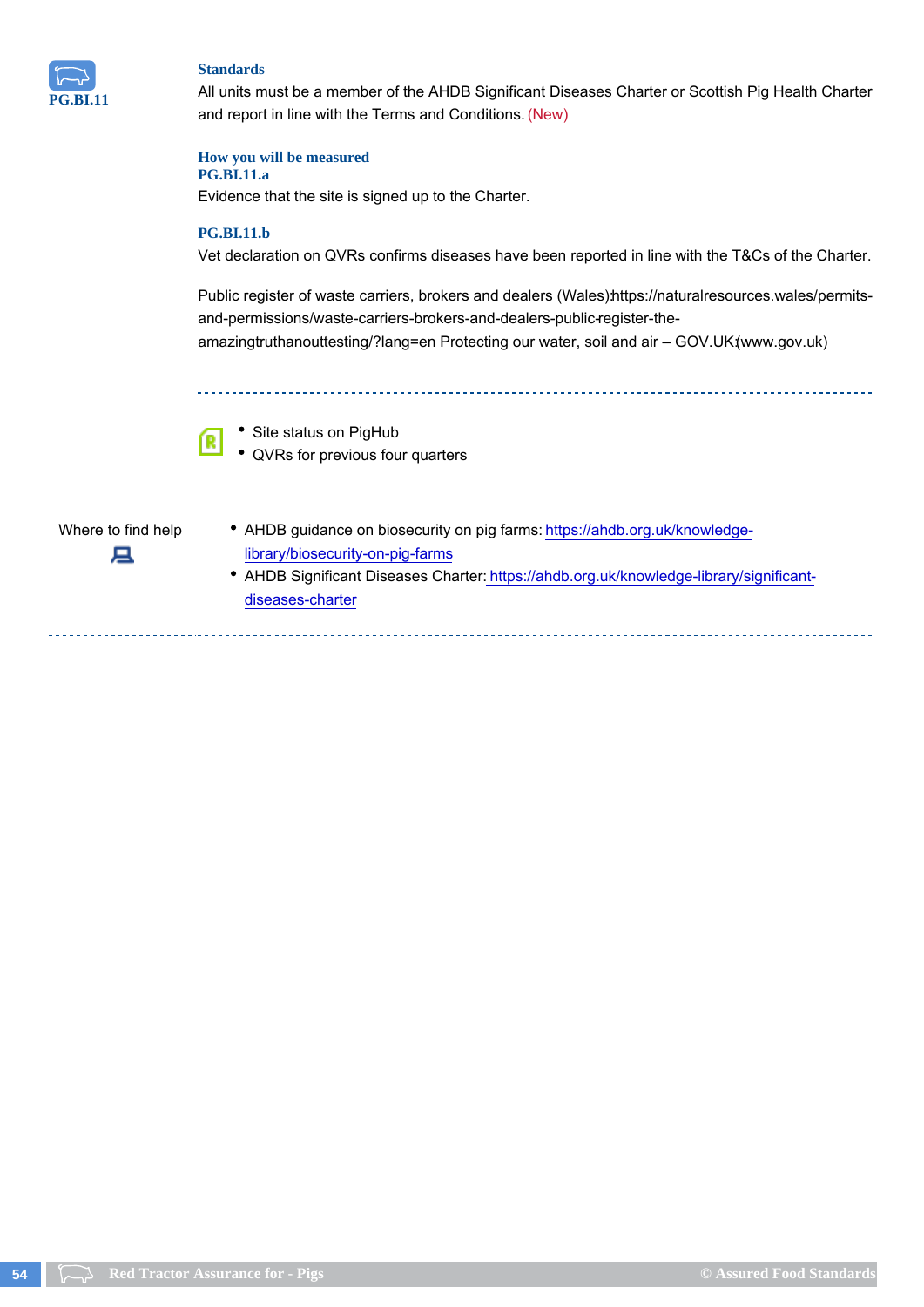## **AIM: ANIMAL MEDICINES (PG)**



#### **Standards**

Only authorised veterinary medicines are used.

#### **How you will be measured PG.AM.1.a**

POM-V products are prescribed by a vet.

#### **PG.AM.1.b**

POM-VPS products are prescribed by a vet, pharmacist or Suitably Qualified Person (SQP)/Registered Animal Medicines Advisor (RAMA)

Public register of waste carriers, brokers and dealers (Wales): https://naturalresources.wales/permits-and-permissions/waste-carriers-brokers-and-dealers-publicregister-the-amazingtruthanouttesting/?lang=en Protecting our water, soil and air – GOV.UK: (www.gov.uk)



#### **Standards**

Veterinary medicines must be used appropriately. (Revised)

### **How you will be measured**

**PG.AM.2.a**

Prescription-only medicines are used in accordance with the prescription.

#### **PG.AM.2.b**

General Sales Medicines (AVM-GSL) (non-prescription) are used in accordance with manufacturers' or veterinary instructions.

#### **PG.AM.2.c**

Expired medicines and open medicines not used within specified timescale (in-use shelf-life) are not used.

Public register of waste carriers, brokers and dealers (Wales): https://naturalresources.wales/permits-and-permissions/waste-carriers-brokers-and-dealers-publicregister-the-amazingtruthanouttesting/?lang=en Protecting our water, soil and air – GOV.UK: (www.gov.uk)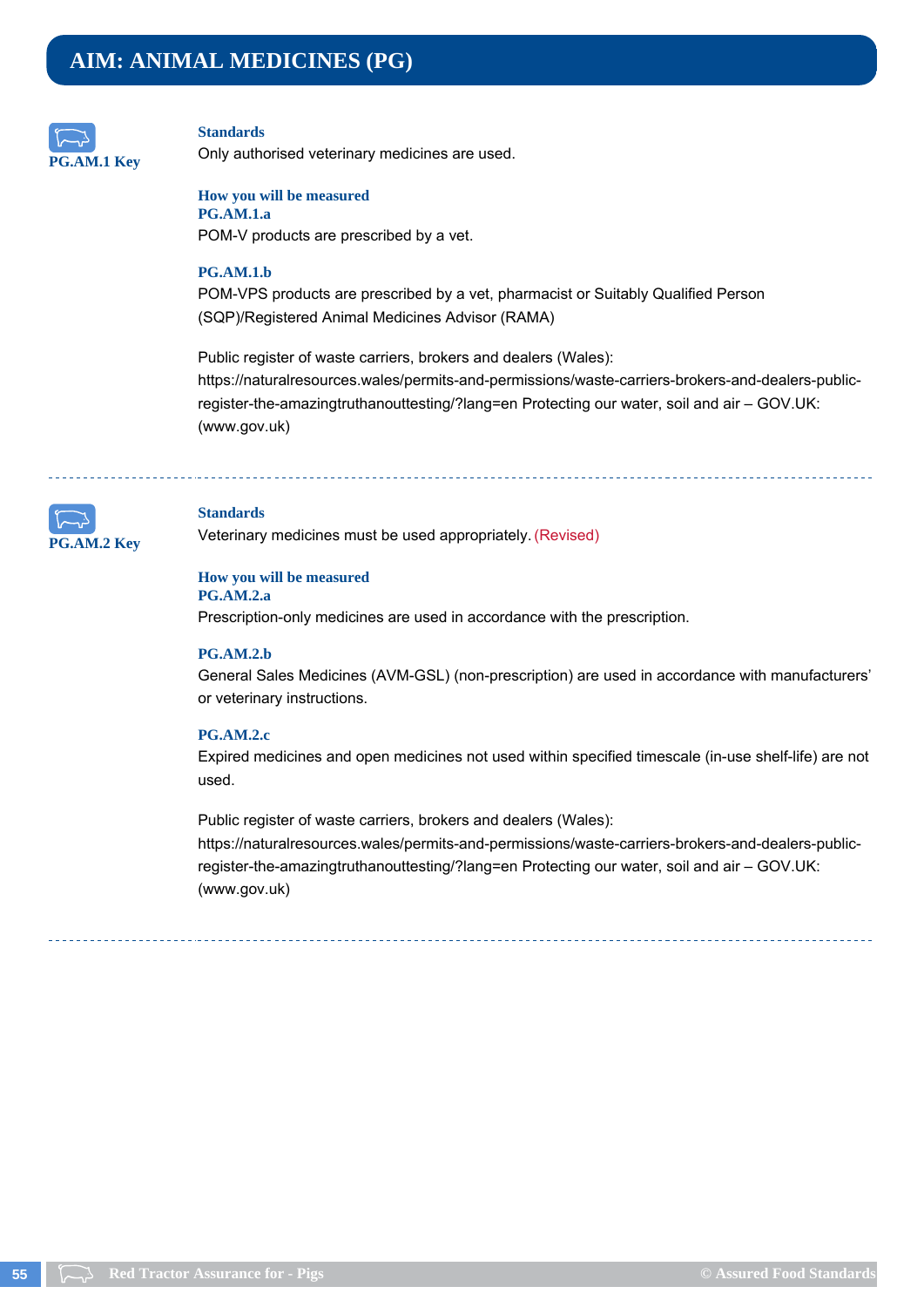

Veterinary medicines must only be administered by demonstrably competent persons.

#### **How you will be measured PG.AM.3.a**

Persons that inject pigs are deemed competent by a vet.

Public register of waste carriers, brokers and dealers (Wales) https://naturalresources.wales/permitsand-permissions/waste-carriers-brokers-and-dealers-public-register-theamazingtruthanouttesting/?lang=en Protecting our water, soil and air – GOV.UK:(www.gov.uk)



List of those deemed competent in VHP



### **Standards**

At least one person who is responsible for overseeing use of medicines on the unit has undertaken training and holds a certificate of competence/attendance from training undertaken since January 2018. (New)

#### **How you will be measured PG.AM.3.1.a**

Training course covers at least: - medicine types - antibiotic classes - medicine handling, administration & storage - recording requirements - avoiding residues - antimicrobial resistance responsible use of antibiotics

Public register of waste carriers, brokers and dealers (Wales):

https://naturalresources.wales/permits-and-permissions/waste-carriers-brokers-and-dealers-publicregister-the-amazingtruthanouttesting/?lang=en Protecting our water, soil and air – GOV.UK: (www.gov.uk)



Certificate of competence/attendance Training records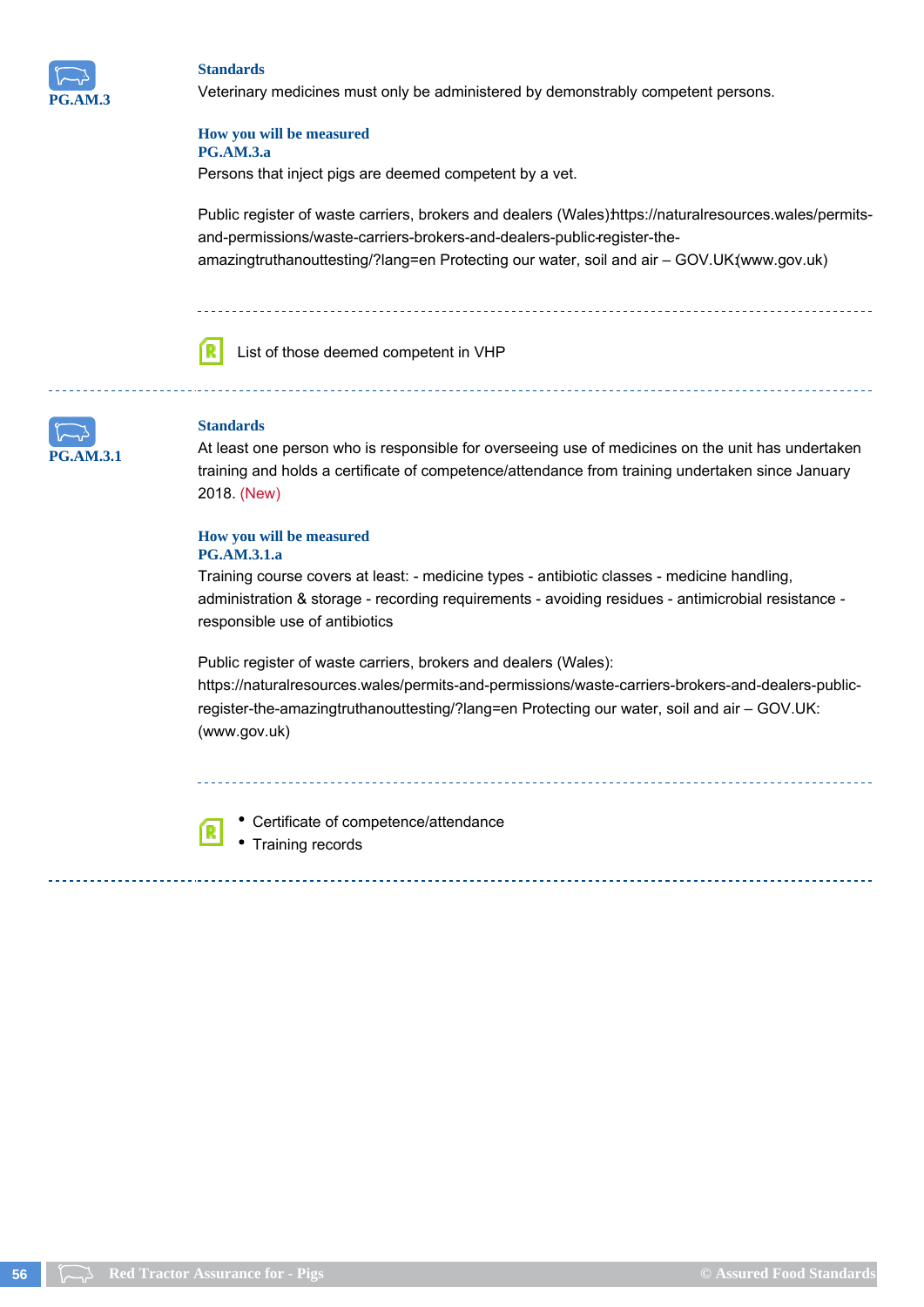

### **Standards** Veterinary medicines must be stored appropriately. (Revised)

#### **How you will be measured PG.AM.4.a**

Kept in a locked storage facility/room.

**PG.AM.4.b** Stored in accordance with the manufacturer's instructions.

### **PG.AM.4.c**

Medicated feed is kept in separate clearly labelled bulk storage or bags.

### **PG.AM.4.d**

Medicines are not stored in the same refrigerator as food/drink.

### **PG.AM.4.e**

Refrigerators are temperature checked at least weekly, whenever medicines are stored in them

### **PG.AM.4.f**

ſR.

Refrigerator temperature is within appropriate range for the products stored within.

Public register of waste carriers, brokers and dealers (Wales): https://naturalresources.wales/permits-and-permissions/waste-carriers-brokers-and-dealers-publicregister-the-amazingtruthanouttesting/?lang=en Protecting our water, soil and air – GOV.UK: (www.gov.uk)

Refrigerator temperature records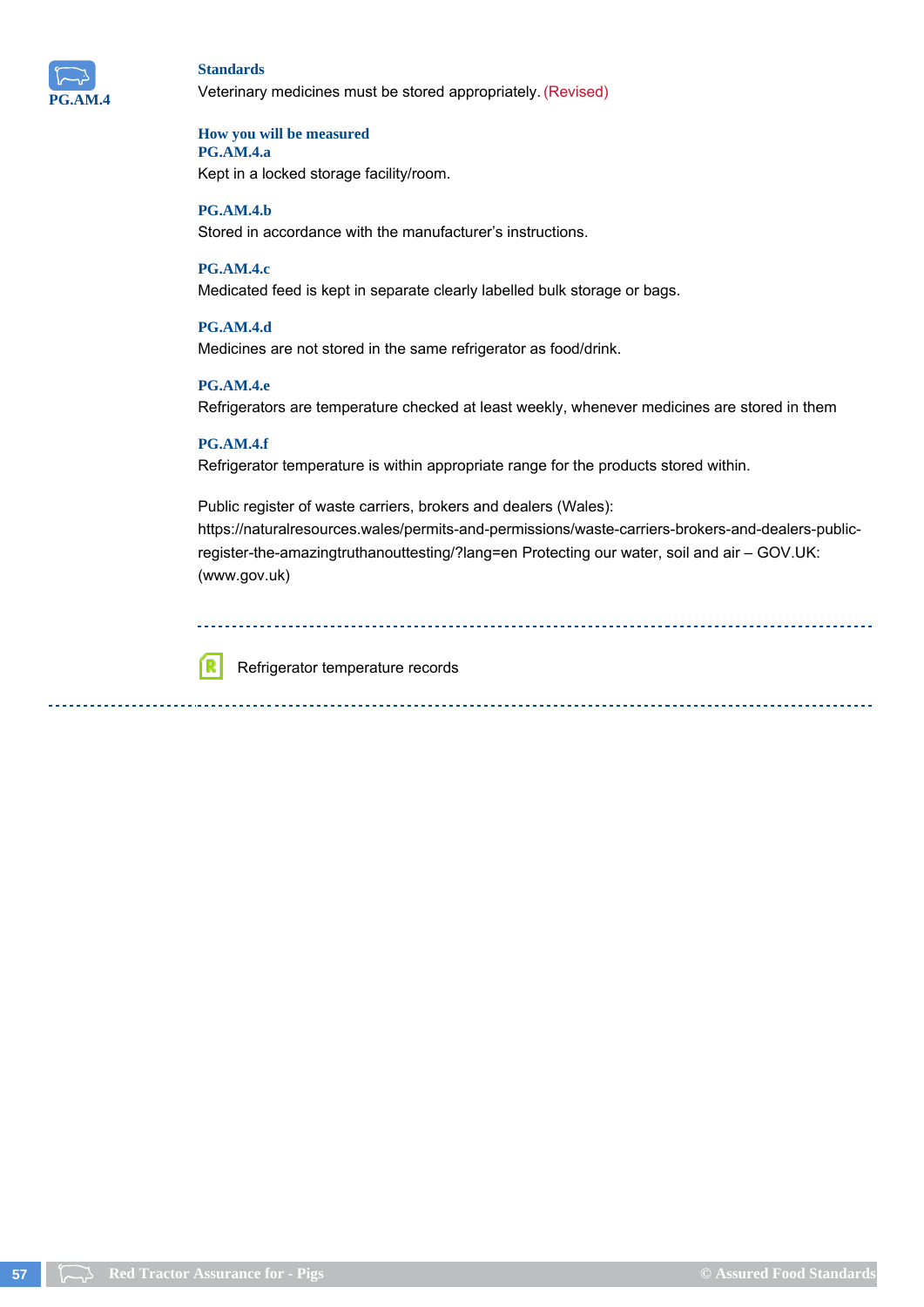

Purchase records for all veterinary medicines must be kept.

#### **How you will be measured PG.AM.5.a**

Records detail: - identity of medicine - quantity - date of purchase - supplier name & address - batch number(s) and assigned bottle number if using for administration records - expiry date(s)

### **PG.AM.5.b**

Medicine purchase records are kept for 5 years.

#### **PG.AM.5.c**

Medicated Feeding Stuff Prescriptions (MFSPs) are kept for 5 years.

Public register of waste carriers, brokers and dealers (Wales)https://naturalresources.wales/permitsand-permissions/waste-carriers-brokers-and-dealers-public-register-theamazingtruthanouttesting/?lang=en Protecting our water, soil and air – GOV.UK:(www.gov.uk)

ſR

Medicine purchase records MFSPs (may be held centrally by parent company)



#### **Standards**

Records must be kept of all administered veterinary medicines (paper and/or electronic). (Revised)

#### **How you will be measured PG.AM.6.a**

Records detail: - identity of medicine - date of administration - quantity administered - length of withdrawal period for meat - identification of the animal or group of animals administered - batch number or assigned bottle number linked back to purchase records - number of animals treated date treatment finished - date animal becomes fit for human consumption - name of person administering medicine - reason for treatment

#### **PG.AM.6.b**

ſR

Medicine administration records are kept for 5 years.

Public register of waste carriers, brokers and dealers (Wales): https://naturalresources.wales/permits-and-permissions/waste-carriers-brokers-and-dealers-publicregister-the-amazingtruthanouttesting/?lang=en Protecting our water, soil and air – GOV.UK: (www.gov.uk)

Medicine administration records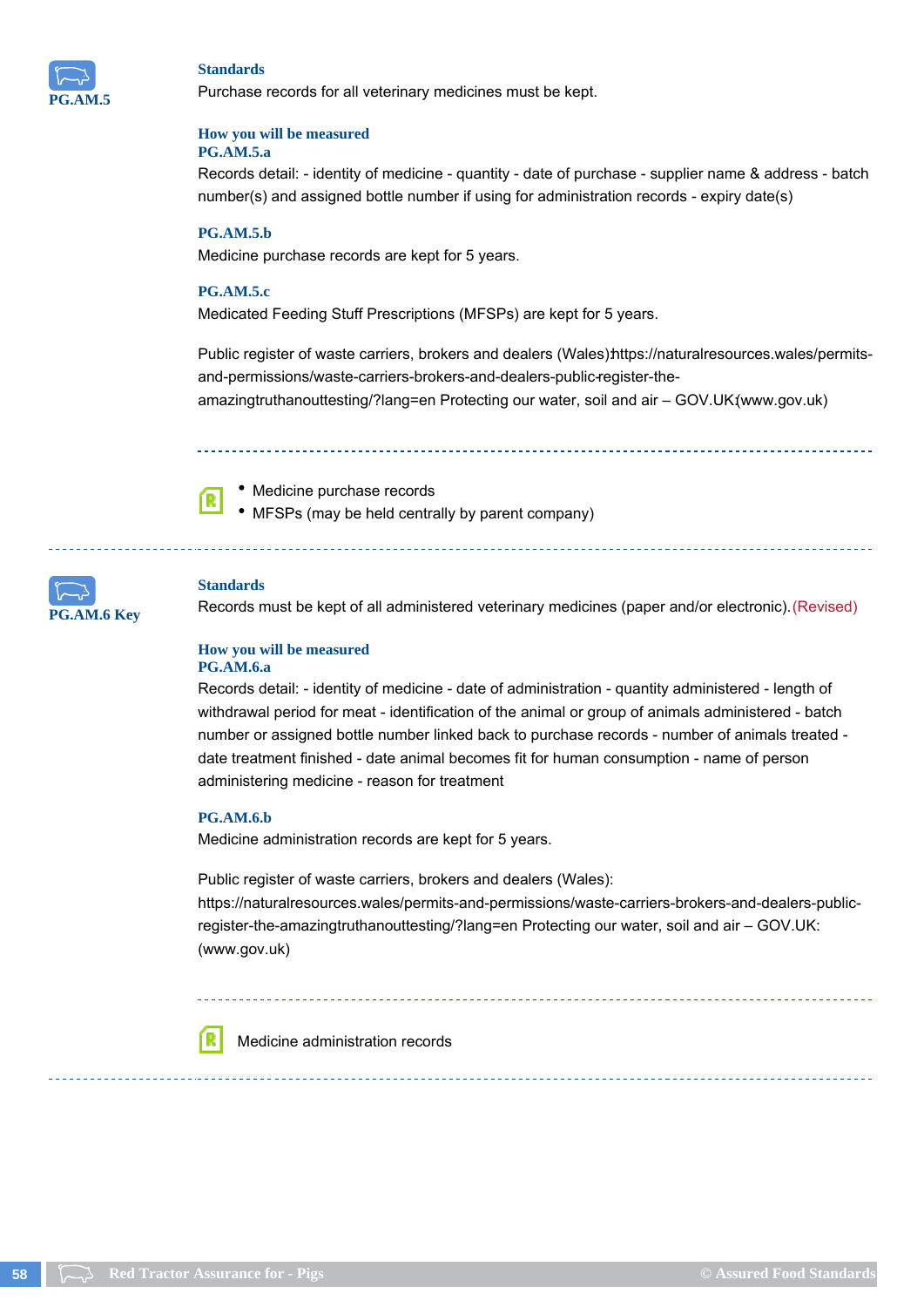

Veterinary medicines, their containers and administration equipment must be disposed of responsibly. (Revised)

#### **How you will be measured**

### **PG.AM.7.a**

Expired and unusable medicines awaiting disposal are stored separately to in-use medicines

#### **PG.AM.7.b**

Used needles and blades are stored in a dedicated sharps container pending disposal.

#### **PG.AM.7.c**

Records of medicine disposal are kept, detailing: - identity of medicine - batch/bottle number quantity - date of disposal - route of disposal

### **PG.AM.7.d**

Medicines, their containers and administration equipment are disposed of through the supplier, a registered waste disposal contractor or local authority, referring to the product literature for further guidance.

#### **PG.AM.7.e**

Unused AI packs, which contain antibiotics, are disposed of as pharmacy waste not in the general waste.

Public register of waste carriers, brokers and dealers (Wales):

https://naturalresources.wales/permits-and-permissions/waste-carriers-brokers-and-dealers-publicregister-the-amazingtruthanouttesting/?lang=en Protecting our water, soil and air – GOV.UK: (www.gov.uk)

Medicine disposal records

Waste transfer note/receipt

| <b>PG.AM.8 Key</b> |  |
|--------------------|--|

#### **Standards**

ſR

Total antibiotics\* used must be collated and uploaded onto AHDB Pork's electronic medicine book (eMB).

#### **How you will be measured PG.AM.8.a**

Data is uploaded on a quarterly basis, within 6 weeks from the last day of each quarter.

Public register of waste carriers, brokers and dealers (Wales): https://naturalresources.wales/permits-and-permissions/waste-carriers-brokers-and-dealers-publicregister-the-amazingtruthanouttesting/?lang=en Protecting our water, soil and air – GOV.UK: (www.gov.uk)

ſR Previous four eMB reports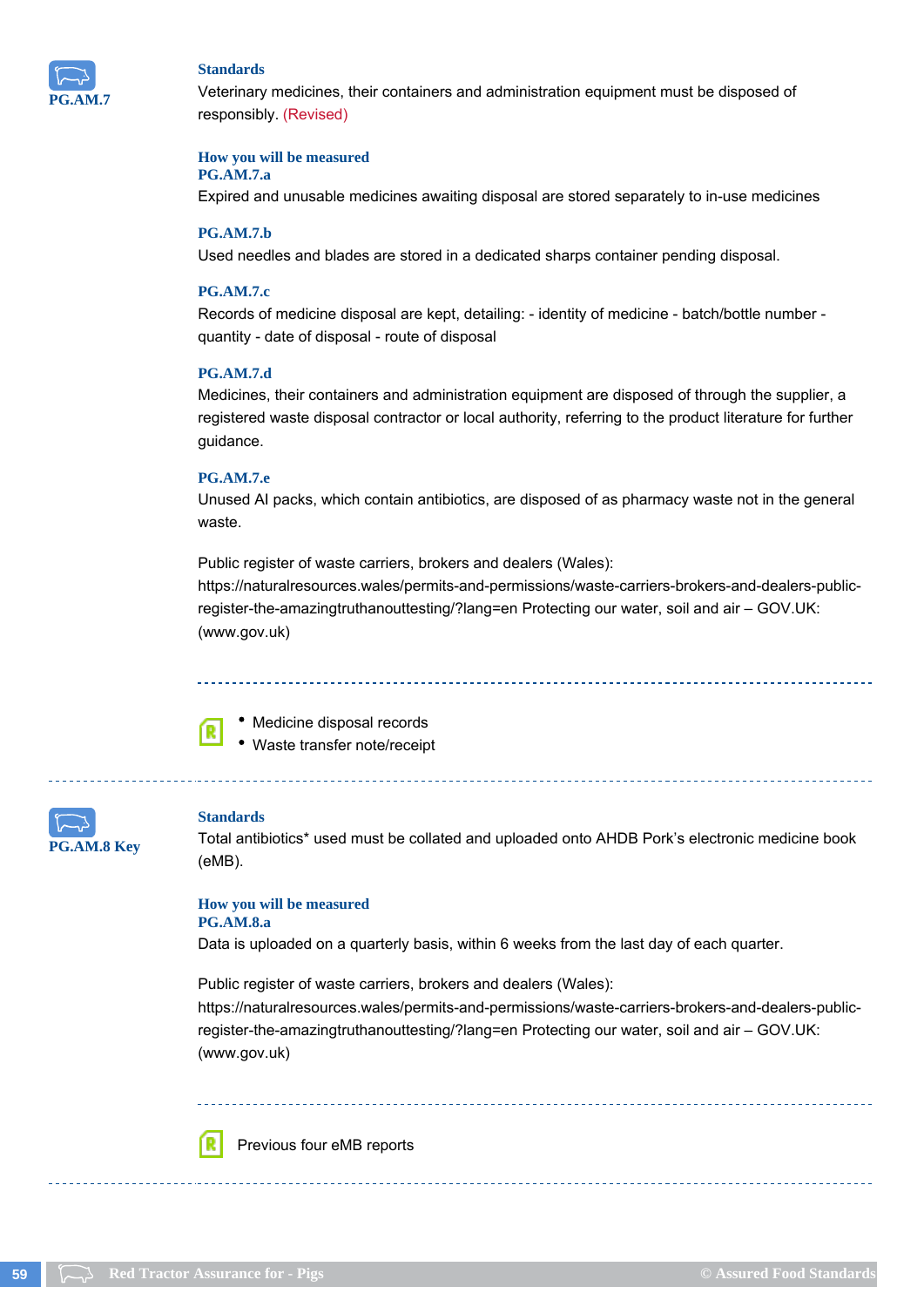

Collated antibiotic data must be reviewed at least annually with the designated vet. (Revised)

### **How you will be measured PG.AM.8.1.a**

As part of the review the vet makes recommendations for alternative disease prevention and control measures to minimise prophylactic use of antibiotics, where possible.

Public register of waste carriers, brokers and dealers (Wales):

https://naturalresources.wales/permits-and-permissions/waste-carriers-brokers-and-dealers-publicregister-the-amazingtruthanouttesting/?lang=en Protecting our water, soil and air – GOV.UK: (www.gov.uk)





### **Standards**

Persistent high users of antibiotics\* must develop and implement an Antibiotic Reduction Plan, in conjunction with their designated vet. (New)

\*as defined, and kept under review, by the Pig Health and Welfare Council; indicated on the most recent eMB report.

### **How you will be measured**

#### **PG.AM.8.2.a**

The Pig Health and Welfare Council's template Antibiotic Reduction Plan is used to outline actions and monitor progress.

#### **PG.AM.8.2.b**

Antibiotic Reduction Plan outlines actions to be taken to reduce antibiotic use, with clear timescales for delivery.

#### **PG.AM.8.2.c**

ſR.

Antibiotic Reduction Plan is being implemented, as indicated by vet on the QVR.

Public register of waste carriers, brokers and dealers (Wales): https://naturalresources.wales/permits-and-permissions/waste-carriers-brokers-and-dealers-publicregister-the-amazingtruthanouttesting/?lang=en Protecting our water, soil and air – GOV.UK: (www.gov.uk)

Antibiotic Reduction Plan • Previous four QVRs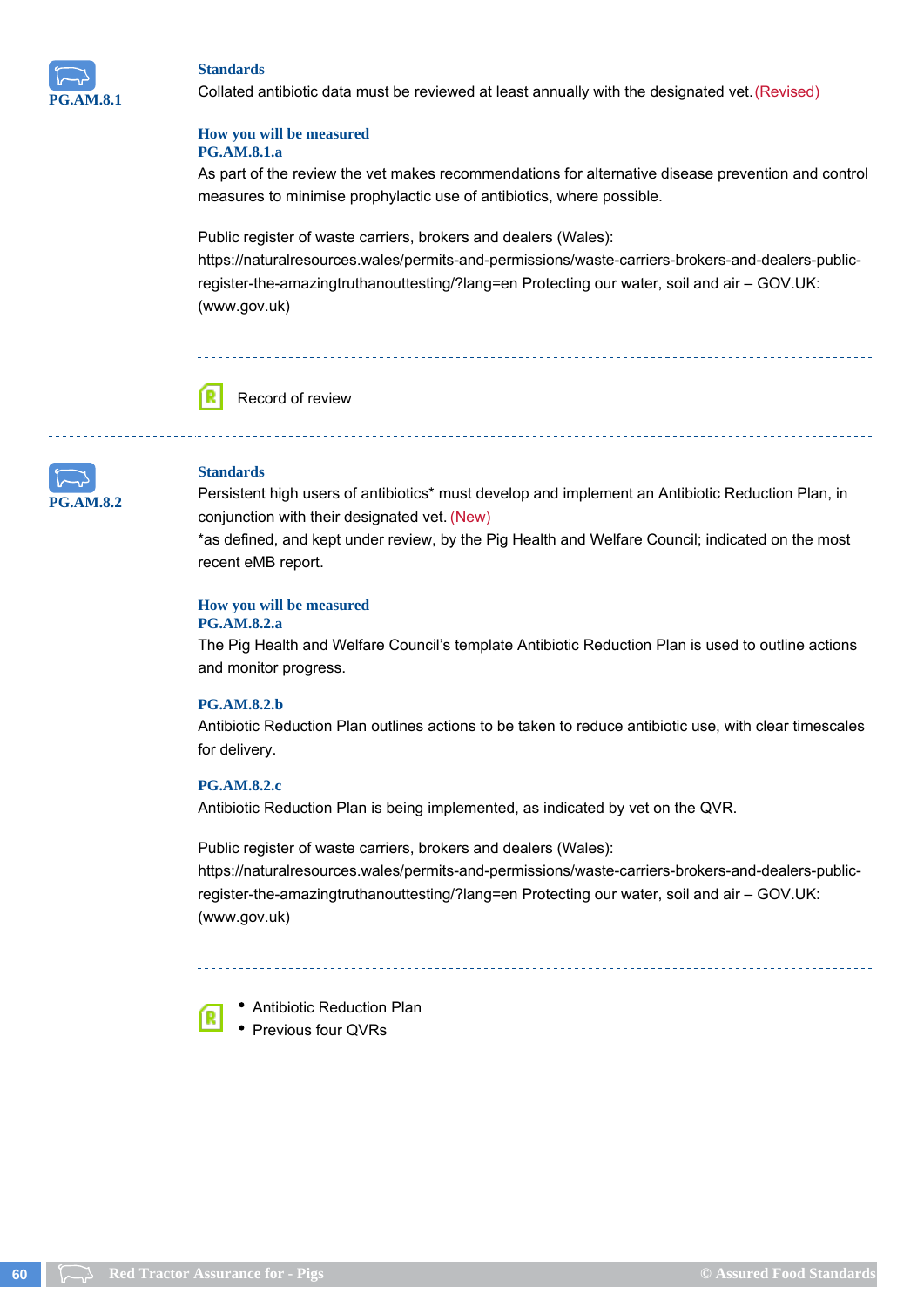

Use of HP-CIA antibiotics (i.e. those belonging to Category B "Restrict", as defined by the European Medicines Agency), must only be as a last resort, under veterinary direction. (Revised)

### **How you will be measured**

### **PG.AM.9.a**

Use is supported by a veterinary statement outlining the justification for use, including sensitivity testing and/or diagnostics (this can occur parallel with treatment).

Public register of waste carriers, brokers and dealers (Wales):

https://naturalresources.wales/permits-and-permissions/waste-carriers-brokers-and-dealers-publicregister-the-amazingtruthanouttesting/?lang=en Protecting our water, soil and air – GOV.UK: (www.gov.uk)





#### **Standards**

The vet must at all times prescribe antibiotics in accordance with the Pig Veterinary Society (PVS) Prescribing Principles for Antimicrobials, which reflect RUMA guidelines.

#### **How you will be measured PG.AM.9.1.a**

Declaration to this effect signed by the vet on the previous four QVRs.

Public register of waste carriers, brokers and dealers (Wales): https://naturalresources.wales/permits-and-permissions/waste-carriers-brokers-and-dealers-publicregister-the-amazingtruthanouttesting/?lang=en Protecting our water, soil and air – GOV.UK: (www.gov.uk)

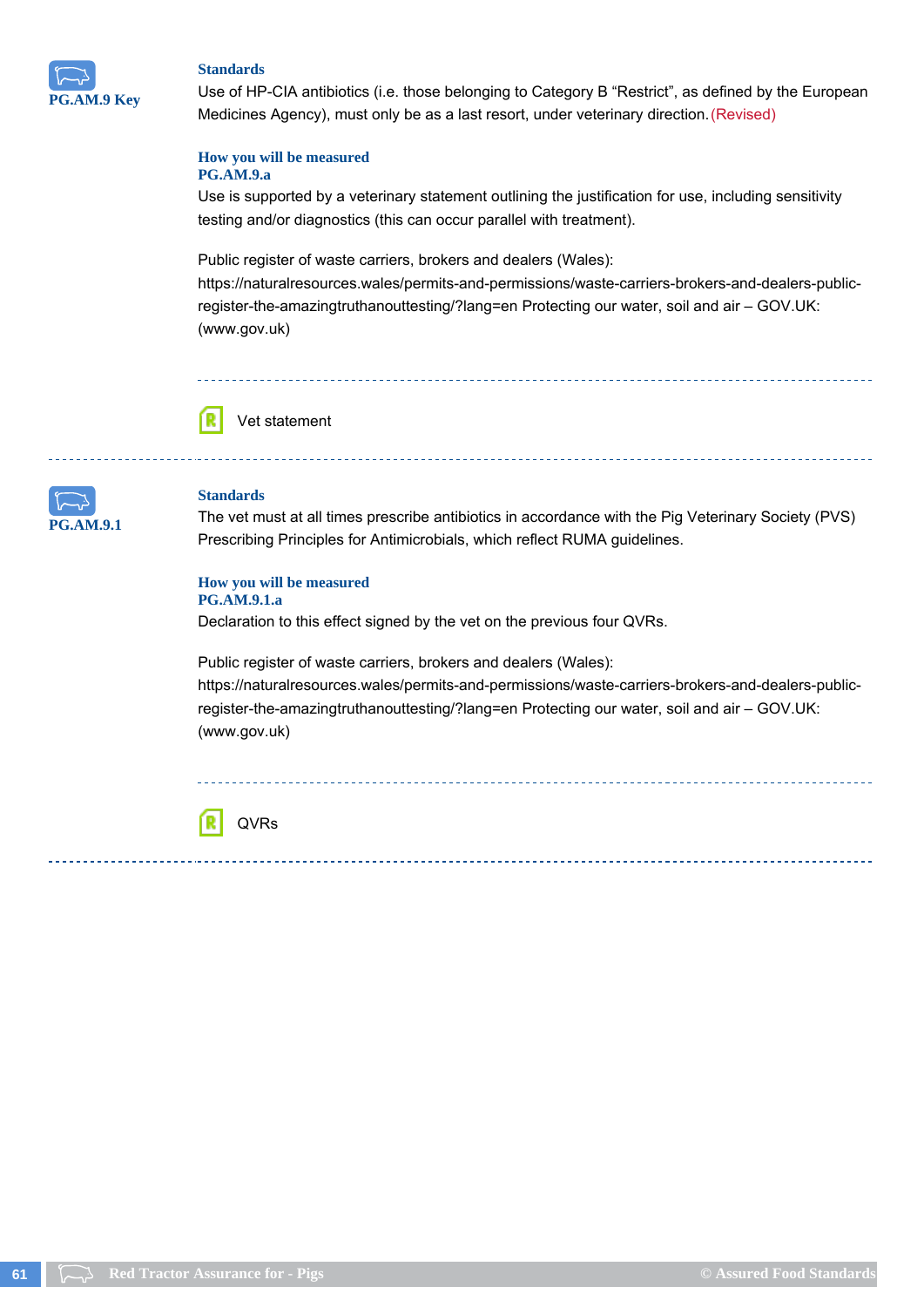

The producer must take ultimate responsibility for all antibiotic use on the unit.

#### **How you will be measured PG.AM.9.2.a**

Declaration to this effect signed by the producer on the previous four QVRs.

Public register of waste carriers, brokers and dealers (Wales)https://naturalresources.wales/permitsand-permissions/waste-carriers-brokers-and-dealers-public-register-theamazingtruthanouttesting/?lang=en Protecting our water, soil and air – GOV.UK:(www.gov.uk)





### **Standards**

Systems must be in place to ensure livestock receiving veterinary medicines are not presented for slaughter before the withdrawal period has expired. (Revised)

#### **How you will be measured PG.AM.10.a**

Treated livestock are identifiable for the entire withdrawal period.

### **PG.AM.10.b**

Prescribed withdrawal periods are complied with.

Public register of waste carriers, brokers and dealers (Wales): https://naturalresources.wales/permits-and-permissions/waste-carriers-brokers-and-dealers-publicregister-the-amazingtruthanouttesting/?lang=en Protecting our water, soil and air – GOV.UK: (www.gov.uk)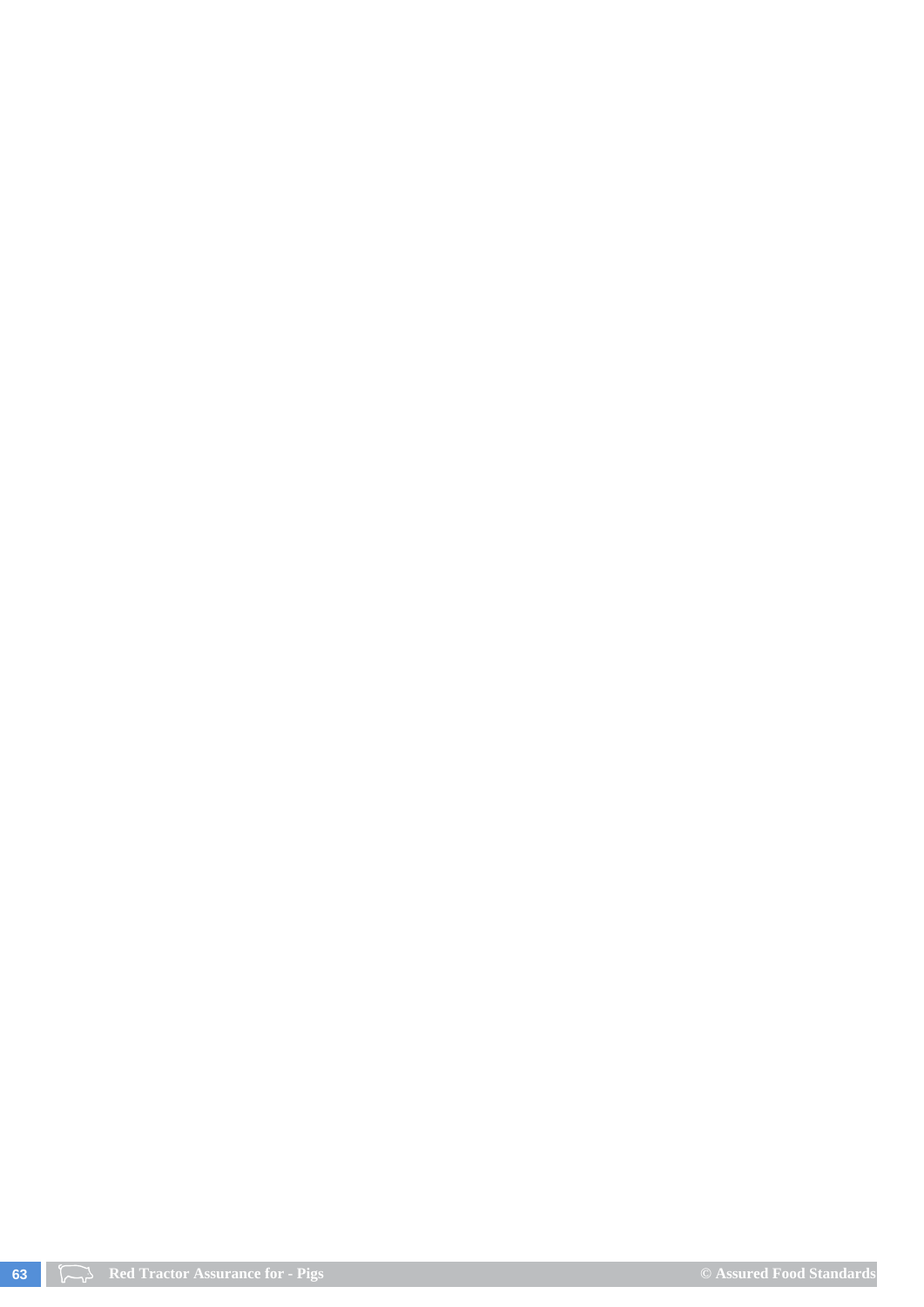

Procedures must be in place to deal appropriately with needles or part needles remaining in livestock. (Revised)

### **How you will be measured**

### **PG.AM.11.a**

Broken needle policy detailing: - how the animal should be identified - procedures around informing the abattoir if sent for slaughter - records to be kept

### **PG.AM.11.b**

Broken needle policy is followed.

### **PG.AM.11.c**

Livestock containing broken needles may only be sold for slaughter if the animal is identifiable up to the time of slaughter.

Public register of waste carriers, brokers and dealers (Wales) https://naturalresources.wales/permitsand-permissions/waste-carriers-brokers-and-dealers-public-register-the-

amazingtruthanouttesting/?lang=en Protecting our water, soil and air – GOV.UK: (www.gov.uk)





Where to find help • NOAH Compendium of authorised veterinary medicine datasheets: https://www.noahcompendium.co.uk/

- Responsible Use of Medicines in Agriculture (RUMA) Alliance: https://www.ruma.org.uk/
- Pig Health & Welfare Council practical guide to responsible use of antibiotics on pig farms: https://ahdb.org.uk/knowledge-library/phwc-antimicrobial-usage
- eMB electronic medicine book for pigs: https://emb-pigs.ahdb.org.uk/
- PVS Prescribing Principles for Antimicrobials: https://www.pigvetsoc.org.uk/resources/pvsdocuments
- European Medicines Agency categorisation of antibiotics used in animals: https://www.ema.europa.eu/en/documents/report/infographic-categorisation-antibiotics-useanimals-prudent-responsible-use\_en.pdf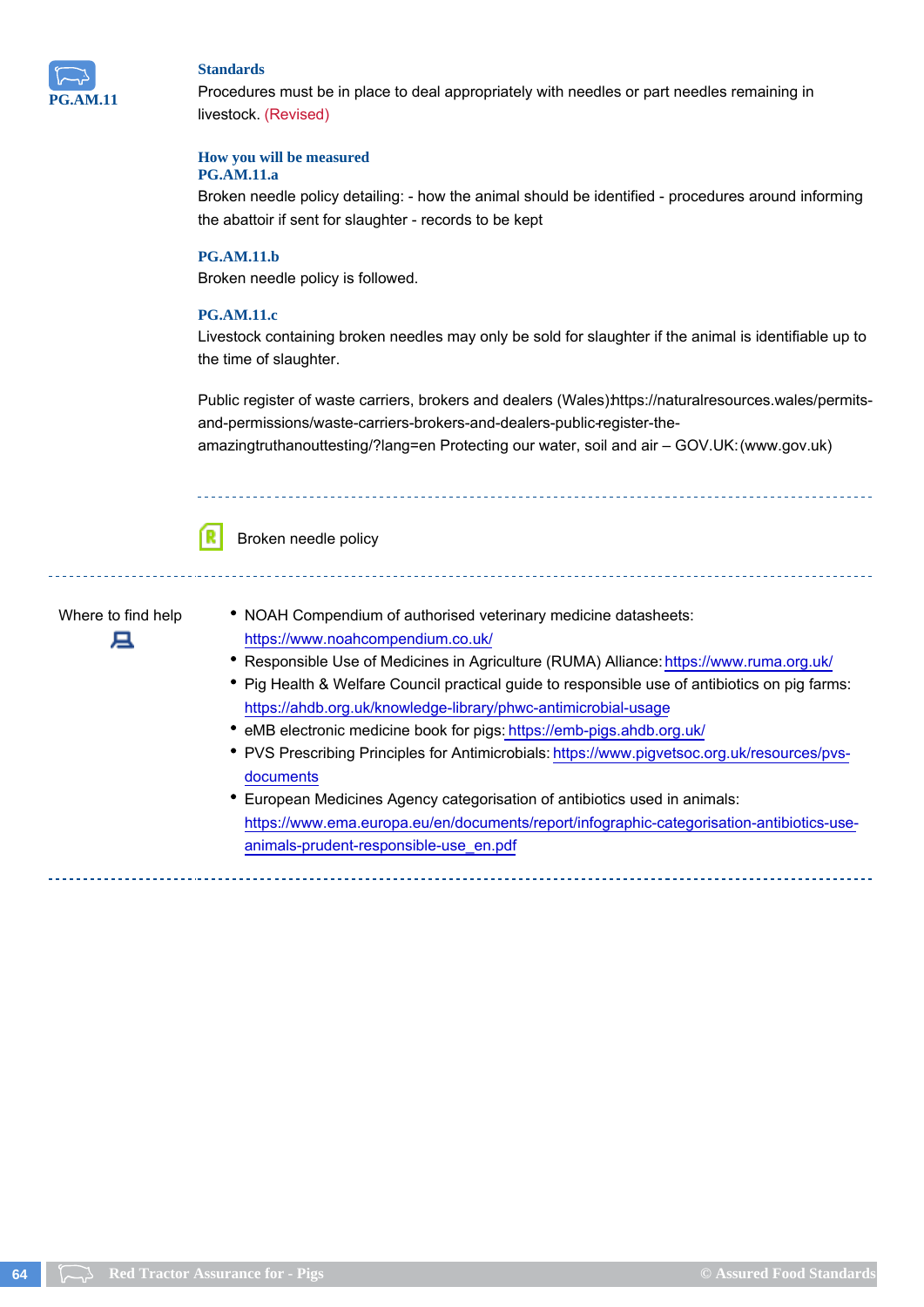## **AIM: FALLEN STOCK (PG)**



#### **Standards**

Fallen stock must be removed from housing/pens/fields.

### **How you will be measured**

**PG.FS.1.a**

Evidence that checks for fallen stock are regularly conducted and any found are promptly removed.

Public register of waste carriers, brokers and dealers (Wales): https://naturalresources.wales/permits-and-permissions/waste-carriers-brokers-and-dealers-publicregister-the-amazingtruthanouttesting/?lang=en Protecting our water, soil and air – GOV.UK: (www.gov.uk)



#### **Standards**

Fallen stock must be stored securely and in a manner that minimises the risk of contamination. (Revised)

## **How you will be measured**

**PG.FS.2.a**

Fallen stock is stored in a manner that prevents access by vermin and other animals and ensures any effluent is contained.

### **PG.FS.2.b**

Containers are used to store fallen stock and containers are locked unless empty.

### **PG.FS.2.c**

Where it is not possible to store fallen adult breeding stock in a container a dedicated area within a building, locked when unattended, may be used.

### **PG.FS.2.d**

Where an incinerator is used as storage, additional storage facilities are available for when the incinerator is running and/or malfunctional.

Public register of waste carriers, brokers and dealers (Wales): https://naturalresources.wales/permits-and-permissions/waste-carriers-brokers-and-dealers-publicregister-the-amazingtruthanouttesting/?lang=en Protecting our water, soil and air – GOV.UK: (www.gov.uk)



### **Standards**

It is recommended that fallen stock are marked with indelible dye when placed into fallen stock storage. (New)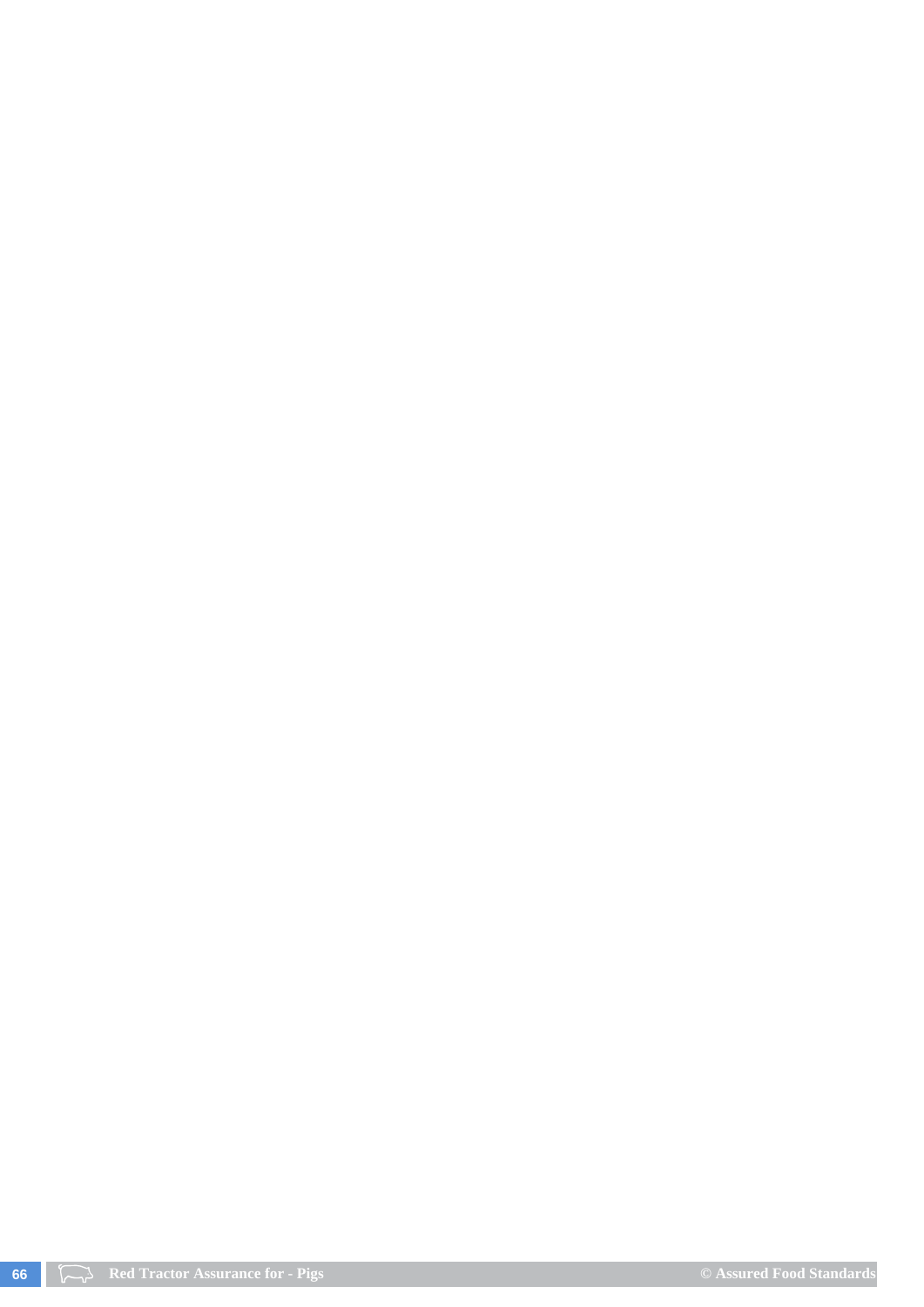

Carcasses must be disposed of correctly either by a licenced collector or by approved on-farm incineration.

#### **How you will be measured**

### **PG.FS.3.a**

Carcasses disposed of before they present an infestation/health risk.

#### **PG.FS.3.b**

Carcasses collected by or taken to a licensed fallen stock collector.

#### **PG.FS.3.c**

No evidence of carcasses being disposed of by burning or burying (other than by incineration).

### **PG.FS.3.d**

On-farm incinerators are covered by species approval document issued by the relevant competent authority.

### **PG.FS.3.e**

Incinerator is serviced annually by manufacturer or competent person and written confirmation is provided to show incinerator continues to operate in accordance with manufacturer's standards.

#### **PG.FS.3.f**

Ash from incinerator is disposed of by mixing with manure and spreading on agricultural land and is covered by an exemption from the Environment Agency.

#### **PG.FS.3.g**

Collection records are kept for 2 years.

Public register of waste carriers, brokers and dealers (Wales) https://naturalresources.wales/permitsand-permissions/waste-carriers-brokers-and-dealers-public-register-theamazingtruthanouttesting/?lang=en Protecting our water, soil and air - GOV.UK(www.gov.uk)



- APHA/DAERA Incinerator Approval
- Incinerator service report
	- Collection records

# д

Where to find help • Government guidance on fallen stock and safe disposal of dead animals: https://www.gov.uk/guidance/fallen-stock

- National Fallen Stock Company (NFSCo) collection and disposal service for farmers: http://www.nfsco.co.uk/
- AHDB guidance on disposal of fallen stock: https://ahdb.org.uk/knowledge-library/disposal-offallen-livestock
- Government guidance on incineration of animal by-products: https://www.gov.uk/guidance/animal-by-products-how-to-burn-them-at-an-incinerator-site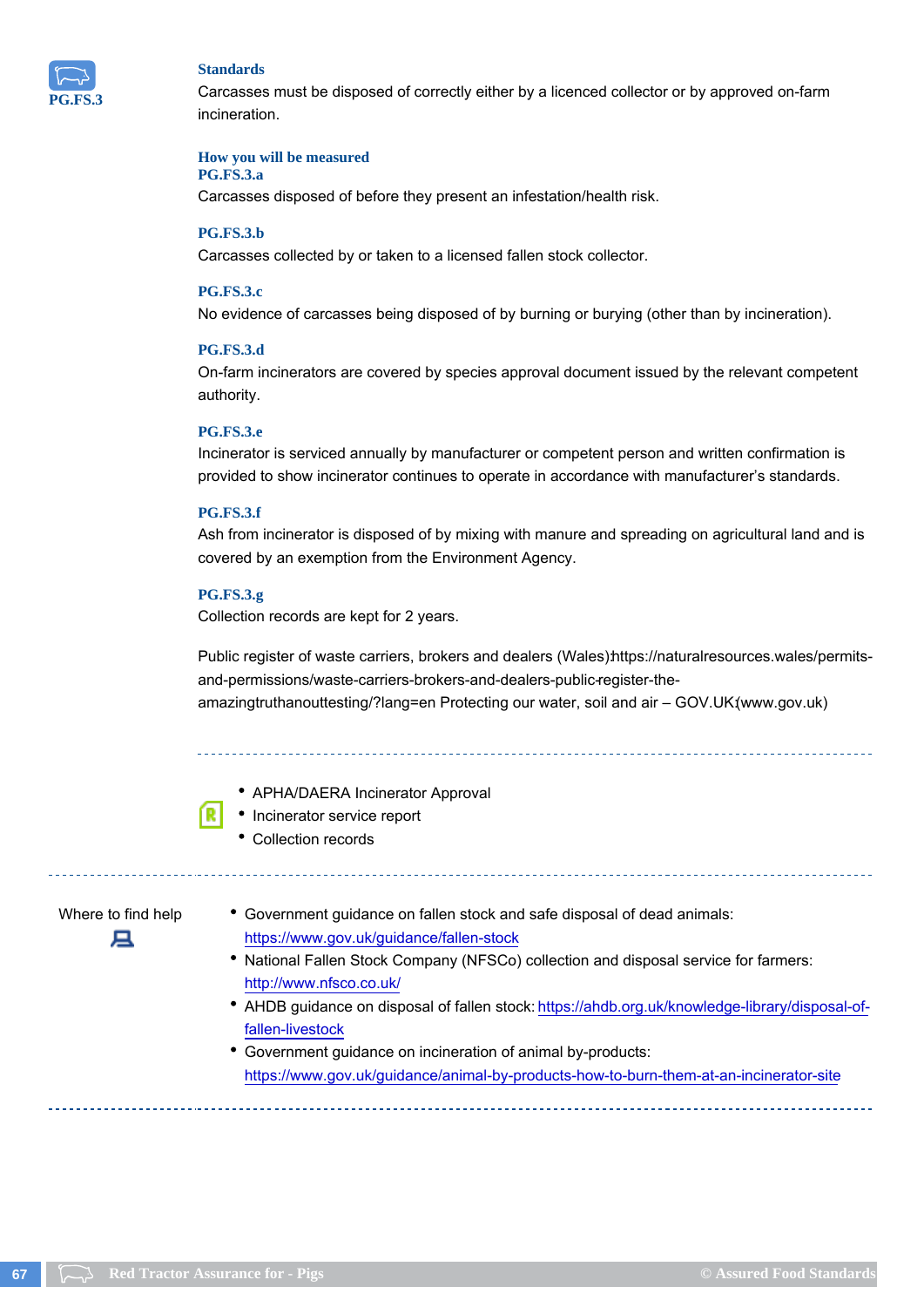## **AIM: LIVESTOCK TRANSPORT (PG)**



#### **Standards**

Vehicles used maintain the health and welfare of livestock being transported. (Revised)

### **How you will be measured**

**PG.LT.1.a**

Headroom that allows livestock to stand in a natural position.

**PG.LT.1.b** Non-slip flooring.

### **PG.LT.1.c**

Flooring that prevents the leakage of faeces and urine (as far as practicable).

### **PG.LT.1.d**

No sharp edges, projections or other hazards which may cause injury.

**PG.LT.1.e** Adequate ventilation.

### **PG.LT.1.f**

Partitions are appropriately designed, constructed and positioned.

#### **PG.LT.1.g**

For journeys over 8 hours, partitions are provided. For journeys less than 8 hours, partitions are provided as necessary to allow segregation of stock and prevent individuals or small groups of animals from injury.

#### **PG.LT.1.h**

The vehicle is secure with side gates to prevent livestock escaping during loading/unloading and whilst on-board.

### **PG.LT.1.i**

Loading ramps have foot batons to reduce risk of slipping.

#### **PG.LT.1.j**

The internal and external ramp angles do not exceed 20.

#### **PG.LT.1.k**

Vehicles fitted with roof to protect from weather.

### **PG.LT.1.m**

Lighting (either fixed or portable) is available for inspection of livestock.

Public register of waste carriers, brokers and dealers (Wales): https://naturalresources.wales/permits-and-permissions/waste-carriers-brokers-and-dealers-publicregister-the-amazingtruthanouttesting/?lang=en Protecting our water, soil and air – GOV.UK: (www.gov.uk)



#### **Standards**

Pigs are provided with bedding during transport.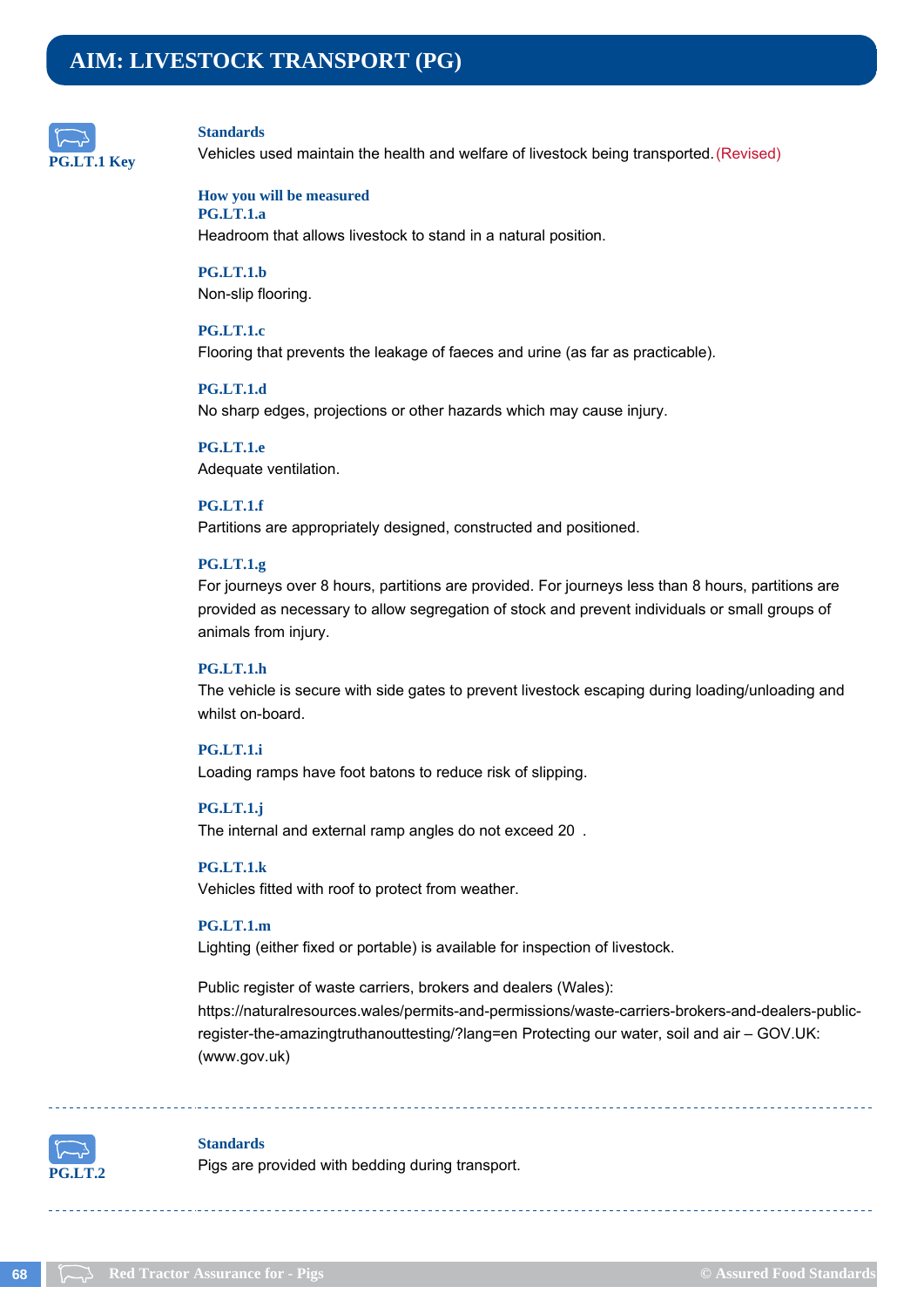

Legally required stocking densities must be followed in order to minimise stress and risk of injury.

#### **How you will be measured PG.LT.3.a**

Adjustments made when required to allow for current weather conditions, type of vehicle and size and category of livestock.

### **PG.LT.3.b**

There is sufficient space for pigs to be able to lie down and stand up.

#### **PG.LT.3.c**

Loading density for pigs of approximately 100 kg in weight does not exceed 235 kg/m2.

Public register of waste carriers, brokers and dealers (Wales):

https://naturalresources.wales/permits-and-permissions/waste-carriers-brokers-and-dealers-publicregister-the-amazingtruthanouttesting/?lang=en Protecting our water, soil and air – GOV.UK: (www.gov.uk)

**LT.4 Key** 

#### **Standards**

Livestock transported off the farm must be fit for the intended journey.

#### **How you will be measured PG.LT.4.a**

Livestock are able to bear weight on all four legs and walk onto the vehicle unaided.

#### **PG.LT.4.b**

The following livestock are not transported: - sick or injured livestock where moving them would cause additional suffering - heavily pregnant females (where more than 90% of the gestation period has passed) unless being transported for veterinary treatment - females who have given birth during the last 7 days - piglets less than 3 weeks old

Public register of waste carriers, brokers and dealers (Wales): https://naturalresources.wales/permits-and-permissions/waste-carriers-brokers-and-dealers-publicregister-the-amazingtruthanouttesting/?lang=en Protecting our water, soil and air – GOV.UK: (www.gov.uk)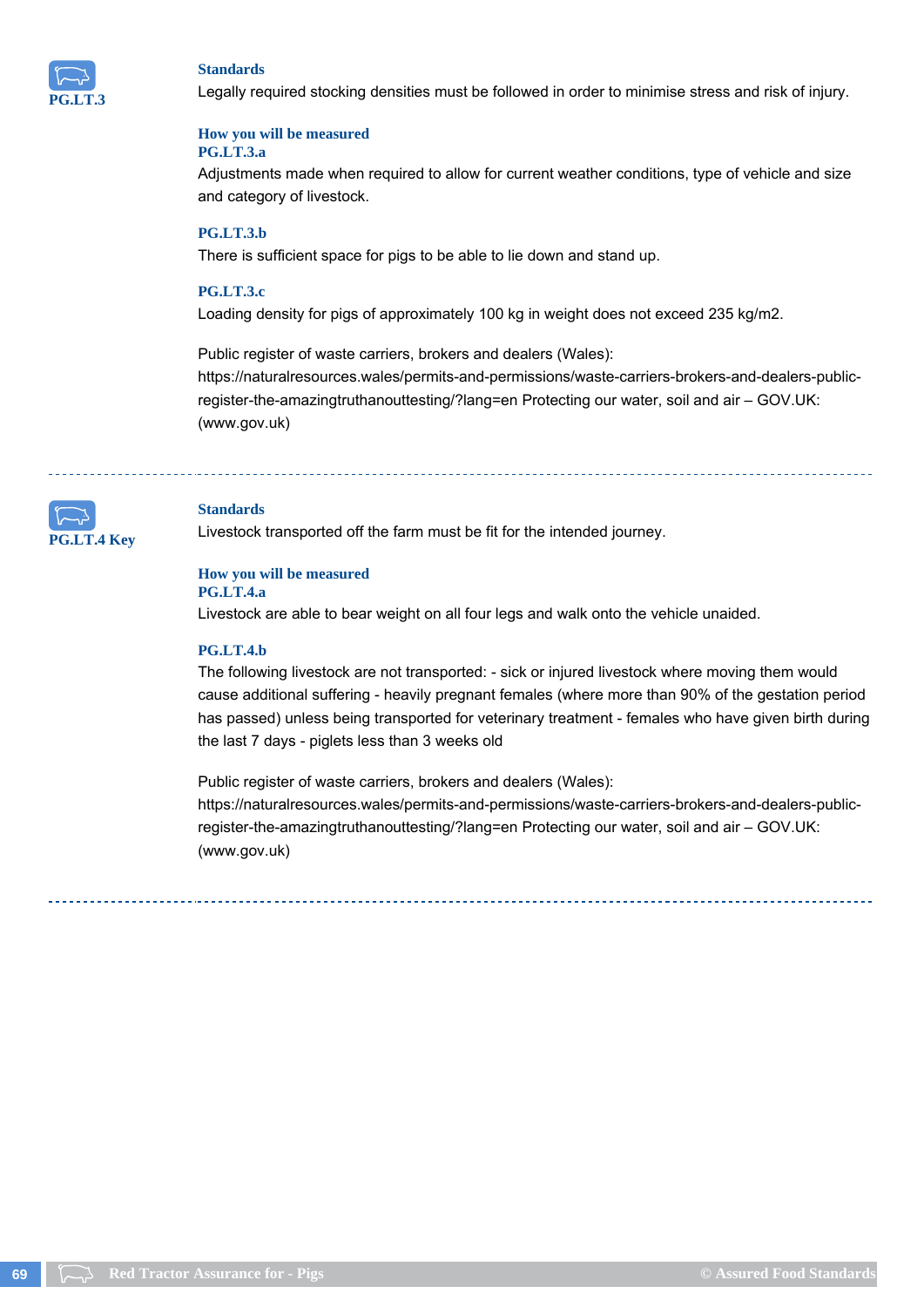

Journey times (from time of first pig being loaded, to last pig being unloaded) must be kept to a minimum.

### **How you will be measured**

### **PG.LT.4.1.a**

Piglets less than 10 kg are not transported for more than 8 hours.

Public register of waste carriers, brokers and dealers (Wales) https://naturalresources.wales/permitsand-permissions/waste-carriers-brokers-and-dealers-public-register-theamazingtruthanouttesting/?lang=en Protecting our water, soil and air - GOV.UK(www.gov.uk)



#### **Standards**

Livestock transported by a trained and competent person.

#### **How you will be measured PG.LT.5.a**

Drivers have an understanding of handling and driving livestock to avoid injury, minimise stress and express normal behaviours.

#### **PG.LT.5.b**

ſR

Drivers hold the relevant Species Specific Certificate of Competence for the journeys they undertake: - for journeys over 65km and less than 8 hours- Species Specific Certificate of Competence for Short Journeys - for journeys over 8 hours Species Specific Certificate of Competence for Long Journeys

Public register of waste carriers, brokers and dealers (Wales):

https://naturalresources.wales/permits-and-permissions/waste-carriers-brokers-and-dealers-publicregister-the-amazingtruthanouttesting/?lang=en Protecting our water, soil and air – GOV.UK: (www.gov.uk)

Species Specific Certificate of Competence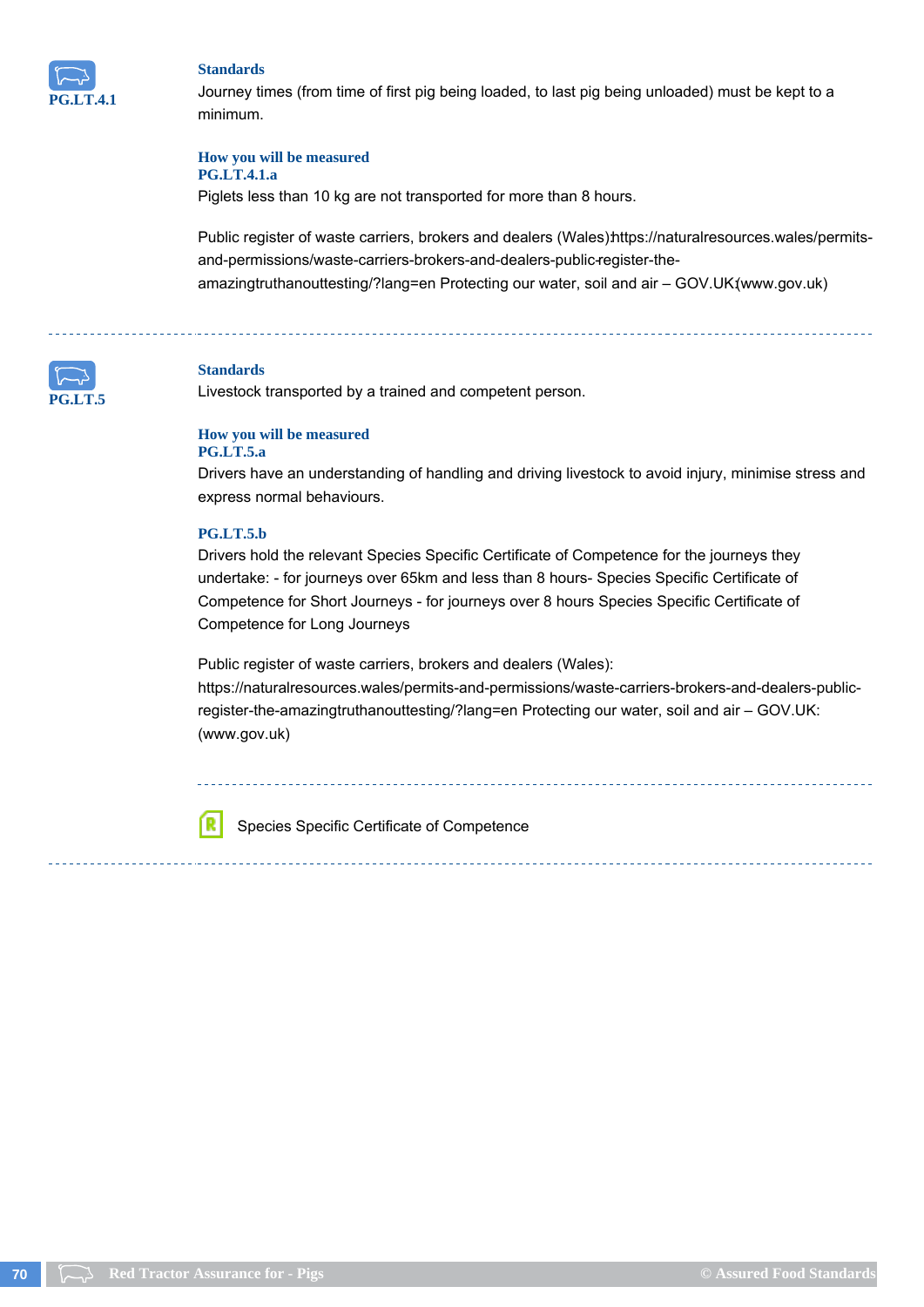

Emergency plans and facilities must be in place.

#### **How you will be measured PG.LT.6.a**

Driver equipped with a mobile phone and emergency contact numbers.

### **PG.LT.6.b**

In the case of long journeys (over 8 hours) a written contingency plan is available.

Public register of waste carriers, brokers and dealers (Wales) https://naturalresources.wales/permitsand-permissions/waste-carriers-brokers-and-dealers-public-register-theamazingtruthanouttesting/?lang=en Protecting our water, soil and air – GOV.UK:(www.gov.uk)



Contingency plan



### **Standards**

A valid transporter authorisation for the journeys undertaken must be held.

#### **How you will be measured PG.LT.7.a**

Transporter authorisation held: - a short journey (Type 1) authorisation for journeys over 65km and up to 8 hours - a long journey (Type 2) authorisation for journeys over 8 hours

Public register of waste carriers, brokers and dealers (Wales): https://naturalresources.wales/permits-and-permissions/waste-carriers-brokers-and-dealers-publicregister-the-amazingtruthanouttesting/?lang=en Protecting our water, soil and air – GOV.UK: (www.gov.uk)



Transporter authorisation



#### **Standards**

Vehicles and trailers used for journeys in excess of 8 hours must be approved by the relevant competent authority.

Vehicle approval certificate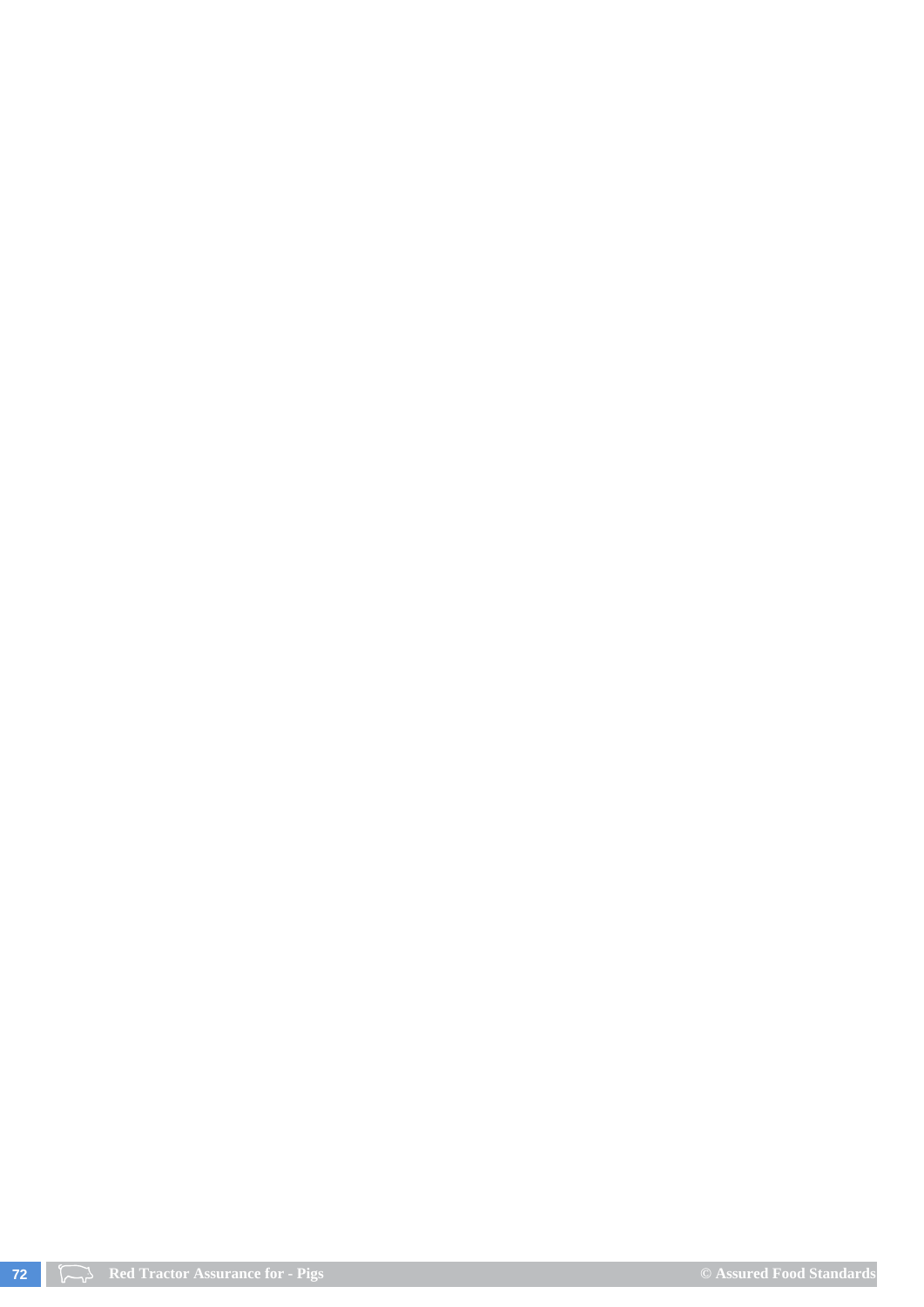

Vehicles used to transport pigs must be thoroughly cleansed and disinfected with Defra-approved disinfectants. (Revised)

#### **How you will be measured**

#### **PG.LT.9.a**

Vehicles are cleansed and disinfected before leaving the site, after each delivery, where pigs are delivered to an assured market, collection centre or abattoir.

#### **PG.LT.9.b**

Vehicles are cleansed and disinfected after every load and within 24 hours of delivery, where pigs are delivered to farms, shows or other non-assured sites with no effective wash facilities. Where repeat journeys are made between the same two points in a single day, cleansing and disinfection is carried out before the first journey and within 24 hours of the last delivery.

#### **PG.LT.9.c**

Only disinfectants approved by Defra/DAERA are used, applied at the approved dilution rates for General Orders,

Public register of waste carriers, brokers and dealers (Wales) https://naturalresources.wales/permitsand-permissions/waste-carriers-brokers-and-dealers-public-register-theamazingtruthanouttesting/?lang=en Protecting our water, soil and air – GOV.UK:(www.gov.uk)

д

- Where to find help Government guidance on animal welfare during transport: https://www.gov.uk/guidance/animal-welfare#animal-welfare-during-transport DEFRA approved disinfectants: https://www.gov.uk/guidance/defra-approved-disinfectant
	- when-and-how-to-use-it • DAERA approved disinfectants: https://www.daera-ni.gov.uk/publications/approveddisinfectants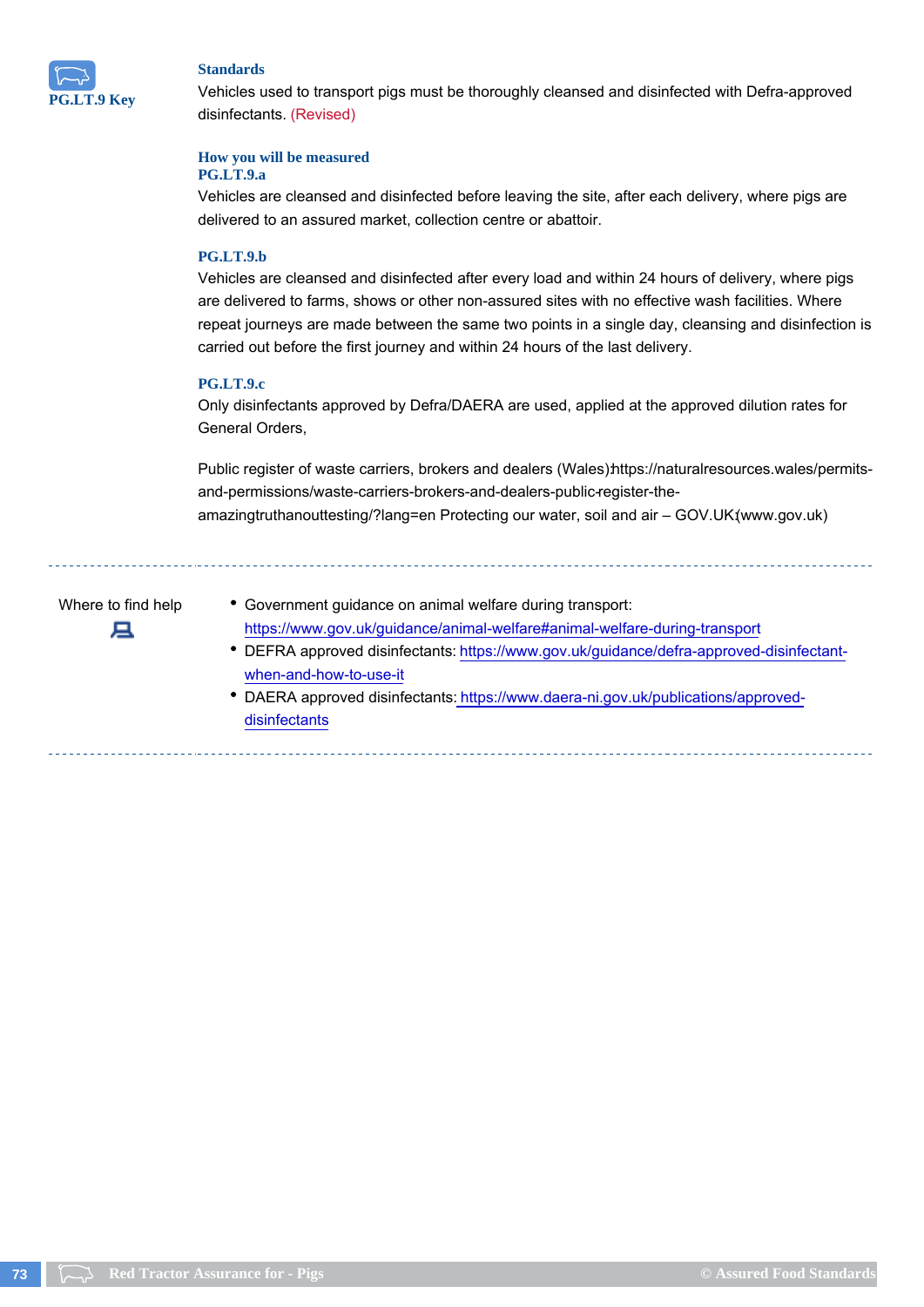# **AIM: OUTDOOR PIGS (PG)**



#### **Standards**

Appropriate accommodation must be available to pigs. (Revised)

#### **How you will be measured PG.OP.1.a**

Pigs have access to a warm, dry, draught-free lying area.

#### **PG.OP.1.b**

Covered shelter is available to pigs to protect from weather.

Public register of waste carriers, brokers and dealers (Wales): https://naturalresources.wales/permits-and-permissions/waste-carriers-brokers-and-dealers-publicregister-the-amazingtruthanouttesting/?lang=en Protecting our water, soil and air – GOV.UK: (www.gov.uk)



#### **Standards**

Bedding material must be provided within accommodation to provide thermal comfort.

| ľ<br>÷.<br>ı. |  |
|---------------|--|

#### **Standards**

Stocking density for breeding animals must not exceed 30 adult pigs per hectare.

#### **How you will be measured PG.OP.3.a**

Available paddock space is sufficient.

Public register of waste carriers, brokers and dealers (Wales): https://naturalresources.wales/permits-and-permissions/waste-carriers-brokers-and-dealers-publicregister-the-amazingtruthanouttesting/?lang=en Protecting our water, soil and air – GOV.UK: (www.gov.uk)



<u>. . . . . . . . . . . . . . .</u>

#### **Standards**

A training area must be used to allow new gilts, sows and boars to become accustomed to electric fences.



#### **Standards**

Facilities must be provided during warm weather to allow pigs to keep cool and minimise risk of sunburn.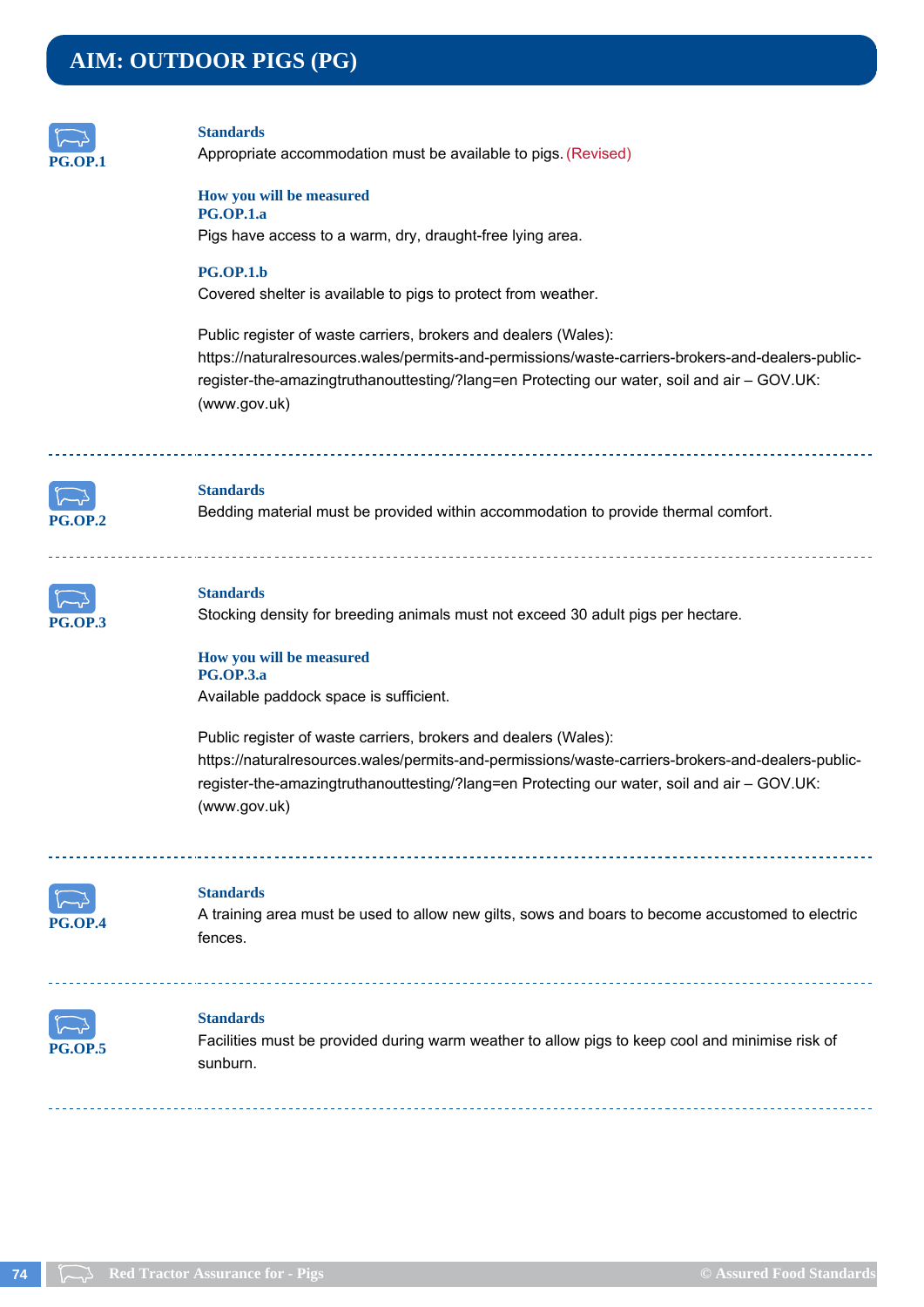

Sows must be farrowed in appropriate farrowing accommodation. (Revised)

#### **How you will be measured PG.OP.6.a**

Accommodation has features that enable a comfortable temperature to be maintained.

#### **PG.OP.6.b**

Sited on level ground (not excessively sloped or very uneven).

Public register of waste carriers, brokers and dealers (Wales): https://naturalresources.wales/permits-and-permissions/waste-carriers-brokers-and-dealers-publicregister-the-amazingtruthanouttesting/?lang=en Protecting our water, soil and air – GOV.UK: (www.gov.uk)



#### **Standards**

Fenders or similar are used to prevent very young piglets from straying. (Upgraded)



#### **Standards**

Measures must be in place to minimise disease transmission between batches.

#### **How you will be measured PG.OP.8.a**

Farrowing arcs, tents, kennels and associated enclosing runs for growing pigs must be moved\* to fresh land after each farrowing cycle or batch. \*unless sited on a concrete base.

#### **PG.OP.8.b**

After weaning, used bedding from farrowing accommodation is removed/destroyed.

Public register of waste carriers, brokers and dealers (Wales): https://naturalresources.wales/permits-and-permissions/waste-carriers-brokers-and-dealers-publicregister-the-amazingtruthanouttesting/?lang=en Protecting our water, soil and air – GOV.UK: (www.gov.uk)



#### **Standards**

Injurious weeds (e.g. ragwort) which pigs may access must be controlled.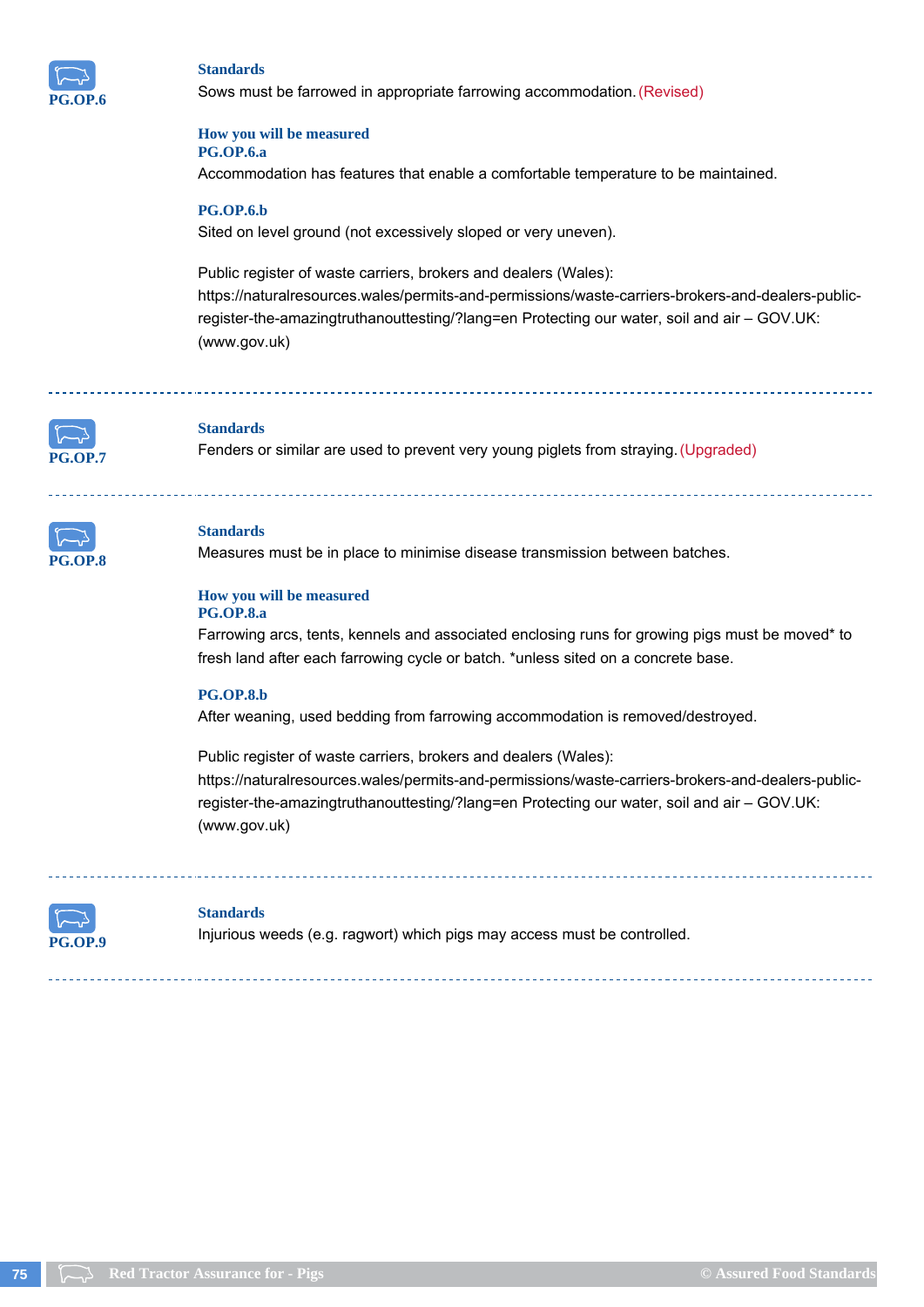

A documented Wild Animal\* Control Plan is implemented to minimise wild animal access to pigs. (New)

#### **How you will be measured**

**PG.OP.10.a**

A plan is in place outlining the measures to be taken.

#### **PG.OP.10.b**

The plan is being implemented.

Public register of waste carriers, brokers and dealers (Wales):

https://naturalresources.wales/permits-and-permissions/waste-carriers-brokers-and-dealers-publicregister-the-amazingtruthanouttesting/?lang=en Protecting our water, soil and air – GOV.UK: (www.gov.uk)



Wild Animal Control Plan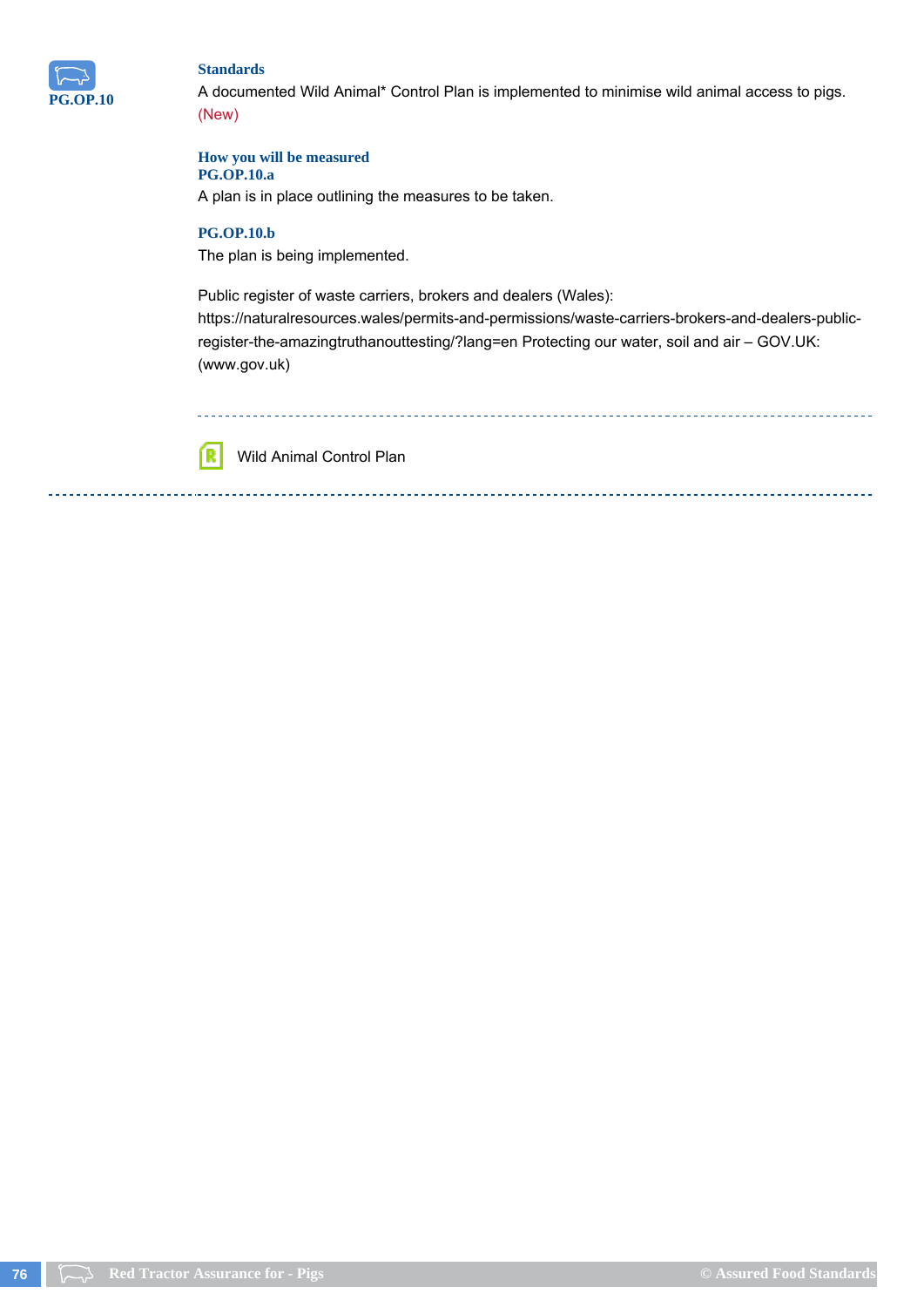

Where pigs are held in a collection area prior to transport it is managed appropriately. (New)

#### **How you will be measured PG.OP.11.a**

Pigs have access to water.

### **PG.OP.11.b**

Operated on an 'All In All Out' basis, cleaned and rested between batches.

Public register of waste carriers, brokers and dealers (Wales) https://naturalresources.wales/permitsand-permissions/waste-carriers-brokers-and-dealers-public-register-theamazingtruthanouttesting/?lang=en Protecting our water, soil and air – GOV.UK1www.gov.uk)



- Where to find help <br>
AHDB guidance on farrowing environment: https://ahdb.org.uk/knowledge-library/outdoorfarrowing-environment (outdoor)
	- AHDB factsheets on heat stress: https://ahdb.org.uk/knowledge-library/heat-stress-outdoorherds (outdoor herds)
	- AHDB guidance on protecting your outdoor pig unit from predators: https://ahdb.org.uk/knowledge-library/protecting-your-outdoor-pig-unit-from-predators
	- AHDB guidance on trichinella including testing requirements, controlled housing conditions and risks: https://ahdb.org.uk/knowledge-library/trichinella-in-pig-herds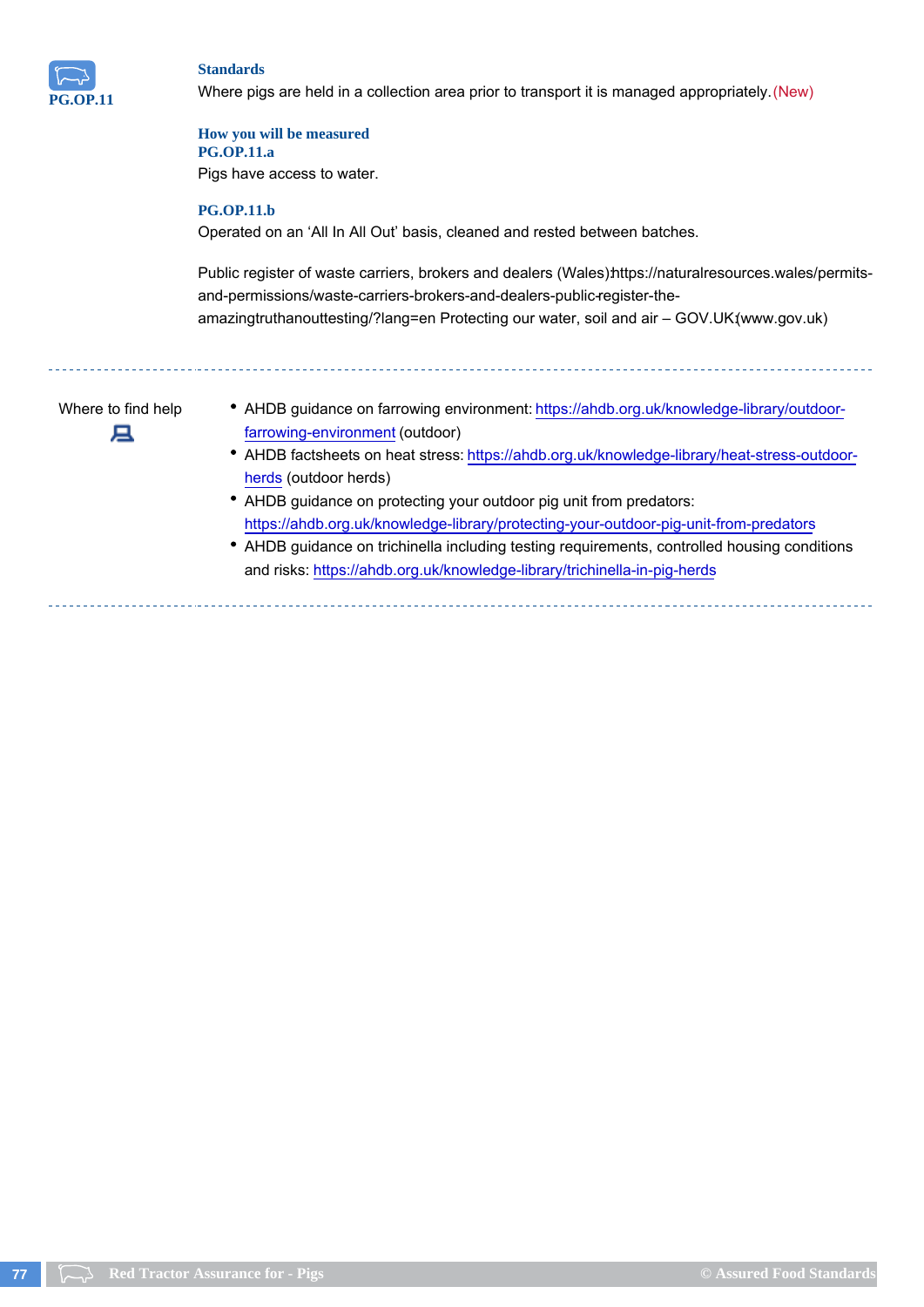# **AIM: PERSONNEL (PG)**



#### **Standards**

Systems must be in place to ensure all personnel are effectively trained and deemed competent to carry out the activities they are required to do. (Revised)

#### **How you will be measured PG.PL.1.a**

Nobody starts work without an induction, covering at least the following: - an explanation of the tasks they will undertake - Health & Safety information - reporting lines

#### **PG.PL.1.b**

All persons looking after the health and welfare of livestock have knowledge and skills in animal husbandry.

Public register of waste carriers, brokers and dealers (Wales): https://naturalresources.wales/permits-and-permissions/waste-carriers-brokers-and-dealers-publicregister-the-amazingtruthanouttesting/?lang=en Protecting our water, soil and air – GOV.UK: (www.gov.uk)



#### **Standards**

All persons involved in the care of pigs on the unit have completed all available mandatory modules on the UK Pig Industry Training platform. (New)

#### **How you will be measured PG.PL.1.1.a**

Each person has completed the relevant\* available modules within 3 months of their launch.

#### **PG.PL.1.1.b**

ſR

New persons on the unit undertake all available modules within 3 months of starting.

Public register of waste carriers, brokers and dealers (Wales): https://naturalresources.wales/permits-and-permissions/waste-carriers-brokers-and-dealers-publicregister-the-amazingtruthanouttesting/?lang=en Protecting our water, soil and air – GOV.UK: (www.gov.uk)

Certificate(s) of completion

• Training records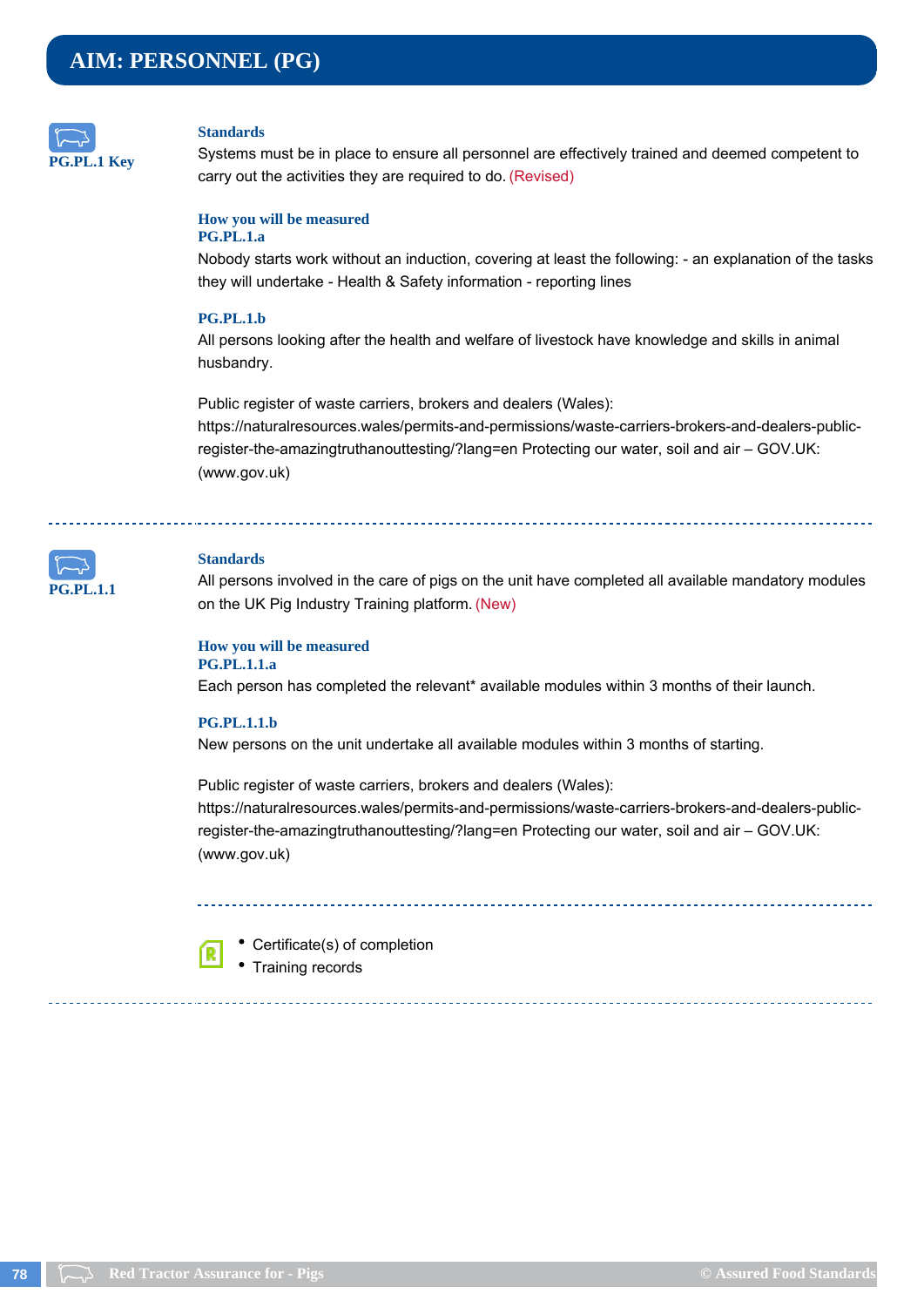

Records of training must be kept.

#### **How you will be measured PG.PL.2.a**

A training record is available for all, including: - name - details of training - date of training - who provided the training (in-house or external)

#### **PG.PL.2.b**

Where workers are trained to undertake specific tasks, these are listed in their record.

#### **PG.PL.2.c**

Records kept for 2 years after person has left the business.

Public register of waste carriers, brokers and dealers (Wales): https://naturalresources.wales/permits-and-permissions/waste-carriers-brokers-and-dealers-publicregister-the-amazingtruthanouttesting/?lang=en Protecting our water, soil and air – GOV.UK: (www.gov.uk)



Training record (paper-based or online, e.g. PigPro)



#### **Standards**

The performance and competence of employees must be regularly reviewed and refresher training implemented as required. (Revised)

#### **How you will be measured PG.PL.3.a**

Documented annual performance reviews of work undertaken and ability to carry out required roles

#### **PG.PL.3.b**

Gaps in competence are addressed by recorded refresher training; implemented immediately or within defined timeline.

Public register of waste carriers, brokers and dealers (Wales): https://naturalresources.wales/permits-and-permissions/waste-carriers-brokers-and-dealers-publicregister-the-amazingtruthanouttesting/?lang=en Protecting our water, soil and air – GOV.UK: (www.gov.uk)



Annual performance review

Training records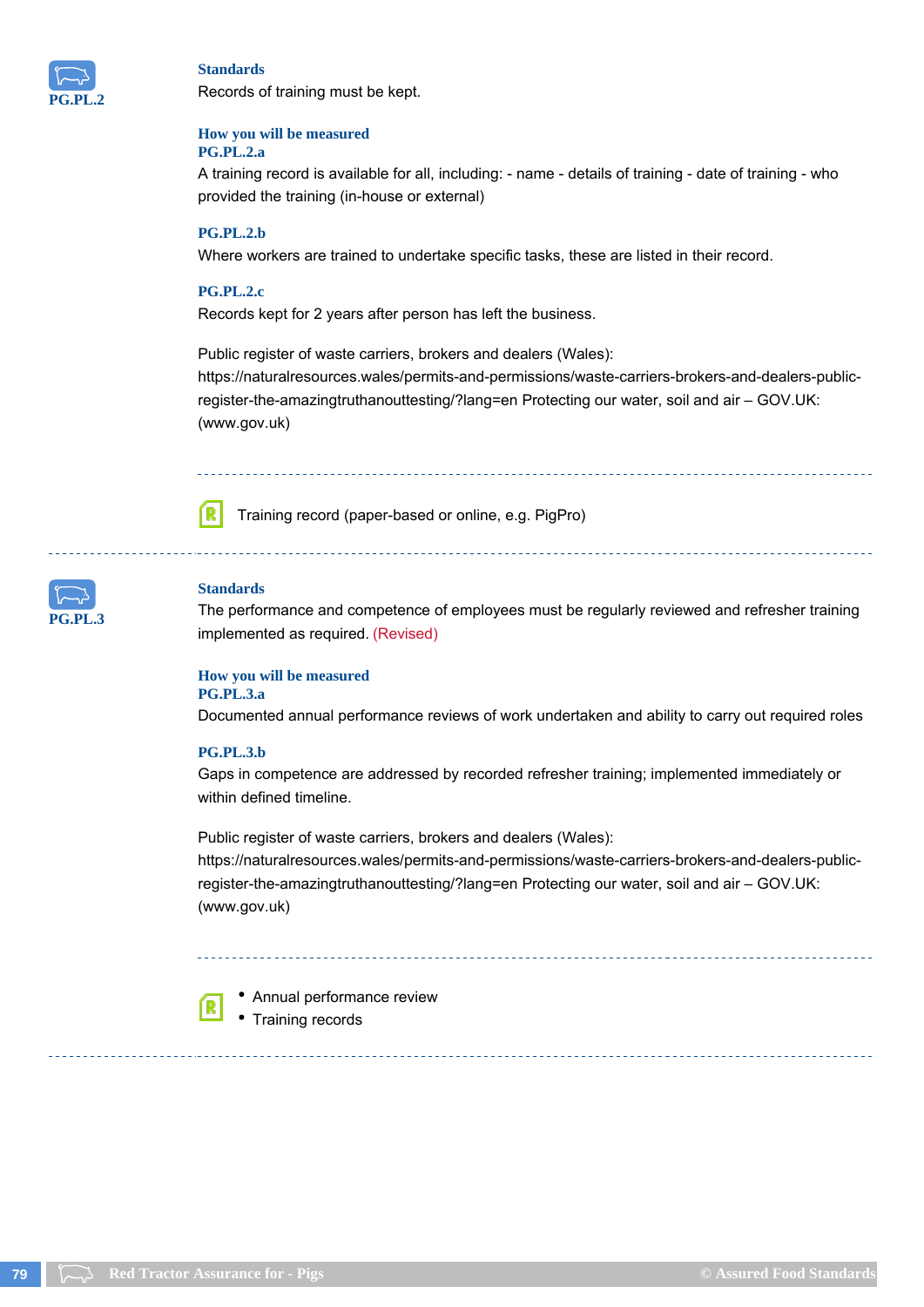

Where labour providers are used, they are licensed and a documented agreement is in place. (Revised)

#### **How you will be measured**

#### **PG.PL.4.a**

All labour providers used hold a valid Gangmasters & Labour Abuse Authority (GLAA) licence.

#### **PG.PL.4.b**

A Service Level Agreement is in place between the business and the labour provider.

#### **PG.PL.4.c**

The agreement confirms that any workers provided are suitably competent.

#### **PG.PL.4.d**

The agreement confirms any training completed by the labour provider as an alternative to the businesses' own training systems.

#### **PG.PL.4.e**

The agreement confirms that all workers are legally permitted to work within the UK.

#### **PG.PL.4.f**

The agreement defines allocation of Health & Safety responsibilities between labour provider and labour user.

Public register of waste carriers, brokers and dealers (Wales):

https://naturalresources.wales/permits-and-permissions/waste-carriers-brokers-and-dealers-publicregister-the-amazingtruthanouttesting/?lang=en Protecting our water, soil and air – GOV.UK: (www.gov.uk)

ſR

Evidence of GLAA licence Service Level Agreement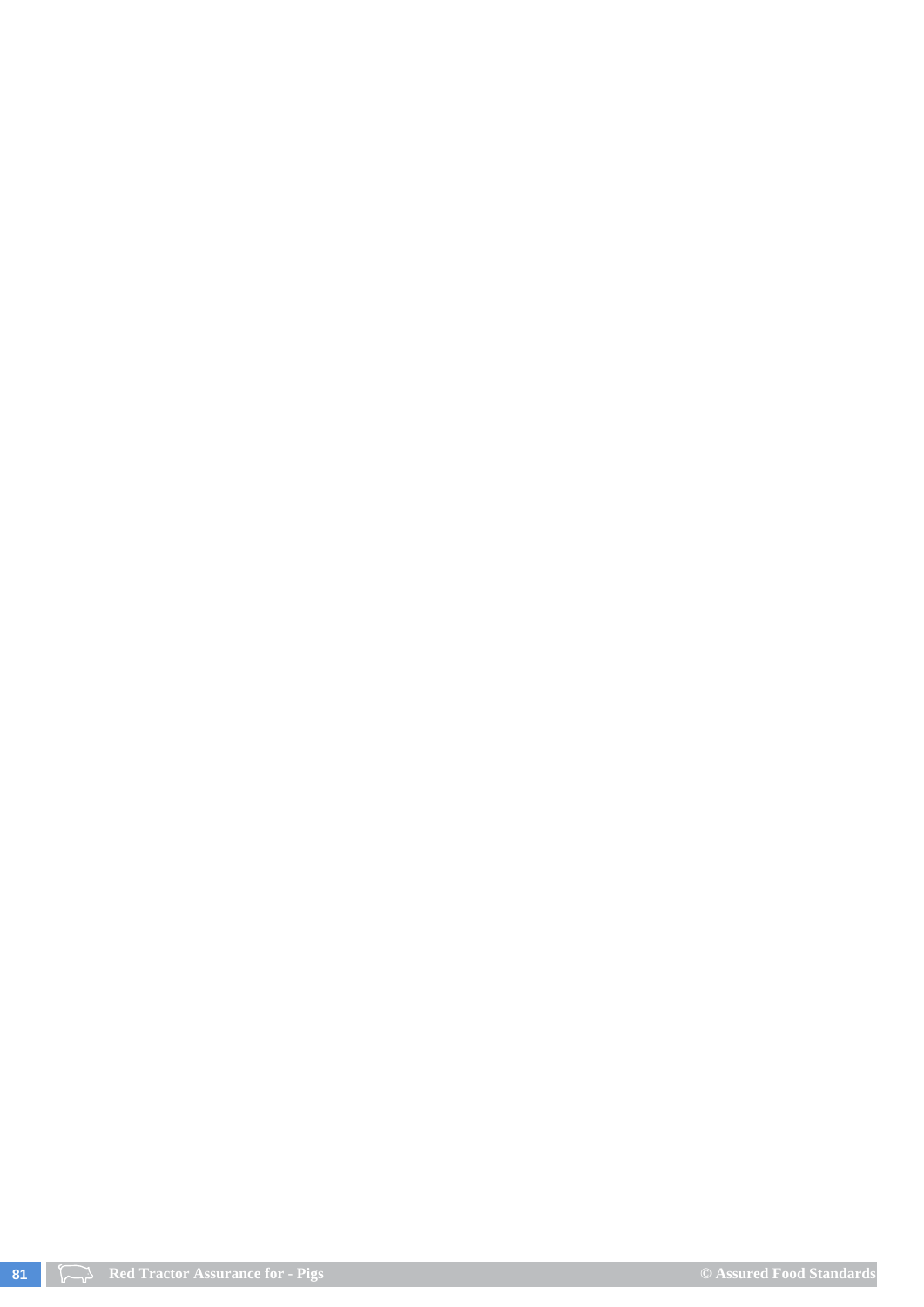

Health and Safety Policy in place and effectively communicated to workers. (New)

#### **How you will be measured PG.PL.5.a**

Health & Safety Policy in place.

#### **PG.PL.5.b**

Policy is effectively communicated to all relevant workers.

#### **PG.PL.5.c**

Language and learning style is given due consideration to ensure all workers understand information.

Public register of waste carriers, brokers and dealers (Wales) https://naturalresources.wales/permitsand-permissions/waste-carriers-brokers-and-dealers-public-register-the-

amazingtruthanouttesting/?lang=en Protecting our water, soil and air – GOV.UK:(www.gov.uk)

Health and Safety Policy

# 戸

- Where to find help <br> **AHDB** Pig Pro online training recording system: https://pigpro.ahdb.org.uk/
	- AHDB advice on holding effective staff appraisals and useful templates: https://ahdb.org.uk/knowledge-library/effective-staff-appraisals
	- Gangmasters & Labour Abuse Authority (GLAA) advice for labour users and details of how to check the licence status of a labour provider: https://www.gla.gov.uk/i-am-a/i-use-workers/
	- Association of Labour Providers: https://labourproviders.org.uk/
	- Stronger Together: https://www.stronger2gether.org/
	- Guidance on legal requirements for management of Health & Safety is available through the HSE website: https://www.hse.gov.uk/simple-health-safety/index.htm
	- How to write your Health & Safety Policy (including link to example template): https://www.hse.gov.uk/simple-health-safety/policy/how-to-write-your-policy.htm
	- Farmwise your essential guide to health and safety in agriculture https://www.hse.gov.uk/pubns/books/hsg270.htm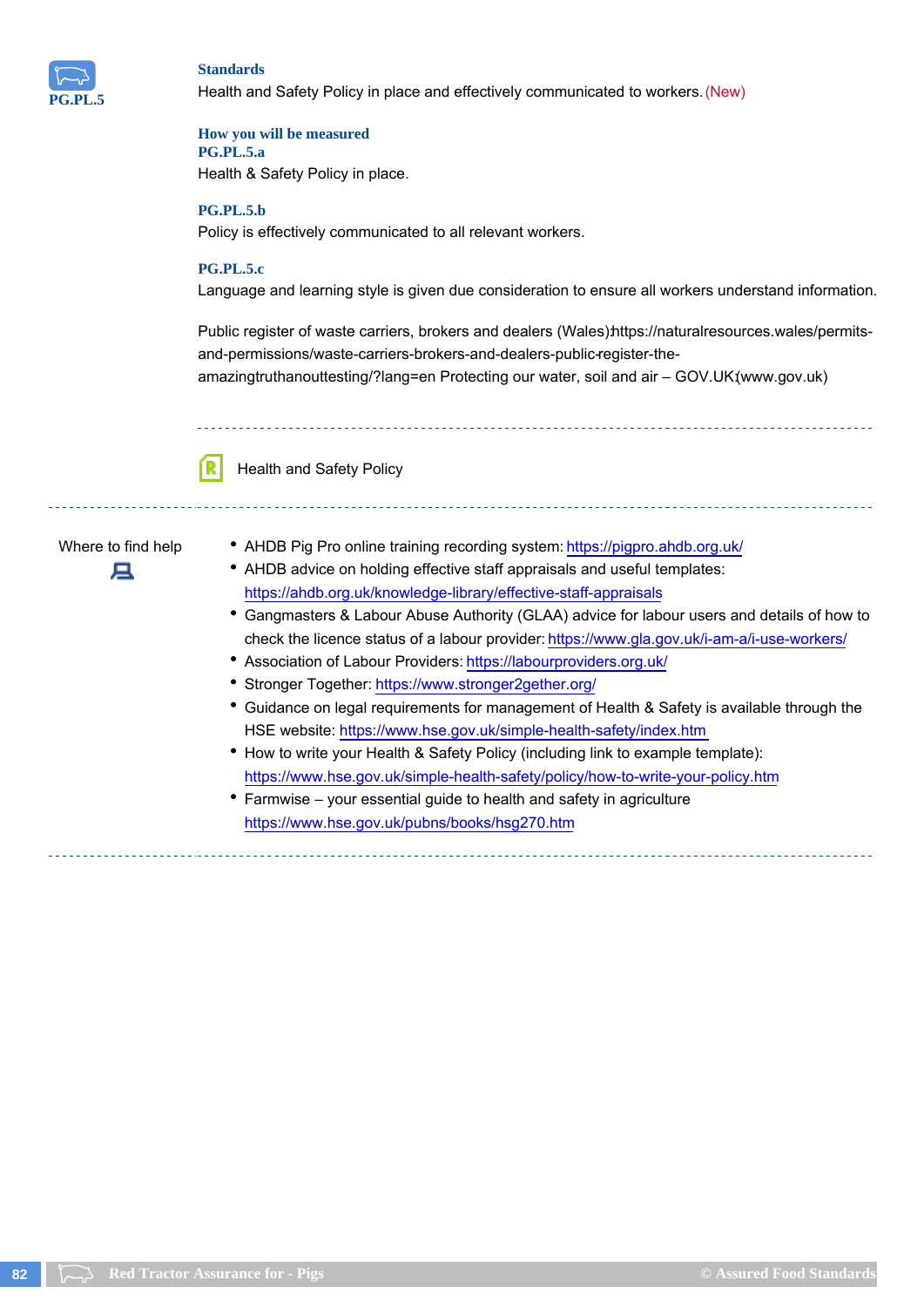

Husbandry procedures must be carried out appropriately. (Revised)

#### **How you will be measured**

#### **PG.HP.1.a**

Ear tagging/notching, slapmarking, tattooing and tusk trimming are only performed by demonstrably competent persons.

#### **PG.HP.1.b**

Records are kept of the persons who perform specific husbandry procedures.

#### **PG.HP.1.c**

Only husbandry procedures detailed in the VHP are carried out .

#### **PG.HP.1.d**

Procedures other than those specifically listed in the Red Tractor Pigs Scheme\* are only carried out under veterinary direction, details of which are outlined in the VHP.

#### **PG.HP.1.e**

Multiple notching is only carried out as a last resort in pedigree breeding where pig colouring prevents the use of tattooing. Otherwise, only a single ear notch is permitted (1 notch in 1 ear).

#### **PG.HP.1.f**

Ear notching is only carried out on pigs up to 7 days of age.

Public register of waste carriers, brokers and dealers (Wales): https://naturalresources.wales/permits-and-permissions/waste-carriers-brokers-and-dealers-publicregister-the-amazingtruthanouttesting/?lang=en Protecting our water, soil and air – GOV.UK: (www.gov.uk)



• Record(s) of persons that perform husbandry procedures • VHP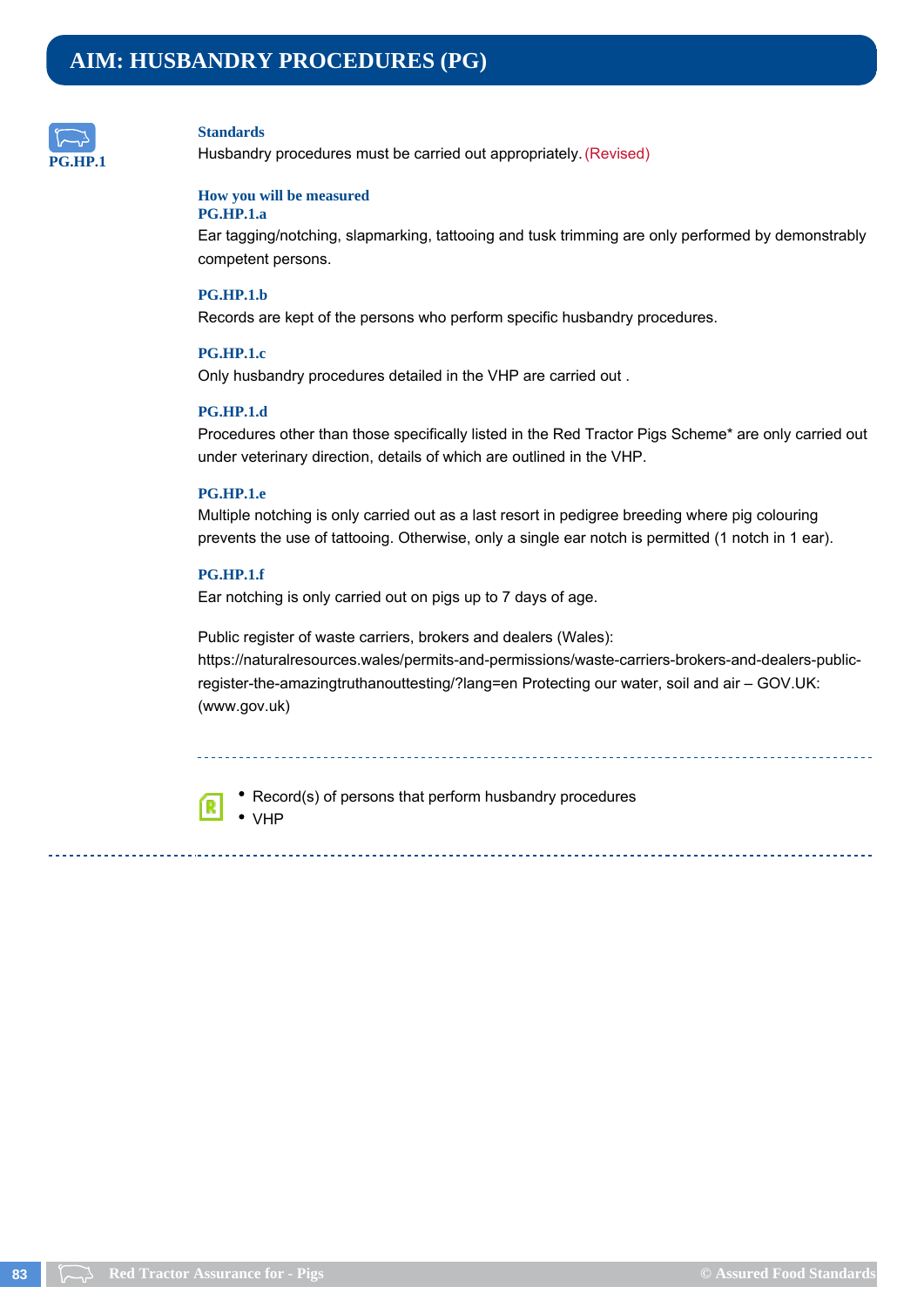

Surgical castration is not permitted. (Revised)

#### **How you will be measured PG.HP.2.a**

Use of immunological products that temporarily suppress testicular function is permitted, but only upon receipt of permission in writing from the member's processor customers.

Public register of waste carriers, brokers and dealers (Wales) https://naturalresources.wales/permitsand-permissions/waste-carriers-brokers-and-dealers-public-register-theamazingtruthanouttesting/?lang=en Protecting our water, soil and air - GOV.UK(www.gov.uk)



Processor permission



#### **Standards**

Where tail docking is carried out, there must be documented evidence in place to justify the need. (Revised)

#### **How you will be measured**

#### **PG.HP.3.a**

Tail docking is only carried out as a last resort under written veterinary approval, given on at least a quarterly basis via the QVR.

#### **PG.HP.3.b**

Veterinary approval for tail docking is supported by a written review, conducted on a quarterly basis, taking into account: - farm-specific risks - measures undertaken to minimise risk of biting (other than docking) - records of tail biting (may be documented separately)

Public register of waste carriers, brokers and dealers (Wales): https://naturalresources.wales/permits-and-permissions/waste-carriers-brokers-and-dealers-publicregister-the-amazingtruthanouttesting/?lang=en Protecting our water, soil and air – GOV.UK: (www.gov.uk)



QVRs

Documented veterinary review of risk of tail biting and need for docking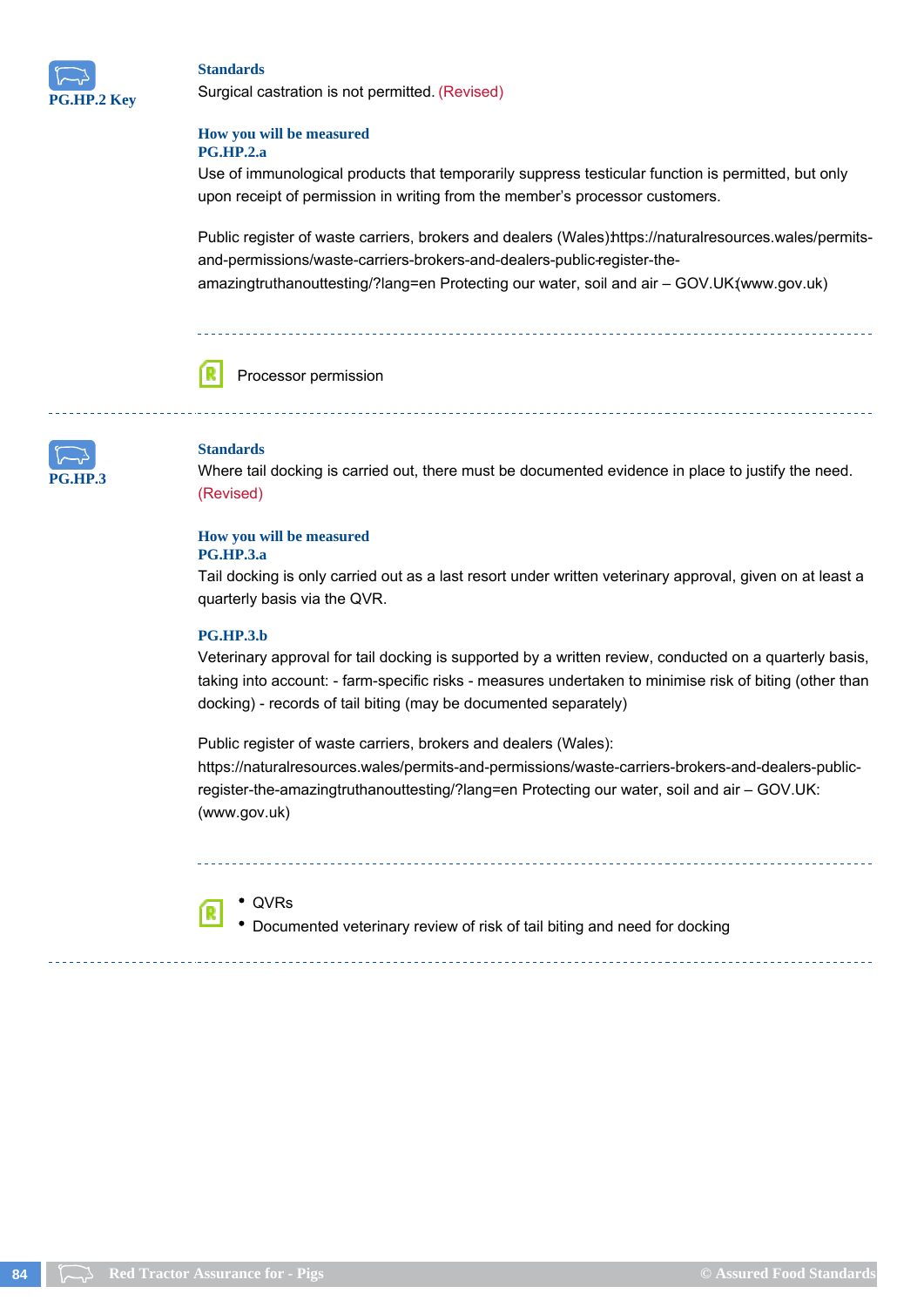

Measures must be in place on all units to minimise risk of tail biting and avoid the need for tail docking. (New)

#### **How you will be measured**

#### **PG.HP.3.1.a**

A risk assessment is carried out to identify farm-specific risk factors for tail biting on the unit.

#### **PG.HP.3.1.b**

Risk assessment is carried out at least annually.

#### **PG.HP.3.1.c**

Where tail-docked pigs are being reared an action plan outlining measures to be implemented to minimise risk of tail biting and need for docking is in place, including timescales for implementation.

#### **PG.HP.3.1.d**

ſR

The action plan is being implemented.

Public register of waste carriers, brokers and dealers (Wales): https://naturalresources.wales/permits-and-permissions/waste-carriers-brokers-and-dealers-publicregister-the-amazingtruthanouttesting/?lang=en Protecting our water, soil and air – GOV.UK: (www.gov.uk)

Documented risk assessment • Documented action plan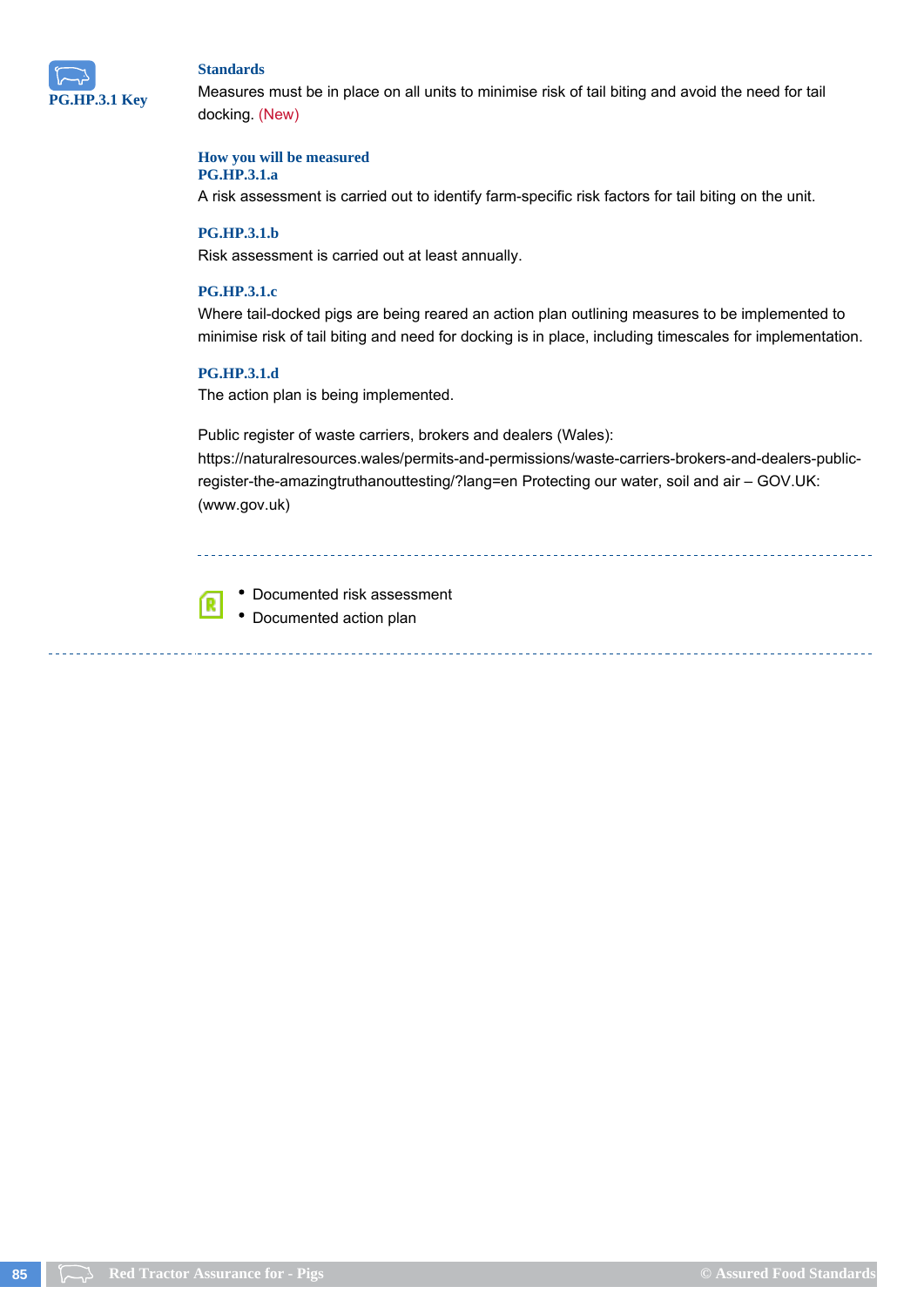

Tail docking is carried out appropriately. (Revised)

#### **How you will be measured PG.HP.3.2.a**

Only persons deemed competent to by a vet perform tail docking, unless supervised by a trainedand competent person.

#### **PG.HP.3.2.b** Only carried out on pigs up to 72 hours old.

**PG.HP.3.2.c** Tails are docked to a uniform length.

#### **PG.HP.3.2.d**

Equipment is cleaned and disinfected between each litter of pigs.

#### **PG.HP.3.2.e**

Equipment is different to that used to carry out teeth reduction.

Public register of waste carriers, brokers and dealers (Wales)https://naturalresources.wales/permitsand-permissions/waste-carriers-brokers-and-dealers-public-register-theamazingtruthanouttesting/?lang=en Protecting our water, soil and air – GOV.UK:(www.gov.uk)

List of those deemed competent in VHP



#### **Standards**

ſR

Routine teeth reduction is not permitted. (Revised)

#### **How you will be measured**

#### **PG.HP.4.a**

Tooth reduction is only carried out as a last resort under written veterinary approval, given on at least a quarterly basis via the QVR.

#### **PG.HP.4.b**

Veterinary approval for tooth reduction is supported by a written review, conducted on a quarterly basis, taking into account: - records of facial scarring and udder damage (may be documented separately)

Public register of waste carriers, brokers and dealers (Wales): https://naturalresources.wales/permits-and-permissions/waste-carriers-brokers-and-dealers-publicregister-the-amazingtruthanouttesting/?lang=en Protecting our water, soil and air – GOV.UK: (www.gov.uk)



Documented veterinary review justifying need for tooth reduction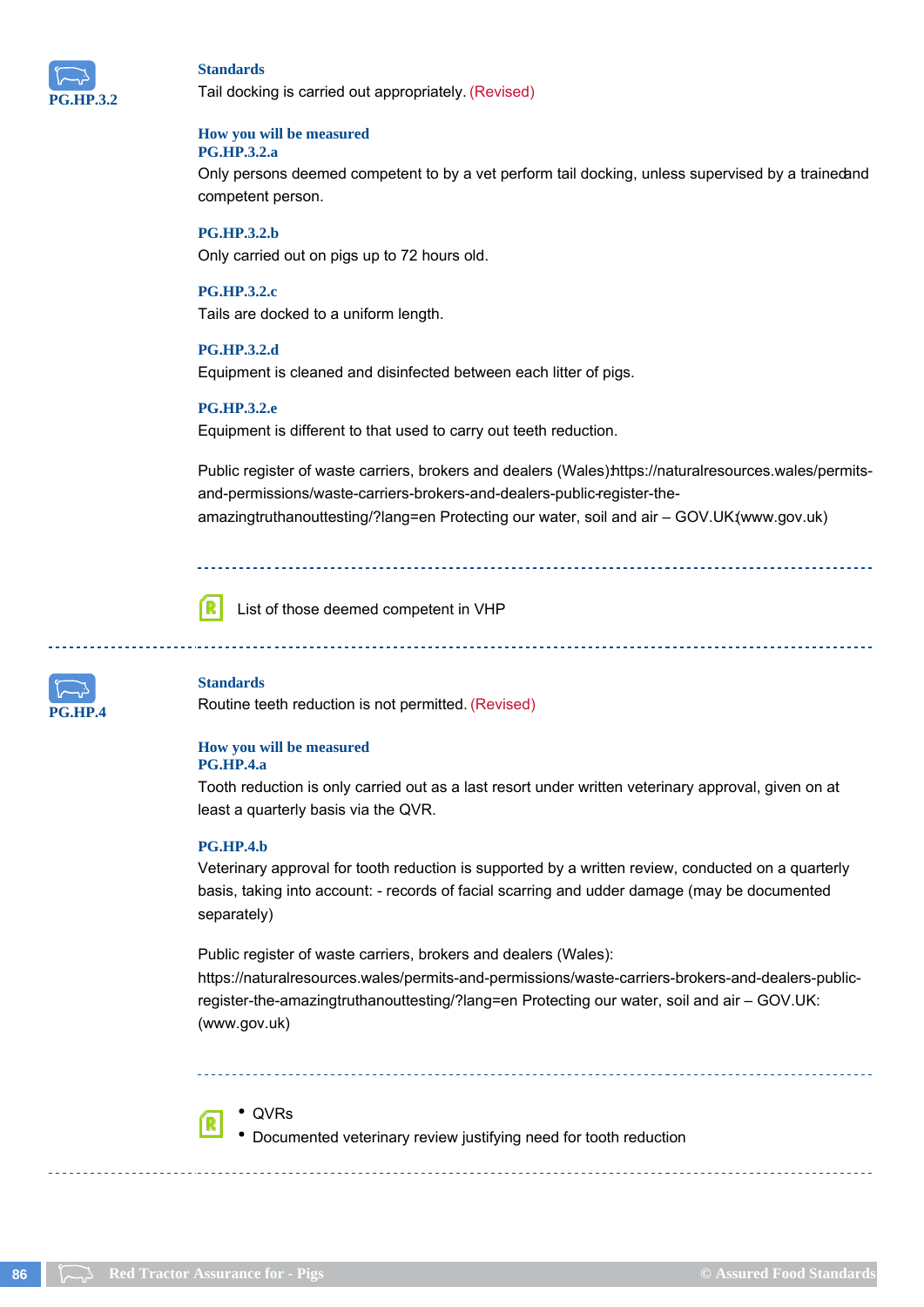

Teeth reduction is carried out appropriately. (Revised)

#### **How you will be measured PG.HP.4.1.a**

Only persons deemed competent to by a vet perform teeth reduction, unless supervised by a trained and competent person.

#### **PG.HP.4.1.b**

Only carried out on pigs up to 72 hours old.

#### **PG.HP.4.1.c**

A smooth intact surface is left and the pulp cavity is not exposed.

#### **PG.HP.4.1.d**

Equipment is cleaned and disinfected between each litter of pigs.

Public register of waste carriers, brokers and dealers (Wales): https://naturalresources.wales/permits-and-permissions/waste-carriers-brokers-and-dealers-publicregister-the-amazingtruthanouttesting/?lang=en Protecting our water, soil and air – GOV.UK: (www.gov.uk)



ſR

List of those deemed competent in VHP



#### **Standards**

Nose ringing must only be carried out by demonstrably competent persons. (Revised)

#### **How you will be measured PG.HP.5.a**

Only persons deemed competent to by a vet carry out nose-ringing, unless supervised by a trained and competent person.

Public register of waste carriers, brokers and dealers (Wales): https://naturalresources.wales/permits-and-permissions/waste-carriers-brokers-and-dealers-publicregister-the-amazingtruthanouttesting/?lang=en Protecting our water, soil and air – GOV.UK: (www.gov.uk)

List of those deemed competent in VHP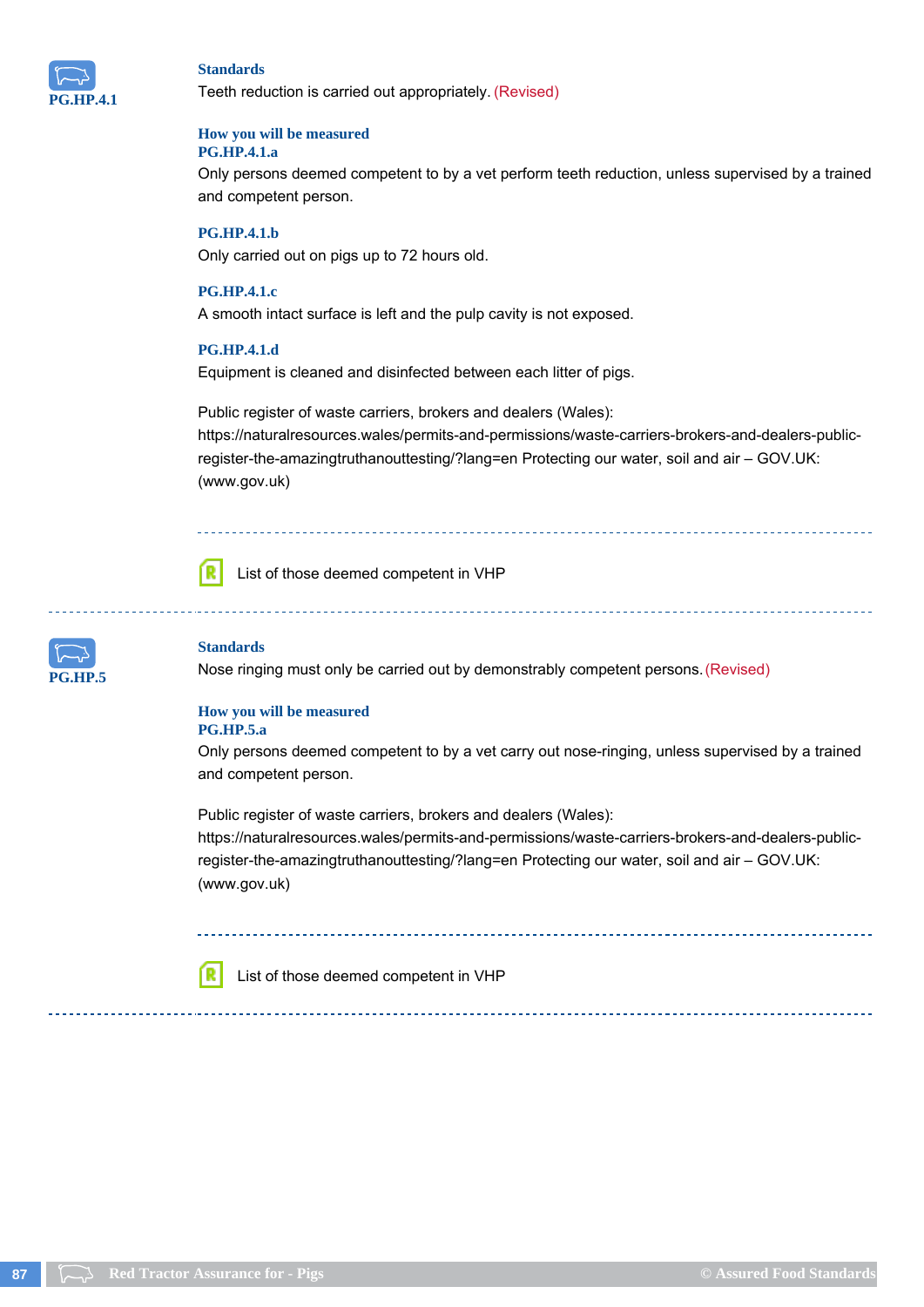

Nose-ringing may only be carried out in accordance with the Scheme requirements. (Revised)

#### **How you will be measured PG.HP.5.1.a**

Only sows with access to paddocks (for all or some of the production cycle) may be ringed.

#### **PG.HP.5.1.b**

Only a single septum ring is permitted. Disc rings (also known as "clip" or "boss" rings) are not permitted.

#### **PG.HP.5.1.c**

Nose ringing is only carried out to prevent damage to paddocks and/or protect pig welfare.

Public register of waste carriers, brokers and dealers (Wales): https://naturalresources.wales/permits-and-permissions/waste-carriers-brokers-and-dealers-publicregister-the-amazingtruthanouttesting/?lang=en Protecting our water, soil and air – GOV.UK: (www.gov.uk)



- Where to find help **CHALDB's Tail Biting WebHAT (Web-based Husbandry Advisory Tool) provides information** about the key risks for tail biting and practical suggestions to help reduce them on farm. There are a range of templates available for recording risk factors, incidents of tail biting, early warning signs and likely causes https://webhat.ahdb.org.uk/
	- AHDB guidance on teeth reduction for piglets: https://ahdb.org.uk/knowledge-library/teethreduction-for-piglets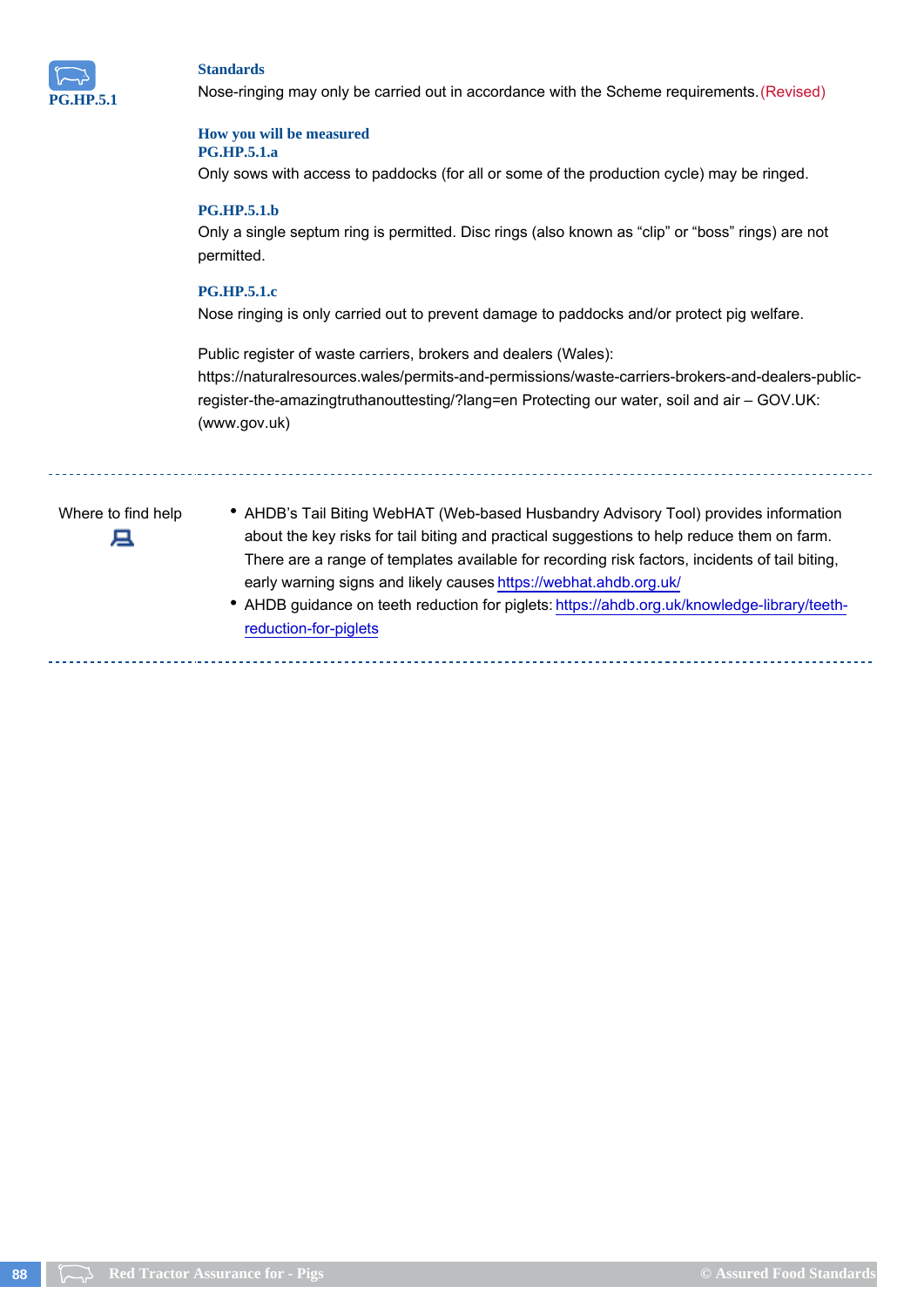

Potential pollutants must be stored in a manner that minimises the risk of contamination and pollution to crops, fe watercourses. (Revised)

#### **How you will be measured PG.EC.1.a**

## Fuel tanks are bunded where required by legislation (see Appendix).

#### **PG.EC.1.b**

Agrochemicals are kept in a well-maintained store which allows for containment of any spillages.

#### **PG.EC.1.c**

Manufactured fertiliser is stored on a hard, dry surface.

#### **PG.EC.1.d**

Fertilisers that pose a combustion or oxidiser hazard are stored in accordance with the Safety Data Sheet.

#### **PG.EC.1.e**

Liquid feed is contained. Storage tanks, drums and containers are bunded or sited in such a way that any spillag

Public register of waste carriers, brokers and dealers (Wales): https://naturalresources.wales/permits-and-permis register-the-amazingtruthanouttesting/?lang=en Protecting our water, soil and air – GOV.UK: (www.gov.uk)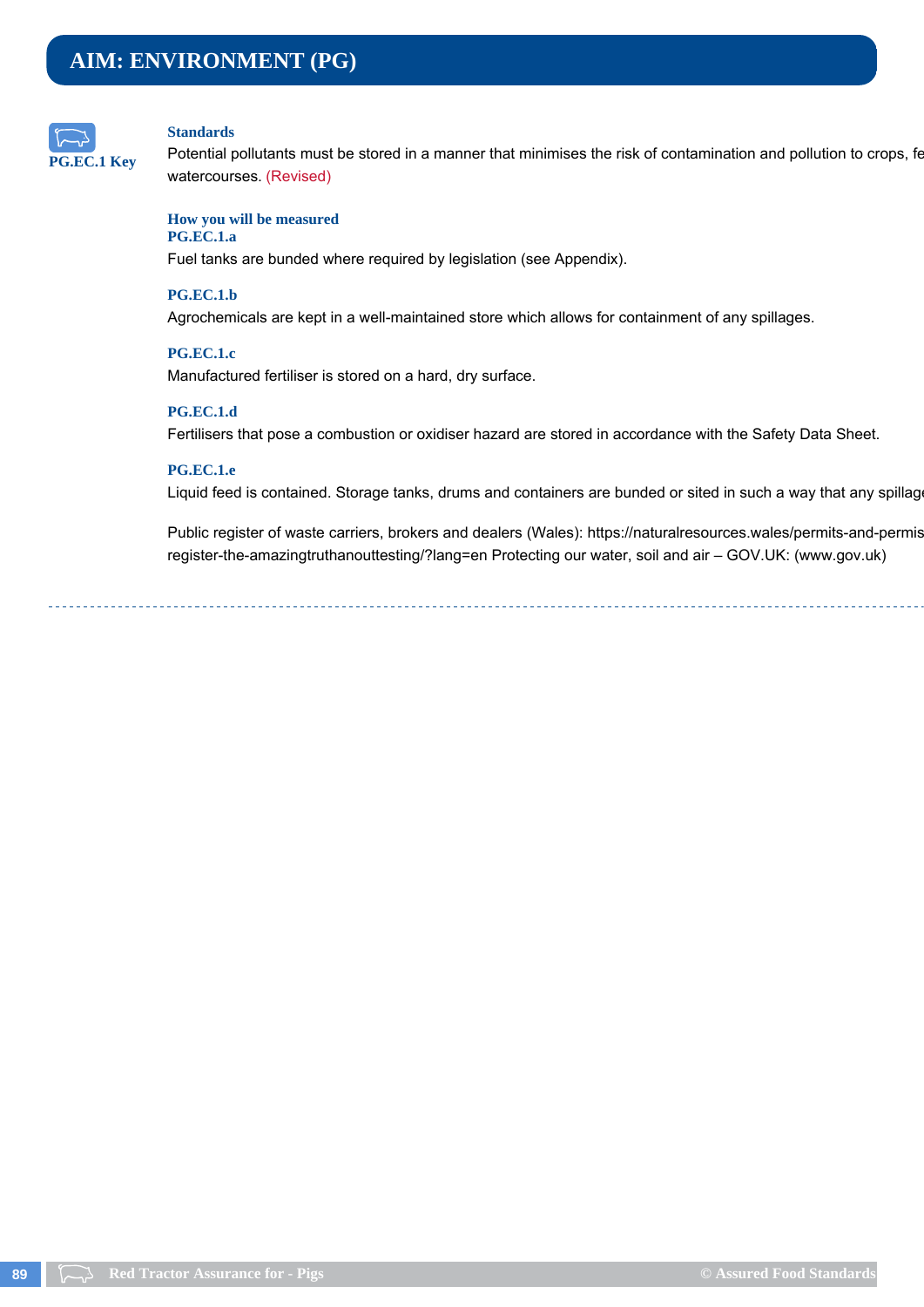

Organic manures must be stored in a manner that minimises the risk of contamination and pollution to crops, fee watercourses. (Revised)

#### **How you will be measured**

#### **PG.EC.1.1.a**

Organic manures (not including storage within a building) are not stored: - within 10m of inland freshwaters or co borehole - where there is significant risk of runoff entering watercourses

#### **PG.EC.1.1.b**

Manure heap (not including field heaps) effluent runoff does not enter a watercourse, either directly or through la

#### **PG.EC.1.1.c**

Where manure is stored in temporary field heaps, these must be moved at least every 12 months.

#### **PG.EC.1.1.d**

Slurry tanks, reception pits, pipes and channels are impermeable.

#### **PG.EC.1.1.e**

Above ground slurry stores with a pipe for emptying are fitted with at least two functioning valves (one of which c

#### **PG.EC.1.1.f**

Reception pits can hold 48 hour's production including likely rainfall on all surfaces draining into the pit.

#### **PG.EC.1.1.g**

The combined available capacity of slurry tanks, pits, compounds and lagoons have sufficient capacity for slurry areas - at least 6 months slurry in NVZ areas

#### **PG.EC.1.1.h**

There is a documented up-to-date calculation of slurry storage requirements.

Public register of waste carriers, brokers and dealers (Wales): https://naturalresources.wales/permits-and-permis register-the-amazingtruthanouttesting/?lang=en Protecting our water, soil and air – GOV.UK: (www.gov.uk)

Documented slurry storage requirement calculation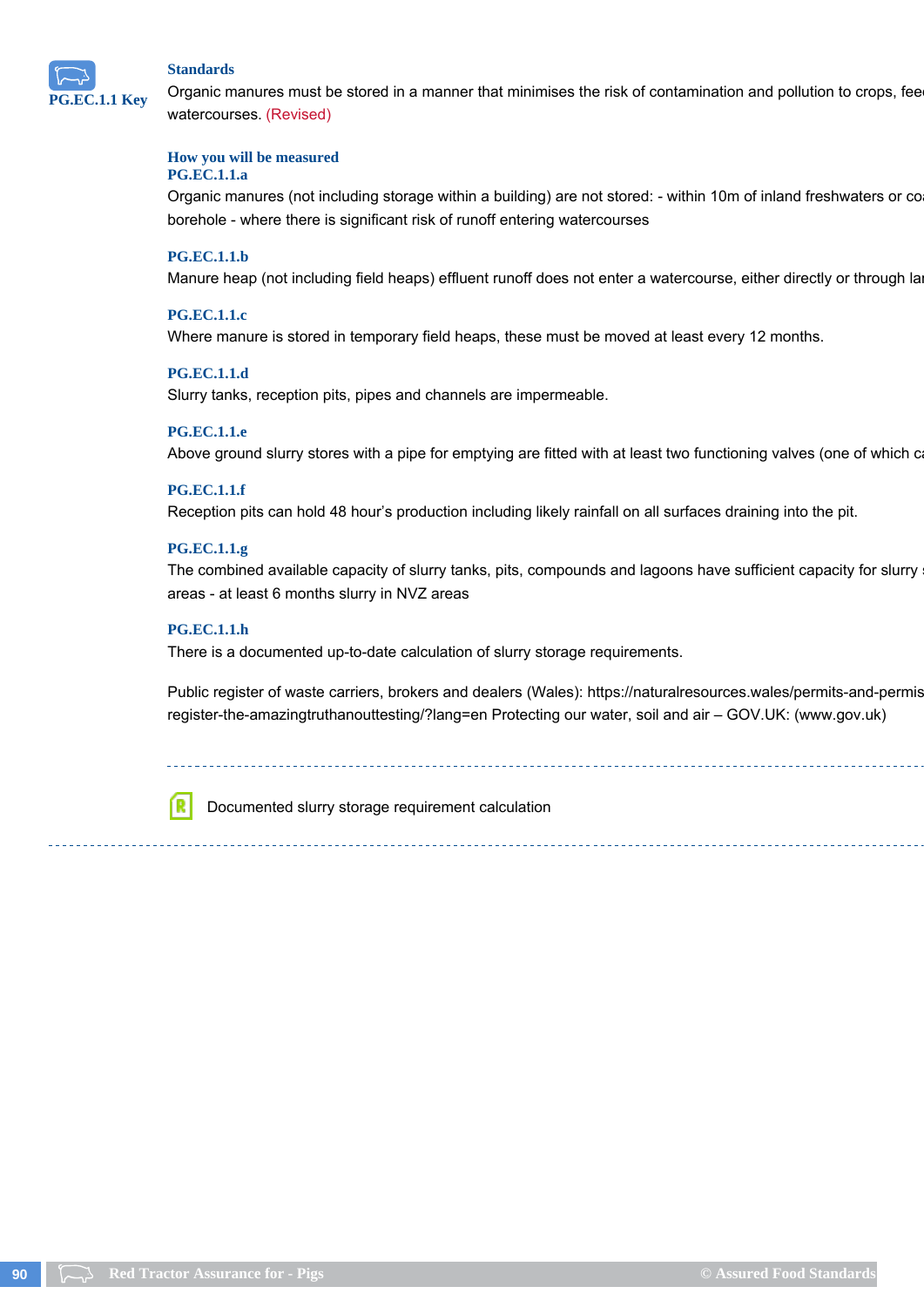

Silage must be stored in a manner that minimises the risk of contamination and pollution.

#### **How you will be measured PG.EC.1.2.a**

Silage is made and stored at least 10m from watercourses and at least 50m from springs, wells and boreholes.

#### **PG.EC.1.2.b**

Silos have an effluent collection system.

#### **PG.EC.1.2.c**

Effluent from baled silage does not leak into water source.

#### **PG.EC.1.2.d**

Field silage effluent is contained.

Public register of waste carriers, brokers and dealers (Wales): https://naturalresources.wales/permits-and-permis register-the-amazingtruthanouttesting/?lang=en Protecting our water, soil and air – GOV.UK: (www.gov.uk)



#### **Standards**

Slurry pits/lagoons must be fenced for animal and personnel safety.



#### **Standards**

In the case of packaging breakages potential pollutants must be transferred to a suitable container.



Container has an appropriate safe closure cap or bag tie.

#### **PG.EC.2.b**

The original label information is displayed.

Public register of waste carriers, brokers and dealers (Wales): https://naturalresources.wales/permits-and-permis register-the-amazingtruthanouttesting/?lang=en Protecting our water, soil and air – GOV.UK: (www.gov.uk)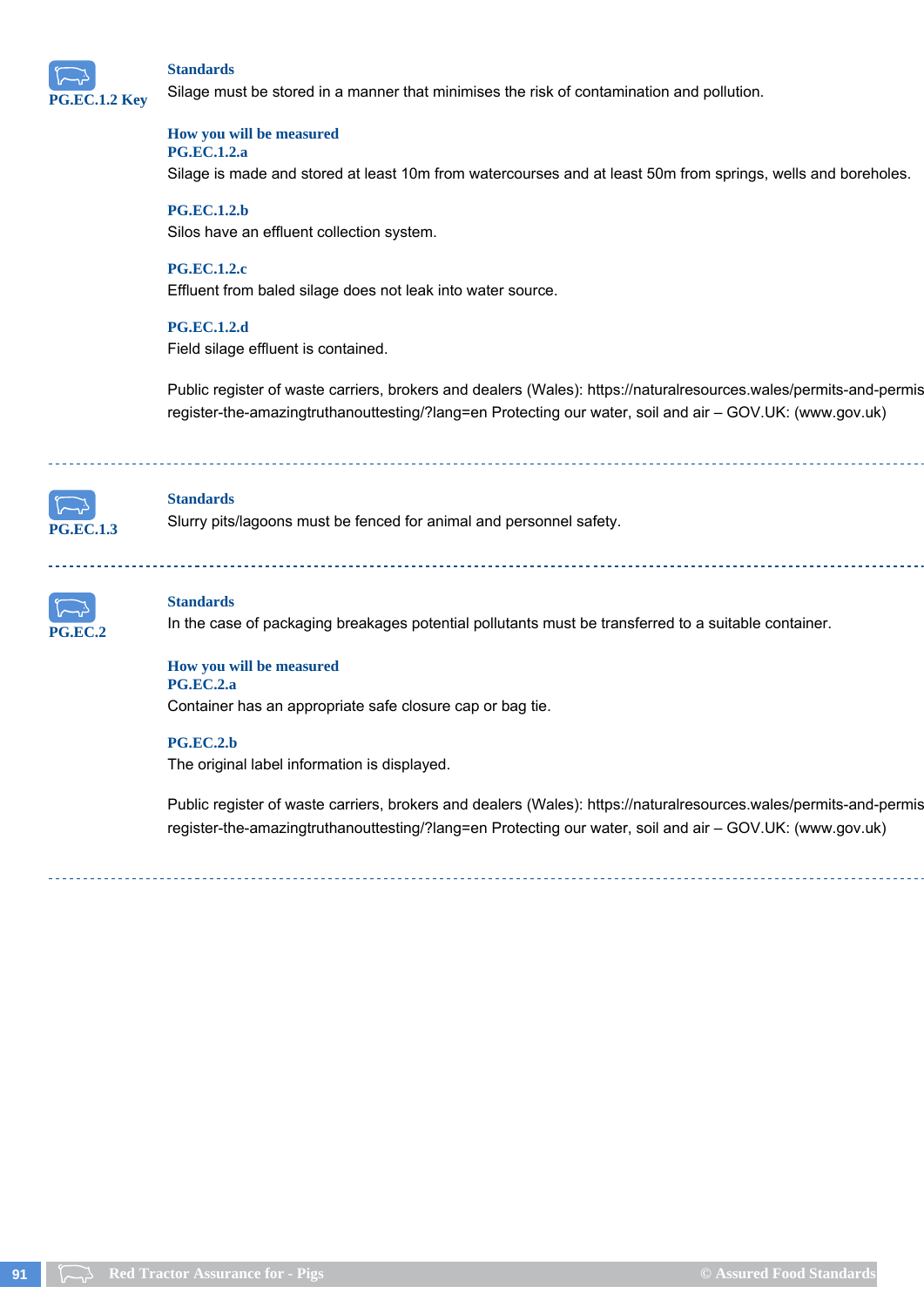

PPPs must be appropriate for their intended use. (Revised)

#### **How you will be measured PG.EC.4.a**

Manufacturer's instructions are followed.

#### **PG.EC.4.b**

PPPs are approved for use.

#### **PG.EC.4.c**

Unapproved product is kept in a segregated area of the pesticide store, pending collection for disposal at the ear stating that it must not be used.

Public register of waste carriers, brokers and dealers (Wales): https://naturalresources.wales/permits-and-permis register-the-amazingtruthanouttesting/?lang=en Protecting our water, soil and air – GOV.UK: (www.gov.uk)



#### **Standards**

PPPs must be applied in a manner that minimises the risk of contamination and pollution. (Revised)

#### **How you will be measured**

#### **PG.EC.5.a**

PPP application does not occur in areas of high pollution risk, as identified on farm map.

#### **PG.EC.5.b**

PPP application does not occur in unsuitable conditions e.g. when there is a risk of drift or where soil conditions a covered soil or where the soil has been frozen for more than 12 hours in the previous 24 hours.

#### **PG.EC.5.c**

Buffer zone requirements of the PPP being applied are complied with.

Public register of waste carriers, brokers and dealers (Wales): https://naturalresources.wales/permits-and-permis register-the-amazingtruthanouttesting/?lang=en Protecting our water, soil and air – GOV.UK: (www.gov.uk)



#### **Standards**

PPP application must be undertaken by competent operators.

#### **How you will be measured PG.EC.6.a**

NPTC Pesticide Application Certificates/Lantra Awards Level 2 Pesticides qualification.

Public register of waste carriers, brokers and dealers (Wales): https://naturalresources.wales/permits-and-permis register-the-amazingtruthanouttesting/?lang=en Protecting our water, soil and air – GOV.UK: (www.gov.uk)

NPTC/Lantra certificates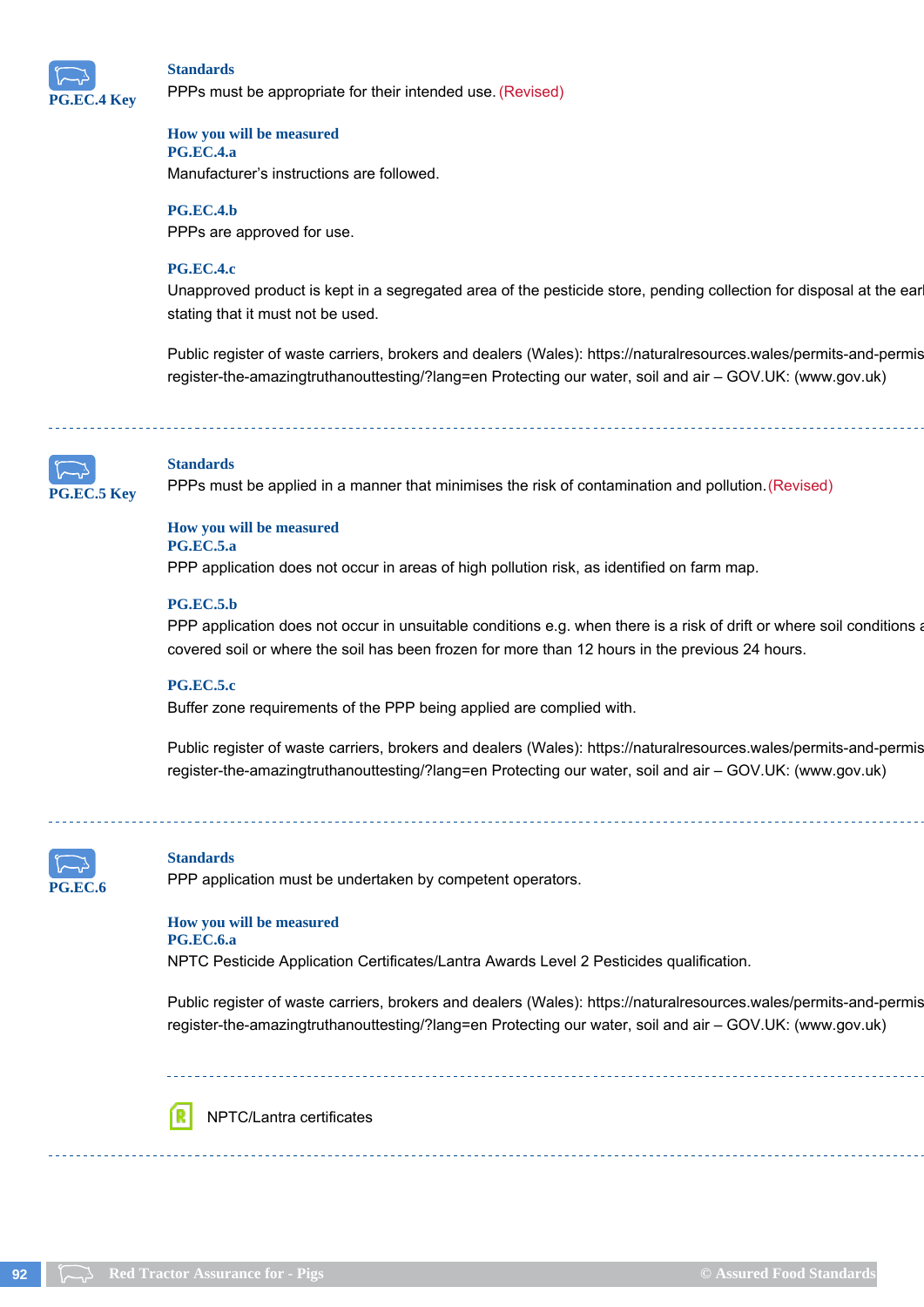

All PPP application equipment must be maintained and tested. (Revised)

#### **How you will be measured PG.EC.7.a**

Frequency of testing is carried out as follows: - all new trailed/mounted/self-propelled sprayers are NSTS tested I trailed/mounted/self-propelled sprayers with a boom width over 3m are NSTS tested once every 3 years - subseq boom width of 3m or under and other application equipment (slug pellet, micro-granular applicators, weed wipers handheld and pedestrian equipment does not require an NSTS test but should be checked by the operator at lea

#### **PG.EC.7.b**

Equipment calibration occurs at least annually.

Public register of waste carriers, brokers and dealers (Wales): https://naturalresources.wales/permits-and-permis register-the-amazingtruthanouttesting/?lang=en Protecting our water, soil and air – GOV.UK: (www.gov.uk)

NSTS Certificates Calibration records



#### **Standards**

Records must be kept of all PPP applications. (Revised)

#### **How you will be measured PG.EC.8.a**

Records include: - field/area identifier - crop/variety - total area, where applicable - sowing or planting date, wher justification/target for application - product name and active ingredient - rate of application - water volume - wind where applicable - first permissible harvest date, where applicable - name of sprayer operator

#### **PG.EC.8.c**

Records are kept for at least 3 years.

Public register of waste carriers, brokers and dealers (Wales): https://naturalresources.wales/permits-and-permis register-the-amazingtruthanouttesting/?lang=en Protecting our water, soil and air – GOV.UK: (www.gov.uk)



PPP application records



#### **Standards**

Where PPPs are used on crops an Integrated Pest Management (IPM) plan is completed. (Upgraded)

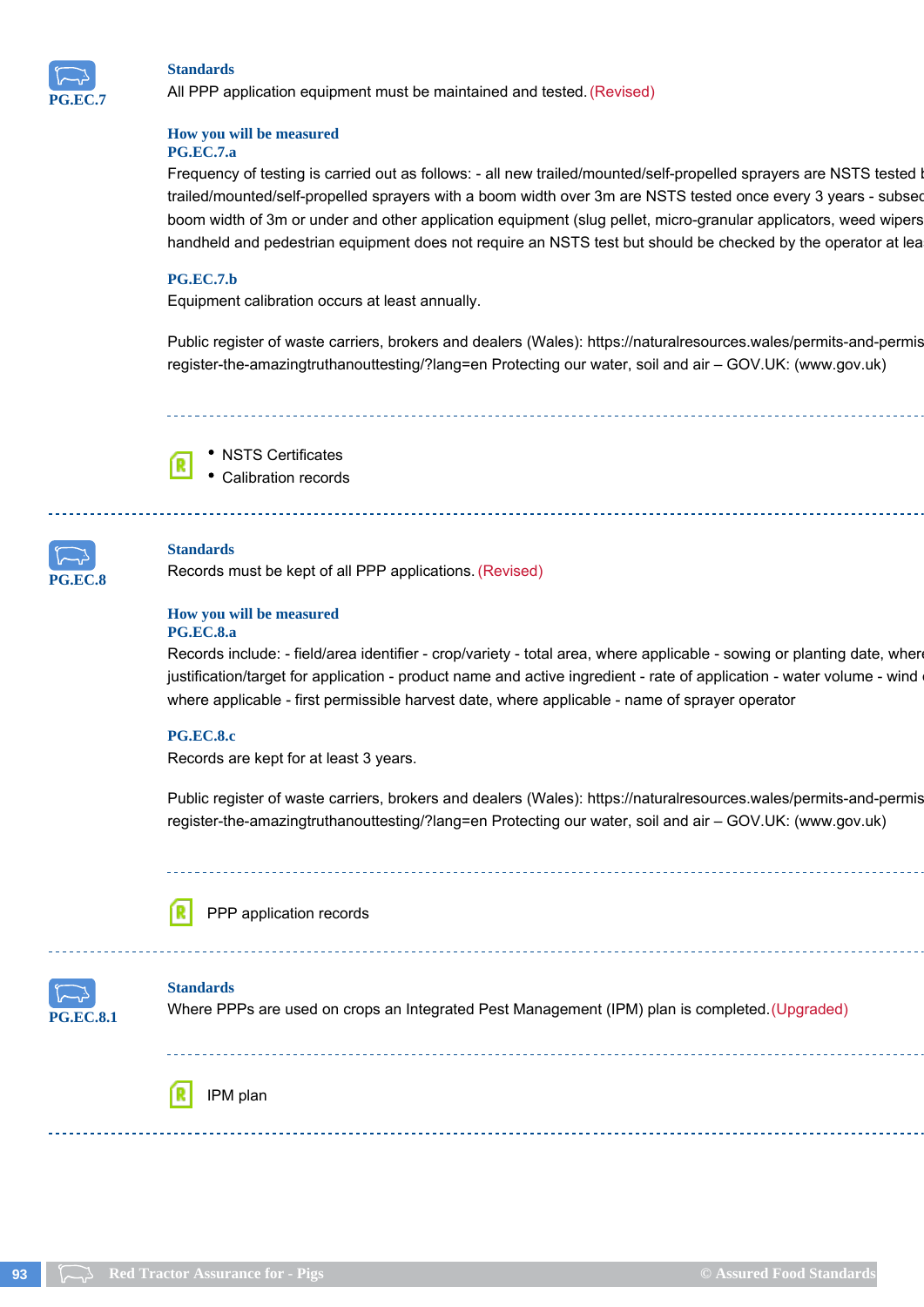

Manufactured fertilisers and organic manures must be applied in a manner that minimises the risk of contaminati

#### **How you will be measured PG.EC.9.a**

Any materials, including waste materials, that are applied to land should have agricultural benefit.

#### **PG.EC.9.b**

Exemptions/permits to use waste materials are held.

#### **PG.EC.9.c**

A Manure Management Plan (MMP) is kept and followed when applying organic manures to land.

#### **PG.EC.9.d**

MMP includes, at least: - Where and when manure can/cannot be applied (detailed on a map) - Calculations of to manure produced by stock at legal application rate - Details of Total Spreadable Area available and outlets for an

#### **PG.EC.9.e**

Before application the following factors are considered: - NVZ restrictions - soil type - soil condition - crop require watercourses - water supplies and abstraction points (including on neighbouring land)

#### **PG.EC.9.f**

Applications are not carried out during high risk times e.g. on waterlogged, flooded or snow-covered soil or where the previous 24 hours.

#### **PG.EC.9.g**

Biosolids are assured under the Biosolids Assurance Scheme.

#### **PG.EC.9.h**

Untreated sewage sludge, untreated abattoir or catering derived animal by-products are not applied.

#### **PG.EC.9.i**

Applications are made in accordance with Appendix.

Public register of waste carriers, brokers and dealers (Wales): https://naturalresources.wales/permits-and-permis register-the-amazingtruthanouttesting/?lang=en Protecting our water, soil and air – GOV.UK: (www.gov.uk)



#### • Exemptions/permits

Manure Management Plan (or records detailing required information)



#### **Standards**

All manufactured fertiliser application equipment must be maintained and calibrated at least annually. (Revised)



Calibration record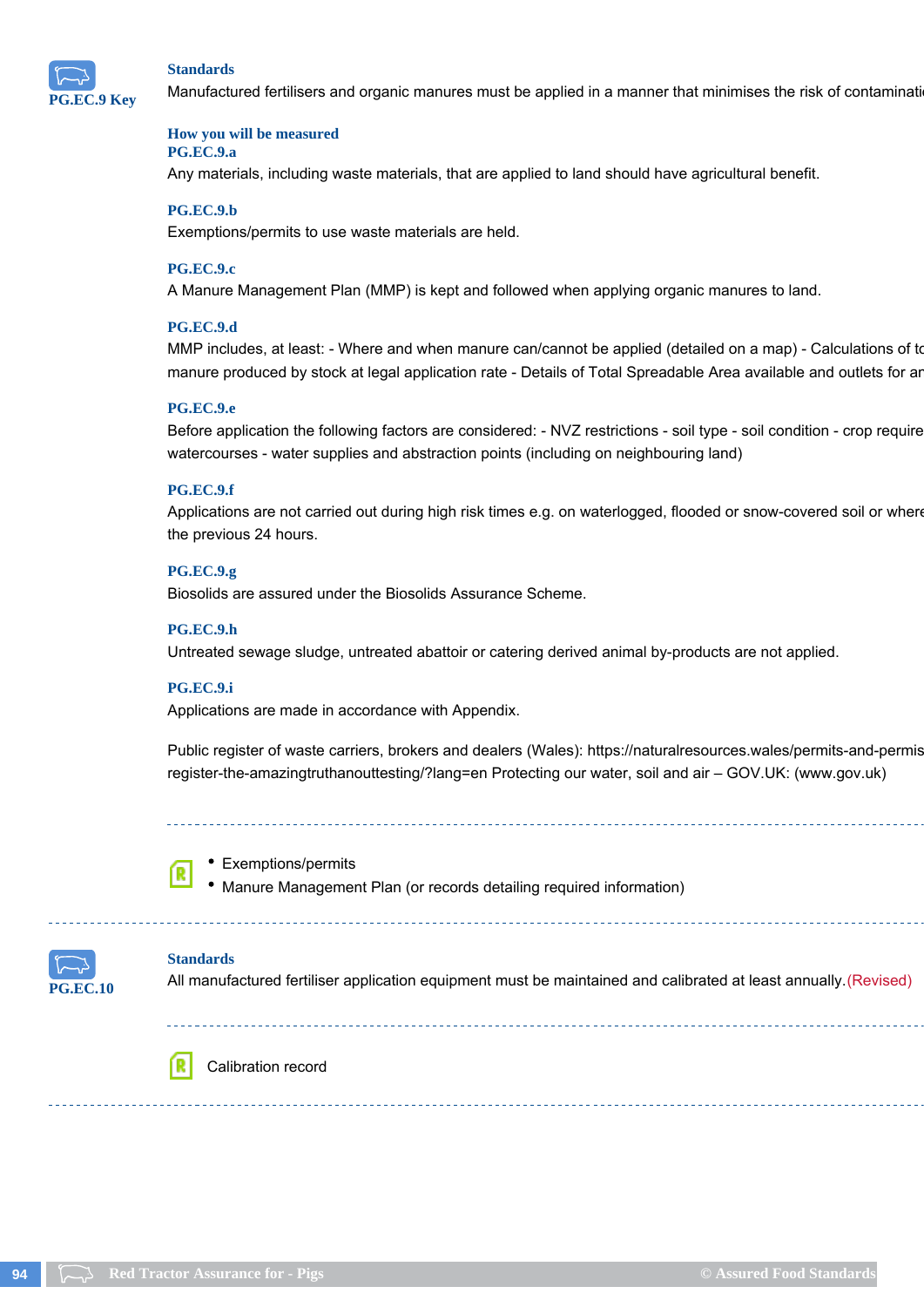

All wastes which cannot be utilised are disposed of in a manner that minimises the risk of contamination and poll

#### **How you will be measured PG.EC.11.a**

Wastes are disposed of by a registered waste carrier.

#### **PG.EC.11.b**

Wastes are not burnt, with the exception of vegetation and untreated wood.

#### **PG.EC.11.c**

Empty PPP containers are: - cleaned using an integrated pressure rinsing device, or triple rinsed appropriately and the rinsate returned to the spray tank and the spray tank and the spray tank and spray tank and spray tank securely - not reused - returned to the supplier or where non-returnable, disposed of via a registered waste carrie

#### **PG.EC.11.d**

í R

Redundant PPPs are disposed of via the supplier or a registered waste carrier.

Public register of waste carriers, brokers and dealers (Wales): https://naturalresources.wales/permits-and-permis register-the-amazingtruthanouttesting/?lang=en Protecting our water, soil and air – GOV.UK: (www.gov.uk)

Waste transfer notes

Waste Carrier name and registration number